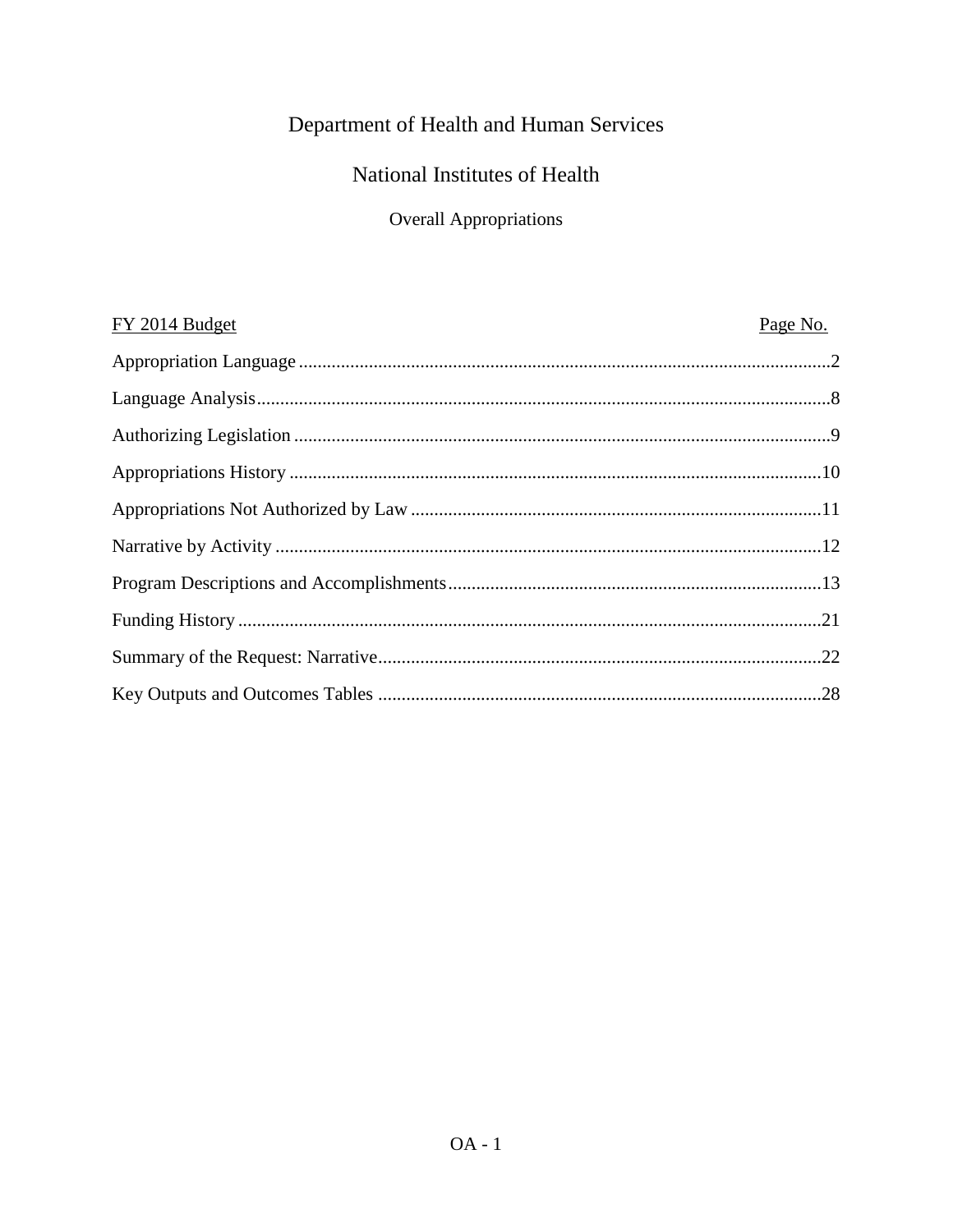## **2014 APPROPRIATIONS LANGUAGE**

## **NATIONAL CANCER INSTITUTE**

*For carrying out section 301 and title IV of the PHS Act with respect to cancer, \$5,125,951,000, of which up to \$8,000,000 may be used for facilities repairs and improvements at the National Cancer Institute – Frederick Federally Funded Research and Development Center in Frederick, Maryland.*

## **NATIONAL HEART, LUNG, AND BLOOD INSTITUTE**

*For carrying out section 301 and title IV of the PHS Act with respect to cardiovascular, lung, and blood diseases, and blood and blood products, \$3,098,508,000.*

## **NATIONAL INSTITUTE OF DENTAL AND CRANIOFACIAL RESEARCH**

*For carrying out section 301 and title IV of the PHS Act with respect to dental and craniofacial diseases, \$411,515,000.*

## **NATIONAL INSTITUTE OF DIABETES AND DIGESTIVE AND KIDNEY DISEASE**

*For carrying out section 301 and title IV of the PHS Act with respect to diabetes and digestive and kidney disease, \$1,811,786,000.*

## **NATIONAL INSTITUTE OF NEUROLOGICAL DISORDERS AND STROKE**

*For carrying out section 301 and title IV of the PHS Act with respect to neurological disorders and stroke, \$1,642,619,000.*

## **NATIONAL INSTITUTE OF ALLERGY AND INFECTIOUS DISEASE**

*For carrying out section 301 and title IV of the PHS Act with respect to allergy and infectious diseases, \$4,578,813,000.*

## **NATIONAL INSTITUTE OF GENERAL MEDICAL SCIENCES**

*For carrying out section 301 and title IV of the PHS Act with respect to general medical sciences, \$2,401,011,000.*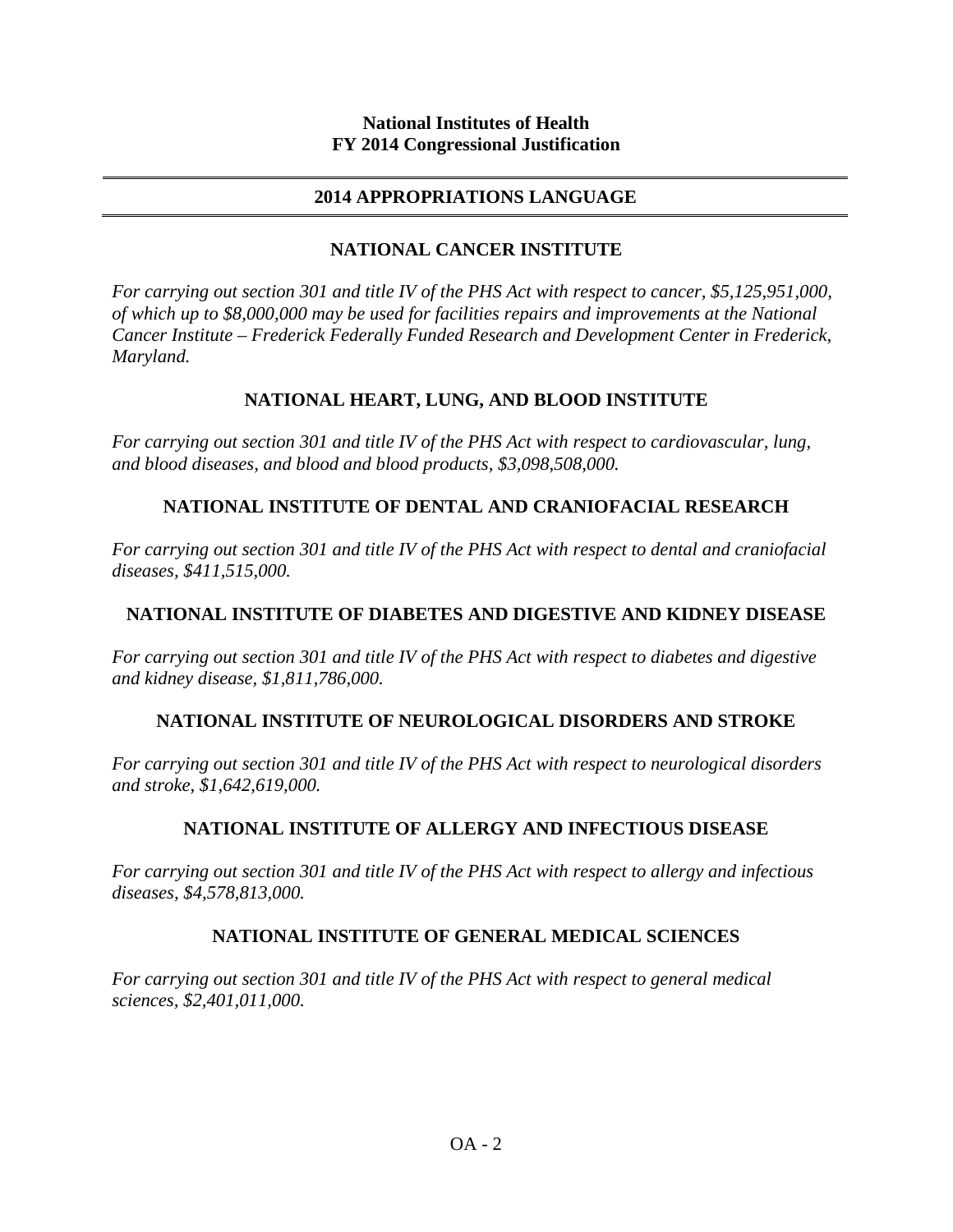## **EUNICE KENNEDY SHRIVER NATIONAL INSTITUTE OF CHILD HEALTH AND HUMAN DEVELOPMENT**

*For carrying out section 301 and title IV of the PHS Act with respect to child health and human development, \$1,339,360,000.*

## **NATIONAL EYE INSTITUTE**

*For carrying out section 301 and title IV of the PHS Act with respect to eye diseases and visual disorders, \$699,216,000.*

## **NATIONAL INSTITUTE OF ENVIRONMENTAL HEALTH SCIENCES**

*For carrying out section 301 and title IV of the PHS Act with respect to environmental health sciences, \$691,348,000.*

## **NATIONAL INSTITUTE OF ENVIRONMENTAL HEALTH SCIENCES (Interior Appropriation)**

*For necessary expenses for the National Institute of Environmental Health Sciences in carrying out activities set forth in section 311(a) of the Comprehensive Environmental Response, Compensation, and Liability Act of 1980 and section 126(g) of the Superfund Amendments and Reauthorization Act of 1986, \$79,411,000.*

## **NATIONAL INSTITUTE ON AGING**

*For carrying out section 301 and title IV of the PHS Act with respect to aging, \$1,193,370,000.*

## **NATIONAL INSTITUTE OF ARTHRITIS AND MUSKULOSKELETAL AND SKIN DISEASE**

*For carrying out section 301 and title IV of the PHS Act with respect to arthritis and musculoskeletal and skin diseases, \$540,993,000.*

## **NATIONAL INSTITUTE ON DEAFNESS AND COMMUNICATION DISORDERS**

*For carrying out section 301 and title IV of the PHS Act with respect to deafness and other communication disorders, \$422,936,000.*

## **NATIONAL INSTITUTE OF NURSING RESEARCH**

*For carrying out section 301 and title IV of the PHS Act with respect to nursing research, \$146,244,000.*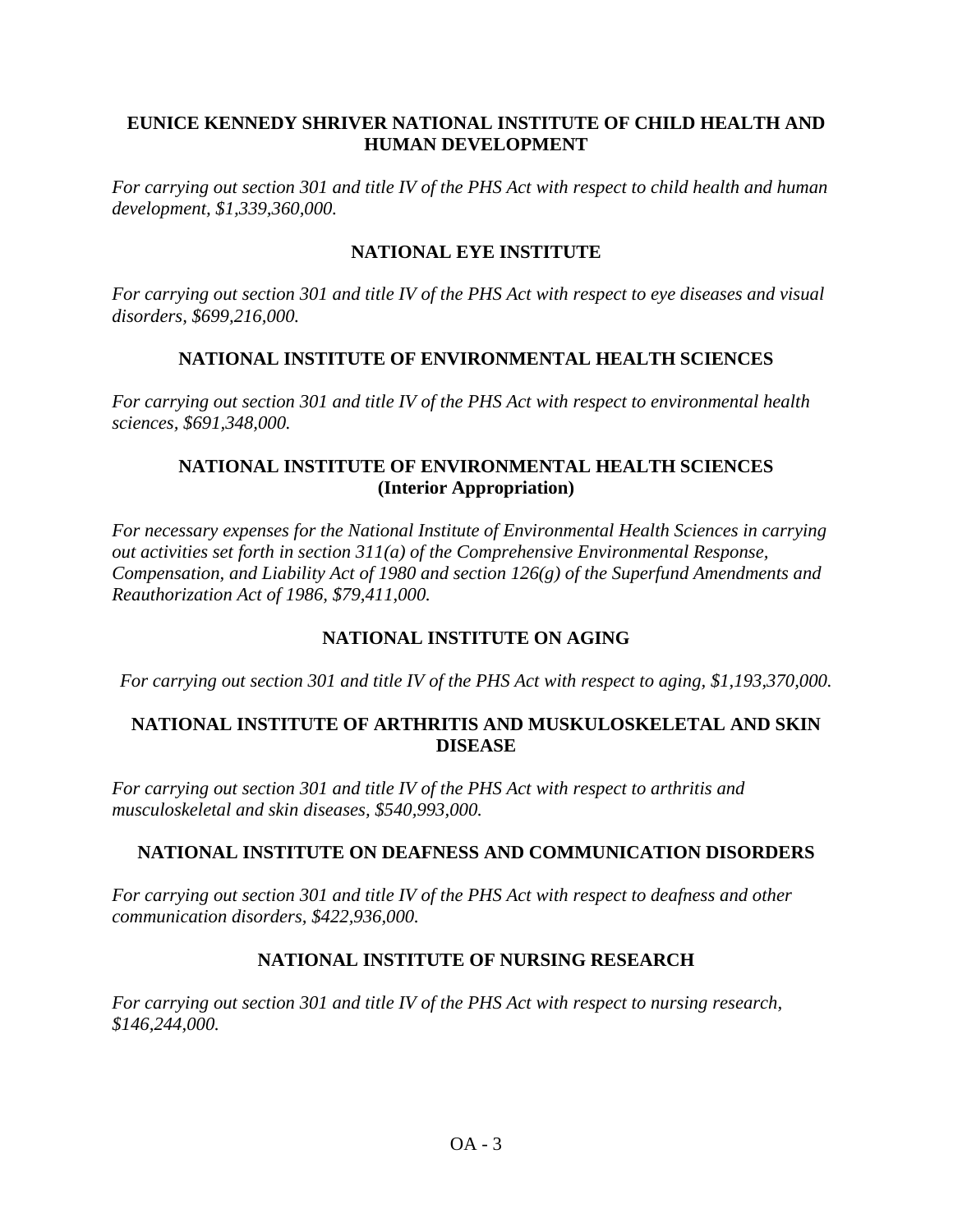## **NATIONAL INSTITUTE ON ALCOHOL ABUSE AND ALCOHOLISM**

*For carrying out section 301 and title IV of the PHS Act with respect to alcohol abuse and alcoholism, \$463,848,000.*

## **NATIONAL INSTITUTE ON DRUG ABUSE**

*For carrying out section 301 and title IV of the PHS Act with respect to drug abuse, \$1,071,612,000.*

## **NATIONAL INSTITUTE OF MENTAL HEALTH**

*For carrying out section 301 and title IV of the PHS Act with respect to mental health, \$1,465,782,000.*

## **NATIONAL HUMAN GENOME RESEARCH INSTITUTE**

*For carrying out section 301 and title IV of the PHS Act with respect to human genome research, \$517,319,000.*

## **NATIONAL INSTITUTE OF BIOMEDICAL IMAGING AND BIOENGINEERING**

*For carrying out section 301 and title IV of the PHS Act with respect to biomedical imaging and bioengineering research, \$338,892,000.*

## **NATIONAL CENTER FOR COMPLEMENTARY AND ALTERNATIVE MEDICINE**

*For carrying out section 301 and title IV of the PHS Act with respect to complementary and alternative medicine, \$129,041,000.*

## **NATIONAL INSTITUTE ON MINORITY HEALTH AND HEALTH DISPARITIES**

*For carrying out section 301 and title IV of the PHS Act with respect to minority health and health disparities research, \$283,299,000.*

#### **JOHN E. FOGERTY INTERNATIONAL CENTER**

*For carrying out the activities of the John E. Fogarty International Center (described in subpart 2 of part E of title IV of the PHS Act), \$72,864,000.*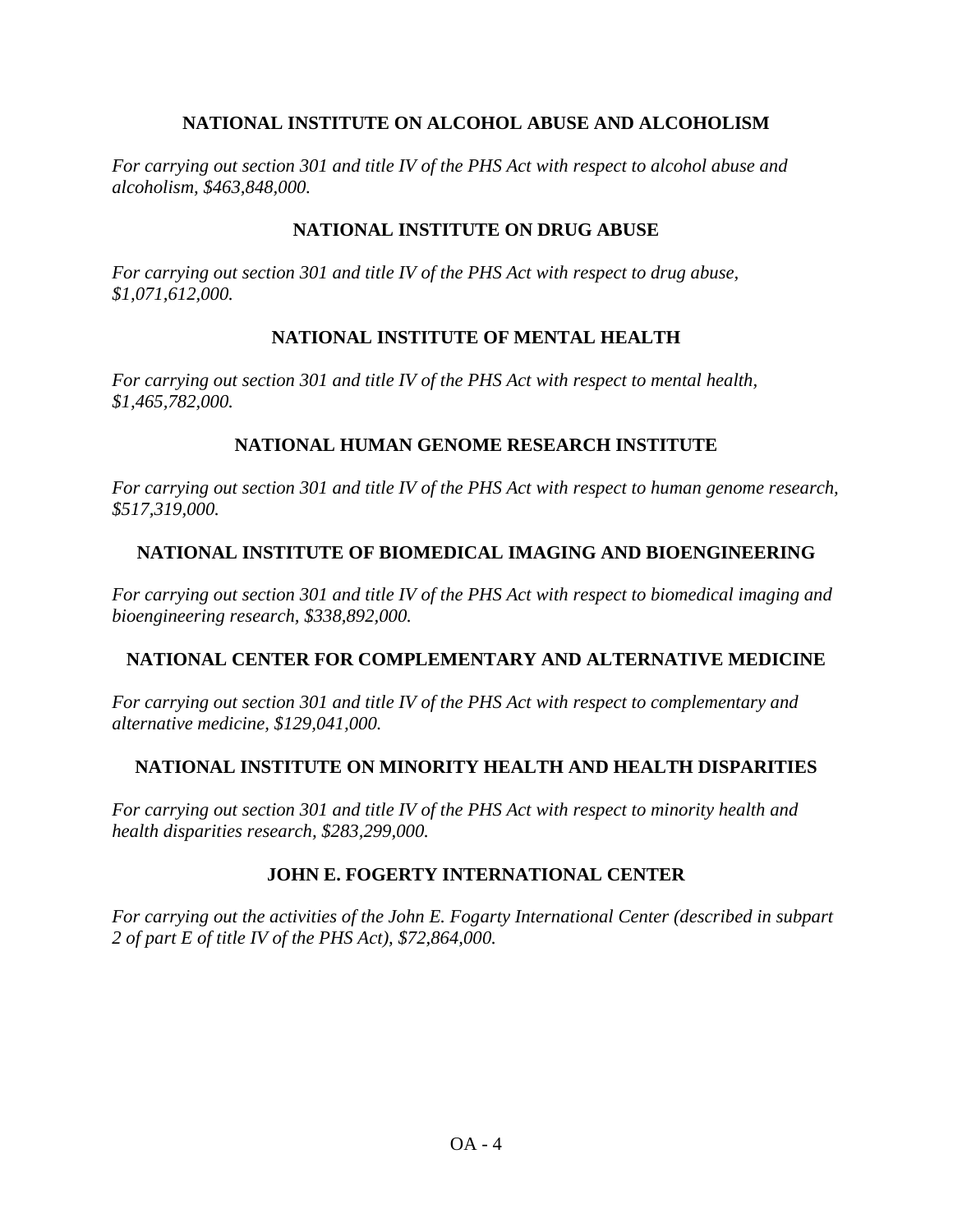## **NATIIONAL LIBRARY OF MEDICINE**

*For carrying out section 301 and title IV of the PHS Act with respect to health information communications, \$382,252,000, of which \$4,000,000 shall be available until September 30, 2015, for improvement of information systems: Provided, That in fiscal year 2014, the National Library of Medicine may enter into personal services contracts for the provision of services in facilities owned, operated, or constructed under the jurisdiction of the National Institutes of Health (referred to in this title as "NIH''): Provided further, That in addition to amounts provided herein, \$8,200,000 shall be available from amounts available under section 241 of the PHS Act to carry out the purposes of the National Information Center on Health Services Research and Health Care Technology established under section 478A of the PHS Act and related health information services.*

## **NATIONAL CENTER FOR ADVANCING TRANSLATIONAL SCIENCES**

*For carrying out section 301 and title IV of the PHS Act with respect to translational sciences, \$665,688,000: Provided, That up to \$50,000,000 shall be available to implement section 480 of the PHS Act, relating to the Cures Acceleration Network.*

## **OFFICE OF THE DIRECTOR (Including Transfer of Funds)**

*For carrying out the responsibilities of the Office of the Director, NIH, \$1,473,398,000, of which up to \$25,000,000 shall be used to carry out section 211 of this Act: Provided, That funding shall be available for the purchase of not to exceed 29 passenger motor vehicles for replacement only: Provided further, That NIH is authorized to collect third-party payments for the cost of clinical services that are incurred in NIH research facilities and that such payments shall be credited to the NIH Management Fund: Provided further, That all funds credited to the NIH Management Fund shall remain available for one fiscal year after the fiscal year in which they are deposited: Provided further, That \$572,948,000 shall be available for the Common Fund established under section 402A(c)(1) of the PHS Act: Provided further, That of the funds provided \$10,000 shall be for official reception and representation expenses when specifically approved by the Director of the NIH: Provided further, That the Office of AIDS Research within the Office of the Director of the NIH may spend up to \$8,000,000 to make grants for construction or renovation of facilities as provided for in section 2354(a)(5)(B) of the PHS Act: Provided further, That the Director may direct up to 1 percent of the total made available in this or any other Act to all National Institutes of Health appropriations to activities that the Director may so designate: Provided further, That no such appropriation shall be decreased by more than 1 percent by any such transfers and that the Congress is promptly notified of the transfer.*

## **BUILDINGS AND FACILITIES**

*For the study of, construction of, renovation of, and acquisition of equipment for, facilities of or used by NIH, including the acquisition of real property, \$126,111,000, to remain available until expended.*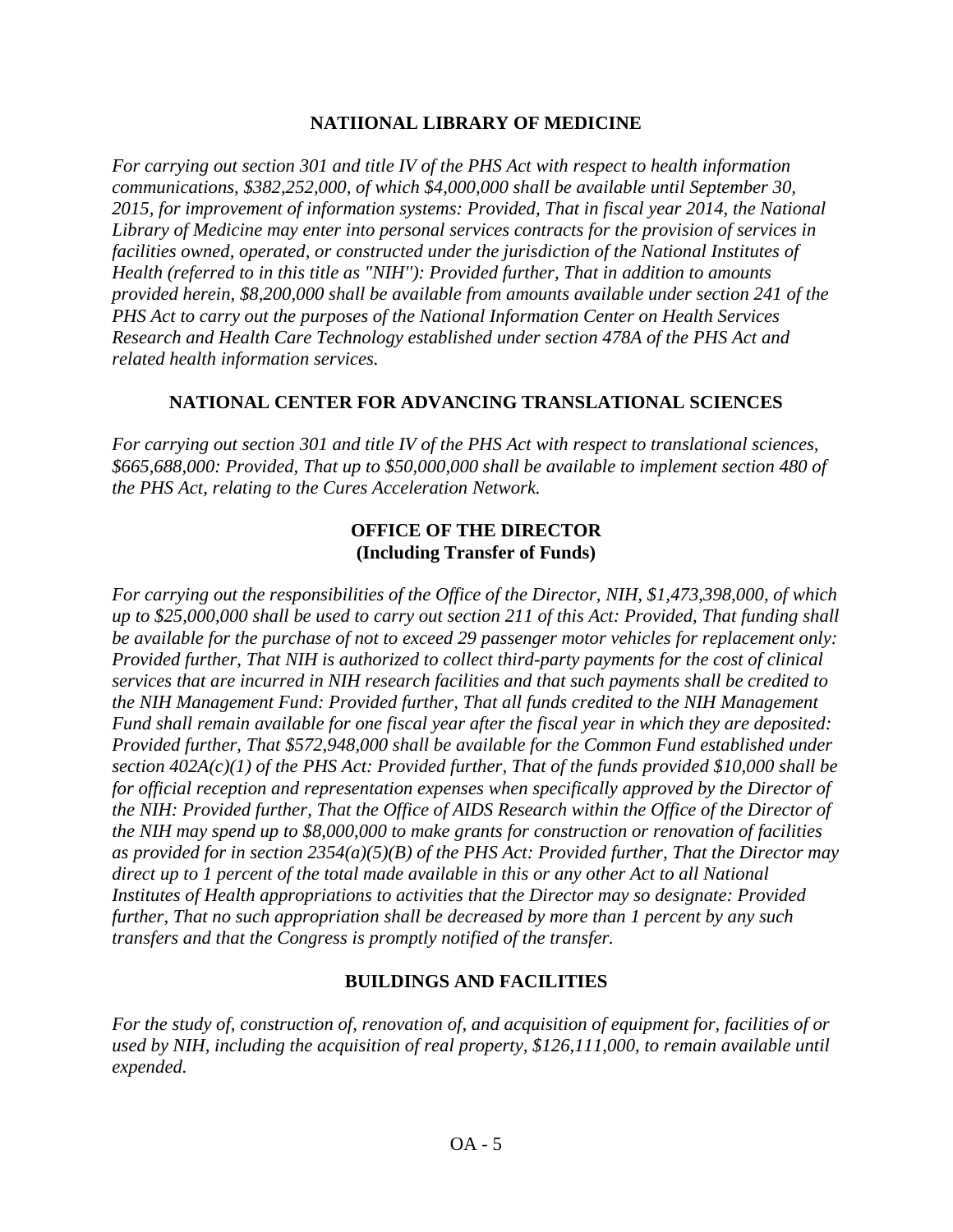## **2014 GENERAL PROVISIONS**

*SEC. 202. None of the discretionary funds appropriated in this title shall be used to pay the salary of an individual, through a grant or other extramural mechanism, at a rate in excess of Executive Level II.*

#### *(transfer of funds)*

*SEC. 205. The Director of the NIH, jointly with the Director of the Office of AIDS Research, may transfer up to 3 percent among institutes and centers from the total amounts identified by these two Directors as funding for research pertaining to the human immunodeficiency virus: Provided, That the Committees on Appropriations of the House of Representatives and the Senate are notified at least 15 days in advance of any transfer.*

#### *(transfer of funds)*

*SEC. 206. Of the amounts made available in this Act for NIH, the amount for research related to the human immunodeficiency virus, as jointly determined by the Director of NIH and the Director of the Office of AIDS Research, shall be made available to the "Office of AIDS Research'' account. The Director of the Office of AIDS Research shall transfer from such account amounts necessary to carry out section 2353(d)(3) of the PHS Act.*

*SEC. 211. (a) AUTHORITY.—Notwithstanding any other provision of law, the Director of NIH ("Director'') may use funds available under section 402(b)(7) or 402(b)(12) of the PHS Act to enter into transactions (other than contracts, cooperative agreements, or grants) to carry out research identified pursuant to such section 402(b)(7) (pertaining to the Common Fund) or research and activities described in such section 402(b)(12).*

 *(b) PEER REVIEW.—In entering into transactions under subsection (a), the Director may utilize such peer review procedures (including consultation with appropriate scientific experts) as the Director determines to be appropriate to obtain assessments of scientific and technical merit. Such procedures shall apply to such transactions in lieu of the peer review and advisory council review procedures that would otherwise be required under sections 301(a)(3), 405(b)(1)(B), 405(b)(2), 406(a)(3)(A), 492, and 494 of the PHS Act.*

*SEC. 214. Not to exceed \$45,000,000 of funds appropriated by this Act to the institutes and centers of the National Institutes of Health may be used for alteration, repair, or improvement of facilities, as necessary for the proper and efficient conduct of the activities authorized herein, at not to exceed \$3,500,000 per project.*

#### *(transfer of funds)*

*SEC. 215. Of the amounts made available for NIH, 1 percent of the amount made available for National Research Service Awards ("NRSA'') shall be made available to the Administrator of the Health Resources and Services Administration to make NRSA awards for research in primary medical care to individuals affiliated with entities who have received grants or contracts under section 747 of the PHS Act, and 1 percent of the amount made available for NRSA shall be made*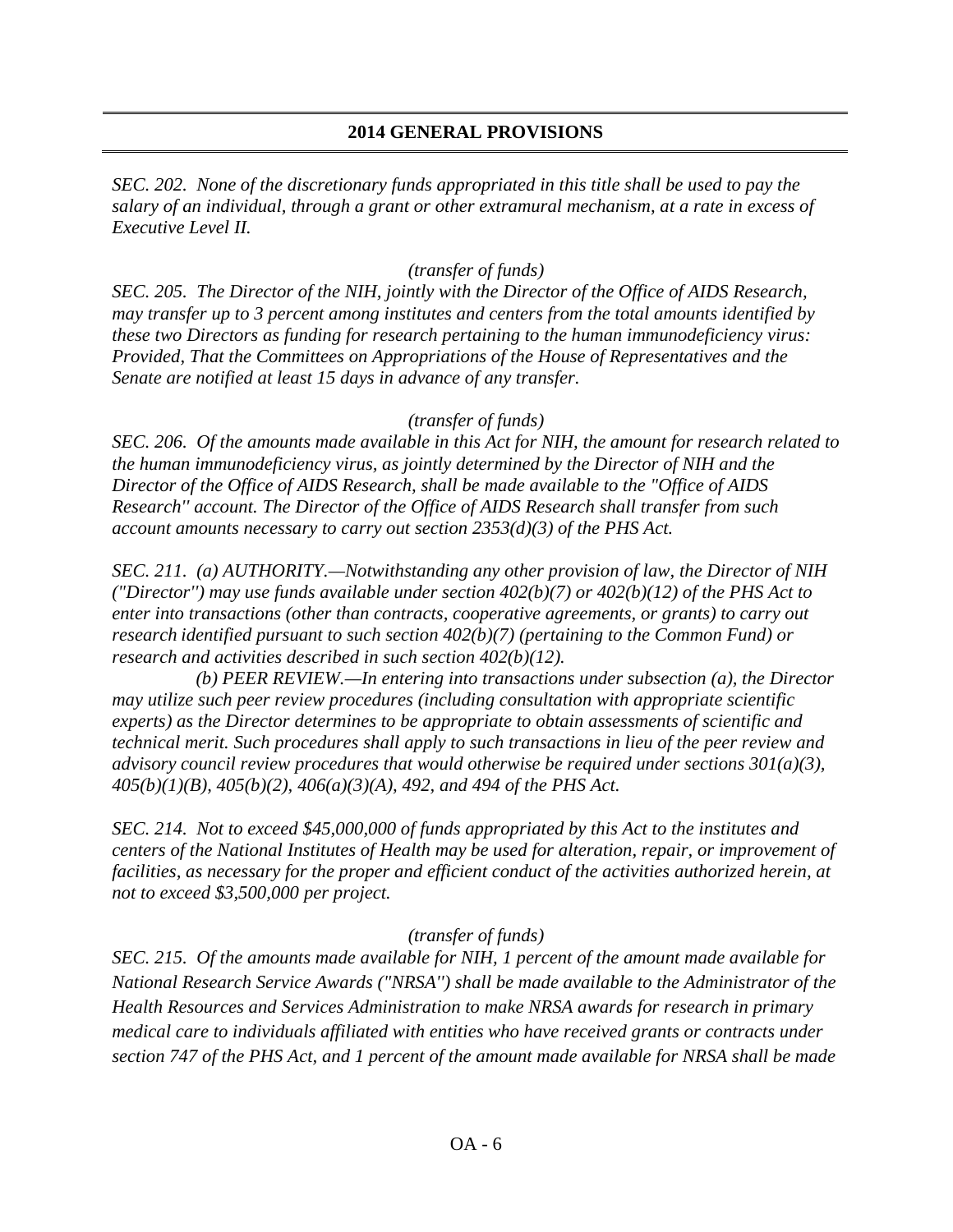*available to the Director of the Agency for Healthcare Research and Quality to make NRSA awards for health service research.*

*SEC. 218. Funds provided to the National Institutes of Health in this and subsequent acts may be used to support the Sanctuary System for Surplus Chimpanzees authorized by section 404K of the Public Health Service Act, including for the construction, renovation, and funding of current or additional facilities of the sanctuary system as authorized by section 404K, notwithstanding the limitations in subsection (g) of such section.*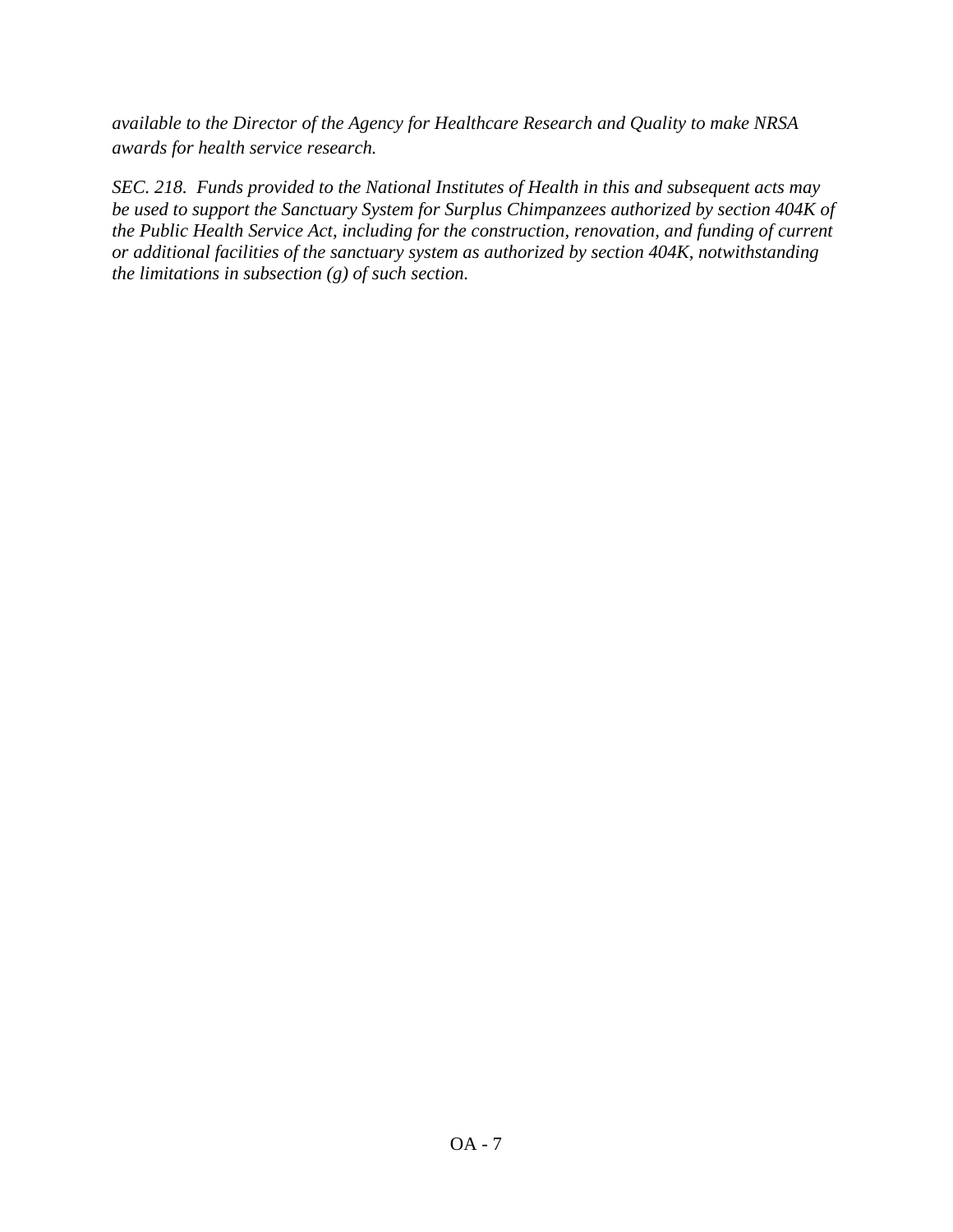## **National Institutes of Health FY 2014 Congressional Justification**

## **Language Analysis**

| <b>Language Provision</b>                                                                                                                                                                                                                                                                                                                                                                                                                                                                              | Explanation                                                                                                                                                                                                                                                                                                                                                                    |
|--------------------------------------------------------------------------------------------------------------------------------------------------------------------------------------------------------------------------------------------------------------------------------------------------------------------------------------------------------------------------------------------------------------------------------------------------------------------------------------------------------|--------------------------------------------------------------------------------------------------------------------------------------------------------------------------------------------------------------------------------------------------------------------------------------------------------------------------------------------------------------------------------|
| National Institute of Environmental Health<br>Sciences, Superfund: "of the<br>Comprehensive Environmental Response,<br>Compensation, and Liability Act of 1980 [, as<br>amended, and section $126(g)$ of the Superfund<br>Amendments"                                                                                                                                                                                                                                                                  | Recommend the language be removed because<br>it is no longer necessary.                                                                                                                                                                                                                                                                                                        |
| National Library of Medicine: "of which<br>\$4,000,000 shall be available until September<br>30, [2014] 2015 for improvement of<br>information systems; Provided, That in fiscal<br>year [2013] 2014, the National Library of<br>Medicine may enter into personal services<br>contracts"                                                                                                                                                                                                               | NIH is requesting availability of funds for two<br>years.                                                                                                                                                                                                                                                                                                                      |
| National Library of Medicine: "established<br>under section 478A of the PHS Act and related<br>to the health <i>information</i> services"                                                                                                                                                                                                                                                                                                                                                              | Recommend the language be added to further<br>clarify NLM services.                                                                                                                                                                                                                                                                                                            |
| National Center for Advancing Translational<br>Sciences: "shall be available to implement<br>$[402C]$ 480 of the PHS Act, relating to the<br><b>Cures Acceleration Network."</b>                                                                                                                                                                                                                                                                                                                       | Previous appropriations bill (P.L. 112-74)<br>redesignated section 402C of the PHS Act.                                                                                                                                                                                                                                                                                        |
| Office of the Director: "of which up to<br>\$25,000,000 shall be used to carry out section<br>[212] $211$ of this Act:"                                                                                                                                                                                                                                                                                                                                                                                | Recommend the language be updated to<br>coincide with current General Provisions.                                                                                                                                                                                                                                                                                              |
| General Provisions: "SEC. 218. Funds<br>provided to the National Institutes of Health in<br>this and subsequent acts may be used to<br>support the Sanctuary System for Surplus<br>Chimpanzees authorized by section 404K of<br>the Public Health Service Act, including for<br>the construction, renovation, and funding of<br>current or additional facilities of the sanctuary<br>system as authorized by section 404K,<br>notwithstanding the limitations in subsection<br>$(g)$ of such section." | Recommend the proposed language to remove<br>the statutory cap that limits federal funding to<br>the sanctuary system for surplus chimpanzees;<br>the \$30 million cumulative cap is expected to<br>be reached in the first quarter of FY 2014 and<br>removing the cap is necessary to allow federal<br>support to continue the care of these retired<br>research chimpanzees. |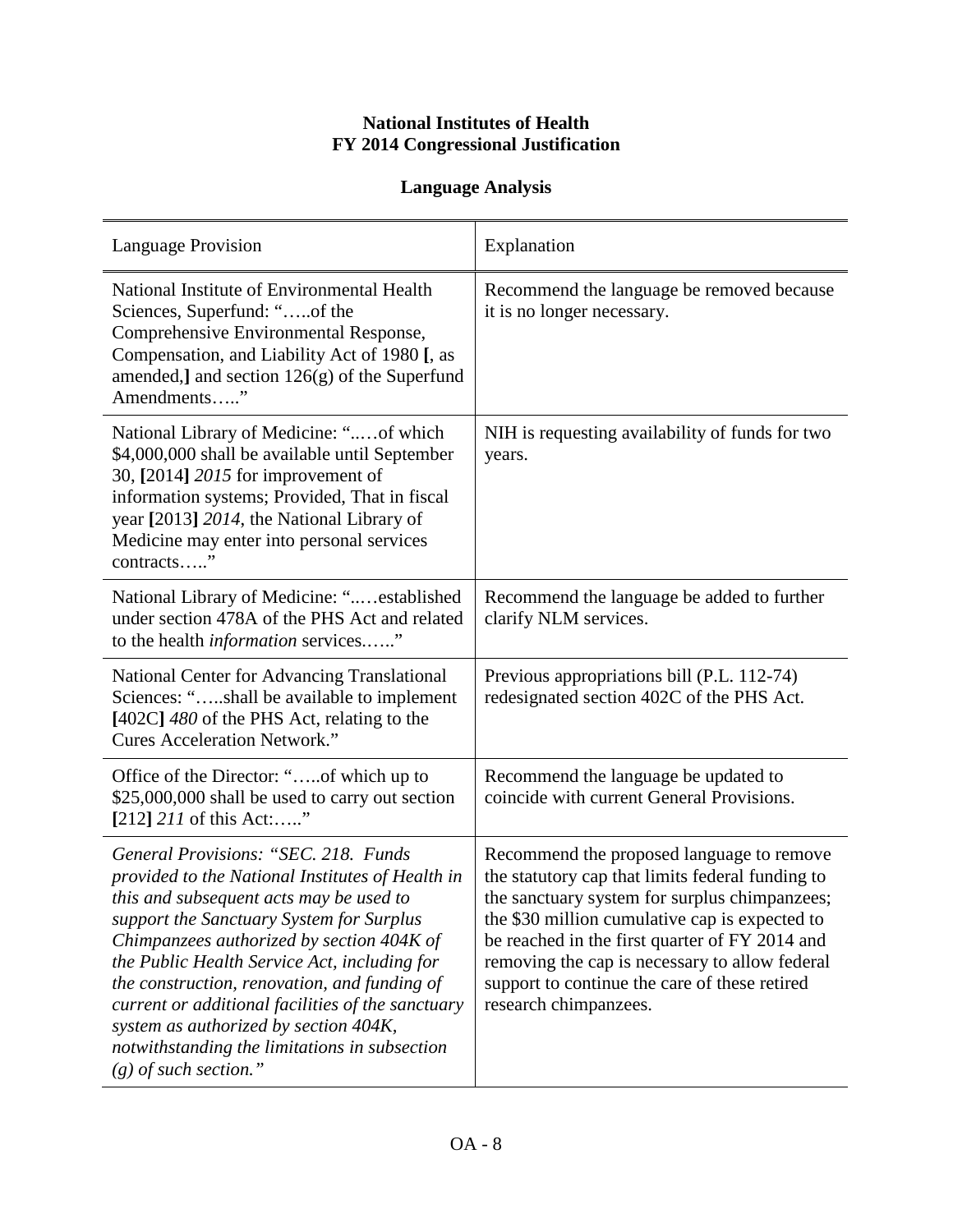## **National Institutes of Health FY 2014 Congressional Justification**

## **Authorizing Legislation**

(Dollars in Thousands)

|                                                                                                                                                                                                                               | FY 2013      | FY 2013        | FY 2014      | FY 2014       |
|-------------------------------------------------------------------------------------------------------------------------------------------------------------------------------------------------------------------------------|--------------|----------------|--------------|---------------|
|                                                                                                                                                                                                                               | Amount       | Appropriations | Amount       | President's   |
|                                                                                                                                                                                                                               | Authorized   | Act            | Authorized   | <b>Budget</b> |
| National Institutes of<br>Health:                                                                                                                                                                                             |              |                |              |               |
| Sec 301 and Title IV of<br>the PHS Act                                                                                                                                                                                        | \$30,898,864 | \$30,898,864   | \$31,173,187 | \$31,173,187  |
| Section $330B(b)(2)$ of the<br>PHS Act                                                                                                                                                                                        | \$150,000    | \$150,000      | \$150,000    | \$150,000     |
| Section $311(a)$ of the<br>Comprehensive<br><b>Environmental Response,</b><br>Compensation, and<br>Liability Act of 1980, and<br>Section $126(g)$ of the<br><b>Superfund Amendments</b><br>and Reauthorization Act<br>of 1985 | \$79,411     | \$79,411       | \$79,411     | \$79,411      |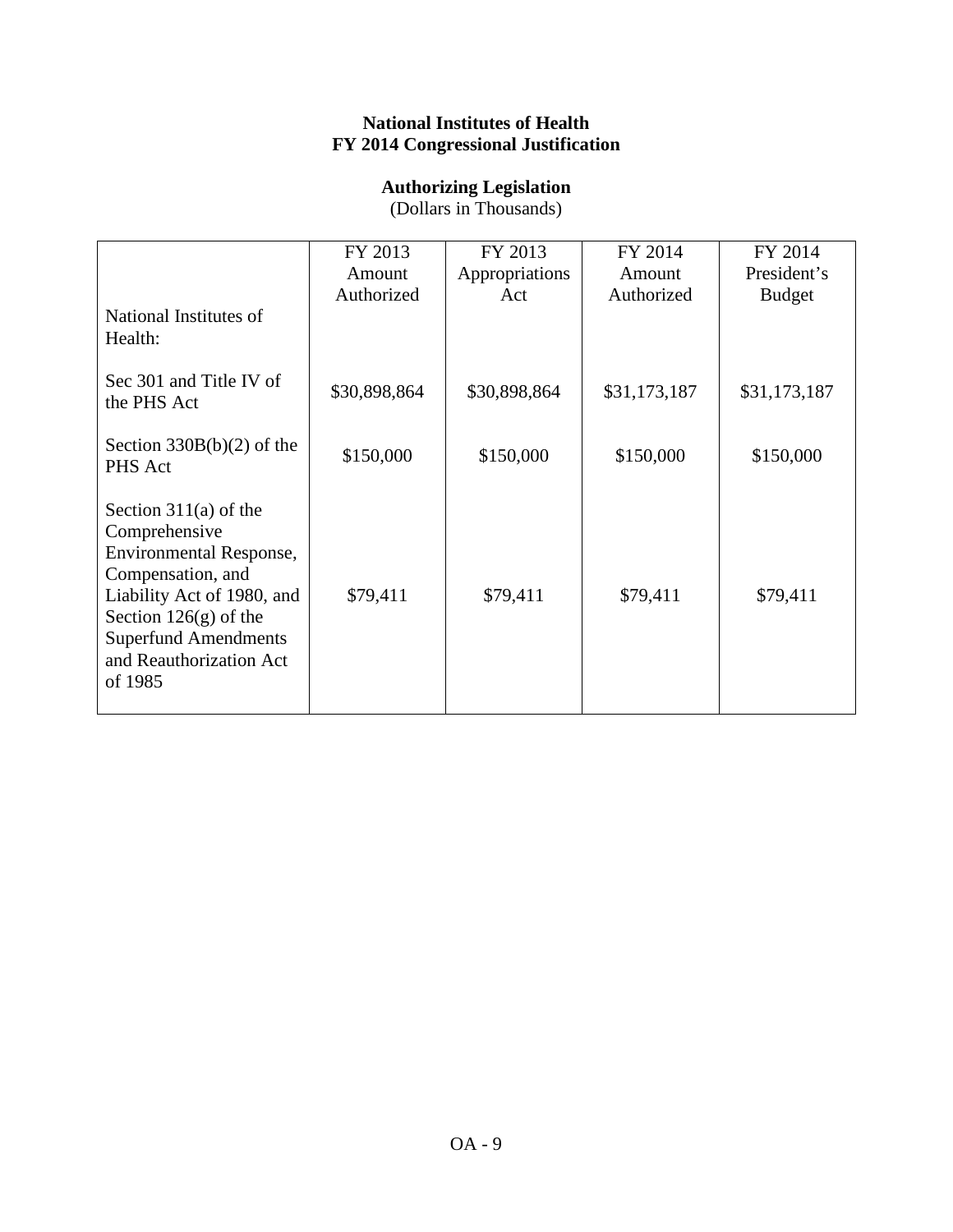#### **NATIONAL INSTITUTES OF HEALTH**

| <b>Fiscal</b>    | <b>Budget Request</b> | <b>House</b>         | <b>Senate</b>        |                |                         |
|------------------|-----------------------|----------------------|----------------------|----------------|-------------------------|
| Year             | to Congress           | <b>Allowance</b>     | <b>Allowance</b>     | Appropriation  |                         |
| 2001             | 18,812,735,000        | 20,512,735,000       | 20,512,735,000       | 20,458,130,000 | 3                       |
| 2002             | 23,112,130,000        | 22,945,199,000       | 23,765,488,000       | 23,296,382,000 | $\overline{\mathbf{r}}$ |
| 2003             | 27,343,417,000        | 27,351,717,000       | 27,369,000,000       | 27,066,782,000 | 6                       |
| 2004             | 27,892,765,000        | 28,043,991,000       | 28,369,548,000       | 27,887,512,000 | 7                       |
| 2005             | 28,757,357,000        | 28,657,357,000       | 28,901,185,000       | 28,495,157,000 | 8                       |
| 2006             | 28,740,073,000        | 28,737,094,000       | 29,644,804,000       | 28,461,417,000 | 9                       |
| 2007             | 28,578,417,000        | 10<br>28,479,417,000 | 10<br>28,779,081,000 | 29,030,004,000 | 11                      |
| 2008             | 28,849,675,000        | 29,899,004,000       | 30,129,004,000       | 29,312,311,000 | 12                      |
| 2008 Supp.       |                       |                      |                      | 150,000,000    |                         |
| 2009             | 29,457,070,000        | 30,607,598,000       | 13<br>30,404,524,000 | 30,545,098,000 |                         |
| <b>2009 ARRA</b> |                       |                      |                      | 10,400,000,000 | 14                      |
| 2010             | 30,988,000,000        | 31,488,000,000       | 30,988,000,000       | 30,934,413,000 | 15                      |
| 2011             | 32,136,209,000        |                      | 31,989,000,000       | 30,935,000,000 | 16                      |
| 2012             | 31,979,000,000        |                      | 30,630,423,000       | 30,852,187,000 | 17                      |
| 2013             | 30,852,187,000        |                      | 30,810,387,000       |                |                         |
| 2014 PB          | 31,323,187,000        |                      |                      |                |                         |

#### **Appropriation History<sup>1</sup>**

**1** Does not include comparability adjustments. Superfund and Type 1 diabetes are included except where indicated. Separate appropriation for Superfund Research activities at NIEHS beginning in FY 2001. Includes amounts authorized to the NIDDK for Type 1 diabetes research beginning with the FY 2002 Appropriation.

**2** Reflects: \$2,111,224,000 for HIV research in the NIH Office of AIDS Research.

- **3** Reflects: a) \$2,244,987,000 appropriated to the ICs for HIV research, b) across-the-board reduction of \$8,666,000 and c) \$5,800,000 transferred to the DHHS.
- **4** Reflects: \$2,535,672,000 appropriated to the ICs for HIV research and \$10.5 million appropriated from the Emergency Relief Fund, b) across-the-board reduction of \$9,273,000, c) rescissions for Labor/HHS (\$22,946,000) and government-wide (\$34,243,000) and d) transfer of \$100M to the Global Fund for HIV/AIDS, Malaria, and Tuberculosis.
- **5** Excludes \$583,000 transferred to the Department of Homeland Security.

**6** Reflects: a) \$2,747,463,000 appropriated to the ICs for HIV research and NIH's share of acrossthe-board reduction of \$177,085,000, b) transfers of \$99,350,000 to the Global Fund for HIV/AIDS, Malaria, and Tuberculosis, and \$583,000 to the Department of Homeland Security.

- **7** Reflects: a) \$2,850,581,000 appropriated to the ICs for HIV research, b) across-the-board reduction of \$165,459,000, c) Labor/HHS rescission of \$17,492,000, and d) transfer of \$149,115,000 to the Global Fund for HIV/AIDS, Malaria, and Tuberculosis.
- **8** Reflects: a) \$2,920,551,000 appropriated to the ICs for HIV research, b) aross-the-board reduction of \$229,390,000, b) Labor/HHS rescission of \$6,787,000, c) transfer of \$99,200,000 to the Global Fund for HIV/AIDS, Malaria, and Tuberculosis.

**9** Reflects: a) \$2,903,664,000 appropriated to the ICs for HIV research, b) NIH share of Government-wide rescission of \$287,356,000, and c) transfer of \$99,000,000 to the Global Fund for HIV/AIDS, Malaria, and Tuberculosis.

**10** Reflects funding levels approved by the Appropriations Committees.

- **11** Reflects: a) \$2,905,802,000 appropriated to the ICs for HIV research, b) add-on for pay cost of \$18,087,000, c) transfer of \$99,000,000 to the Global Fund, and d) Supplemental Bill transfer of \$99,000,000.
- **12** Reflects: a) \$2,928,345,000 appropriated to the ICs for HIV research, b) NIH share of the Government-wide rescission of \$520,929,000, c) transfer of \$294,759,000 to the Global Fund, and d) a supplemental appropriation of \$150,000,000 reflected below.
- **13** Excludes funding for Superfund Research activities for which the Appropriations Committee did not mark up a figure.
- **14** Provided under P.L. 111-5.
- **15** Reflects Labor/HHS appropriation of \$30,705,201,000; transfer of \$300,000,000 to Global AIDS funds; \$1,000,000 transfer from HHS for the Interagency Autism Coordinating Committee and Secretary's 1% transfer to HHS of \$4,587,000.
- **16** Reflects: \$3,059,277,000 appropriated to the ICs for HIV research; \$998,000 transfer from HHS to the Interagency Autism Coordinating Committee.
- <sup>17</sup> Reflects: \$3,074,921,000 appropriated to the ICs for HIV research; Omnibus Across-the-Board rescission of \$58,130,567 and the Secretary's transfer of \$8,726,791.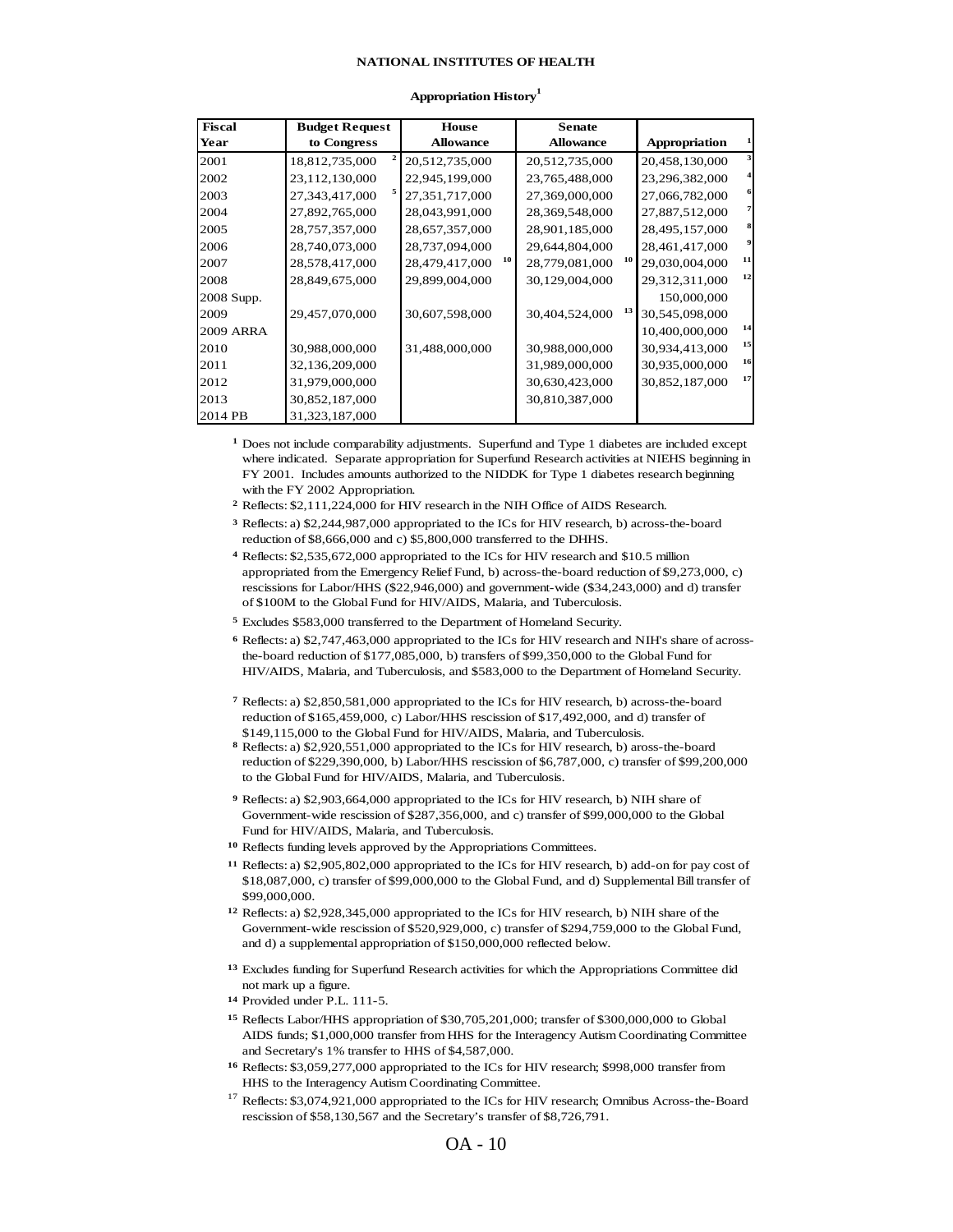## **National Institutes of Health FY 2014 Congressional Justification**

## **Appropriations Not Authorized by Law**

This is not applicable to NIH.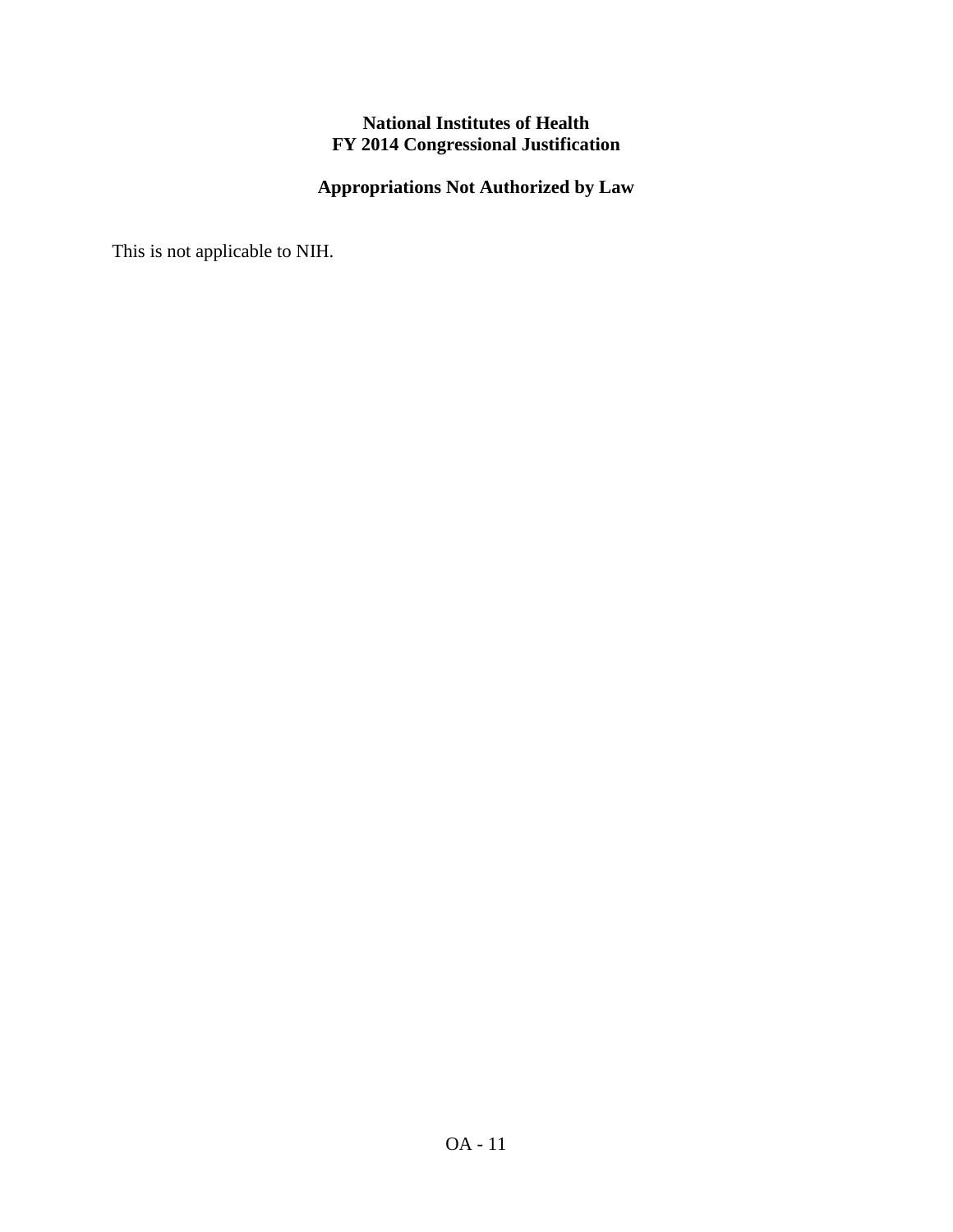## **National Institutes of Health FY 2014 Congressional Justification**

## **Narrative by Activity**

## **National Institutes of Health**

(Dollars in Thousands)

|                            |                |                   | <b>FY 2014</b>     |                |
|----------------------------|----------------|-------------------|--------------------|----------------|
|                            |                |                   | <b>President's</b> | $FY 2014 +/-$  |
|                            | FY 2012 Actual | <b>FY 2013 CR</b> | <b>Budget</b>      | <b>FY 2012</b> |
| Program Level <sup>1</sup> | 30,860,387     | 31,057,115        | 31, 331, 387       | 471,000        |
|                            | 18,493         | 18,493            | 18,493             |                |

Note: FY 2012 and FY 2013 figures are shown on a comparability basis to FY 2014.

<sup>1</sup> Includes Mandatory Type 1 Diabetes, Superfund and NLM Program Evaluation of \$8.2 million in FY 2012, \$8.25 million in FY 2013, and \$8.2 million in FY 2014.

Authorizing Legislation: Section 301 and Title IV of the Public Health Act, as amended.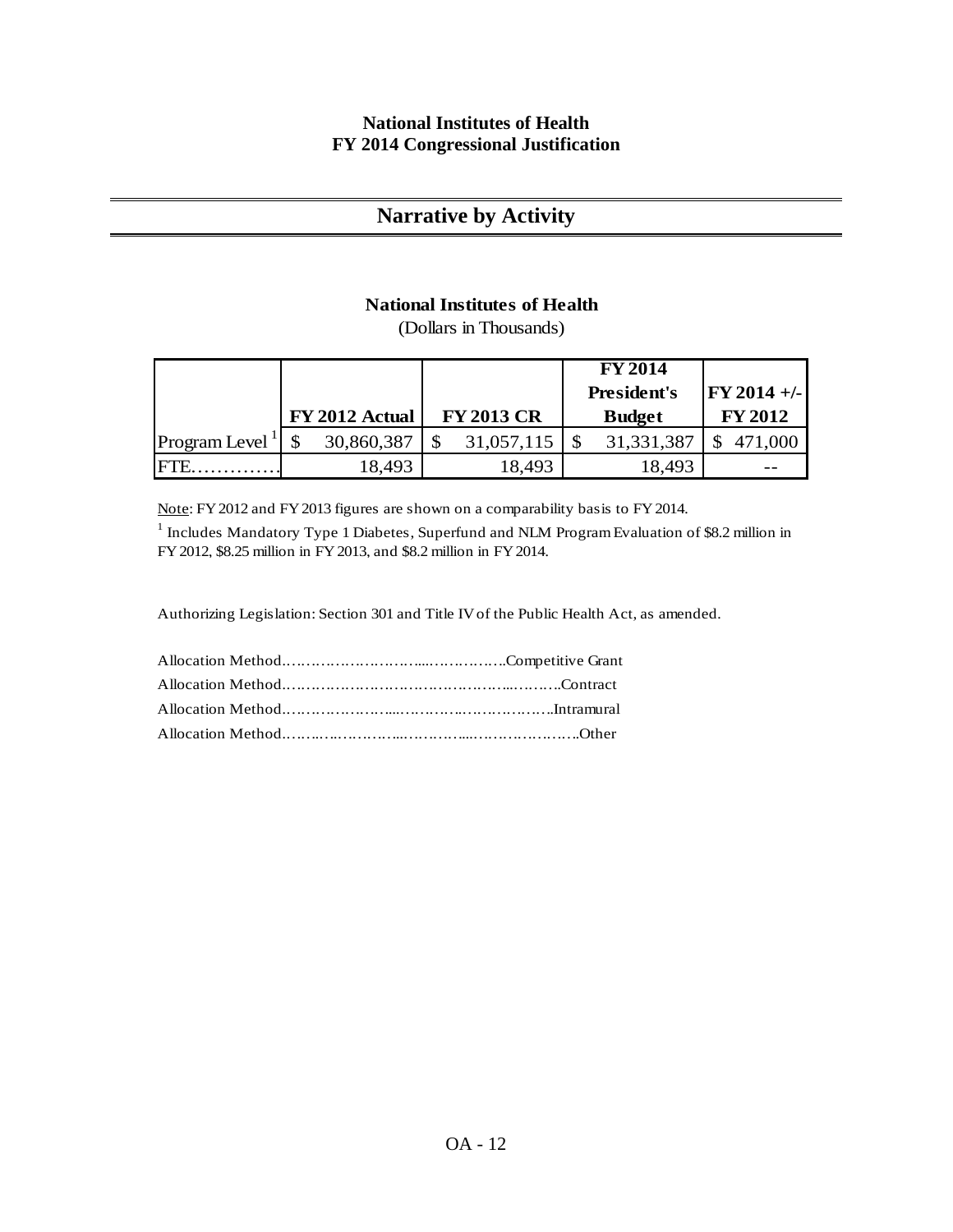#### **Program Descriptions and Accomplishments**

NIH continues to undertake organizational initiatives and reforms to ensure that its structure is optimized. In December 2010, the Scientific Management Review Board (SMRB) recommended that NIH establish a new national center focused on supporting and strengthening translational medicine and therapeutics development. A year later, the National Center for Advancing Translational Sciences (NCATS) was officially established by the Consolidated Appropriations Act, 2012 (PL 112-74) to advance translational sciences through coordinating and developing resources that leverage basic research in support of translational science. The mission of NCATS is to catalyze the generation of innovative methods and technologies that will enhance the development, testing, and implementation of diagnostics and therapeutics across a wide range of human diseases and conditions. This Act also appropriated up to \$10 million for the Cures Acceleration Network (CAN) (authorized by the Affordable Care Act), which is being managed by NCATS. CAN focuses research efforts on advancing the development of high need cures and reducing barriers to translation in areas not pursued by the private sector.

Also, in November of 2010, the SMRB concurred with its Substance Use, Abuse, and Addiction Working Group that the current organization of substance use, abuse, and addiction-related research was not optimal and that some form of reorganization was necessary. The SMRB endorsed the Working Group conclusion that the reorganization must encompass all addictionrelated research at the NIH and recommended that the "NIH director …move to implement…the establishment of a new institute focusing on addiction-related research and related public health initiatives." The other option presented to the SMRB by the Working Group was the functional integration of existing research resources, rather than creation of a new institute. After two years of in-depth portfolio analysis and extensive stakeholder outreach, NIH concluded that functional integration, rather than major structural reorganization, would best advance substance use, abuse, and addiction-related research. To that end, the NIH Institutes and Centers with substance use, abuse, and addiction-related research will retain their institutional identities while strengthening their ongoing efforts to integrate related research programs. NIH has begun implementing this functional approach and is developing metrics to ensure that we reach our goals to enhance the conduct and support of research in these areas that are so vital to our nation's health.

A third SMRB recommendation called for changes to the NIH Clinical Center (CC), including an expanded vision and role; a streamlined governance structure; and a stable, adequate budget for fiscal viability and sustainability. NIH has assembled senior scientific experts to form the CC-Extramural Collaborations Committee to develop ways to enhance the utilization of the CC by extramural investigators. A key initiative is a Funding Opportunity Announcement that was issued in January 2013, and will promote clinical research collaborations between intramural and extramural investigators. NIH has also formed the Clinical Center Governing Board to provide strategic and operational oversight with the objective of facilitating high quality, cost-effective clinical research at the Clinical Center. The Board also provides budget recommendations that promote stable funding, consistent with the intent of the SMRB. The Clinical Center will continue to be funded through the NIH Management Fund for FY 2014, and funding recommendations to the NIH Director will be made by the Clinical Center Governing Board.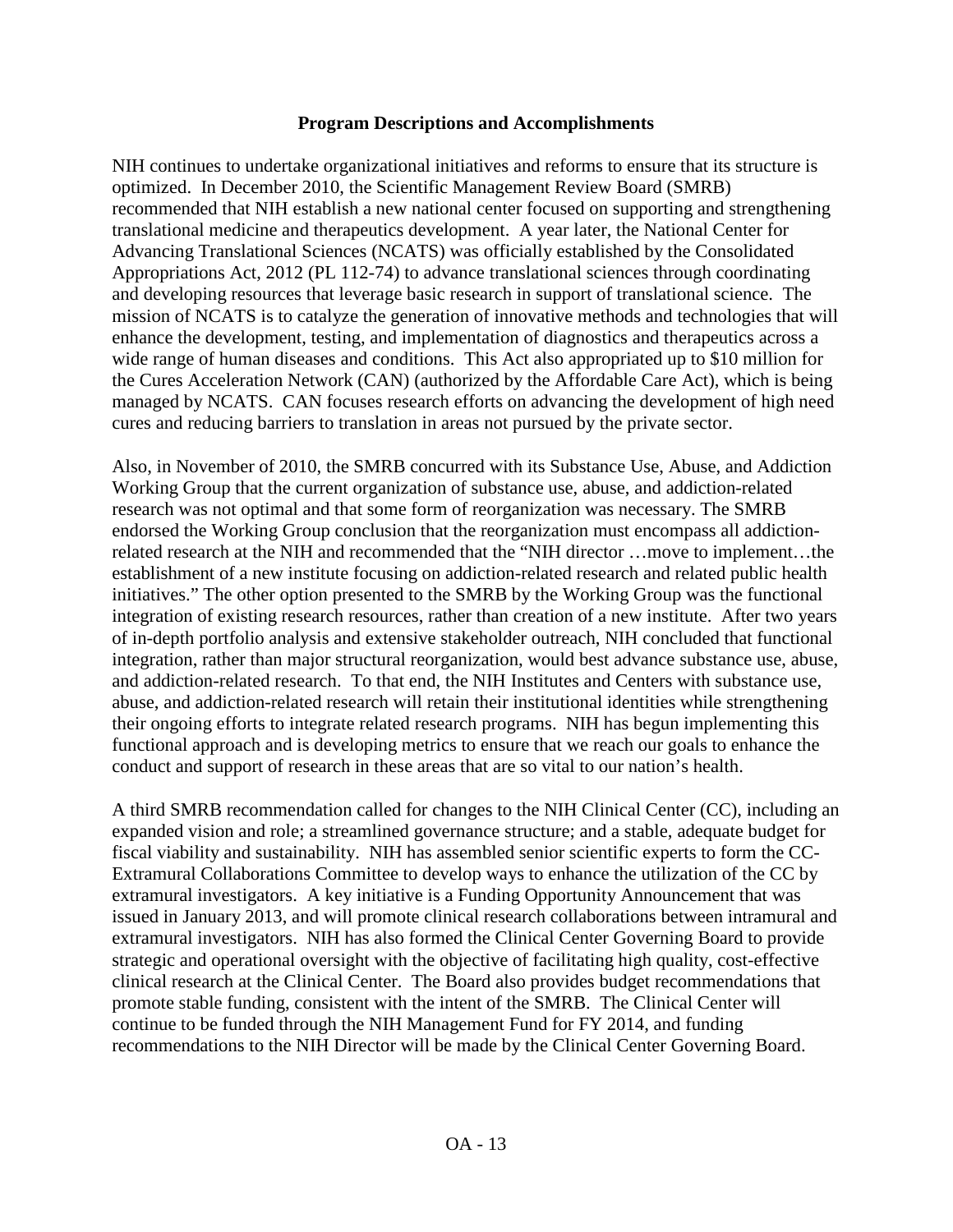## **Long-Range NIH Research Contributions to Improvements in Health Care and Public Health: Selected Examples**

NIH has supported biomedical research to enhance health, lengthen life, and reduce the burdens of illness and disability for over 100 years. Between 1970 and 2005, the life expectancy of the average American increased by 6.6 years.<sup>[1](#page-13-0)</sup> Significant increases have been seen in life expectancy at age 65, increasing almost 40 percent from 13.9 years to 19.[2](#page-13-1) years since 1950.<sup>2</sup> NCI's *2012 Report to the Nation on the Status of Cancer* shows that cancer death rates have been in continuous decline since the early 1990s. We can attribute these remarkable improvements, in large part, to NIH research. NIH-funded projects have made many other contributions that have advanced health care and enhanced public health. The following are some selected examples.

## *Heart Disease*

Through research advances supported by NIH, deaths from heart diseases have fallen by over 60 percent since 1970.<sup>[3](#page-13-2)</sup> The identification of cardiac risk factors such as smoking, high blood pressure, and high cholesterol by the Framingham Heart Study along with NIH-supported clinical trials led to the development of effective pharmacological and behavioral interventions, as well as safe and effective surgical and catheter-based procedures to open clogged coronary arteries.

## *Diabetes*

Adults diagnosed with diabetes during middle age used to live on average ten years less than adults without diabetes. Thanks to the development of early screening methods and treatments that enable better control of diabetes-related complications, adults with diabetes are living longer and healthier lives. Between 1997 and 2006, the death rate among adults with diabetes declined by 23 percent for all-causes of death and by an extraordinary 40 percent for cardiovascular disease.<sup>[4](#page-13-3)</sup> These remarkable improvements are due largely to clinical trials supported by NIH that demonstrated how effective monitoring glucose metabolism is in controlling type 2 diabetes and preventing its complications. NIH supported research also validated the test used to assess diabetic control. The test, a marker called hemoglobin A1c (HbA1c), determines the average amount of blood sugar over a six to 12 week period, and it is used in conjunction with home blood sugar monitoring tests, which were also developed through NIH-funded research. NIH research is also generating important insights into the prevention of diabetes. Studies funded through the Diabetes Prevention Program have shown that lifestyle changes, such as diet and physical activity, can lower the risk of developing type 2 diabetes by 58 percent in adults at high risk for diabetes.

<span id="page-13-2"></span>*<http://www.cdc.gov/nchs/data/hus/hus10.pdf> and National Vital Statistics Reports Deaths: Preliminary Data for* 

<span id="page-13-3"></span>*2012 Gregg, E.W. et al. Diabetes Care 35, 1252–1257 (2012). CDC News: [http://www.cdc.gov/diabetes/news/docs/cvd\\_2012.htm](http://www.cdc.gov/diabetes/news/docs/cvd_2012.htm).*

 $\overline{\phantom{a}}$ 

<span id="page-13-0"></span><sup>&</sup>lt;sup>1</sup> Calculated from Health, United States, 2010: with Special Feature on Death and Dying <br>http://www.cdc.gov/nchs/data/hus/hus10.pdf.<br><sup>2</sup> Calculated from *H*, M. With *K*.

<span id="page-13-1"></span>*[http://www.cdc.gov/nchs/data/hus/hus10.pdf.](http://www.cdc.gov/nchs/data/hus/hus10.pdf) [2](http://www.cdc.gov/nchs/data/hus/hus10.pdf) Calculated from Health, United States, 2010: with Special Feature on Death and Dying <http://www.cdc.gov/nchs/data/hus/hus10.pdf> and National Vital Statistics Reports Deaths: Preliminary Data for 2011 Vol. 61, Number [6 http://www.cdc.gov/nchs/data/nvsr/nvsr61/nvsr61\\_06.pdf.](http://www.cdc.gov/nchs/data/nvsr/nvsr61/nvsr61_06.pdf) 3 Calculated from Health, United States, 2010: with Special Feature on Death and Dying*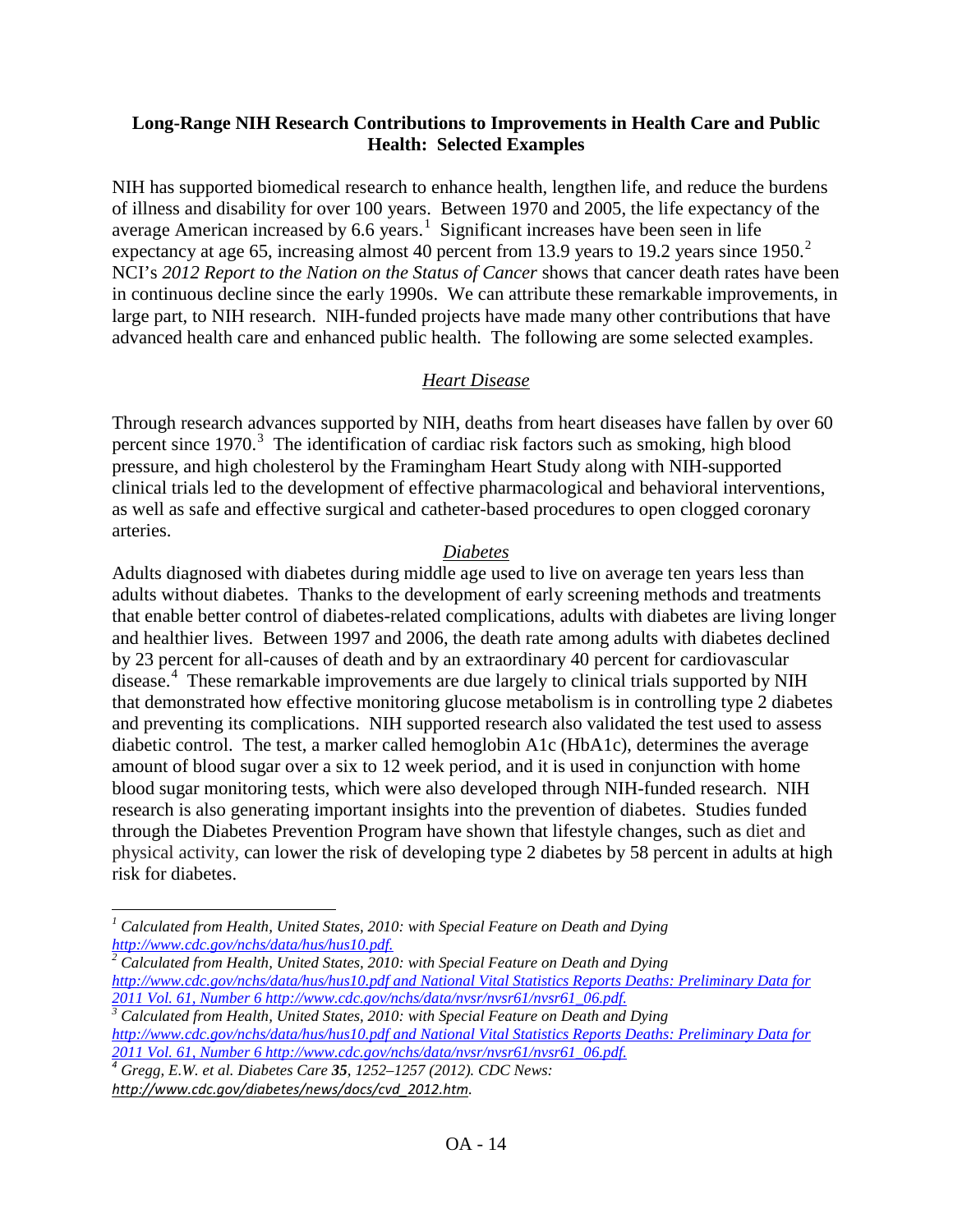## *Lung Cancer*

Lung cancer is the second most common cancer and is the primary cause of cancer-related death in both men and women in the United States. NIH-funded research has led to a decrease in mortality, lowering the death rate per 100,000 people from 77.0 in 1999 to 64.0 in 2008. The recent development of targeted therapies, such as erlotinib and crizotinib, have led to dramatic responses in individuals whose lung cancers harbor particular genetic mutations.

## *Breast Cancer*

Primarily because of NIH-supported research, several breast cancer susceptibility genes have now been identified, including BRCA1, BRCA2, TP53, and PTEN/MMAC1. Genetic testing now allows for tailored, safer, and more efficient treatments. As a result of these and many other advances, the death rate from breast cancer per 100,000 people declined from 19.0 to 12.3 between 1988 and 2010.

#### *Prostate Cancer*

NIH-supported research on the treatment of prostate cancer has improved surgical approaches as well as radio-, chemo-, and hormonal therapies. The success of these advances has contributed to the significant decline in the death rate. Between 1999 and 2008, prostate cancer deaths per 100,000 men dropped from 31.6 to 22.8.

#### *Infant Health*

In the 1960s, more than 25 of every 1,000 babies born in the United States died before their first birthday. By 2006, the infant mortality rate was 6.7 per 1,000 births, half that of a generation before. A sustained, long-term effort informed in large part by NIH research led to these substantial improvements in the survival rates of infants born preterm and to advances in care for all newborns.

## *Adolescent Risk Behavior*

In the last three decades, biological, epidemiological, and social science discoveries funded by NIH have produced a detailed understanding of the risks and mechanisms that lead to drug abuse and addiction. This knowledge in turn has informed several new science-based prevention approaches. Today, the rate of cigarette smoking and alcohol use by teenagers are at their lowest point since the Monitoring the Future (MTF) survey, funded by NIH, began tracking drug use and attitudes of teens in 1975.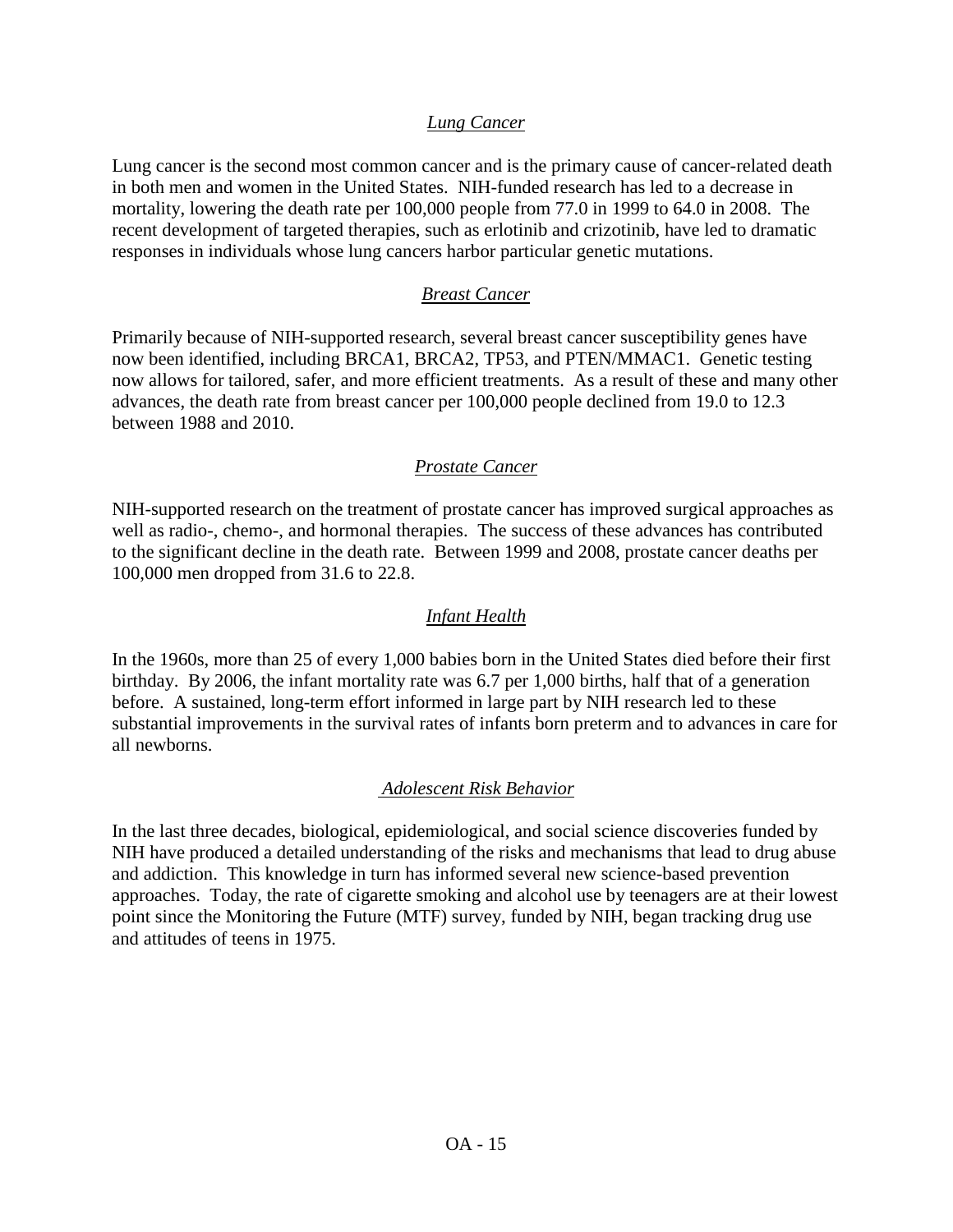## *Burns and Traumatic Injury*

NIH funded research on fluid resuscitation, wound cleaning, skin replacement, infection control, and nutritional support has greatly improved the chances of surviving catastrophic burns and traumatic injuries. In the mid-1970s burns that covered even 25 percent of the body were almost always fatal. Today, people with burns covering 90 percent of their bodies can survive, although not often without some impairments. From 1985 to 2010, the death rate per 100,000 people from motor vehicle traffic injury decreased from 18.5 to 11.2. These dramatic increases in survival rates as well as increased health, functioning, and quality of life of survivors, are in large part due to research findings that have transformed clinical practice.

#### *Stroke*

Fewer people are dying of stroke today—age-adjusted stroke mortality rate has decreased 70 percent since 1950 and 33 percent since 1996. In 1995, an NIH-funded clinical trial established the first FDA-approved treatment for acute ischemic stroke. The drug tPA reduces the risk of disability and maximizes the potential for patient recovery. A recent analysis estimated that tPA can provide considerable cost savings—nearly \$74 million annually for the first post-stroke year alone—if used in just 20 percent of all ischemic stroke patients in the US.

## *Age-Related Macular Degeneration (AMD)*

A major cause of blindness and the leading cause of new cases of blindness in people over age 65, Age-Related Macular Degeneration (AMD), was largely untreatable prior to the 1990s. In 1991, a NIH-funded clinical trial established the value of laser treatment for advanced AMD to stabilize the condition. In 2001, NIH researchers announced that a daily regimen of antioxidant vitamins and minerals delayed the onset of advanced AMD by 25 percent. In 2012, a clinical trial supported by NIH showed that long-term treatment of AMD with either the drug Avastin or the drug Lucentis resulted in dramatic and lasting improvement in vision, such that two-thirds of patients had driving vision (20/40 vision or better). More recently, cell-based therapy for AMD is being vigorously pursued as a potentially curative measure.

## *Hearing Loss*

NIH-supported research has driven the development of hearing aids from the first electronic hearing devices invented in the 1950s to the sophisticated digital devices available today. Innovative collaborations between the NIH, the Department of Veterans Affairs (VA), and the National Aeronautics and Space Administration (NASA) have significantly improved hearing aid technology over the past 20 years. In addition to amplifying sound, today's hearing aids are able to address the challenges of understanding speech, localizing sound, and hearing in noisy environments. Furthermore, many children born with congenital deafness can now be successfully treated with cochlear implants, giving them a lifetime of hearing.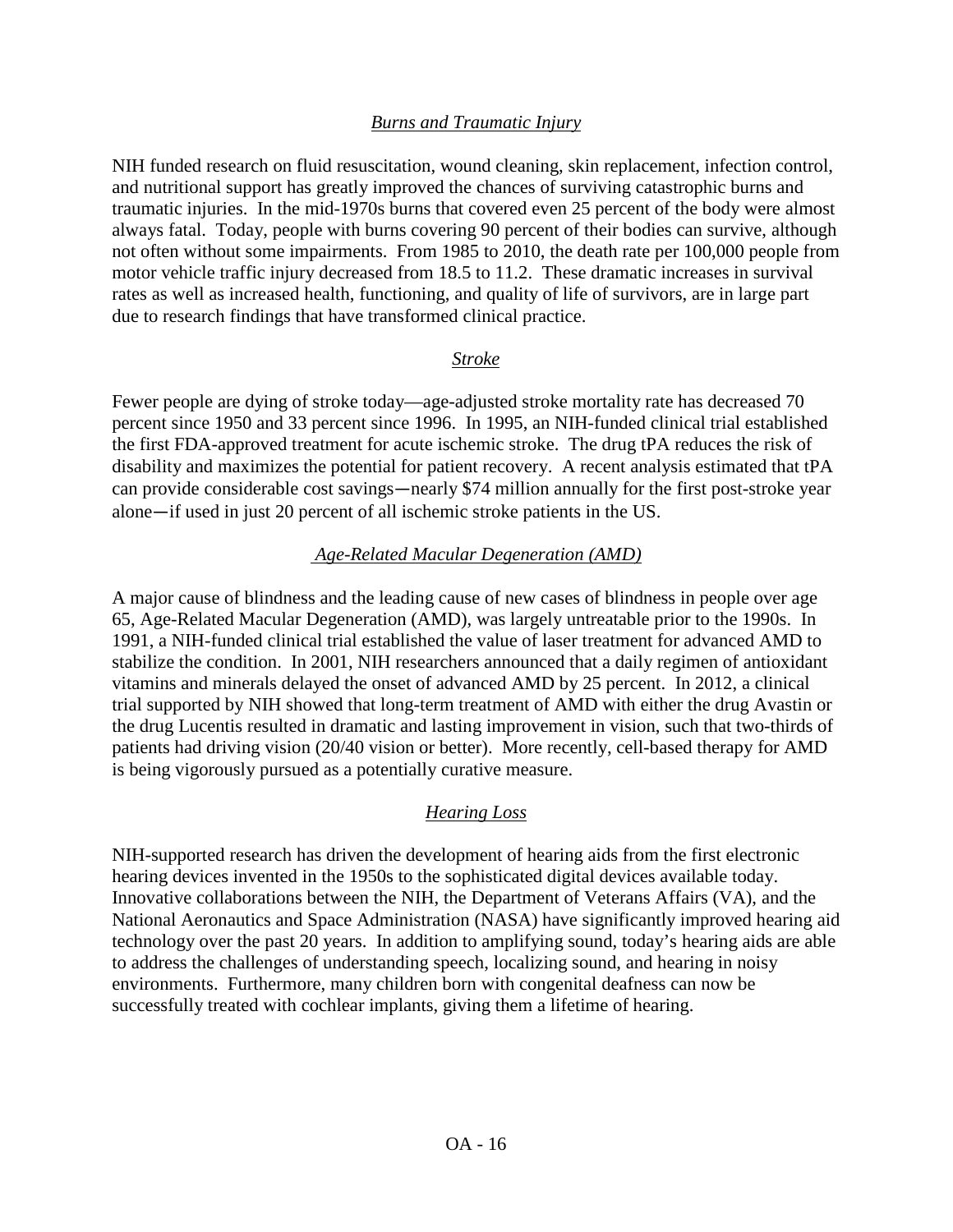## **Science Advances**

Thousands of new findings are reported every year by NIH-funded scientists. Many of these findings are like pieces of a complex puzzle; taken together and over time, they provide the scientific basis for significant improvements in health. Listed below are just a few of the many recent accomplishments from NIH research:

- The HPTN 052 clinical trial, an international HIV prevention trial sponsored by NIH, demonstrated that antiretroviral medications not only treat HIV but can also prevent the transmission of HIV infection among heterosexual individuals. The study found that if HIV-infected heterosexual individuals begin taking antiretroviral medicines when their immune systems are relatively healthy, as opposed to delaying therapy until the disease has advanced, then they are 96 percent less likely to transmit the virus to their uninfected partners.
- Data from recent research have demonstrated that aggressive lymph node removal is not necessary for some women with early-stage breast cancer when the cancer cells are found in the adjacent lymph nodes. This advance could potentially spare thousands of women the often extensive life-long side effects of a full axillary lymph node removal, which can include pain and chronic swelling, usually of the arm or leg, due to a blockage of the lymph passages.
- Calcium deposits known as coronary artery calcium (CAC), which occur in the atherosclerotic plaques of coronary arteries, are easily detected using fast CT scanning. Investigators recently demonstrated for the first time that the measurement of CAC can accurately identify patients who are at high risk of cardiovascular events and would benefit from more intensive preventive treatment. The next step is to confirm these results in a randomized controlled trial.
- A recent study established the anatomical and functional connections of a pain pathway thought to underlie migraine headaches. The researchers found that trigeminovascular neurons project to anatomically distinct cortical areas involved in a diverse range of functions. This pattern of connections may explain the diversity of neurological symptoms associated with migraine headaches.
- Researchers reported the most conclusive evidence to date that an athlete's brain remains injured even after symptoms of a recent concussion have disappeared and that these brain changes are undetectable by commonly used neuropsychological tests. The researchers used functional MRI to demonstrate brain changes about ten days after a sports-related concussion that were not detected by conventional clinical and neuropsychological examinations.
- Being able to diagnose and assess diseases in real-time is a major public and global health goal. Advances are being made in smartphone-enabled detection of biologics using a chip based micro nuclear magnetic resonance (NMR) unit. Early work suggests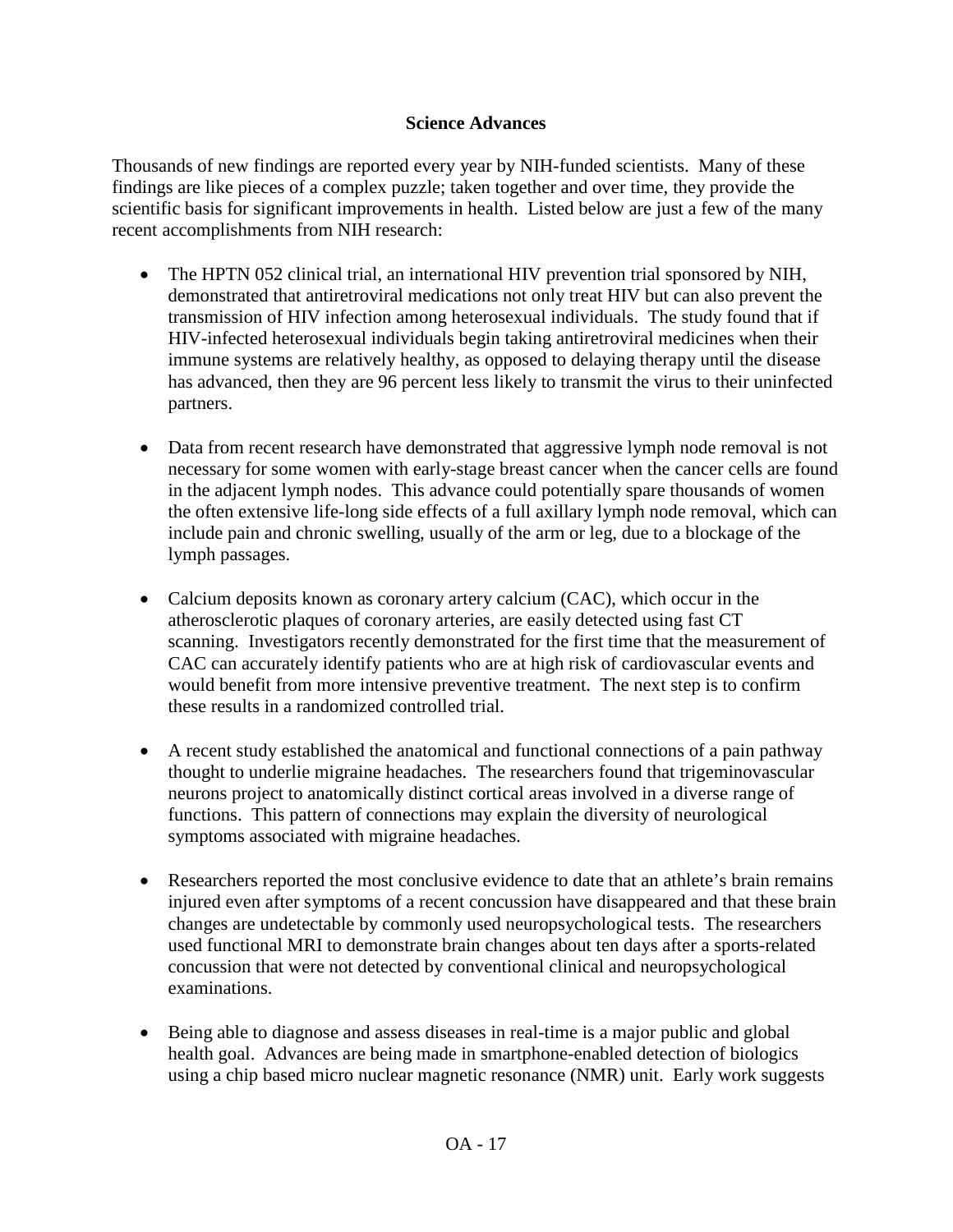that a 30-minute biologic analysis may be more accurate for cancer detection than conventional core biopsy.

- Asthma affects 300 million people worldwide. New understanding of the role of genes in the disorder is shedding light on why individuals respond differently to treatment. Inhaled glucocorticoids are the most common medication prescribed for treating asthma, but many people do not benefit from the therapy. A recent study has shown that response to glucocorticoids in asthmatics is linked to variants in the GLCCI1 gene.
- Approximately 100,000 people are affected by retinitis pigmentosa (RP), an inherited degenerative disease that causes severe vision impairment and, often, blindness. RP destroys the cells in the retina that detect light. A major advance in the treatment of RP was achieved in February 2013 with FDA's approval of an artificial retina called ARGUS II. The device consists of a miniature video camera mounted on a pair of sunglasses that converts images into electrical impulses that are transmitted to a tiny electrode implanted in the retina. Stimulating the retina restores visual perception, allowing users to perform basic functions such as walking across a street unaided. Building on this therapy, researchers are now developing higher resolution retinal prostheses that will enable even more complex visual functions to be performed such as reading a book. Methicillinresistant Staphylococcus aureus (MRSA) is now a leading cause of severe infections in hospitals. NIH scientists and colleagues in China have identified a gene that has been playing a pivotal role in epidemic waves of MRSA infections in Asia. The finding may provide a potential target for novel therapeutics to combat these life-threatening infections
- People with autism spectrum disorders (ASD) generally have trouble with social interactions and communication. For at least 70 percent of ASD cases, there are still no known underlying genetic causes. A trio of new studies has revealed several genes and biological pathways that may contribute to ASD. Among other insights, the findings may help explain earlier evidence linking autism risk to fathers. The studies reveal that fathers are 4 times more likely than mothers to transmit *de novo* mutations that increase ASD risk to their children and that these mutations increase with the father's age.
- NIH-funded researchers have been developing a brain-computer interface system called BrainGate, in which a tiny sensor containing 96 hair-thin electrodes is inserted into the motor cortex, a part of the brain that controls movement. When electrodes sense brain cell activity, the system turns these signals into digital commands for external devices. New results from an ongoing clinical trial described two patients paralyzed by stroke who were able to learn to perform tasks, such as reaching for and grasping foam balls, by using their thoughts to control a robotic arm. This advance may help restore some independence and improve quality of life for people who have lost the use of their limbs.
- As people age, the rate of bone loss outpaces bone growth. For women, the rate of bone loss can rise steeply after menopause. In pre-clinical studies with mice, researchers have developed a way to direct the body's own stem cells to the outer bone to build new,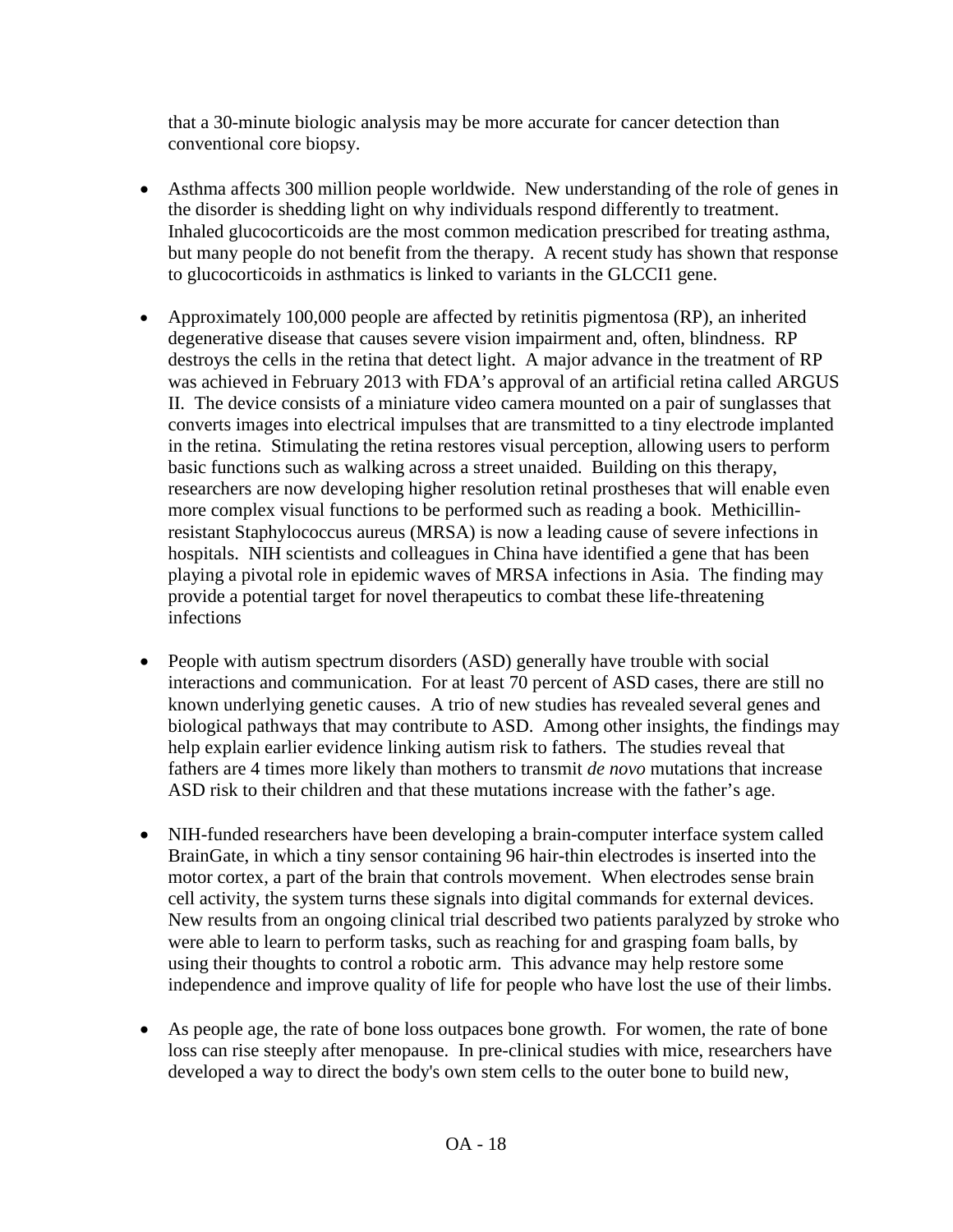strong bone tissue. The method may lead to new treatments for osteoporosis and other bone diseases that affect millions of people.

- Cytomegalovirus (CMV) infection, a major cause of hearing loss in children, is the most common infection passed from a mother to her unborn child. Between 20,000 and 30,000 infants are infected with the virus upon birth each year. Researchers have previously shown that newborn screening using blood spots predicted CMV infection accurately only 30 to 40 percent of the time. In an attempt to improve the sensitivity and specificity of the test, the team found that using dried saliva samples significantly increases the accuracy of the screening – to 97.4 percent. Better CMV screening could help doctors determine which babies need to be monitored for symptoms, so they can treat them as quickly as possible.
- Alzheimer's disease affects more than five million Americans. Past NIH-supported studies have revealed that a gene called APOE has the strongest connection to the most common, late-onset form of the disease. Recently, NIH-funded researchers have discovered a mechanism behind how APOE contributes to Alzheimer's disease in the brain. The finding suggests possible strategies for prevention as well as a potential new drug target called cyclophilin A, an inflammatory molecule that is controlled by APOE.
- High doses of radiation—whether from medical therapy or a large-scale nuclear emergency—can harm the body in many ways. Two biological drugs (aPC and Thbd) can block the deadly effects of radiation poisoning in mice when given up to 24 hours after exposure. The finding points to a possible new way to protect against radiation injury from environmental exposures or cancer therapy.
- Parkinson's disease is a neurologic disorder that destroys neurons in the brain, leading to involuntary shaking, slowed movements, muscle stiffness, and other symptoms. There are no treatments to slow or stop the disease; current medications only manage the symptoms of the disease. NIH-funded scientists have found a method to reprogram skin cells from patients into induced pluripotent stem cells and then into neurons, including the type that die in Parkinson's disease. The technology can help researchers understand how the disease develops and use that information to design new therapeutic approaches.
- Lymphedema is a common and often painful condition affecting an estimated ten million people in the United States where it usually develops as a consequence of cancer-related radiation therapy. Currently, lymphedema is diagnosed only after the main symptom, swelling of one or more limbs, is detected. However, at this stage the condition is difficult, if not impossible to reverse. Research funded by NIH has led to the discovery of a protein, found circulating in blood that has potential to allow for early detection and lead to better treatment options.
- NIH-funded scientists were able to forecast seasonal flu outbreaks using an approach common to weather prediction. The ability to predict the timing and severity of seasonal flu outbreaks can help health officials and the general public better prepare and manage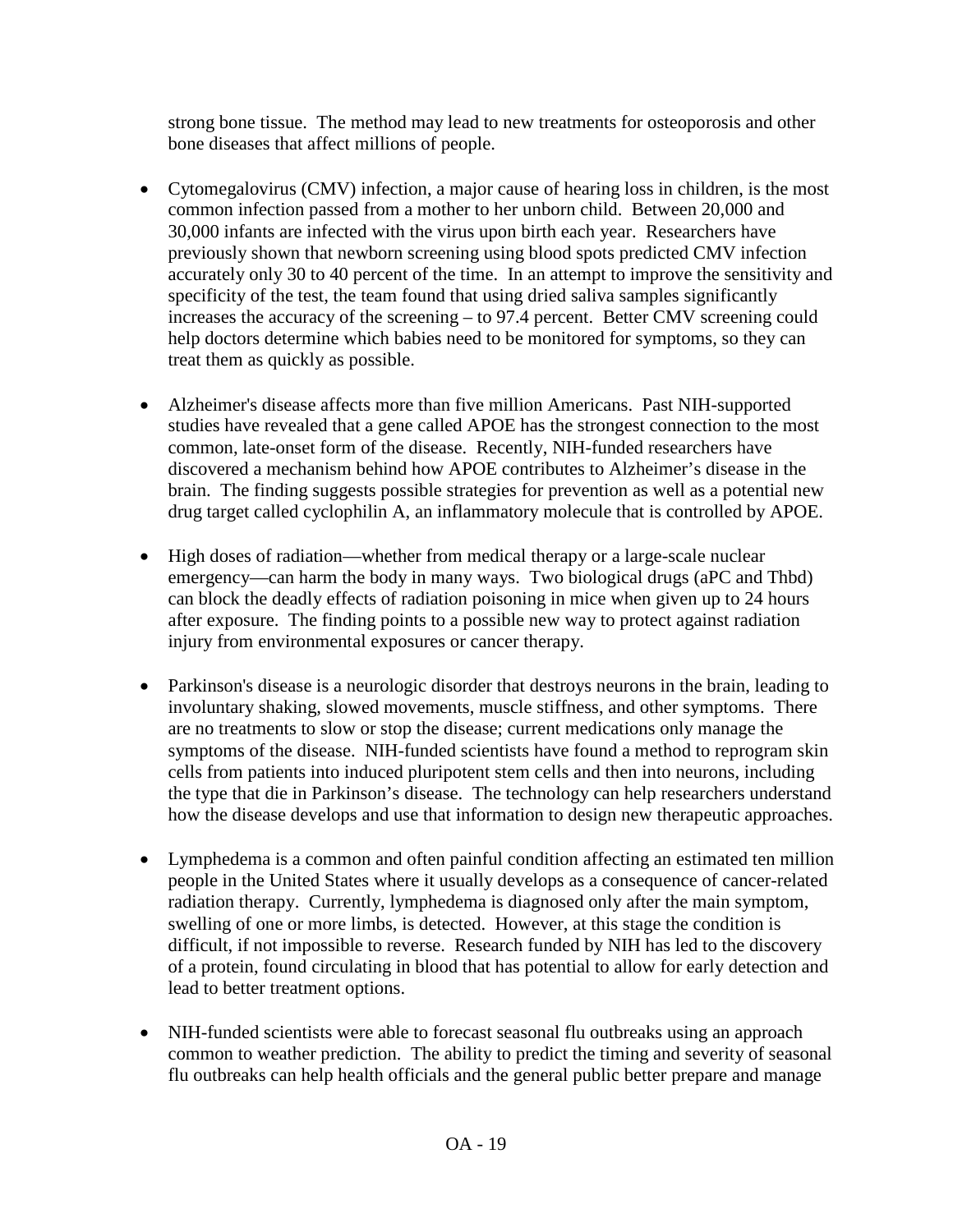the seasonal flu outbreaks that strike each year. The scientists expect the accuracy of their model's predictions to rise as more years of Google Flu Trends data and more locations become available. The approach can also be adapted to develop predictions for other seasonally recurring respiratory diseases, such as respiratory syncytial virus—a major cause of respiratory infections in children—and rhinovirus, which causes the common cold.

• Research supported by NIH suggests that early-life exposure to antibiotics affects gut microbes and changes how food is metabolized. For example, researchers found that children who were given antibiotics during the first six months of life were more likely to have a higher body mass and were more likely to be overweight by 3 years of age than those who were not given the drugs. This work suggests that antibiotics given early in life might affect the risk for becoming overweight. Much more research will be needed to confirm this connection, but if true, this research may have important implications for preventing childhood obesity.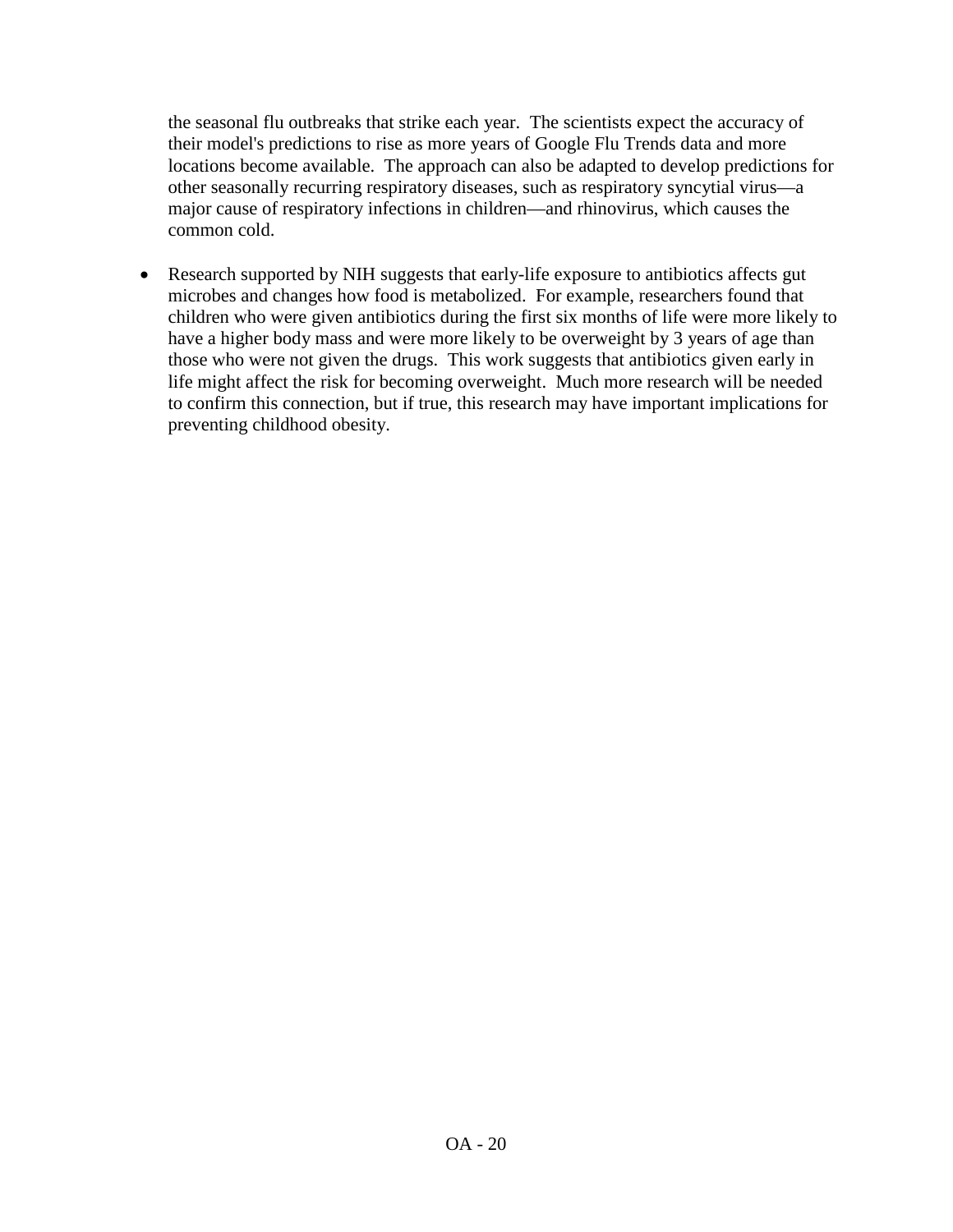# **National Institutes of Health FY 2014 Congressional Justification**

| 2010      | \$31,239,000,000 |
|-----------|------------------|
| 2011      | \$30,935,000,000 |
| 2012      | \$30,852,187,000 |
| $2013$ CR | \$31,048,865,000 |
| $2014$ PB | \$31,323,187,000 |

# **Funding History1,2**

<sup>1</sup> Annual amount includes budget authority from: (1) mandatory appropriations for the Special Type 1 Diabetes Research Program (\$150 million); (2) Superfund Research program derived from Interior Appropriations. Also includes (3) \$998,000 transfer-in from HHS for General Departmental Management (GDM) transfer for Interagency Autism Coordinating Committee for FY 2010 and FY 2011.

<sup>2</sup> PHS Evaluation Fund allocation to NLM is not included in these figures.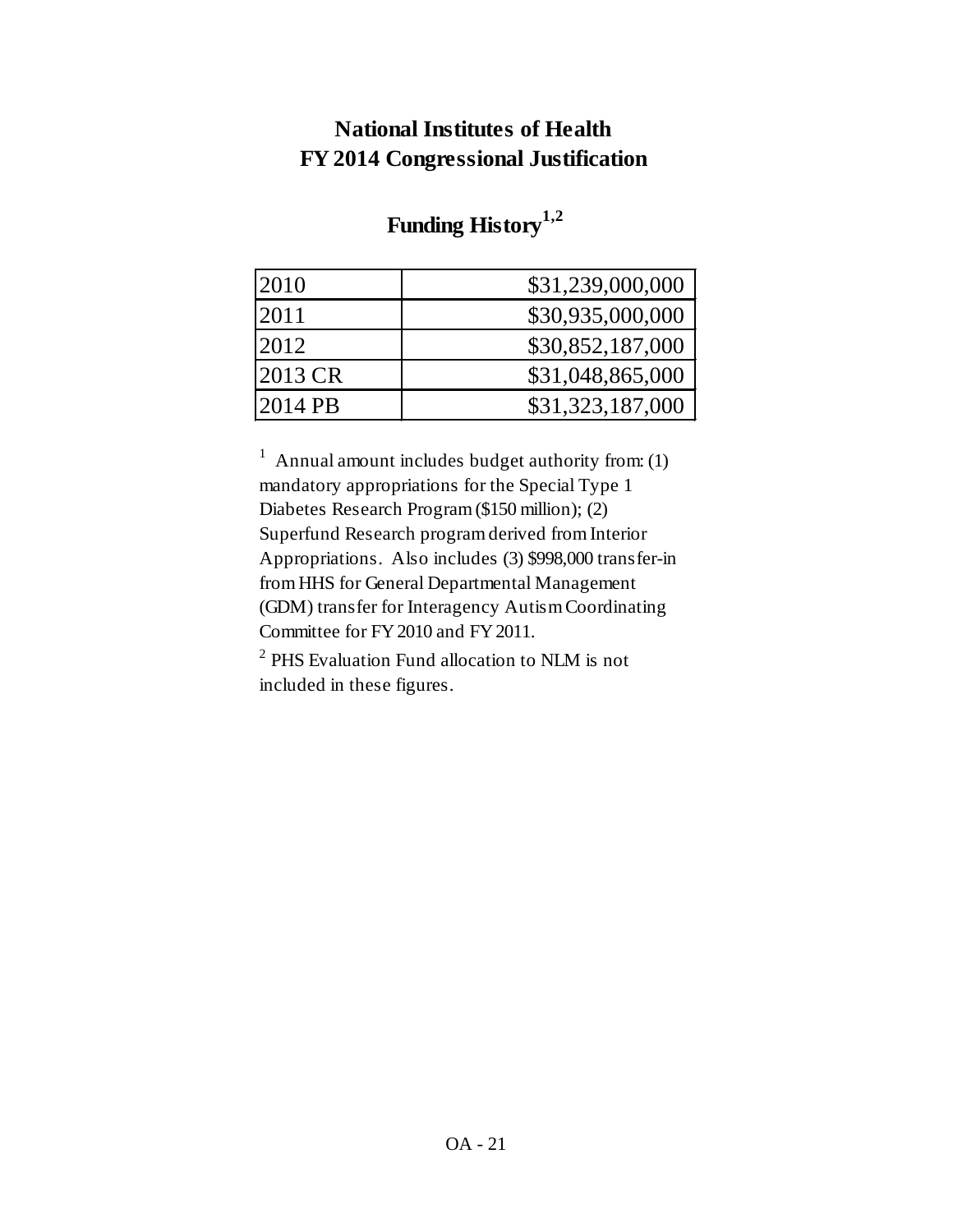## **Summary of the Request: Narrative** [5](#page-21-0)

For FY 2014, the NIH requests a program level of \$31.331 billion, a \$0.471 billion or 1.5 percent increase above the FY 2012 program level of \$30.860 billion. Within the FY 2014 requested level, NIH will invest in areas of the most extraordinary promise for biomedical research and enhance the scientific workforce, working to recruit and retain the best and brightest from all of our nation's diverse populations to tackle major health challenges facing the Nation now and in the future. This request preserves NIH's highest priority activities. The following summary discusses estimates of budget mechanism amounts, which change throughout the course of the year due to scientific opportunities and the results of peer review. Mechanism and submechanism levels are not proposed programs, projects, and activities.

**Research Project Grants**: Research project grants (RPGs) are the primary mechanism for funding of investigator-initiated biomedical research. These grants support new and experienced investigators in broad-based research programs. The use of RPGs as a mechanism of support covers the entire medical research continuum, from basic scientific research at the molecular and cellular levels to studies of human beings in both healthy and diseased states. Most grant applications originate with individual investigators who develop proposals for research in their area of interest. Research project grants awarded to institutions on behalf of a principal investigator support medical research activities in the areas of both the specific interests and competence of the principal investigators and in areas identified as high priority by the NIH Institutes and Centers (ICs).

NIH uses several RPG activities to support the best research applications from the most talented researchers. The most common, the traditional R01 grant, accounts for 73 percent of the RPGs awarded and approximately 67 percent of competing RPG funding. The R01 supports a single project with a principal investigator or co-investigators. Another frequently used grant is the P01, a multi-project grant, which supports a variety of broad-based multi-disciplinary projects conducted by numerous investigators working on various aspects of a specific major research objective or theme.

Budget Policy: The FY 2014 President's Budget estimate for this high priority mechanism is \$16.932 billion, or a 2.3 percent increase over the FY 2012 Actual level. This level of support enables NIH to increase the pace and scope of ongoing research, as well as stimulate participation of new researchers and the accompanying development of fresh ideas. To maximize the number of new and competing grants, in FY 2012 inflationary increases for future year commitments were discontinued for all competing and non-competing awards, however adjustments for special needs (such as equipment and added personnel) will continue to be accommodated. The average cost of new and competing RPGs is estimated to increase by over 8.0 percent compared to FY 2012. However, this is due to about 100 very large new grants expected in FY 2014; without those outliers the average cost is only slightly higher than FY 2012. The Budget is estimated to fund a total of 36,610 RPGs, an increase of 351, or one percent, from the FY 2012 Actual grants. Of total funding, \$4.685 billion would be for an

 $\overline{\phantom{a}}$ 

<span id="page-21-0"></span>*<sup>5</sup> All referenced amounts reflect adjustments for comparability to FY 2014 for the proposed direct funding of the National Center for Biotechnology Information / Public Access in the National Library of Medicine.*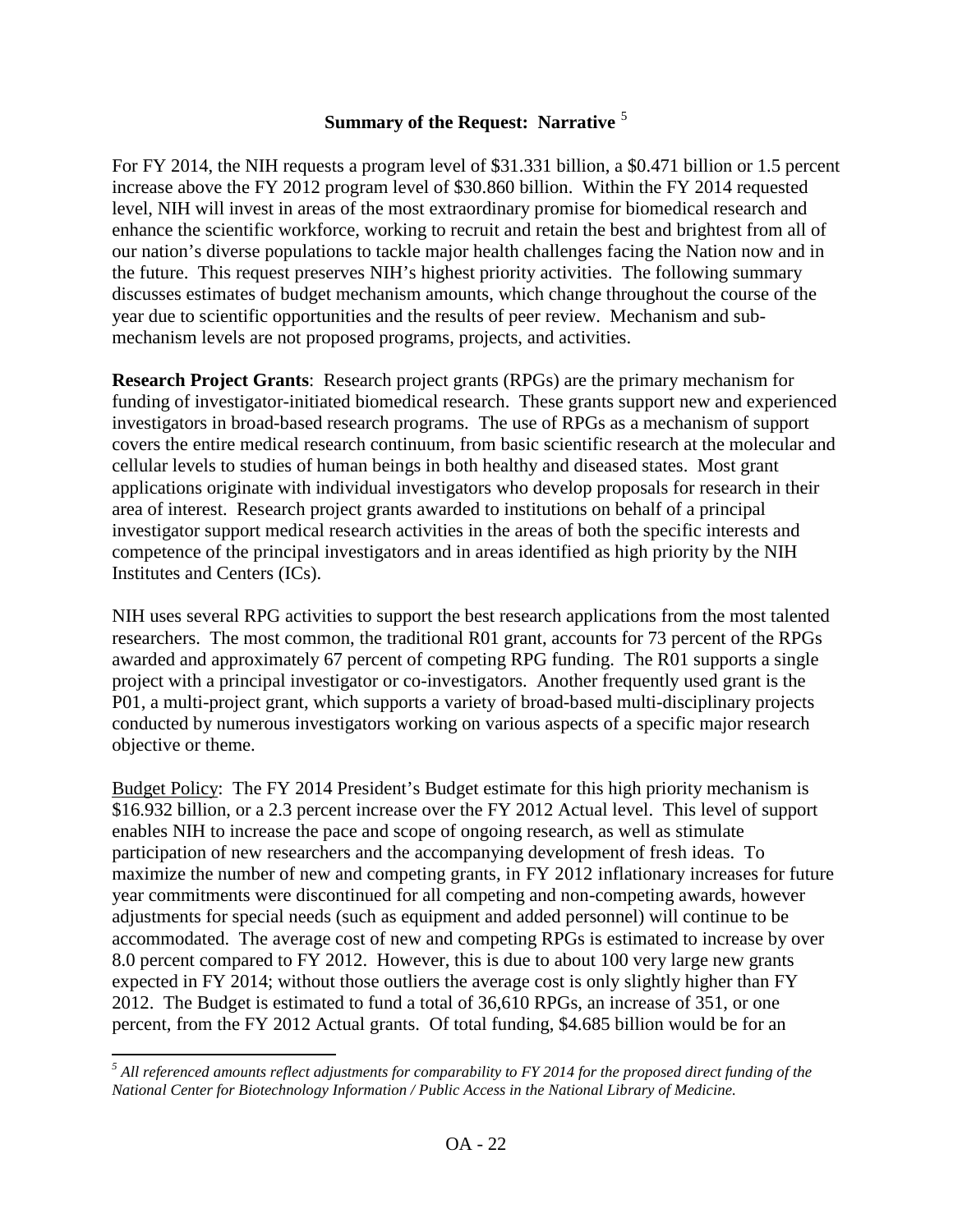estimated 10,269 new and competing RPGs, an increase of 1,283 over the 8,986 new and competing RPGs awarded in FY 2012. This represents a 14.3 percent increase, or an additional \$902.9 million. Administrative Supplements would receive approximately \$146.8 million in FY 2014, a decrease of \$44.8 million compared to the \$191.6 million in FY 2012. NIH will also maintain its strong commitment to extramural grants targeted to small business innovative and technology transfer research (SBIR/STTR) programs. SBIR/STTR grants would receive \$735.1 million to support an estimated 1,775 awards, a \$66.8 million increase, or 10.0 percent, compared to the \$668.3 million awarded in FY 2012 – meeting the increased minimum set-aside thresholds established under the SBIR/STTR Reauthorization Act of 2011.

**Research Centers**: Research center grants are awarded to institutions on behalf of a program director and a group of collaborating investigators to: (a) provide long-term support for leadingedge research; (b) conduct multi-disciplinary programs of biomedical research; and (c) develop research resources. The Research Centers program aims to integrate basic research with applied research and transfer activities; to promote research in the areas of clinical applications with an emphasis on intervention, including prototype development and refinement of products, techniques, processes, methods, and practices; to develop and maintain the biotechnology and research model resources needed by NIH-supported biomedical investigators for conducting research; and, to assist minority institutions in improving their research infrastructure.

Budget Policy: NIH estimates a decreased level of support for Research Centers in FY 2014; at \$2.846 billion this represents a \$194.5 million decrease, or 6.4 percent, below the FY 2012 Actual level. This level would fund an estimated 1,380 awards, or 73 fewer grants than the 1,453 made in FY 2012. The reduced funding of the mechanism stems from a variety of program adjustments. The planned decrease in the number and amount of support provided by the OD Common Fund within the Protein Capture, Human Microbiome, Molecular Libraries, and Bioinformatics and Computational Biology programs between FY 2012 and FY 2014 accounts for \$51.3 million of the decrease. Also, NIAID realigned approximately \$67.9 million within its biodefense and emerging infectious diseases research portfolio from Research Centers to RPGs to establish multi-project translational research centers.

**Other Research:** NIH continues to support a variety of investigator-initiated activities through other types of research grants. Through the Research Careers program, NIH provides increased career opportunities in medical research to scientists of superior potential. The program provides support for young investigators who desire advanced development and scientists who need experience to qualify for senior positions. Other Research mechanisms include support for research initiatives in the cooperative clinical research sub-mechanism to encourage regionallybased clinical evaluations of methods of therapy and prevention strategies. Minority Biomedical Research Support Grants fund research that enriches the biomedical research environment at undergraduate institutions. Moreover, these grants strengthen the research training capabilities of minority faculty and students. Other Research grants also support grants for: shared resources for grantee institutions; purchase of equipment; implementation of the Nanotechnology program of the Common Fund; and conference grants to support investigator-initiated meetings, conferences or workshops to promote sharing of scientific knowledge and address specific issues.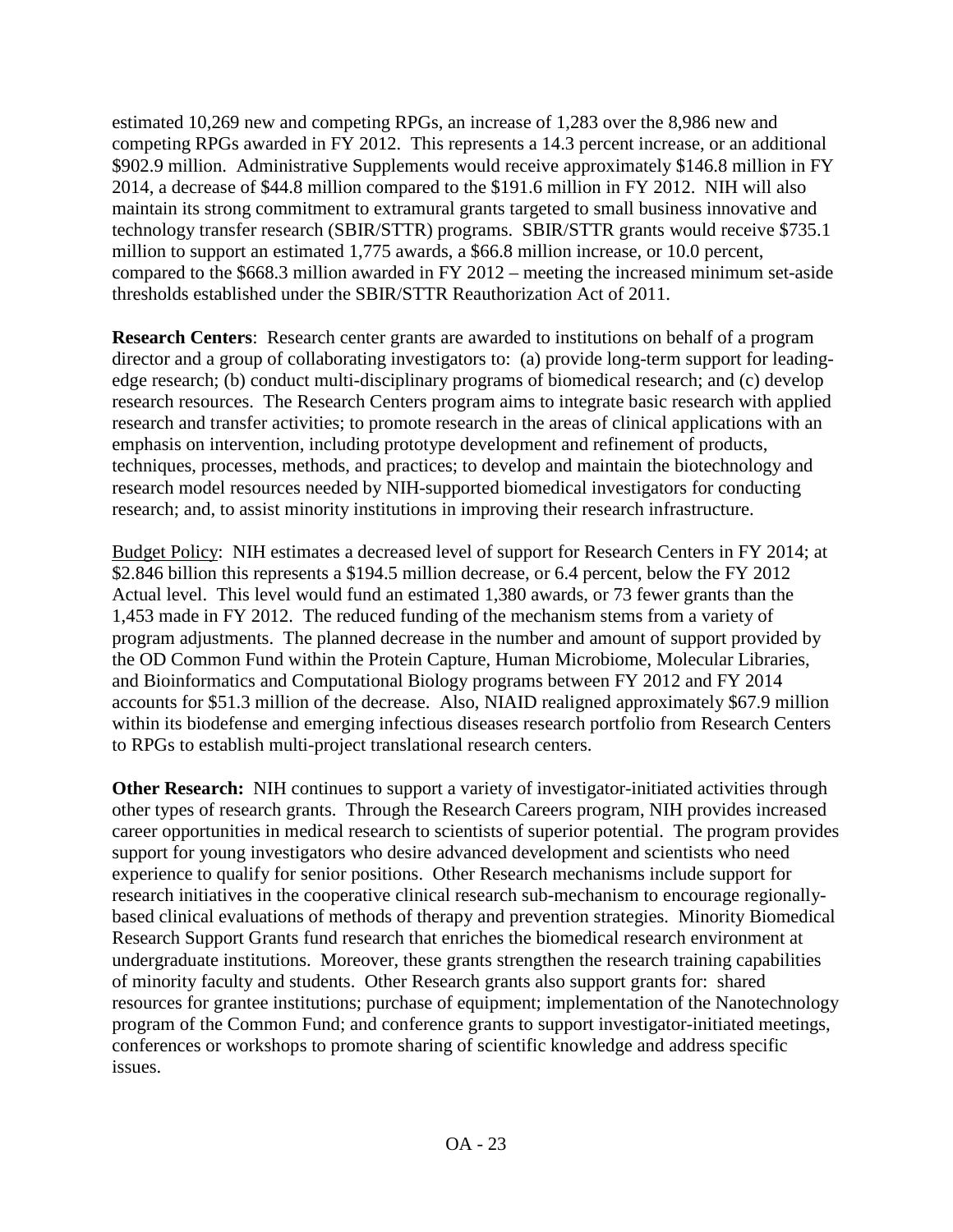Budget Policy: The \$1.866 billion estimated for this mechanism reflects an increase of \$58.2 million, or 3.2 percent, relative to the FY 2012 Actual level. That amount would fund a total of 6,549 grants, an increase of 53 awards or one percent over the FY 2012 Actual level. The primary drivers for the increase are an additional \$32.3 million for OD Common Fund support of new projects related to the NIH workforce diversity initiative and approximately \$16.6 million for expanded Cures Acceleration Network (CAN) projects funded by NCATS.

**Research Training:** The purpose of the Ruth L. Kirschstein National Research Service Awards (NRSA) program is to strengthen the Nation's corps of biomedical and behavioral research investigators. Through institutional awards and individual fellowships, NIH supports both basic and applied research training in the biomedical and behavioral sciences. Institutional awards provide the foundation for the manpower development effort by supporting the national capacity for excellent, up-to-date training in a variety of institutional settings. They enable NIH to aid institutions in maintaining vigorous and effective research training programs and, in particular, to support research training programs in areas of national need. Funds are awarded for predoctoral and postdoctoral stipends and for tuition where warranted, with a modest allocation to the institution to defray training-related expenses not covered by tuition. NRSAs also include funds for travel, fees, indirect costs, and other expenses. Stipend levels constitute the largest portion of NRSA funding.

Budget Policy: NIH proposes an average stipend increase of approximately 2.7 percent above the FY 2012 level for trainees. The NRSA training program budget reflects a stipend increase to \$42,000 for the entry level postdoctoral trainees and fellows, along with 4% increases for each subsequent level of experience. Stipend rates for pre-doctoral trainees and fellows would receive a 2 percent increase. These increases are consistent with stipend modifications recommended by the Advisory Committee to the NIH Director as well as recommendations included in a major training research study issued in 2011 by the National Research Council of the National Academy of Sciences.<sup>[6](#page-23-0)</sup> In addition, this increase is consistent with 42 USC 288(b)(5), which anticipates periodic adjustments in stipends "to reflect increases in the cost of living." Stipend rate adjustments continue a long-term strategy that NIH has used to more closely align stipend levels to salaries that could be earned in related occupations. The proposed stipend increase is intended to improve NIH's ability to attract high-quality research investigators to the field of biomedical research. In order to achieve NIH's research objectives, it is essential to ensure that highly trained scientists will be available to address the Nation's biomedical, behavioral and clinical research needs. NIH estimates \$776 million for this mechanism in FY 2014, a \$14 million, or 1.8 percent, increase above the FY 2012 Actual level. That amount would support an estimated 16,197 total Full-Time Training Positions (FTTPs), 108 less than the 16,305 total FTTP funded by the FY 2012 Actual level.

l

<span id="page-23-0"></span>*<sup>6</sup> National Research Council, Research Training in the Biomedical, Behavioral, and Clinical Research Sciences, (Washington, DC, The National Academies Press, 2011)*

*[<sup>\(</sup>http://grants.nih.gov/training/Research\\_Training\\_Biomedical.pdf\)](http://grants.nih.gov/training/Research_Training_Biomedical.pdf)*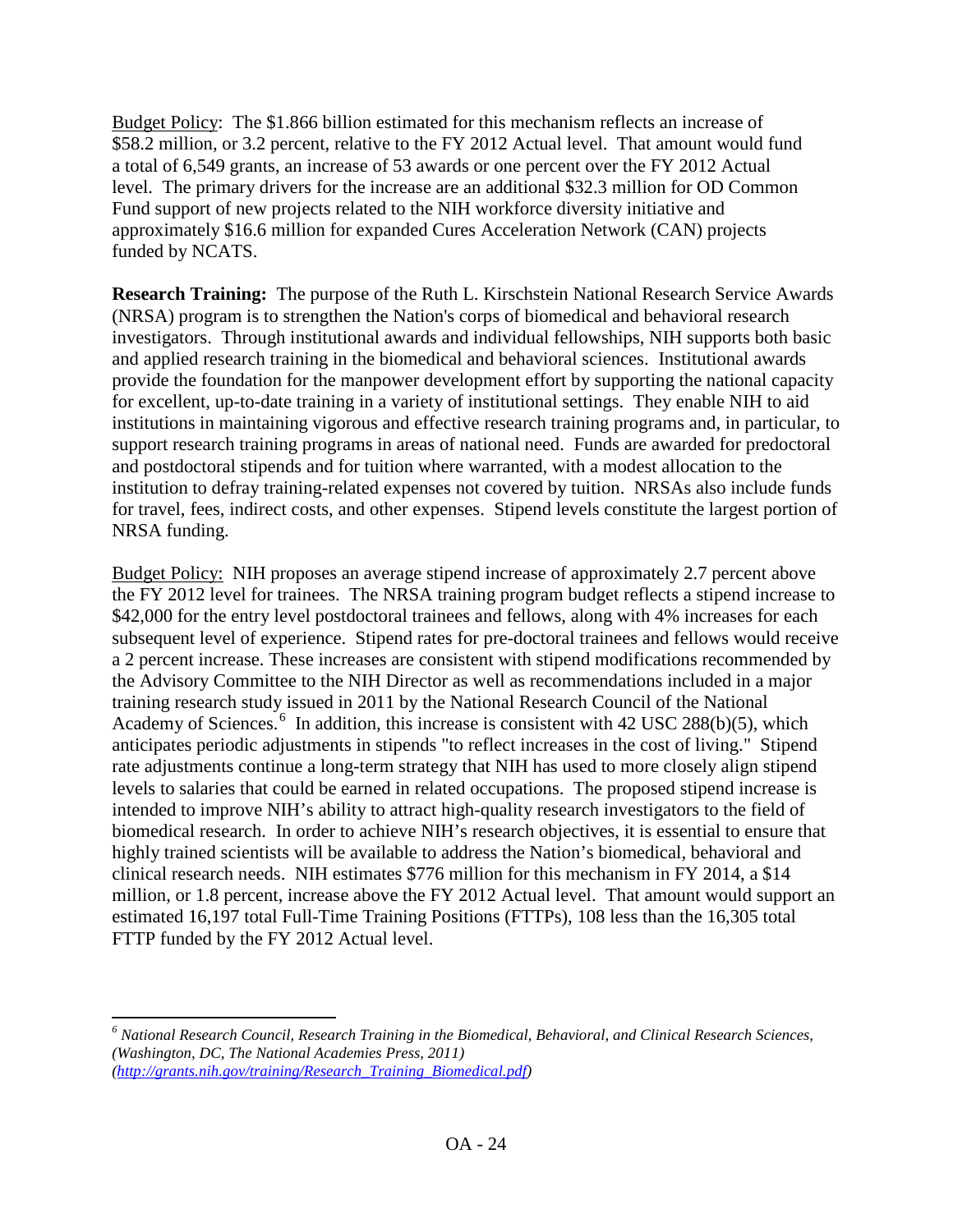**Research and Development (R&D) Contracts:** NIH awards R&D contracts to acquire specific products, services or studies from academic institutions and nonprofit and commercial organizations. This mechanism also includes collaborative research efforts with other agencies, small business innovation research and architect-engineering services contracts.

Budget Policy: FY 2014 funding for R&D Contracts would increase by \$118.9 million to \$3.030 billion, an increase of 4.1 percent above the FY 2012 Actual level of \$2.911 billion. The estimated amount would fund about 2,492 contract awards, the same level as funded in FY 2012.

**Intramural Research:** Through the Intramural Research Program (IRP), NIH conducts basic and clinical research at its on-campus research facilities in Bethesda, Maryland, and at offcampus locations such as the Gerontology Research Center in Baltimore, Maryland; Research Triangle Park, North Carolina; the Rocky Mountain Laboratories in Hamilton, Montana and Phoenix, Arizona. Fundamental research performed by intramural scientists provides the basis upon which advances in medical and dental care are built. An important byproduct of this research productivity is the cadre of young physicians and basic scientists who are trained in the techniques and approaches of intramural scientists. Many of these young researchers become extramural and intramural investigators. A valuable and unique feature of the NIH IRP is the Clinical Research Center, a 240-bed research hospital on the NIH campus. This world-class national resource promotes translational research -- that is, the transference of scientific laboratory research into applications that benefit patient health and medical care. The "bench-tobedside" approach adopted in 1953 locates patient care units in close proximity to cutting-edge laboratories conducting related research, which facilitates interaction and collaboration among clinicians and researchers. Most importantly, patients and their families at the Clinical Center benefit from the signature elements of NIH (i.e. cutting-edge technologies, research programs, and compassionate care).

The IRP supports vital research being conducted at NIH by some of this Nation's top scientists. This powerful network of investigators is an integral part of the greater national research network devoted to advancing the knowledge needed to develop treatments, tests, and prevention strategies to benefit the public as quickly as possible. A strong intramural program at NIH complements and reinforces the work being carried out in the extramural biomedical research community.

Budget Policy: This mechanism is estimated at \$3.495 billion, a \$66.2 million, or 1.9 percent, increase above the FY 2012 Actual level. This level covers a projected 1.0 percent increase for full-time equivalent (FTE) payroll attributable to annualization of the planned March 2013 pay raise of 0.5 percent and the proposed January 2014 pay raise of 1.0 percent for civilian employees.

**Research Management and Support (RMS):** This mechanism supports many functions, including: scientific direction and management by NIH staff in the review, award, and performance monitoring of extramural awards (research grants, training awards, and research and development contracts); administrative and technical support for Congressionally-mandated review groups and advisory councils; liaison among NIH and Departmental components, as well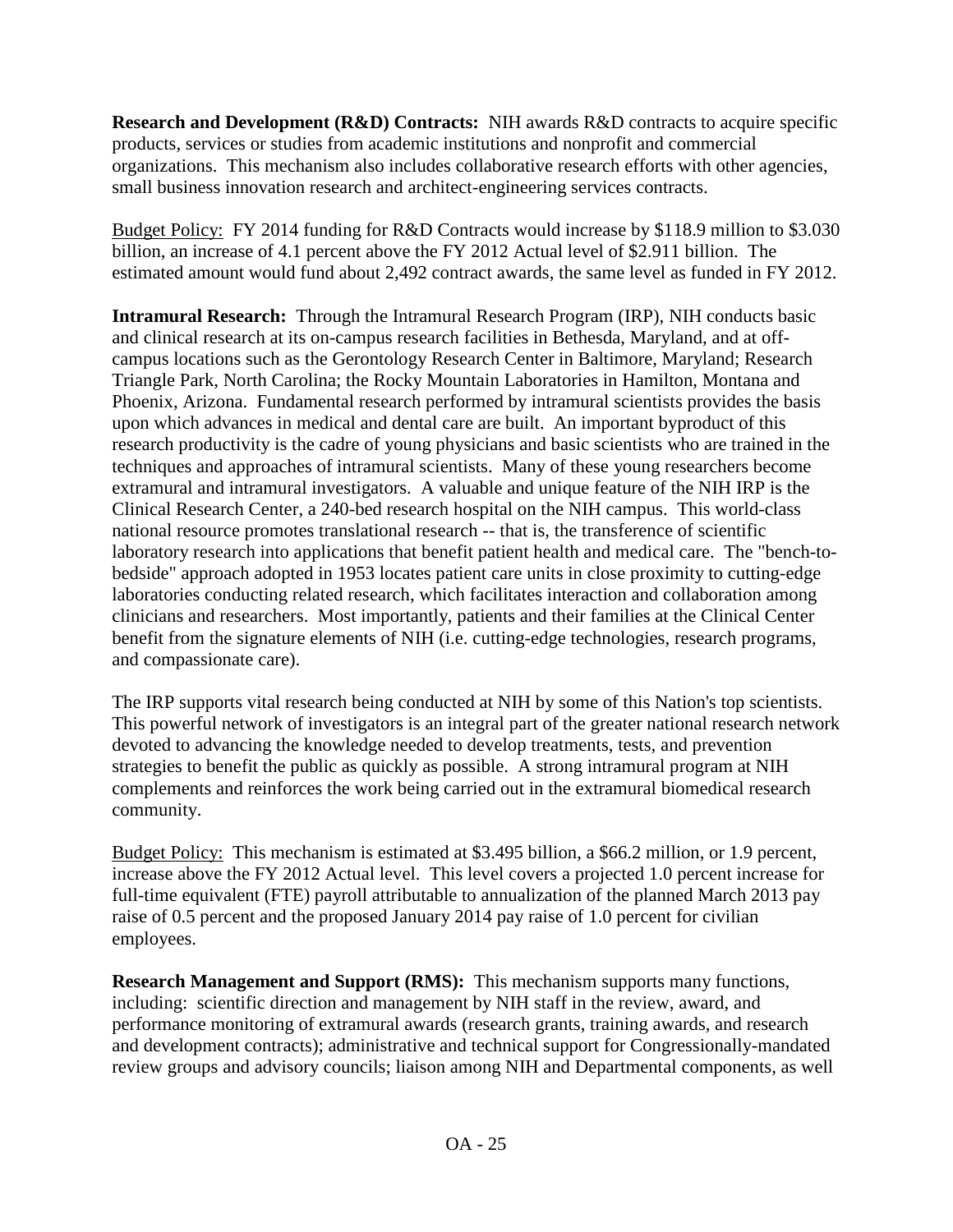as among applicants, grantees, advisory bodies, and special interest organizations; and monitoring of advances emerging from basic science laboratories to determine possible clinical applications for treatment and prevention. Management and administrative functions for each IC are also supported by this mechanism. Examples of such functions include: interpreting, analyzing, and implementing new legislation and administrative orders; formulating and executing IC budgets; performing management evaluation studies; determining manpower requirements; assessing the condition of both NIH and extramural grantee laboratory facilities and equipment; supporting prevention and education activities, including development of educational and informational materials for both the medical community and the general public; and providing the leadership and business functions for the ICs.

Budget Policy: RMS is estimated at \$1.550 billion, an increase of \$19.5 million or 1.3 percent above the FY 2012 Actual level. The estimated amount partially absorbs inflation in non-pay expenses but accommodates the projected 1.0 percent FTE payroll cost increase attributable to annualization of the planned civilian March 2013 pay raise of 0.5 percent and the proposed civilian January 2014 pay raise of 1.0 percent.

Another change, beginning in FY 2013, is a budget-neutral shift of FTE from reimbursable to direct. This is due to the effect of transferring positions previously funded through the Management Fund (Division of Extramural Activities Support, or DEAS) to individual ICs as of year-end FY 2012. As a result of the DEAS transfer, estimated direct salaries and benefits for FY 2014 are proportionately higher than those identified for FY 2012 and previous years.

**Office of the Director:** The Office of the Director (OD) provides leadership, coordination, and guidance in the formulation of policy and procedures related to biomedical research and research training programs. To provide this direction, the OD centrally coordinates NIH's extramural and intramural research activities; science policy and related social, ethical, and legal issues; technology transfer and intellectual property protection policies; health information dissemination and public education functions; legislative activities; and, oversight of the agency's stewardship of public funds.

OD encourages and fosters cross-Institute NIH research and research training efforts in the prevention and treatment of disease through program coordination offices that complement the efforts of the ICs. These offices focus on Acquired Immune Deficiency Syndrome (AIDS); women's health; disease prevention; science education; dietary supplements; rare diseases and disorders; and behavioral and social sciences research. While OD provides the overall direction, coordination and oversight of these programs, the ICs manage the actual research operations.

The OD request also includes the NIH Common Fund that supports cross-cutting, trans-NIH programs that require participation by at least two NIH ICs. The requirements for the Common Fund encourage collaboration across the ICs, while providing NIH with flexibility to determine priorities for Common Fund support.

Budget Policy: The FY 2014 request of \$1.473 billion reflects an increase of \$16.2 million, or 1.1 percent, over the FY 2012 Actual level. The Office of Research Infrastructure Programs would also receive an additional \$3.1 million. The OD Common Fund would receive an increase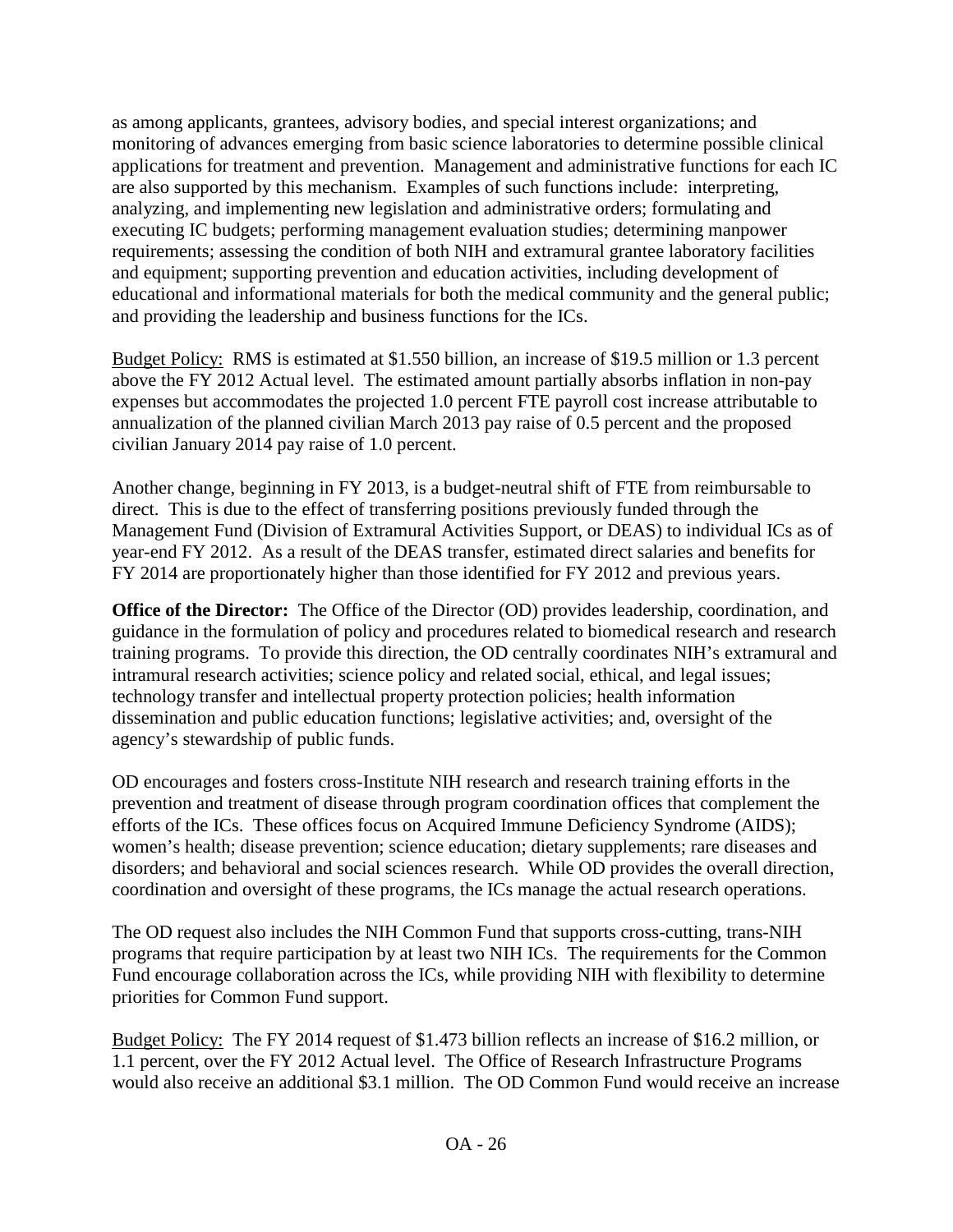of \$28.0 million above the FY 2012 Actual level, a 5.1 percent increase to focus primarily on training of talented, new investigators. A total of \$165.0 million would be provided for the National Children's Study, which is \$28.1 million less than the \$193.1 million allocated for FY 2012.

**Buildings and Facilities:** The buildings and facilities (B&F) program is responsible for the design, construction, improvement, and major repair of clinical and laboratory buildings and supporting facilities essential to NIH's research mission. This account has two major elements: the design and construction of new facilities for NIH research programs and the continuing repair and improvement of existing facilities.

Budget Policy: This request would provide \$126.1 million for B&F – \$0.8 million above the FY 2012 Actual level. In addition to this is the \$7.9 million budgeted in the National Cancer Institute in construction funds required for facilities repairs and improvements at the National Cancer Institute—Frederick Federally Funded Research and Development Center in Frederick, Maryland. The requested amount allows NIH to continue to support the Administration's commitment to reducing water use and greenhouse gas emissions, improving building energy efficiency, and substituting renewable resources for fossil fuels in transportation assets. NIH intends to devote \$75 million of its FY 2014 B&F request to as a one-time expense to add three new water chillers on the Bethesda campus in order to improve the capacity and reliability of this critical campus-wide utility for cooling.

## **Explanation - Other Activities**

**Type 1 Diabetes:** A special program for research on Type 1 Diabetes was established by law in 1998 and is supported through a mandatory appropriation.

Budget Policy: The FY 2014 request includes \$150.0 million for these activities, which is equal to the FY 2012 level.

**Superfund:** NIH's contribution to the Superfund Program is to improve human health by addressing and preventing diseases and injuries associated with environmental contaminants. The Superfund Research Program (SRP) and the Worker Training Program (WTP) complement each other to create effective community and workplace public health interventions aimed at preventing harmful exposures.

Budget Policy: The FY 2014 request of \$79.4 million represents a \$0.5 million, or 0.6 percent, increase above the FY 2012 Actual level.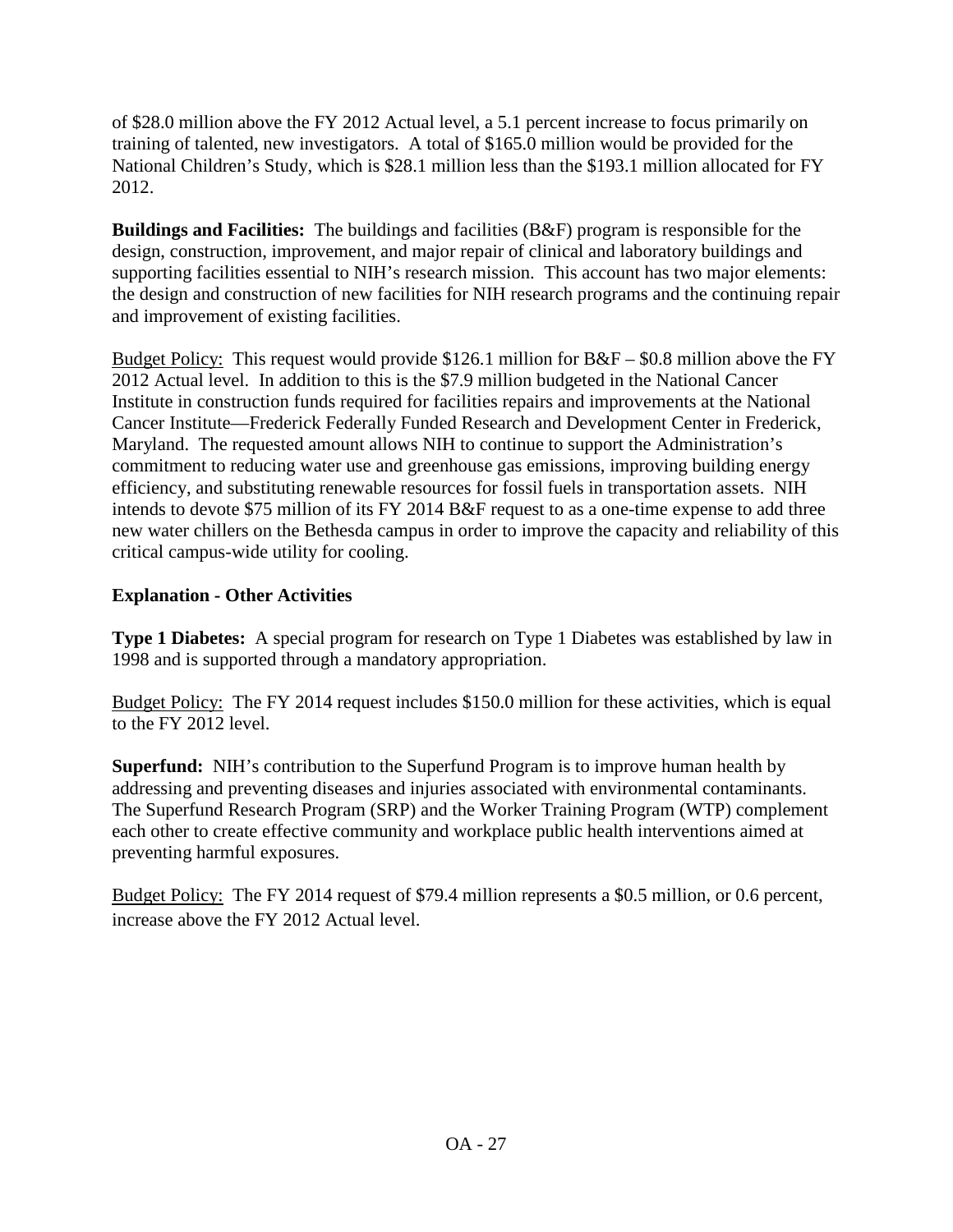## **National Institutes of Health FY 2014 Congressional Justification**

## **Key Outputs and Outcomes Tables (NIH)**

| <b>Measure</b>         | <b>Year and Most Recent</b>                                 | FY 2013       | <b>FY 2014</b> | <b>FY 2014</b>                |
|------------------------|-------------------------------------------------------------|---------------|----------------|-------------------------------|
|                        | Result /                                                    | <b>Target</b> | <b>Target</b>  | <b>Target</b>                 |
|                        | <b>Target for Recent</b><br>Result /<br>(Summary of Result) |               |                | $+/-FY$ 2012<br><b>Target</b> |
| SRO-1.4 By 2012,       | FY 2012: NIH-                                               |               |                | N/A                           |
| identify signatures of | supported researchers                                       |               |                |                               |
| gene expression in     | determined that a                                           |               |                |                               |
| peripheral tissues     | genetic variant that is                                     |               |                |                               |
| that are associated    | associated with alcohol                                     |               |                |                               |
| with alcohol-induced   | and other drug                                              |               |                |                               |
| disorders. (Outcome)   | dependence results in                                       |               |                |                               |
|                        | reduced expression of                                       |               |                |                               |
|                        | the gene in                                                 |               |                |                               |
|                        | lymphoblastoid cells. In                                    |               |                |                               |
|                        | a separate study,                                           |               |                |                               |
|                        | changes in DNA<br>methylation were                          |               |                |                               |
|                        | associated with alcohol                                     |               |                |                               |
|                        | dependence using                                            |               |                |                               |
|                        | peripheral blood                                            |               |                |                               |
|                        | samples from alcohol                                        |               |                |                               |
|                        | dependent cases and                                         |               |                |                               |
|                        | healthy controls.                                           |               |                |                               |
|                        |                                                             |               |                |                               |
|                        | Target: Complete gene                                       |               |                |                               |
|                        | expression studies with                                     |               |                |                               |
|                        | peripheral tissues and                                      |               |                |                               |
|                        | identify signature gene                                     |               |                |                               |
|                        | expression profiles.                                        |               |                |                               |
|                        | (Target Met)                                                |               |                |                               |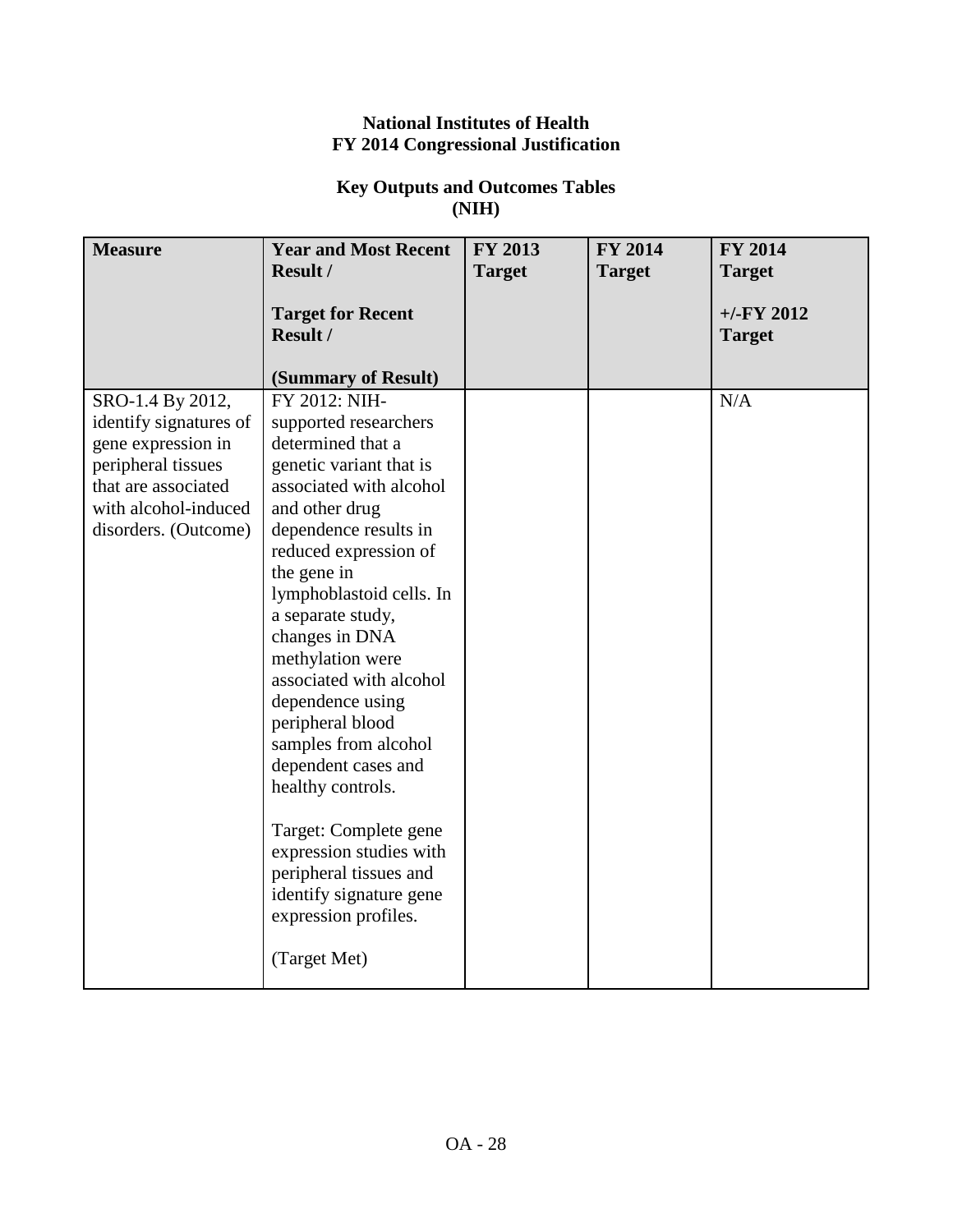| <b>Measure</b>                                                                                                                                    | <b>Year and Most Recent</b>                                                                                                                                                                                                                                                                                                                                                                                                                                                                                                                                                                                          | <b>FY 2013</b> | FY 2014       | FY 2014                        |
|---------------------------------------------------------------------------------------------------------------------------------------------------|----------------------------------------------------------------------------------------------------------------------------------------------------------------------------------------------------------------------------------------------------------------------------------------------------------------------------------------------------------------------------------------------------------------------------------------------------------------------------------------------------------------------------------------------------------------------------------------------------------------------|----------------|---------------|--------------------------------|
|                                                                                                                                                   | Result /                                                                                                                                                                                                                                                                                                                                                                                                                                                                                                                                                                                                             | <b>Target</b>  | <b>Target</b> | <b>Target</b>                  |
|                                                                                                                                                   | <b>Target for Recent</b><br>Result /<br>(Summary of Result)                                                                                                                                                                                                                                                                                                                                                                                                                                                                                                                                                          |                |               | $+/-$ FY 2012<br><b>Target</b> |
| $SRO-1.6$ (RA) By<br>2012, present<br>preliminary findings<br>from the three-<br>pronged approach to<br>curtail the HIV<br>pandemic.<br>(Outcome) | FY 2012: PrEP was<br>shown to be effective in<br>preventing HIV<br>infection and Truvada<br>has been approved as<br>the first drug for<br>PrEP. TLC-Plus is<br>enrolling candidates in a<br>clinical trial and<br>progress has been made<br>in basic research to<br>eliminate HIV<br>reservoirs.<br><b>Target: Present</b><br>preliminary findings<br>from the three-pronged<br>approach to curtail the<br>HIV pandemic, which<br>includes Test, Link to<br>Care, Plus Treat (TLC-<br>Plus) and Pre-Exposure<br>Prophylaxis (PrEP)<br>studies, and basic<br>research to eliminate<br>HIV reservoirs.<br>(Target Met) |                |               | N/A                            |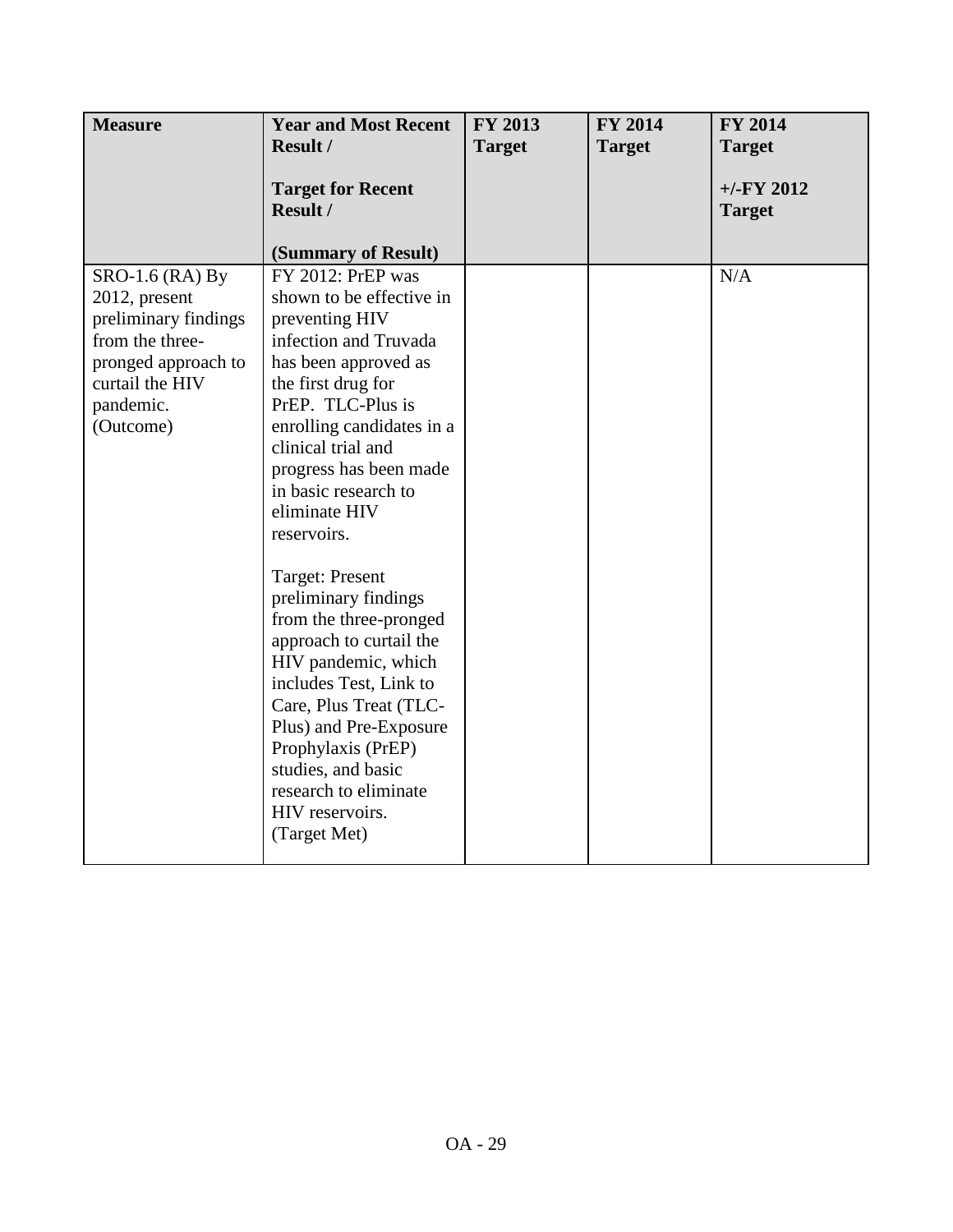| <b>Measure</b>                 | <b>Year and Most Recent</b>               | FY 2013       | <b>FY 2014</b> | <b>FY 2014</b> |
|--------------------------------|-------------------------------------------|---------------|----------------|----------------|
|                                | <b>Result /</b>                           | <b>Target</b> | <b>Target</b>  | <b>Target</b>  |
|                                | <b>Target for Recent</b>                  |               |                | $+/-FY$ 2012   |
|                                | Result /                                  |               |                | <b>Target</b>  |
|                                |                                           |               |                |                |
|                                | (Summary of Result)                       |               |                |                |
| $SRO-1.7$ (RA) By              | FY 2012: Preliminary                      |               |                | N/A            |
| 2012, incorporate              | study analyses suggest                    |               |                |                |
| scientific human               | that math abilities may                   |               |                |                |
| development                    | improve by using either                   |               |                |                |
| concepts, in order to          | an after-school program                   |               |                |                |
| develop and                    | focused on fine motor                     |               |                |                |
| rigorously test at             | skills and executive                      |               |                |                |
| least 2 childhood              | function skills, or a                     |               |                |                |
| learning approaches            | program using schema-                     |               |                |                |
| that can be integrated         | based instruction.                        |               |                |                |
| into science,                  |                                           |               |                |                |
| technology,<br>engineering and | Target: Complete<br>testing of at least 2 |               |                |                |
| mathematics (STEM)             | childhood learning                        |               |                |                |
| K-12 educational               | approaches for                            |               |                |                |
| programs. (Outcome)            | integration into science,                 |               |                |                |
|                                | technology, engineering                   |               |                |                |
|                                | and mathematics                           |               |                |                |
|                                | $(STEM) K-12$                             |               |                |                |
|                                | educational programs.                     |               |                |                |
|                                |                                           |               |                |                |
|                                | (Target Met)                              |               |                |                |
|                                |                                           |               |                |                |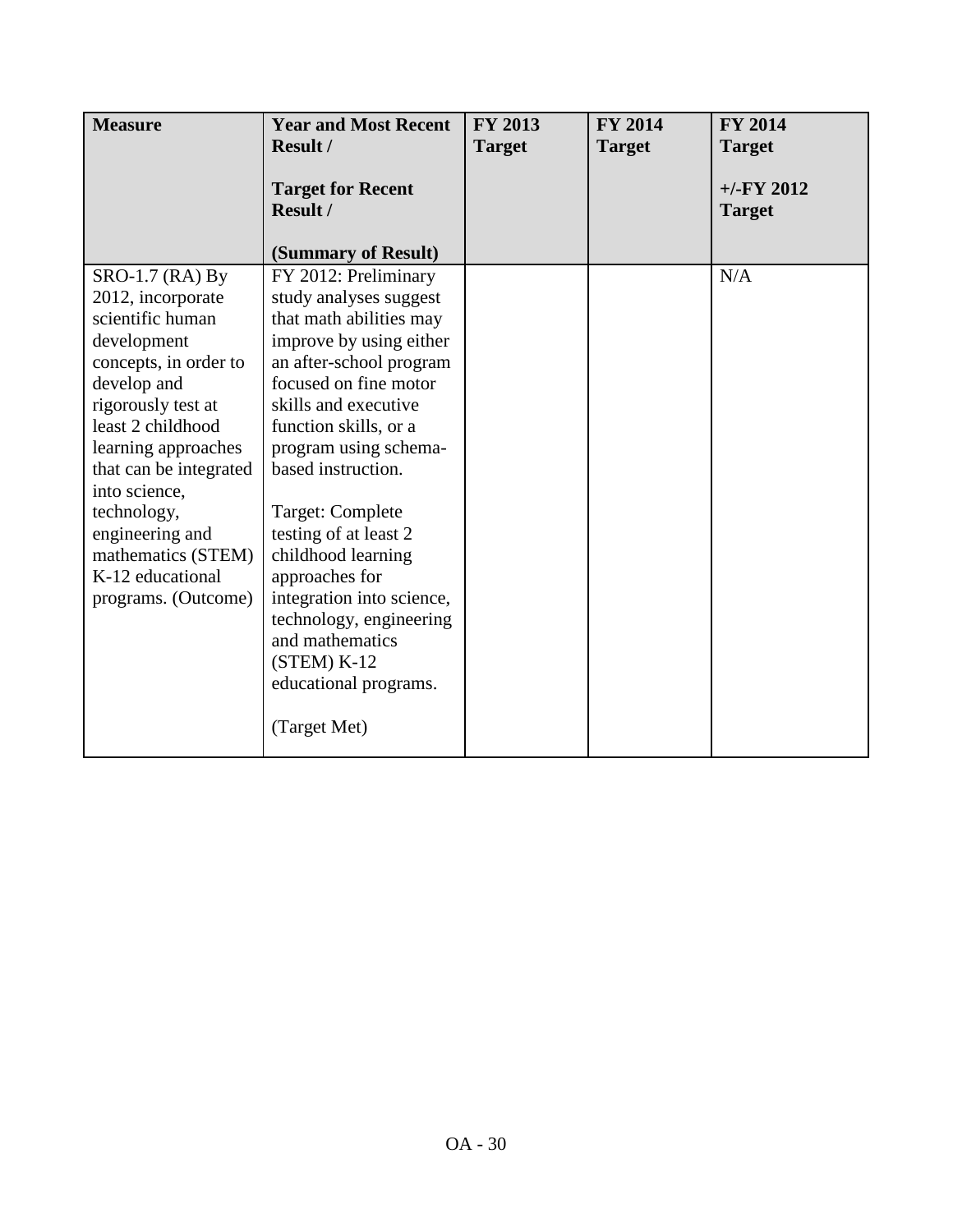| <b>Measure</b>                                                                                                                                                                                                                                                                                                | <b>Year and Most Recent</b>                                                                                                                                                                                                                                                                                                                                                                                                                                                                                                                                                                                                                                                                     | FY 2013       | <b>FY 2014</b> | <b>FY 2014</b>                 |
|---------------------------------------------------------------------------------------------------------------------------------------------------------------------------------------------------------------------------------------------------------------------------------------------------------------|-------------------------------------------------------------------------------------------------------------------------------------------------------------------------------------------------------------------------------------------------------------------------------------------------------------------------------------------------------------------------------------------------------------------------------------------------------------------------------------------------------------------------------------------------------------------------------------------------------------------------------------------------------------------------------------------------|---------------|----------------|--------------------------------|
|                                                                                                                                                                                                                                                                                                               | <b>Result /</b>                                                                                                                                                                                                                                                                                                                                                                                                                                                                                                                                                                                                                                                                                 | <b>Target</b> | <b>Target</b>  | <b>Target</b>                  |
|                                                                                                                                                                                                                                                                                                               | <b>Target for Recent</b><br>Result /                                                                                                                                                                                                                                                                                                                                                                                                                                                                                                                                                                                                                                                            |               |                | $+/-$ FY 2012<br><b>Target</b> |
|                                                                                                                                                                                                                                                                                                               | (Summary of Result)                                                                                                                                                                                                                                                                                                                                                                                                                                                                                                                                                                                                                                                                             |               |                |                                |
| SRO-1.8 (RA) By<br>2012, identify three<br>research findings that<br>will advance<br>understanding of the<br>biological basis<br>underlying the<br>heterogeneity of<br>autism spectrum<br>disorder (ASD) and<br>conduct initial testing<br>of three treatment or<br>service delivery<br>strategies. (Outcome) | FY 2012: Researchers<br>identified specific genes<br>closely associated with<br>ASD and genetic<br>mutations in older<br>fathers that contribute to<br>heterogeneity in ASD<br>phenotypes. Testing<br>was completed on three<br>approaches to improve<br>social skills and job-<br>related skills of<br>individuals with ASD,<br>and to assess the impact<br>of family finances on<br>ASD service delivery<br>strategies.<br>Target: Build upon<br>research findings to<br>advance understanding<br>of the biological basis<br>underlying the<br>heterogeneity of autism<br>spectrum disorder<br>(ASD) and complete<br>initial testing of three<br>treatment or service<br>delivery strategies. |               |                | N/A                            |
|                                                                                                                                                                                                                                                                                                               | (Target Met)                                                                                                                                                                                                                                                                                                                                                                                                                                                                                                                                                                                                                                                                                    |               |                |                                |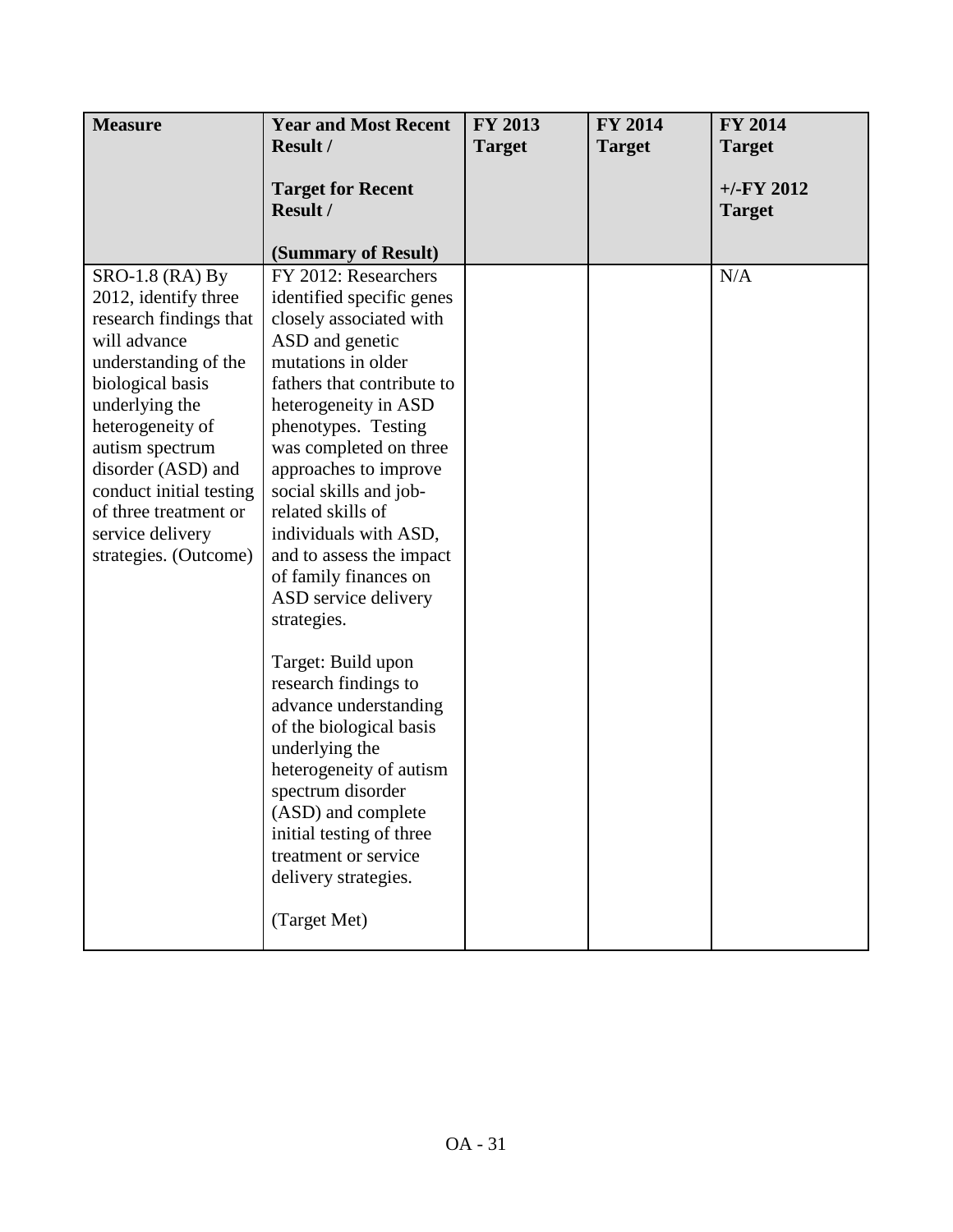| <b>Measure</b>                                                                                                                                                                              | <b>Year and Most Recent</b><br><b>Result /</b><br><b>Target for Recent</b><br><b>Result /</b><br>(Summary of Result)                                                                         | <b>FY 2013</b><br><b>Target</b>                                                                                                    | <b>FY 2014</b><br><b>Target</b>                                                                                                                                   | <b>FY 2014</b><br><b>Target</b><br>$+/-FY$ 2012<br><b>Target</b> |
|---------------------------------------------------------------------------------------------------------------------------------------------------------------------------------------------|----------------------------------------------------------------------------------------------------------------------------------------------------------------------------------------------|------------------------------------------------------------------------------------------------------------------------------------|-------------------------------------------------------------------------------------------------------------------------------------------------------------------|------------------------------------------------------------------|
| SRO-2.1 By 2015,<br>evaluate islet<br>transplantation in<br>combination with<br>immune modulation<br>strategies for the<br>treatment of type 1<br>diabetes in clinical<br>trials. (Outcome) | FY 2012: The FY<br>2012 primary endpoint<br>data collection has<br>been completed for all<br>study subjects.<br>Target: Complete data<br>collection for Phase II<br>studies.<br>(Target Met) | Complete<br>enrollment in<br><b>CIT-07</b><br>(Phase III)<br>trial);<br>continue to<br>enroll in CIT-<br>06 (Phase III)<br>trial). | Perform the<br>primary<br>endpoint<br>analysis in<br>CIT-07,<br>which is a<br>clinical trial<br>of islet<br>transplantatio<br>n (alone) in<br>Type 1<br>diabetes. | N/A                                                              |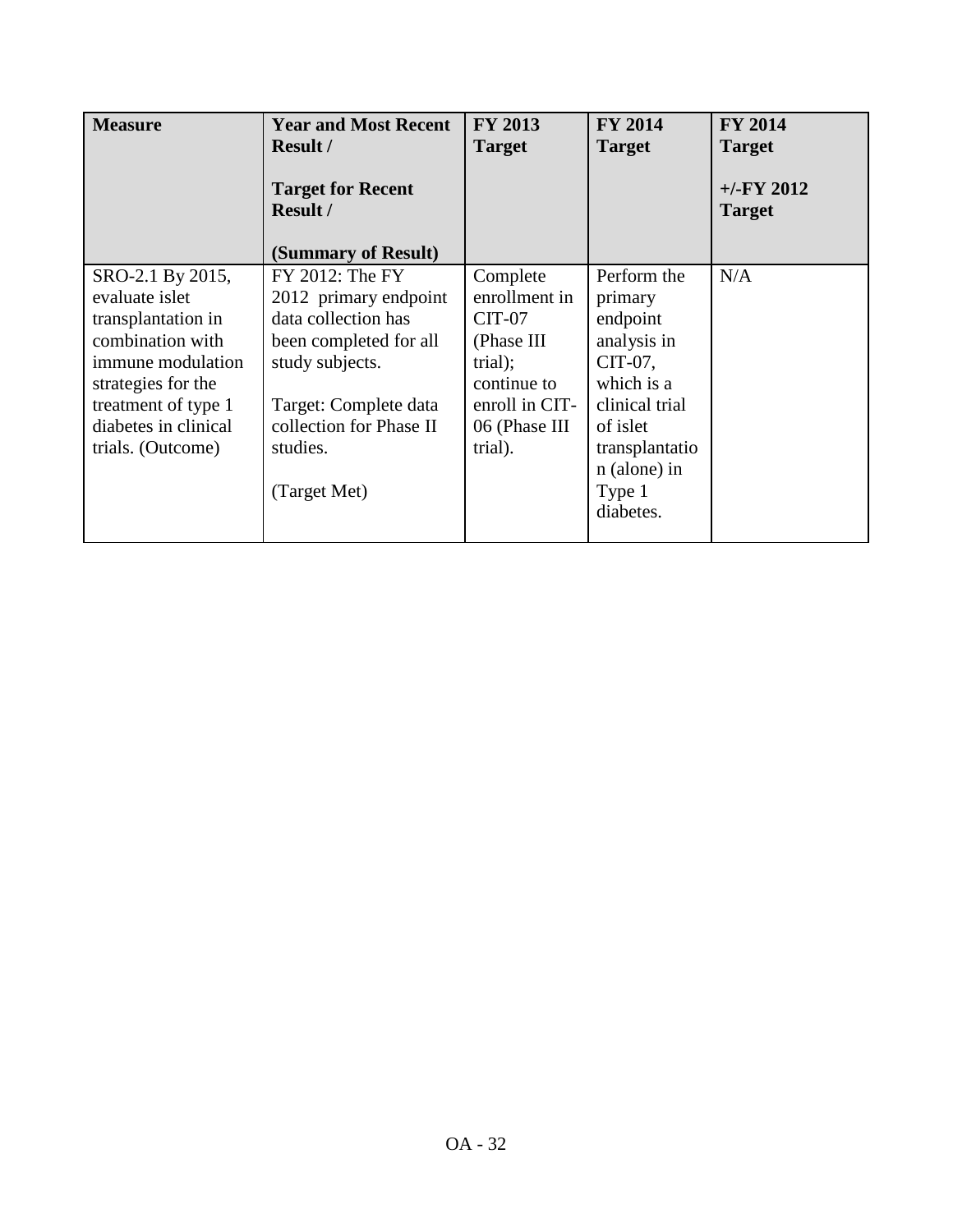| <b>Measure</b>                                                                                                                                                           | <b>Year and Most Recent</b>                                                                                                                                                                                                                                                                                                                                                                                                                                                                                              | <b>FY 2013</b>                                                                                                                                                                                                                                       | <b>FY 2014</b> | <b>FY 2014</b>                |
|--------------------------------------------------------------------------------------------------------------------------------------------------------------------------|--------------------------------------------------------------------------------------------------------------------------------------------------------------------------------------------------------------------------------------------------------------------------------------------------------------------------------------------------------------------------------------------------------------------------------------------------------------------------------------------------------------------------|------------------------------------------------------------------------------------------------------------------------------------------------------------------------------------------------------------------------------------------------------|----------------|-------------------------------|
|                                                                                                                                                                          | <b>Result /</b>                                                                                                                                                                                                                                                                                                                                                                                                                                                                                                          | <b>Target</b>                                                                                                                                                                                                                                        | <b>Target</b>  | <b>Target</b>                 |
|                                                                                                                                                                          | <b>Target for Recent</b><br>Result /<br>(Summary of Result)                                                                                                                                                                                                                                                                                                                                                                                                                                                              |                                                                                                                                                                                                                                                      |                | $+/-FY$ 2012<br><b>Target</b> |
|                                                                                                                                                                          |                                                                                                                                                                                                                                                                                                                                                                                                                                                                                                                          |                                                                                                                                                                                                                                                      |                |                               |
| SRO-2.8 By 2013,<br>advance two<br>emerging new<br>strategies for treating<br>muscular dystrophy<br>to the point of<br>preparedness for<br>clinical trials.<br>(Outcome) | FY 2012: Antisense<br>oligonucleotide (AONs)<br>effectively skip regions<br>of the dystrophin gene<br>that contain muscular<br>dystrophy -causing<br>mutations. Strategies for<br>applying AON<br>technology to a wide<br>cohort of muscular<br>dystrophy patients with<br>various mutations have<br>been tested in animal<br>models.<br>Target: Test an<br>antisense<br>oligonucleotide-based<br>therapeutic strategy that<br>could be applicable to<br>multiple MD-causing<br>mutations that require<br>exon skipping. | Advance two<br>emerging new<br>strategies for<br>treating<br>muscular<br>dystrophy to<br>the point of<br>preparedness<br>for clinical<br>trials.<br>Test two new<br>strategies for<br>treating<br>muscular<br>dystrophy in<br>preclinical<br>models. |                | N/A                           |
|                                                                                                                                                                          | (Target Met)                                                                                                                                                                                                                                                                                                                                                                                                                                                                                                             |                                                                                                                                                                                                                                                      |                |                               |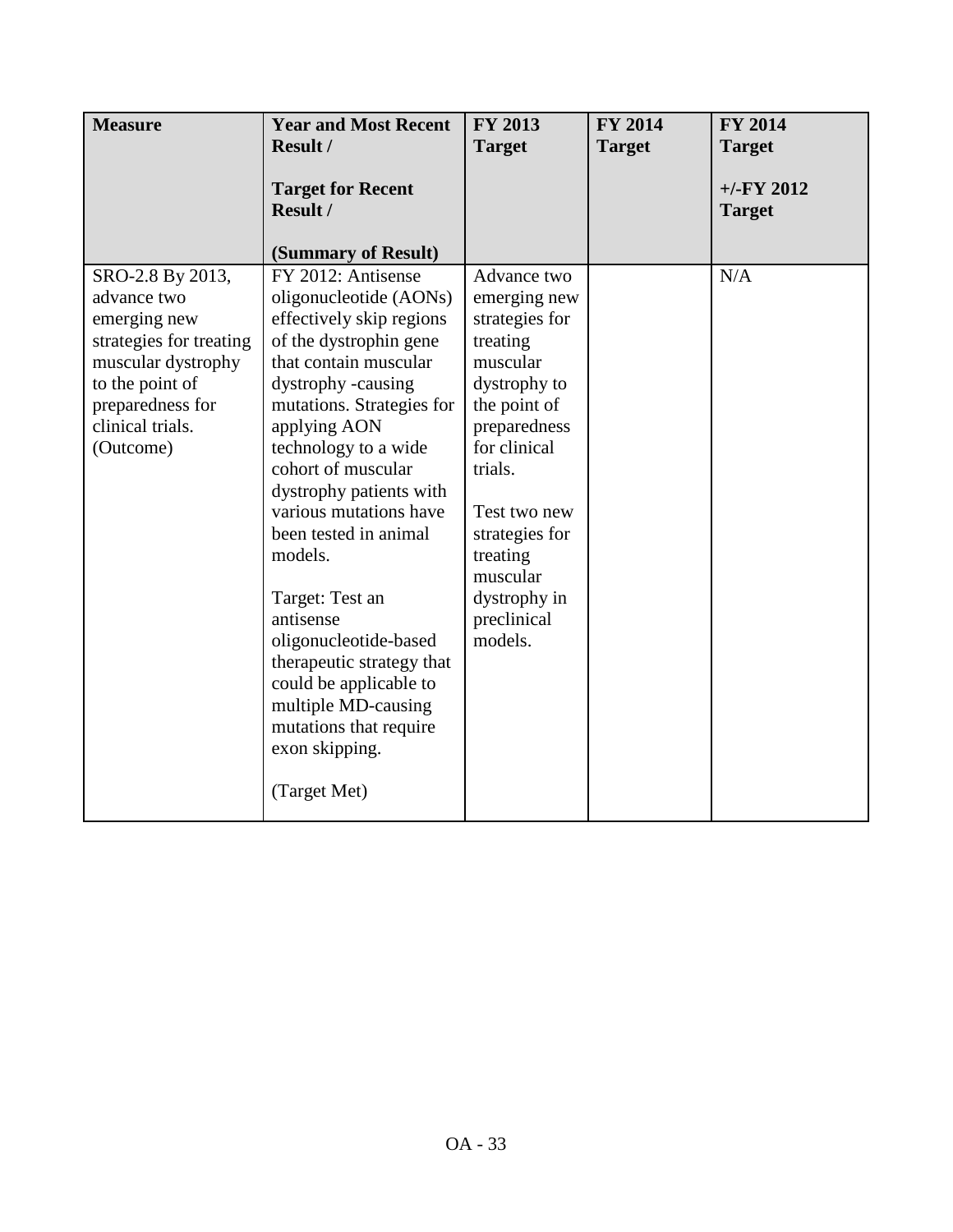| <b>Measure</b>       | <b>Year and Most Recent</b>                 | <b>FY 2013</b> | <b>FY 2014</b>  | <b>FY 2014</b>                |
|----------------------|---------------------------------------------|----------------|-----------------|-------------------------------|
|                      | <b>Result /</b>                             | <b>Target</b>  | <b>Target</b>   | <b>Target</b>                 |
|                      | <b>Target for Recent</b><br><b>Result /</b> |                |                 | $+/-FY$ 2012<br><b>Target</b> |
|                      | (Summary of Result)                         |                |                 |                               |
| SRO-2.9 By 2015,     | FY 2012: NIH built 10                       | Develop        | <b>Test</b>     | N/A                           |
| advance              | teams of                                    | interventions  | interventions   |                               |
| understanding of     | transdisciplinary                           | directed at    | at various      |                               |
| social determinants  | scientists at Centers for                   | more than      | levels to       |                               |
| of health and health | Population Health and                       | two factors    | establish       |                               |
| disparities using    | Health Disparities.                         | (such as both) | optimal         |                               |
| multilevel,          |                                             | individual     | strategies for  |                               |
| transdisciplinary    | Target: Build teams of                      | level and      | reducing        |                               |
| team science         | transdisciplinary                           | social         | health          |                               |
| approaches by        | scientists, including                       | context) and   | disparities/ine |                               |
| developing           | those newly trained, to                     | more than      | quities.        |                               |
| intervention models  | conduct cross-center                        | just           |                 |                               |
| of how various       | analysis to understand                      | individual     |                 |                               |
| factors affect       | and address health                          | behavior       |                 |                               |
| individual health    | inequities.                                 | change.        |                 |                               |
| outcomes and their   |                                             |                |                 |                               |
| distribution in      | (Target Met)                                |                |                 |                               |
| populations.         |                                             |                |                 |                               |
| (Outcome)            |                                             |                |                 |                               |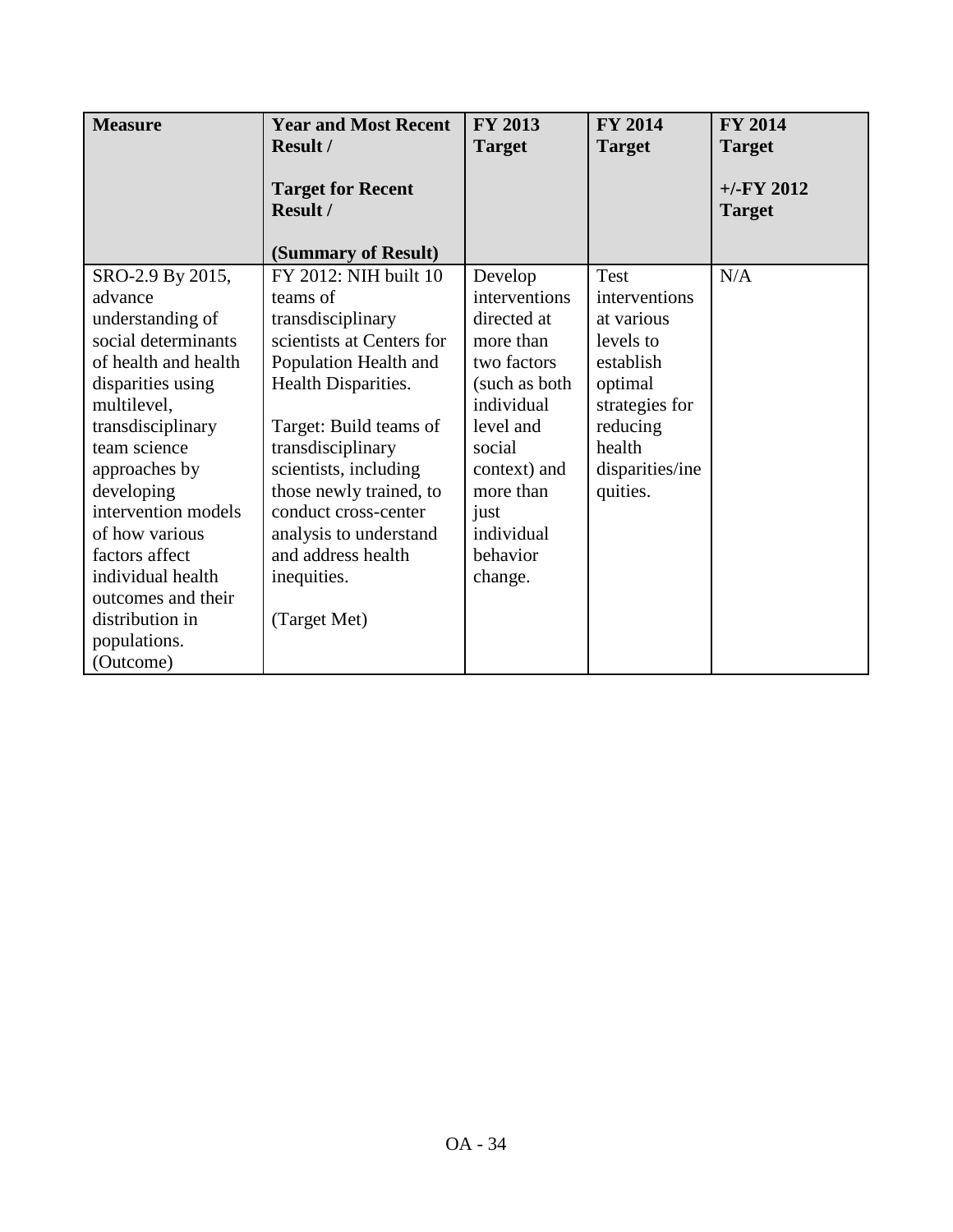| <b>Measure</b>                                                                                                      | <b>Year and Most Recent</b>                                                                                                                                                                                                                                                                                                                                                                                                                       | FY 2013                                                                                                                                                                                                                                                                                                                                                                                                      | <b>FY 2014</b>                                                                                                                                                                                                                                  | <b>FY 2014</b>                |
|---------------------------------------------------------------------------------------------------------------------|---------------------------------------------------------------------------------------------------------------------------------------------------------------------------------------------------------------------------------------------------------------------------------------------------------------------------------------------------------------------------------------------------------------------------------------------------|--------------------------------------------------------------------------------------------------------------------------------------------------------------------------------------------------------------------------------------------------------------------------------------------------------------------------------------------------------------------------------------------------------------|-------------------------------------------------------------------------------------------------------------------------------------------------------------------------------------------------------------------------------------------------|-------------------------------|
|                                                                                                                     | Result /                                                                                                                                                                                                                                                                                                                                                                                                                                          | <b>Target</b>                                                                                                                                                                                                                                                                                                                                                                                                | <b>Target</b>                                                                                                                                                                                                                                   | <b>Target</b>                 |
|                                                                                                                     | <b>Target for Recent</b><br>Result /<br>(Summary of Result)                                                                                                                                                                                                                                                                                                                                                                                       |                                                                                                                                                                                                                                                                                                                                                                                                              |                                                                                                                                                                                                                                                 | $+/-FY$ 2012<br><b>Target</b> |
| SRO-2.10 By 2014,<br>identify three clinical<br>candidate compounds<br>for rare or neglected<br>diseases. (Outcome) | FY 2012: Pilot projects<br>were begun on lead<br>compounds for five rare<br>or neglected diseases to<br>further study and assess<br>their utility as potential<br>therapeutics. Pre-<br>clinical studies were<br>conducted on all five<br>selected lead<br>compounds.<br>Target: Begin pilot<br>projects on the selected<br>rare disease lead<br>compound series to<br>assess their capabilities<br>as potential<br>therapeutics.<br>(Target Met) | Conduct<br>safety and<br>efficacy tests<br>such as<br>medicinal<br>chemistry<br>optimization,<br>pharmacokine<br>tics.<br>pharmacodyn<br>amics,<br>efficacy,<br>stability,<br>toxicity, and<br>other related<br>studies on<br>promising<br>compounds in<br>conjunction<br>with the<br>initiation of<br>regulatory<br>efforts on the<br>selected rare<br>and neglected<br>disease lead<br>compound<br>series. | Conclude<br>preclinical<br>safety and<br>efficacy tests<br>and initiate<br>early stage<br>clinical<br>testing in<br>conjunction<br>with<br>regulatory<br>efforts on the<br>selected rare<br>and neglected<br>disease lead<br>compound<br>series | N/A                           |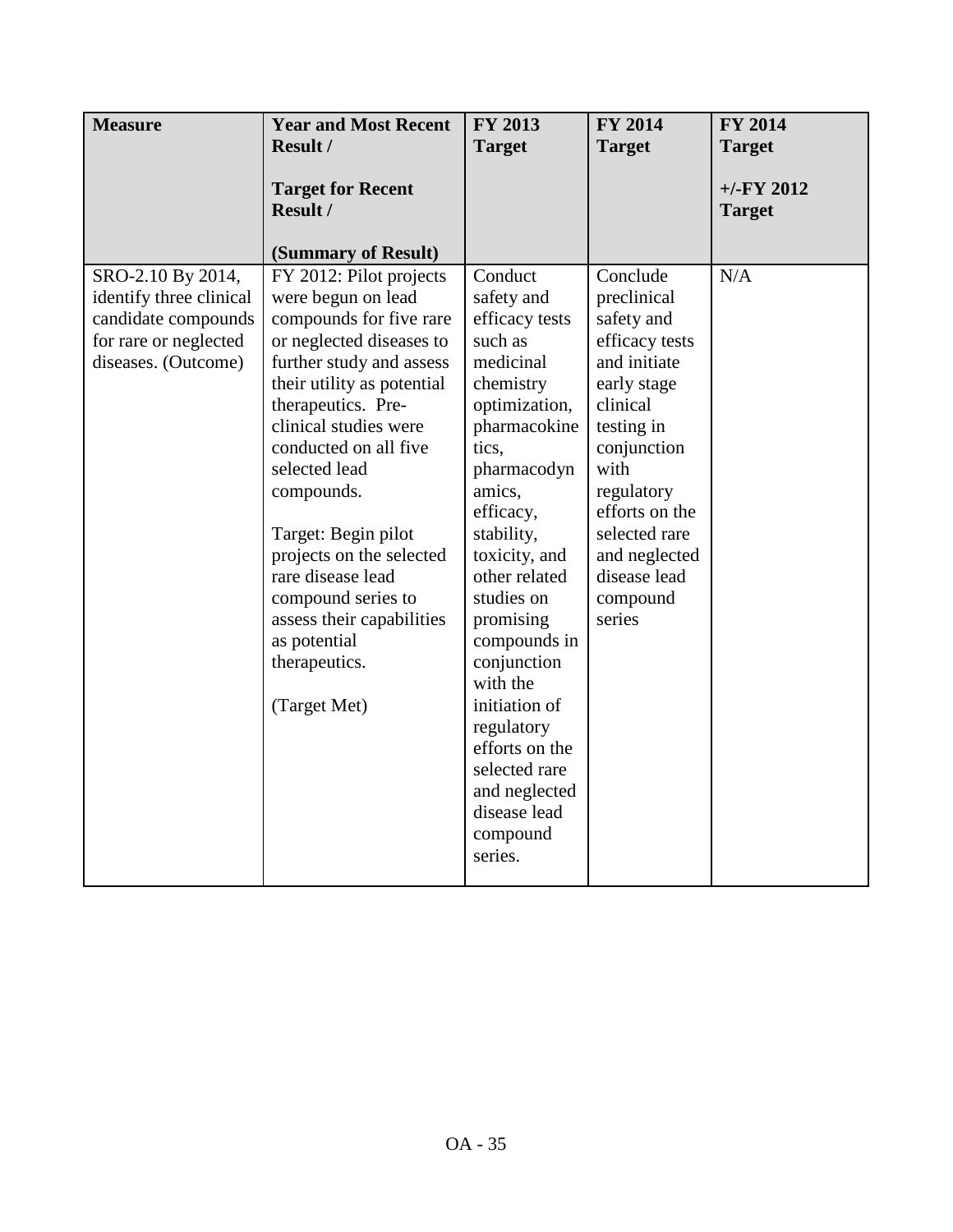| <b>Measure</b>                                                                    | <b>Year and Most Recent</b><br>Result /                                              | <b>FY 2013</b><br><b>Target</b>                      | <b>FY 2014</b><br><b>Target</b>                    | <b>FY 2014</b><br><b>Target</b> |
|-----------------------------------------------------------------------------------|--------------------------------------------------------------------------------------|------------------------------------------------------|----------------------------------------------------|---------------------------------|
|                                                                                   |                                                                                      |                                                      |                                                    |                                 |
|                                                                                   | <b>Target for Recent</b><br>Result /                                                 |                                                      |                                                    | $+/-FY$ 2012<br><b>Target</b>   |
|                                                                                   |                                                                                      |                                                      |                                                    |                                 |
|                                                                                   | (Summary of Result)                                                                  |                                                      |                                                    |                                 |
| SRO-2.11 By 2016,<br>conduct studies of<br>young children to<br>determine whether | FY 2012: Researchers<br>enrolled 156 mothers<br>and infant pairs<br>prenatally or at | Complete 100<br><b>Infant Phase</b><br>study visits. | Complete 20<br><b>Infant Phase</b><br>study visits | N/A                             |
| the plant estrogens in<br>soy formula produce<br>hormone-like effects.            | birth. They completed<br>52 prenatal visits, 153<br>birth visits and 1352-           |                                                      |                                                    |                                 |
| (Outcome)                                                                         | week visits. They also<br>enrolled 196 Toddlers<br>and completed their one           |                                                      |                                                    |                                 |
|                                                                                   | year evaluations.<br>Target: Enroll an                                               |                                                      |                                                    |                                 |
|                                                                                   | additional 112 mothers<br>prenatally or at birth.                                    |                                                      |                                                    |                                 |
|                                                                                   | Complete 70 prenatal<br>visits, 80 birth visits and<br>80 2-week                     |                                                      |                                                    |                                 |
|                                                                                   | examinations. Enroll<br>200 Toddlers and<br>complete their one year<br>evaluations.  |                                                      |                                                    |                                 |
|                                                                                   | (Target Not Met)                                                                     |                                                      |                                                    |                                 |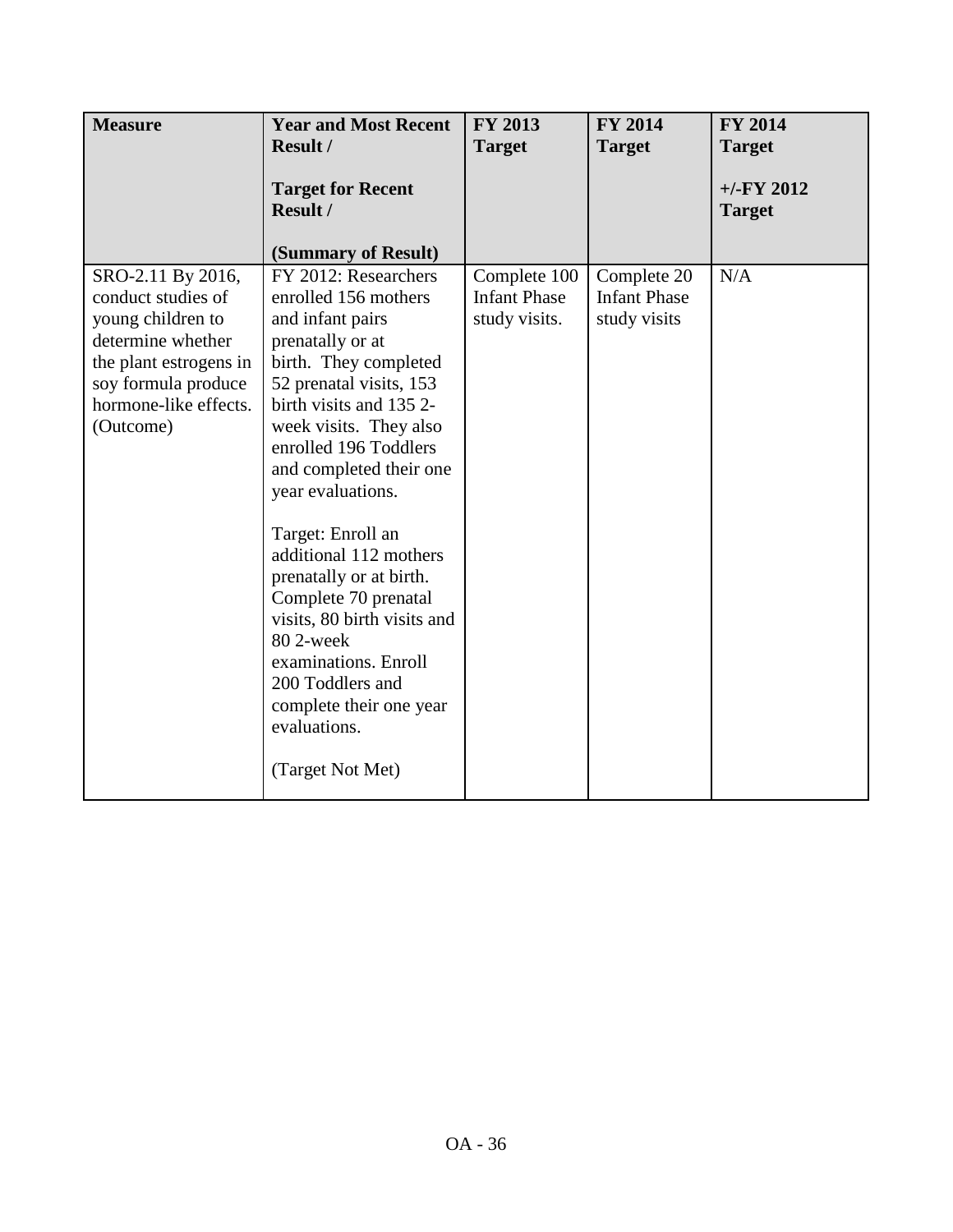| <b>Measure</b>                                                                                                                                                                     | <b>Year and Most Recent</b><br><b>Result /</b><br><b>Target for Recent</b><br><b>Result /</b>                                                                                                                                                                                                                              | <b>FY 2013</b><br><b>Target</b>                                                     | <b>FY 2014</b><br><b>Target</b> | <b>FY 2014</b><br><b>Target</b><br>$+/-$ FY 2012<br><b>Target</b> |
|------------------------------------------------------------------------------------------------------------------------------------------------------------------------------------|----------------------------------------------------------------------------------------------------------------------------------------------------------------------------------------------------------------------------------------------------------------------------------------------------------------------------|-------------------------------------------------------------------------------------|---------------------------------|-------------------------------------------------------------------|
|                                                                                                                                                                                    | (Summary of Result)                                                                                                                                                                                                                                                                                                        |                                                                                     |                                 |                                                                   |
| SRO-3.1 By 2013,<br>identify at least one<br>clinical intervention<br>that will delay the<br>progression, delay<br>the onset, or prevent<br>Alzheimer's disease<br>(AD). (Outcome) | FY 2012: Baseline<br>imaging studies on<br>participants in an<br>ongoing Phase III<br>clinical trial of<br>intravenous<br>immunoglobulin (IVIg)<br>were completed.<br>Target: Complete<br>baseline imaging studies<br>to facilitate analysis of<br>the effects of IVIg on<br>relevant biomarkers of<br>AD.<br>(Target Met) | Complete<br>treatment<br>phase for the<br><b>IVIg study</b><br>and analyze<br>data. |                                 | N/A                                                               |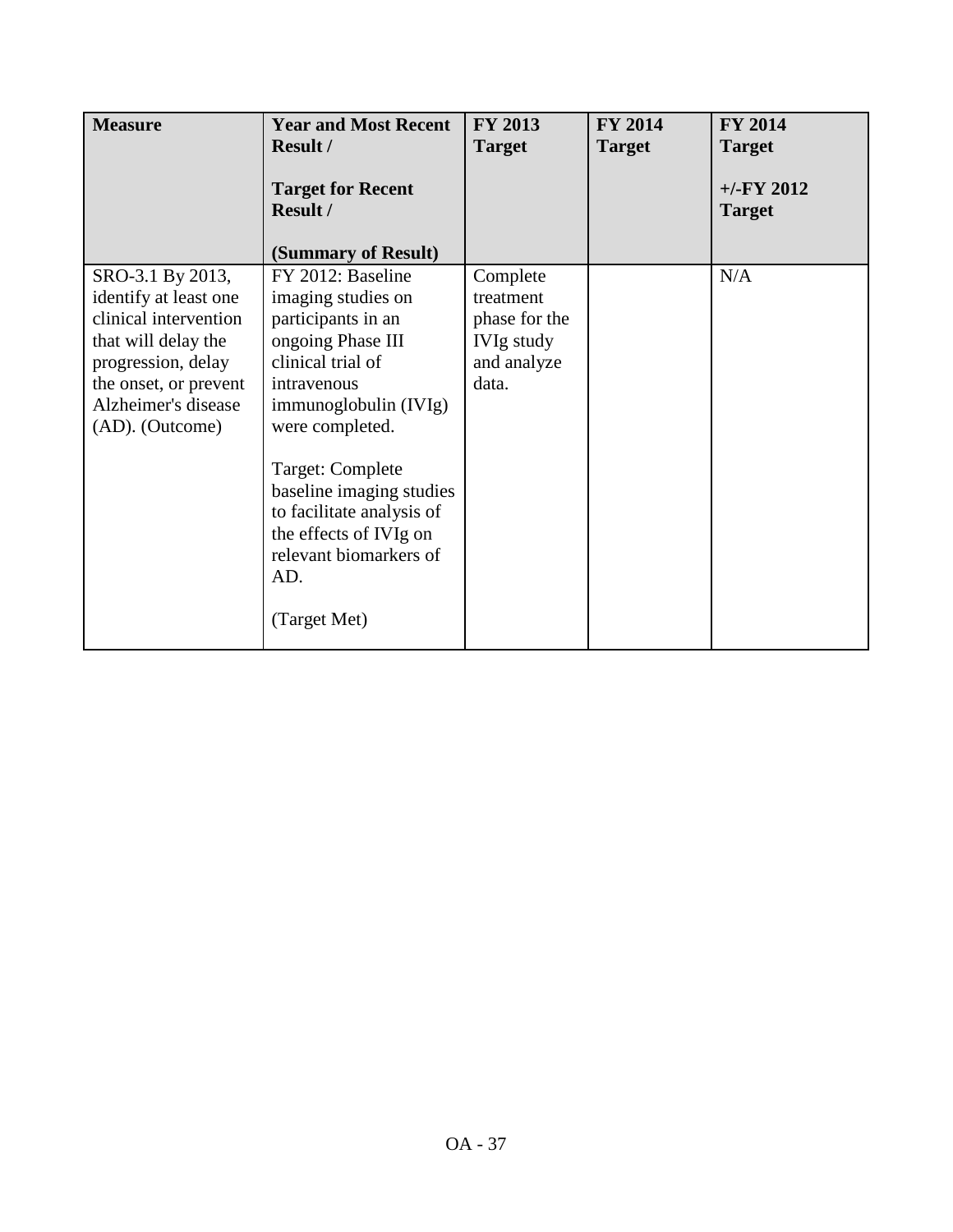| <b>Measure</b>        | <b>Year and Most Recent</b>                                        | FY 2013       | <b>FY 2014</b> | FY 2014                       |
|-----------------------|--------------------------------------------------------------------|---------------|----------------|-------------------------------|
|                       | Result /                                                           | <b>Target</b> | <b>Target</b>  | <b>Target</b>                 |
|                       | <b>Target for Recent</b><br><b>Result /</b><br>(Summary of Result) |               |                | $+/-FY$ 2012<br><b>Target</b> |
| SRO-3.3 By 2012,      | FY 2012: The clinical                                              |               |                | N/A                           |
| determine the         | study of biomarkers for                                            |               |                |                               |
| efficacy of using     | head and neck                                                      |               |                |                               |
| salivary diagnostics  | squamous cell cancer                                               |               |                |                               |
| to monitor health and | enrolled 395 persons                                               |               |                |                               |
| diagnose at least one | (226 cancer, 169)                                                  |               |                |                               |
| systemic disease.     | control) and identified                                            |               |                |                               |
| (Outcome)             | specific mRNA and                                                  |               |                |                               |
|                       | protein markers that                                               |               |                |                               |
|                       | discriminated cancer                                               |               |                |                               |
|                       | from control samples.                                              |               |                |                               |
|                       | The clinical study of                                              |               |                |                               |
|                       | primary Sjogren's                                                  |               |                |                               |
|                       | syndrome resulted in the<br>discovery and pre-                     |               |                |                               |
|                       | clinical validation of a                                           |               |                |                               |
|                       | panel of proteomic                                                 |               |                |                               |
|                       | salivary biomarkers.                                               |               |                |                               |
|                       |                                                                    |               |                |                               |
|                       | Target: Begin the data                                             |               |                |                               |
|                       | collection phase of                                                |               |                |                               |
|                       | clinical trials in                                                 |               |                |                               |
|                       | Sjogren's syndrome and                                             |               |                |                               |
|                       | head and neck cancers                                              |               |                |                               |
|                       | so that diagnostic and                                             |               |                |                               |
|                       | therapeutic applications                                           |               |                |                               |
|                       | can be developed.                                                  |               |                |                               |
|                       | (Target Met)                                                       |               |                |                               |
|                       |                                                                    |               |                |                               |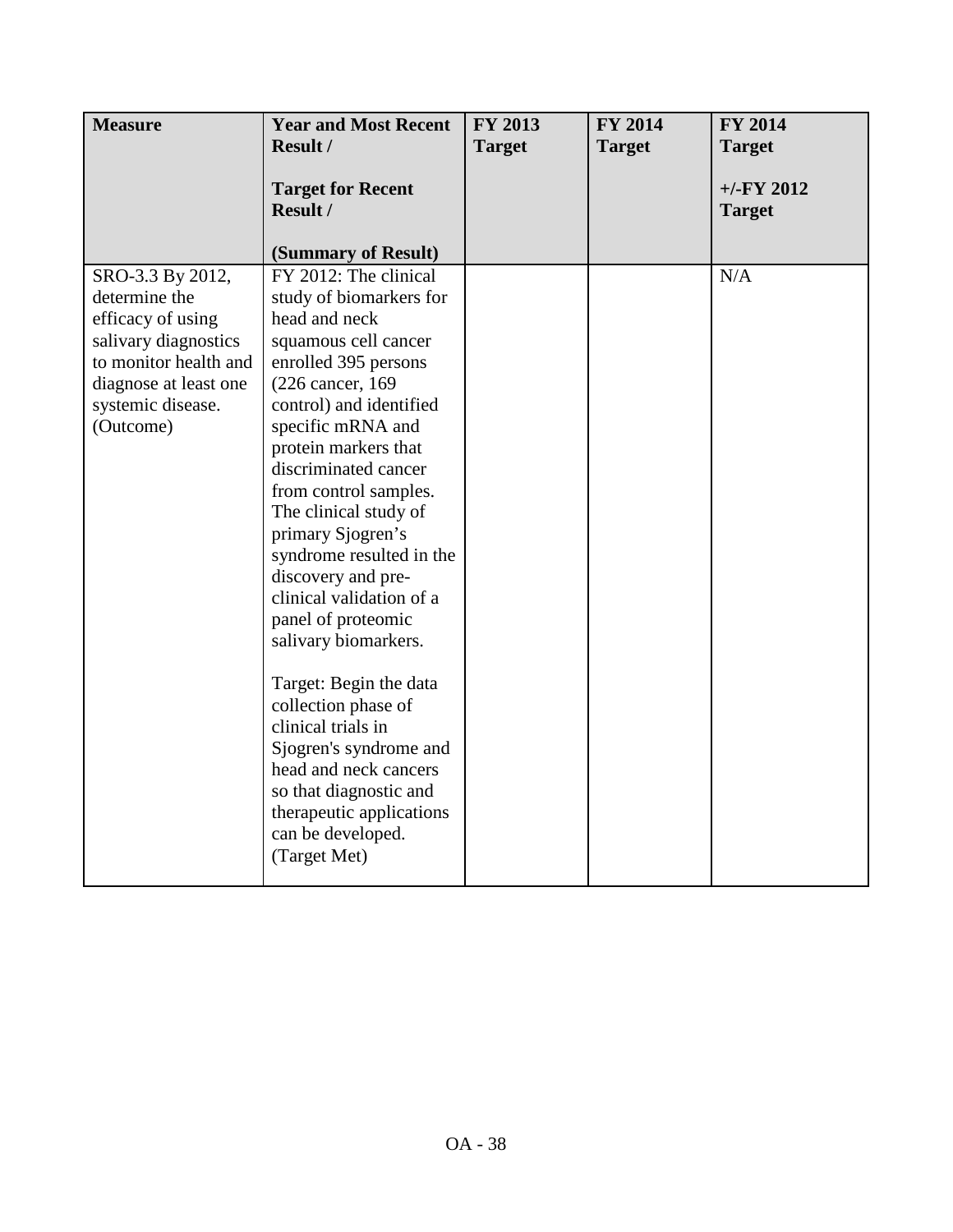| <b>Measure</b>                                                                                                                                                                     | <b>Year and Most Recent</b>                                                                                                                                                                                                                                                                                                                                                                                                                                                                                                                                                                                               | FY 2013                                                                                                                                                                                                                                              | FY 2014                                                                                                                            | FY 2014                       |
|------------------------------------------------------------------------------------------------------------------------------------------------------------------------------------|---------------------------------------------------------------------------------------------------------------------------------------------------------------------------------------------------------------------------------------------------------------------------------------------------------------------------------------------------------------------------------------------------------------------------------------------------------------------------------------------------------------------------------------------------------------------------------------------------------------------------|------------------------------------------------------------------------------------------------------------------------------------------------------------------------------------------------------------------------------------------------------|------------------------------------------------------------------------------------------------------------------------------------|-------------------------------|
|                                                                                                                                                                                    | Result /                                                                                                                                                                                                                                                                                                                                                                                                                                                                                                                                                                                                                  | <b>Target</b>                                                                                                                                                                                                                                        | <b>Target</b>                                                                                                                      | <b>Target</b>                 |
|                                                                                                                                                                                    | <b>Target for Recent</b><br>Result /<br>(Summary of Result)                                                                                                                                                                                                                                                                                                                                                                                                                                                                                                                                                               |                                                                                                                                                                                                                                                      |                                                                                                                                    | $+/-FY$ 2012<br><b>Target</b> |
| SRO-3.4 By 2015,<br>evaluate an HIV<br>vaccine candidate in<br>a test of concept<br>(phase IIB) efficacy<br>trial in order to move<br>towards an<br>HIV/AIDS vaccine.<br>(Outcome) | FY 2012: Researchers<br>developed two mucosal<br>non-human primate<br>transmission models<br>using repeat low-dose<br>exposure demonstrating<br>the value of models in<br>determining the<br>potential effectiveness<br>of an HIV vaccine<br>candidate.<br>Target: Develop one or<br>more alternative<br>macaque models that<br>more accurately reflect<br>human exposure and<br>that can be used to<br>determine the ability of<br>candidate vaccines to<br>provide protection<br>against challenge<br>viruses that are<br>genetically distinct from<br>the vaccine (i.e., a<br>heterologous challenge).<br>(Target Met) | Advance at<br>least one<br>promising<br>candidate<br>vaccine so<br>that it is ready<br>to move<br>forward into a<br>phase II trial.<br>Previous<br>target:<br>Advance at<br>least one<br>promising<br>candidate<br>vaccine into a<br>phase II trial. | Initiate the<br>early phase<br>testing<br>needed to<br>advance a<br>promising<br>candidate<br>vaccine into<br>efficacy<br>testing. | N/A                           |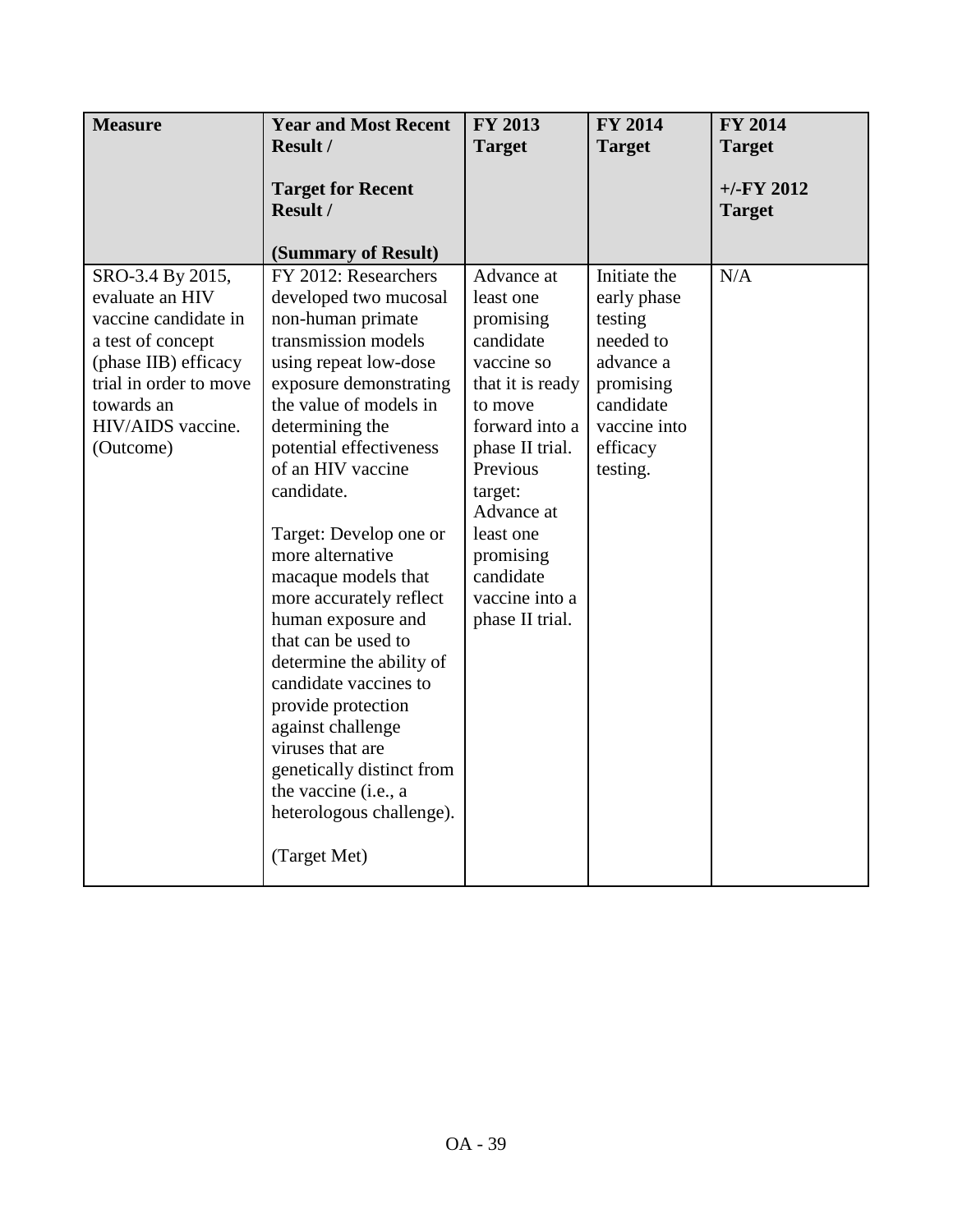| <b>Measure</b>                                                                                                                                                                                                                                                                                  | <b>Year and Most Recent</b><br><b>Result /</b>                                                                                                                                                                                                                                                                                                                                                                                             | FY 2013<br><b>Target</b>                                                                                                                                                                                          | <b>FY 2014</b><br><b>Target</b> | <b>FY 2014</b><br><b>Target</b> |
|-------------------------------------------------------------------------------------------------------------------------------------------------------------------------------------------------------------------------------------------------------------------------------------------------|--------------------------------------------------------------------------------------------------------------------------------------------------------------------------------------------------------------------------------------------------------------------------------------------------------------------------------------------------------------------------------------------------------------------------------------------|-------------------------------------------------------------------------------------------------------------------------------------------------------------------------------------------------------------------|---------------------------------|---------------------------------|
|                                                                                                                                                                                                                                                                                                 | <b>Target for Recent</b><br><b>Result /</b><br>(Summary of Result)                                                                                                                                                                                                                                                                                                                                                                         |                                                                                                                                                                                                                   |                                 | $+/-FY$ 2012<br><b>Target</b>   |
| SRO-3.5 By 2013,<br>identify and<br>characterize at least<br>two human candidate<br>genes that have been<br>shown to influence<br>risk for substance use<br>disorders and risk for<br>psychiatric disorders<br>using high-risk<br>family, twin, and<br>special population<br>studies. (Outcome) | FY 2012: The genetic<br>association of ADH1-<br>Arg48His with reduced<br>risk for alcohol<br>dependence in East<br>Asian populations was<br>replicated in European<br>Americans and African<br>Americans. The<br>association was<br>extended to reduced<br>alcohol consumption in<br>both populations.<br>Target: Initiate<br>replication and<br>refinement of genome<br>wide association and<br>functional analysis data.<br>(Target Met) | Complete<br>genome wide<br>association<br>and<br>functional<br>studies and<br>identify<br>potential<br>genomic<br>variants<br>associated<br>with risk for<br>substance use<br>and/or<br>psychiatric<br>disorders. |                                 | N/A                             |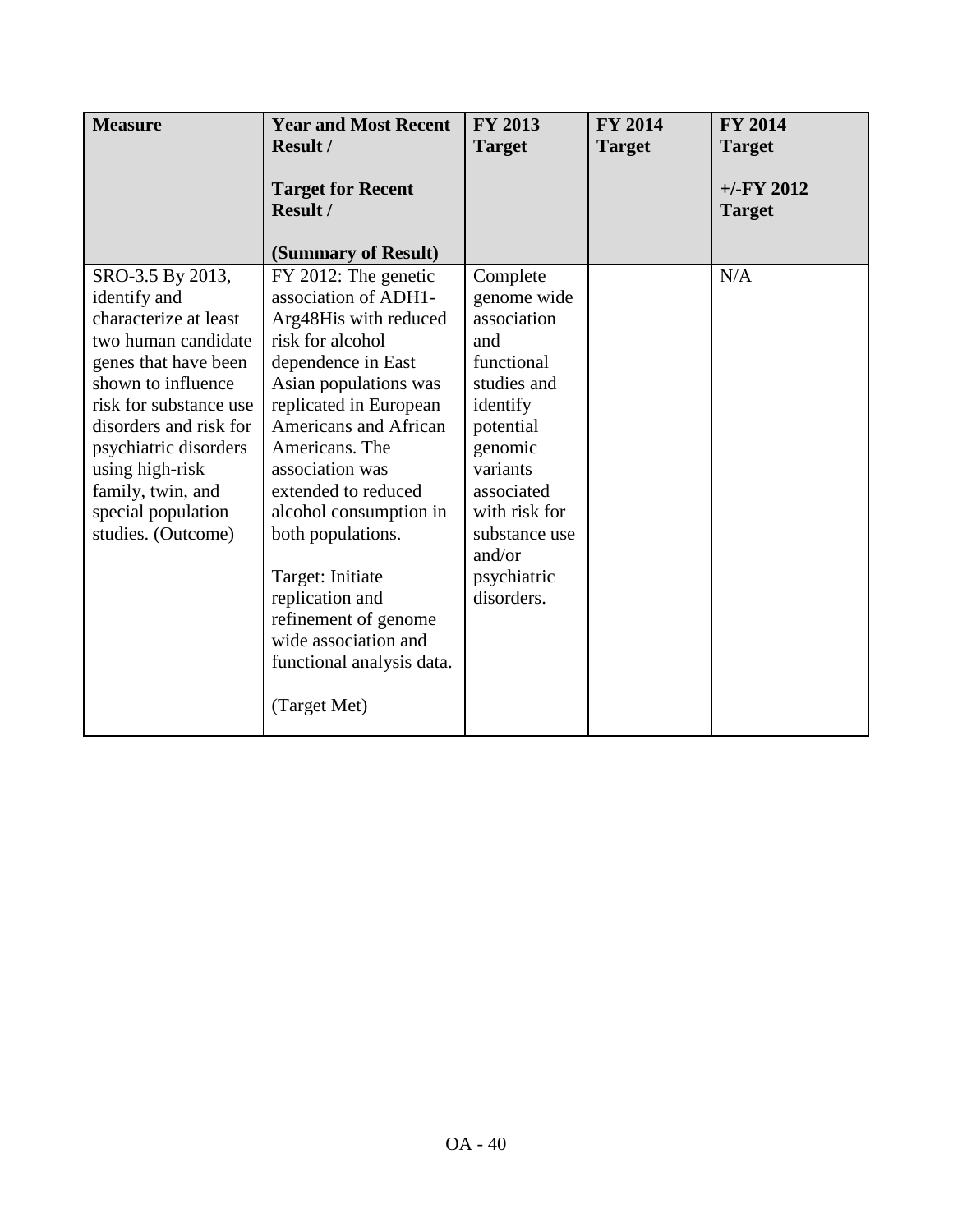| <b>Measure</b>                                                                                                                                                                    | <b>Year and Most Recent</b>                                                                                                                                                                                                                                                                                                                                                                                                                                                                                                                                                                                                                            | FY 2013       | <b>FY 2014</b> | <b>FY 2014</b>                |
|-----------------------------------------------------------------------------------------------------------------------------------------------------------------------------------|--------------------------------------------------------------------------------------------------------------------------------------------------------------------------------------------------------------------------------------------------------------------------------------------------------------------------------------------------------------------------------------------------------------------------------------------------------------------------------------------------------------------------------------------------------------------------------------------------------------------------------------------------------|---------------|----------------|-------------------------------|
|                                                                                                                                                                                   | <b>Result /</b>                                                                                                                                                                                                                                                                                                                                                                                                                                                                                                                                                                                                                                        | <b>Target</b> | <b>Target</b>  | <b>Target</b>                 |
|                                                                                                                                                                                   | <b>Target for Recent</b><br>Result /<br>(Summary of Result)                                                                                                                                                                                                                                                                                                                                                                                                                                                                                                                                                                                            |               |                | $+/-FY$ 2012<br><b>Target</b> |
| SRO-3.6 By 2012,                                                                                                                                                                  | FY 2012: Investigators                                                                                                                                                                                                                                                                                                                                                                                                                                                                                                                                                                                                                                 |               |                | N/A                           |
| develop and apply<br>clinically one new<br>imaging technique to<br>enable tracking the<br>mobility of stem cells<br>within cardiovascular<br>tissues. (Outcome<br>and Efficiency) | encapsulated<br>mesenchymal stem cells<br>in radiopaque alginate<br>microcapsules, which<br>had two important<br>functions--the capsules<br>facilitated visualization<br>of the exact location of<br>the cells using a clinical<br>angiography system,<br>and the capsules<br>provided a semi-<br>permeable membrane<br>that protected the cells<br>while permitting<br>diffusion of cytokines<br>and growth factors from<br>the cells into the host<br>vascular bed.<br>Target: Develop and<br>apply clinically one new<br>imaging technique to<br>enable tracking the<br>mobility of stem cells<br>within cardiovascular<br>tissues.<br>(Target Met) |               |                |                               |
|                                                                                                                                                                                   |                                                                                                                                                                                                                                                                                                                                                                                                                                                                                                                                                                                                                                                        |               |                |                               |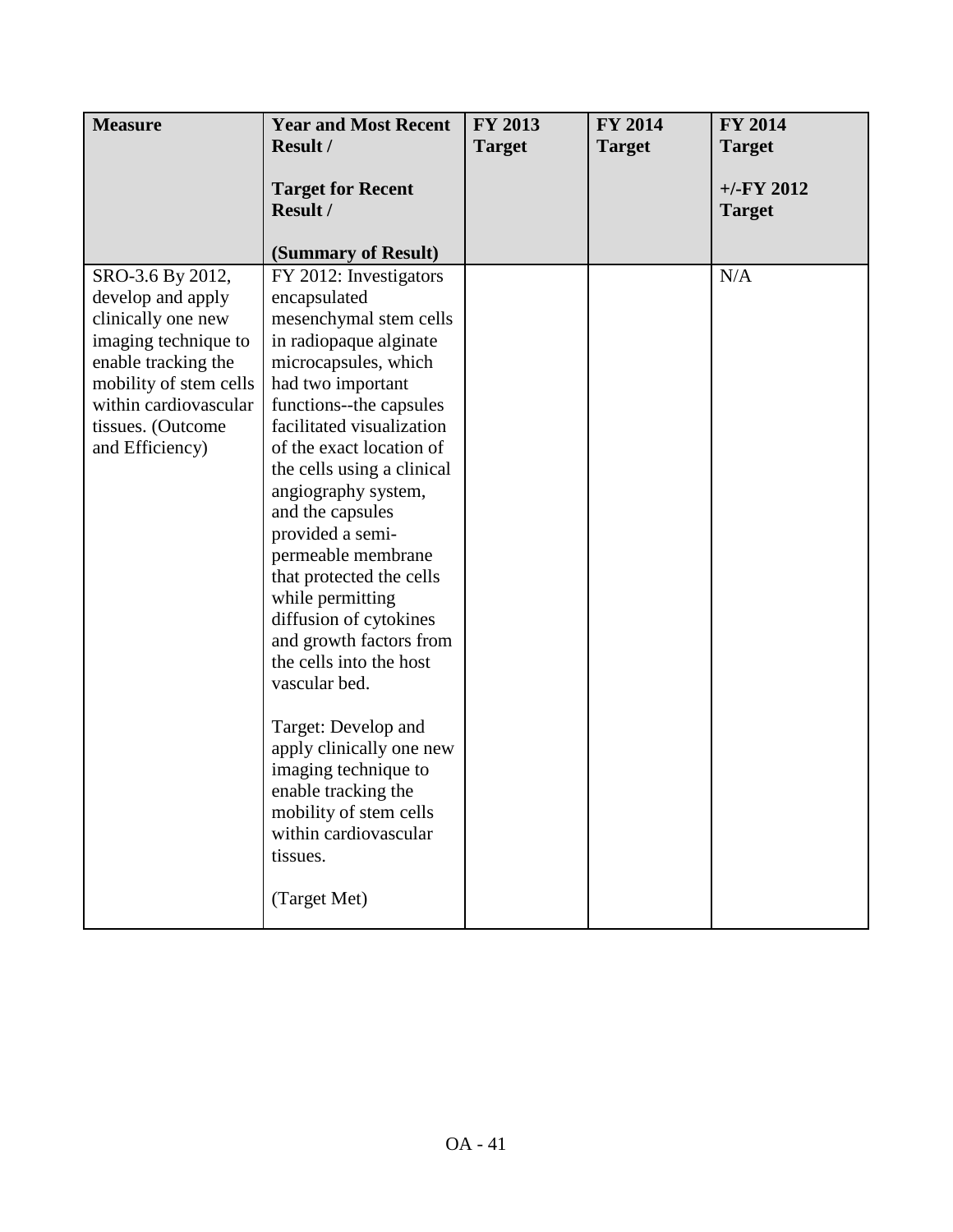| <b>Measure</b>                                                                                                                                                                                                                                                          | <b>Year and Most Recent</b>                                                                                                                                                                                                                                                                                                                                                                    | FY 2013                                                                                                                                                                                                                                                                        | <b>FY 2014</b>                                                                 | <b>FY 2014</b>                |
|-------------------------------------------------------------------------------------------------------------------------------------------------------------------------------------------------------------------------------------------------------------------------|------------------------------------------------------------------------------------------------------------------------------------------------------------------------------------------------------------------------------------------------------------------------------------------------------------------------------------------------------------------------------------------------|--------------------------------------------------------------------------------------------------------------------------------------------------------------------------------------------------------------------------------------------------------------------------------|--------------------------------------------------------------------------------|-------------------------------|
|                                                                                                                                                                                                                                                                         | <b>Result /</b>                                                                                                                                                                                                                                                                                                                                                                                | <b>Target</b>                                                                                                                                                                                                                                                                  | <b>Target</b>                                                                  | <b>Target</b>                 |
|                                                                                                                                                                                                                                                                         | <b>Target for Recent</b><br>Result /                                                                                                                                                                                                                                                                                                                                                           |                                                                                                                                                                                                                                                                                |                                                                                | $+/-FY$ 2012<br><b>Target</b> |
| SRO-3.7 By 2019,<br>develop at least two<br>novel therapies for<br>immune-mediated<br>disease. (Outcome)                                                                                                                                                                | (Summary of Result)<br>FY 2012: Completed<br>analysis of patient<br>samples from the study<br>of rabbit and horse ATG<br>in the treatment of<br>severe aplastic anemia<br>using flow cytometry<br>and protein chemistry.<br>Target: Complete data<br>analysis of the study of<br>rabbit and horse ATG in<br>the treatment of severe<br>aplastic anemia and<br>publish results.<br>(Target Met) | Conduct<br>long-term<br>follow-up of<br>patients in the<br>study of<br>rabbit and<br>horse ATG in<br>the treatment<br>of severe<br>aplastic<br>anemia, and<br>conduct<br>laboratory<br>experiments<br>to explore in<br>greater detail<br>pre- and post-<br>therapy<br>samples. | Begin patient<br>enrollment in<br>a clinical trial<br>for Behcet's<br>disease. | N/A                           |
| SRO-3.8 By 2017,<br>determine the<br>optimal tailored<br>treatment regimen<br>for patients with<br>early stage breast<br>cancer that<br>maximizes the<br>benefits of<br>chemotherapy while<br>minimizing the side-<br>effects of<br>unnecessary<br>treatment. (Outcome) | FY 2012: Central<br>scoring of 34% of the<br>hormone receptor<br>testing was completed<br>in FY 2012.<br>Target: Complete<br>hormone receptor<br>scoring for 30% of all<br>cases.<br>(Target Met)                                                                                                                                                                                              | Complete<br>hormone<br>receptor<br>scoring for<br>$60\%$ of all<br>cases.                                                                                                                                                                                                      | Complete<br>hormone<br>receptor<br>scoring for<br>90% of all<br>cases.         | N/A                           |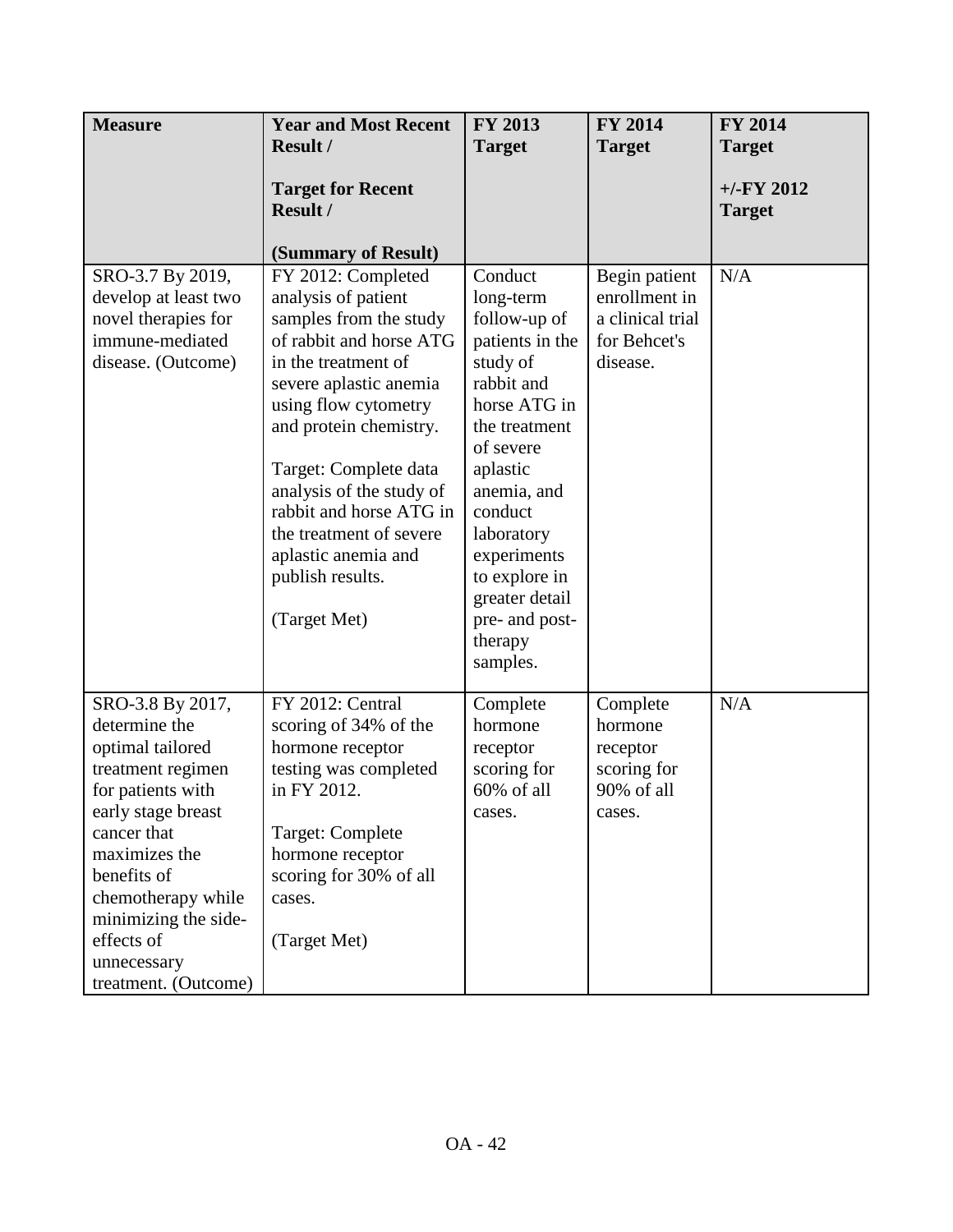| <b>Measure</b>                                                                                                                         | <b>Year and Most Recent</b><br>Result /                                                                                                                                                                                                                                                                                                                                                                                  | <b>FY 2013</b>                                                                                                                                                                                                                                                                      | <b>FY 2014</b>                                                                                                                           | <b>FY 2014</b>                                  |
|----------------------------------------------------------------------------------------------------------------------------------------|--------------------------------------------------------------------------------------------------------------------------------------------------------------------------------------------------------------------------------------------------------------------------------------------------------------------------------------------------------------------------------------------------------------------------|-------------------------------------------------------------------------------------------------------------------------------------------------------------------------------------------------------------------------------------------------------------------------------------|------------------------------------------------------------------------------------------------------------------------------------------|-------------------------------------------------|
|                                                                                                                                        | <b>Target for Recent</b><br>Result /<br>(Summary of Result)                                                                                                                                                                                                                                                                                                                                                              | <b>Target</b>                                                                                                                                                                                                                                                                       | <b>Target</b>                                                                                                                            | <b>Target</b><br>$+/-$ FY 2012<br><b>Target</b> |
| SRO-3.9 By 2020,<br>identify two<br>molecular-targeted<br>therapies for<br>disorders of the<br>immune system in<br>children. (Outcome) | $FY$ 2012: A genome-<br>wide association study<br>has been performed on<br>the cohort of 982<br>systemic-onset juvenile<br>idiopathic arthritis<br>patients and over 7000<br>healthy controls for 1.4<br>million genetic markers.<br>Target: Complete<br>genetic, biochemical, or<br>cellular studies aimed at<br>identifying a molecular<br>pathway underlying the<br>disease in the patient<br>cohort.<br>(Target Met) | Identify at<br>least one<br>molecular<br>pathway<br>suitable for<br>targeting in<br>the patient<br>cohort by<br>performing<br>detailed<br>genetic<br>mapping and<br>confirmatory<br>analyses for<br>markers and<br>pathways<br>identified<br>through<br>genome-wide<br>association. | Design a<br>clinical trial<br>testing an<br>agent for<br>systemic-<br>onset juvenile<br>idiopathic<br>arthritis<br>(Still's<br>disease). | N/A                                             |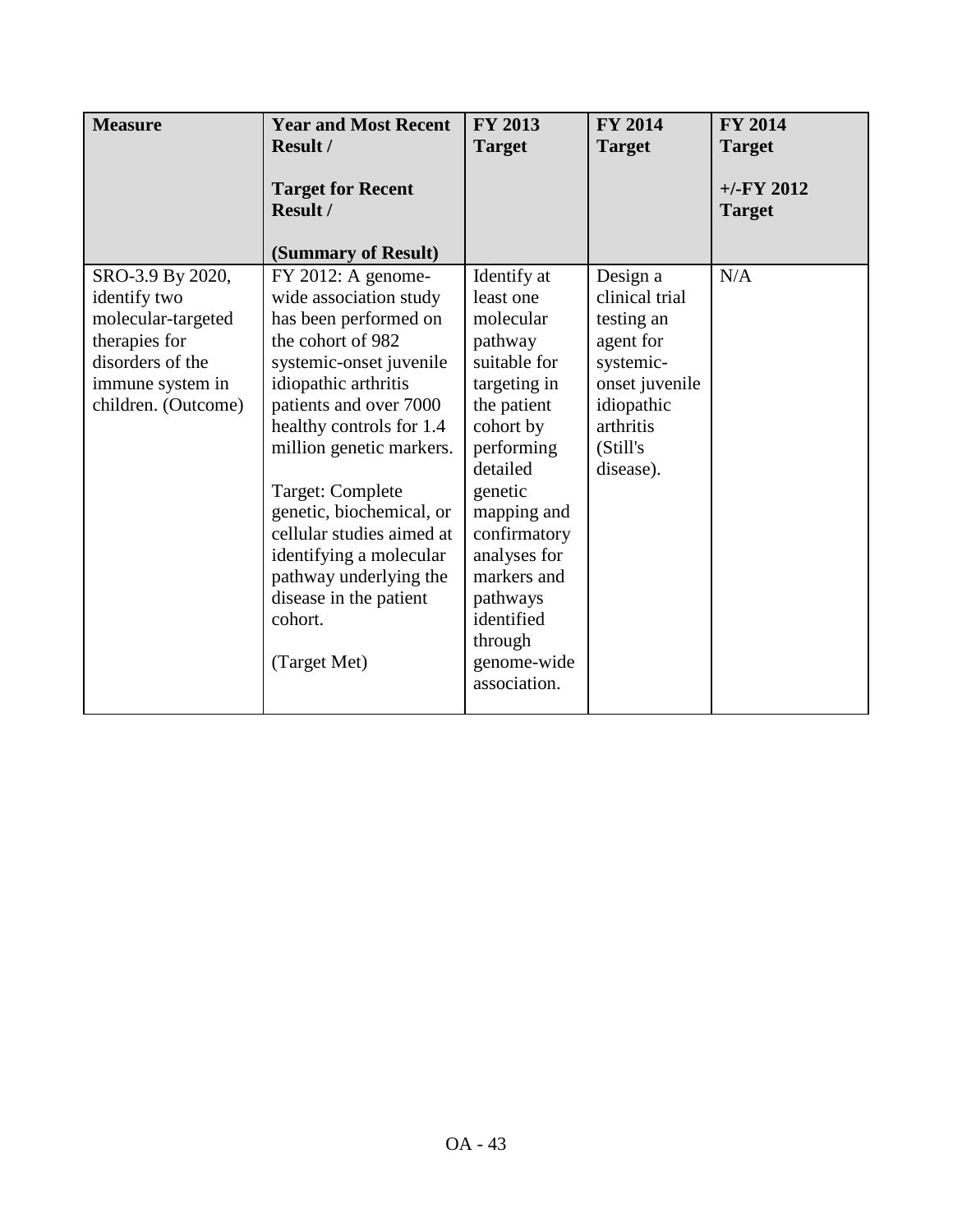| <b>Measure</b>                                                                                                                                                | <b>Year and Most Recent</b>                                                                                                                                                                                                                                                                                                                                                         | <b>FY 2013</b>                                                                                                                                   | <b>FY 2014</b>                                                    | <b>FY 2014</b>                |
|---------------------------------------------------------------------------------------------------------------------------------------------------------------|-------------------------------------------------------------------------------------------------------------------------------------------------------------------------------------------------------------------------------------------------------------------------------------------------------------------------------------------------------------------------------------|--------------------------------------------------------------------------------------------------------------------------------------------------|-------------------------------------------------------------------|-------------------------------|
|                                                                                                                                                               | Result /                                                                                                                                                                                                                                                                                                                                                                            | <b>Target</b>                                                                                                                                    | <b>Target</b>                                                     | <b>Target</b>                 |
|                                                                                                                                                               | <b>Target for Recent</b><br>Result /                                                                                                                                                                                                                                                                                                                                                |                                                                                                                                                  |                                                                   | $+/-FY$ 2012<br><b>Target</b> |
|                                                                                                                                                               | (Summary of Result)                                                                                                                                                                                                                                                                                                                                                                 |                                                                                                                                                  |                                                                   |                               |
| SRO-3.10 By 2017,<br>advance two<br>candidate<br>medications for<br>treatment of<br>substance use<br>disorders to clinical<br>studies in humans.<br>(Outcome) | FY 2012: NIH-<br>supported researchers<br>conducted two proof-of-<br>concept trials to test the<br>efficacy of quetiapine<br>and levetiracetam in<br>reducing heavy drinking<br>in alcohol dependent<br>individuals which<br>resulted in ineffective<br>medications for the<br>participants tested.<br>Target: Test one<br>compound in proof-of-<br>concept trials.<br>(Target Met) | Conduct<br>pharmacogen<br>etic studies to<br>identify<br>genetic<br>variations that<br>influence<br>treatment<br>response to<br>one<br>compound. | Complete<br>phase 2<br>clinical<br>studies on<br>one<br>compound. | N/A                           |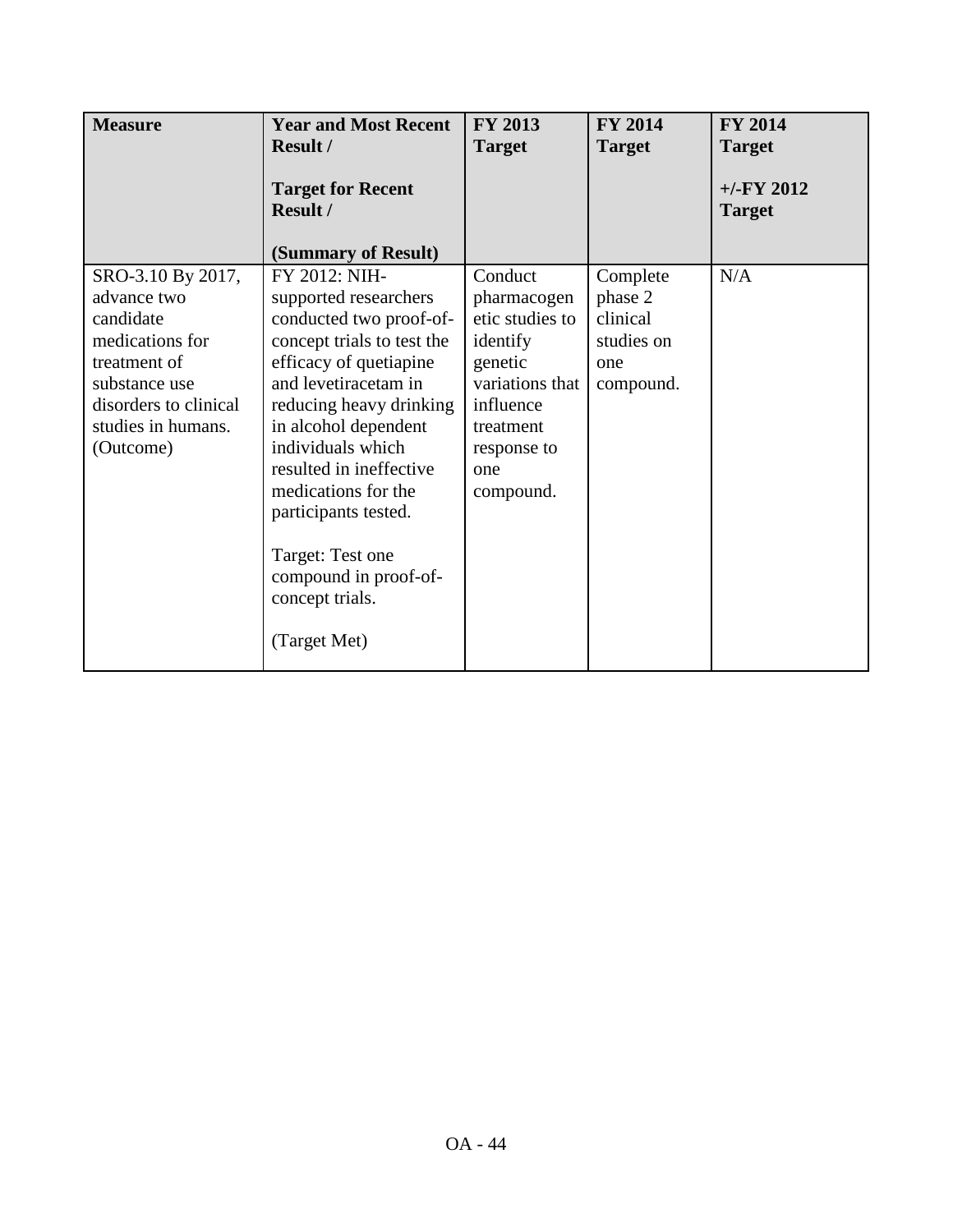| <b>Measure</b>                                                                                                                                                                                                                                                     | <b>Year and Most Recent</b><br>Result /                                                                                                                                                                                                                                                                                                                                             | <b>FY 2013</b><br><b>Target</b>                                                                                                    | <b>FY 2014</b><br><b>Target</b>                                                                                       | <b>FY 2014</b><br><b>Target</b> |
|--------------------------------------------------------------------------------------------------------------------------------------------------------------------------------------------------------------------------------------------------------------------|-------------------------------------------------------------------------------------------------------------------------------------------------------------------------------------------------------------------------------------------------------------------------------------------------------------------------------------------------------------------------------------|------------------------------------------------------------------------------------------------------------------------------------|-----------------------------------------------------------------------------------------------------------------------|---------------------------------|
|                                                                                                                                                                                                                                                                    | <b>Target for Recent</b><br>Result /<br>(Summary of Result)                                                                                                                                                                                                                                                                                                                         |                                                                                                                                    |                                                                                                                       | $+/-FY$ 2012<br><b>Target</b>   |
| SRO-3.11 By 2015,<br>advance the<br>discovery of high<br>need cures through<br>the development of<br>novel compounds,<br>the repurposing of<br>abandoned products,<br>and innovations in<br>the therapeutics<br>discovery and<br>development process.<br>(Outcome) | FY 2012: CAN was<br>operationalized by<br>establishing the CAN<br>Review Board, having<br>IOM host a<br>CAN workshop,<br>exploring the flexible<br>research authority, and<br>launching a CAN-<br>related initiative<br>involving new<br>partnerships, including<br>FDA.<br>Target: Establish<br>mechanisms to<br>operationalize the Cures<br>Acceleration Network.<br>(Target Met) | Initiate<br>research on<br>the<br>therapeutics<br>discovery and<br>development<br>process and<br>"high need<br>cures"<br>projects. | Achieve<br>progress<br>towards early<br>milestones for<br>three<br>collaborative<br>"high need<br>cures"<br>projects. | N/A                             |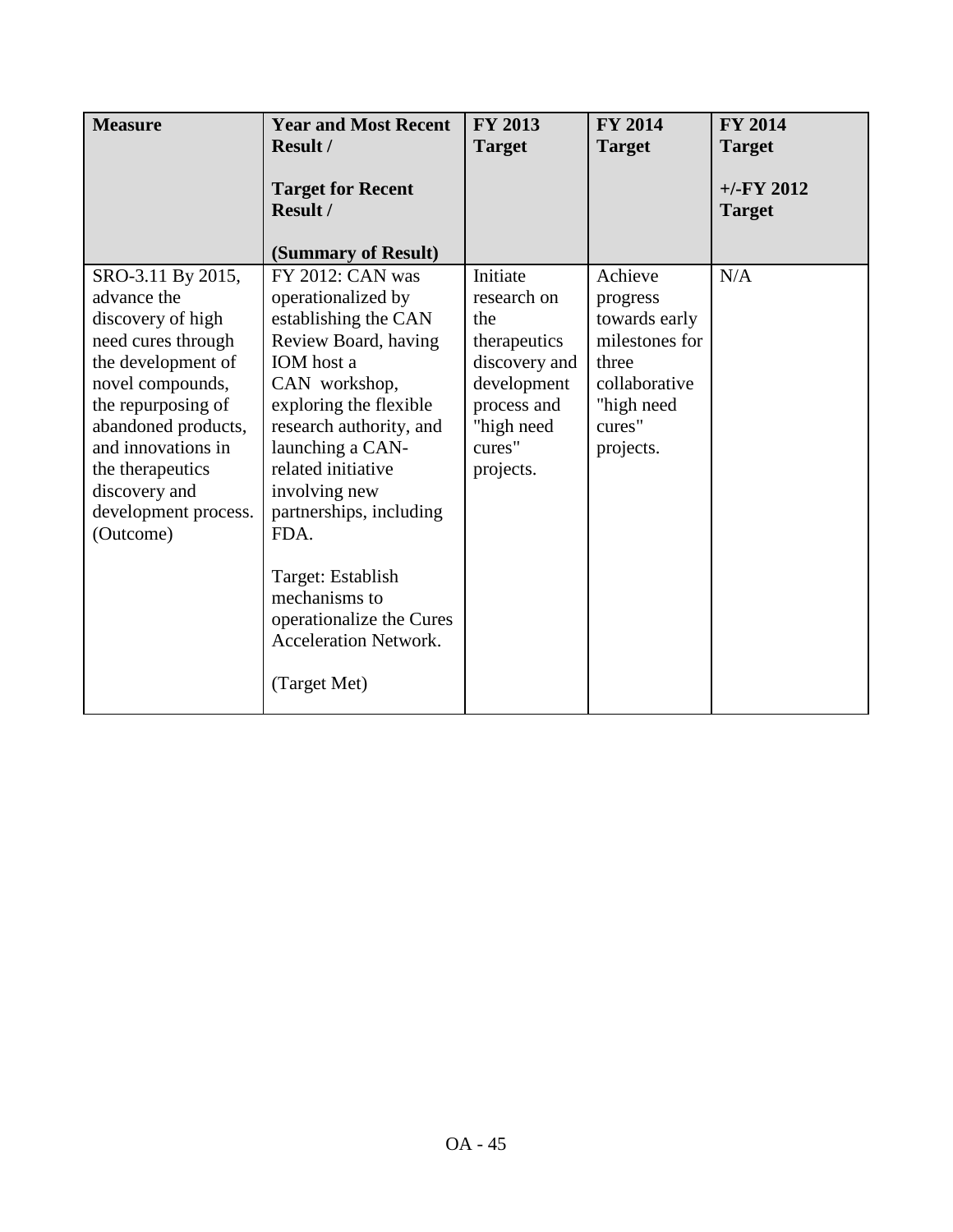| <b>Measure</b>                                                                                                                                                                                                                         | <b>Year and Most Recent</b>                                                                                                                                                                                                                                                                                                                                                                                                                                                                                                                                                                                                                                                                                                                                          | FY 2013       | <b>FY 2014</b> | <b>FY 2014</b>                |
|----------------------------------------------------------------------------------------------------------------------------------------------------------------------------------------------------------------------------------------|----------------------------------------------------------------------------------------------------------------------------------------------------------------------------------------------------------------------------------------------------------------------------------------------------------------------------------------------------------------------------------------------------------------------------------------------------------------------------------------------------------------------------------------------------------------------------------------------------------------------------------------------------------------------------------------------------------------------------------------------------------------------|---------------|----------------|-------------------------------|
|                                                                                                                                                                                                                                        | <b>Result /</b>                                                                                                                                                                                                                                                                                                                                                                                                                                                                                                                                                                                                                                                                                                                                                      | <b>Target</b> | <b>Target</b>  | <b>Target</b>                 |
|                                                                                                                                                                                                                                        | <b>Target for Recent</b><br>Result /                                                                                                                                                                                                                                                                                                                                                                                                                                                                                                                                                                                                                                                                                                                                 |               |                | $+/-FY$ 2012<br><b>Target</b> |
|                                                                                                                                                                                                                                        | (Summary of Result)                                                                                                                                                                                                                                                                                                                                                                                                                                                                                                                                                                                                                                                                                                                                                  |               |                |                               |
| $SRO-4.6$ (RA) By<br>2012, develop a<br>technology to<br>facilitate patient-<br>controlled, secure<br>image sharing<br>between medical<br>centers and at least<br>one clinic operating<br>in an underserved<br>community.<br>(Outcome) | FY 2012: A needs<br>analysis survey among<br>patients, primary care<br>providers, and<br>specialists was<br>conducted. Based on<br>this needs assessment a<br>prototype of an image<br>sharing framework was<br>developed that allows<br>prior imaging data to be<br>shared among<br>unaffiliated healthcare<br>facilities where patients<br>have full control of<br>health data and the<br>image sharing process.<br>Target: Complete need<br>analysis surveys in<br>underserved areas and<br>based on these<br>identified needs develop<br>at least one feasibility<br>test of technology to<br>facilitate patient-<br>controlled, secure image<br>sharing between<br>medical centers and a<br>clinic operating in an<br>underserved<br>community.<br>(Target Met) |               |                | N/A                           |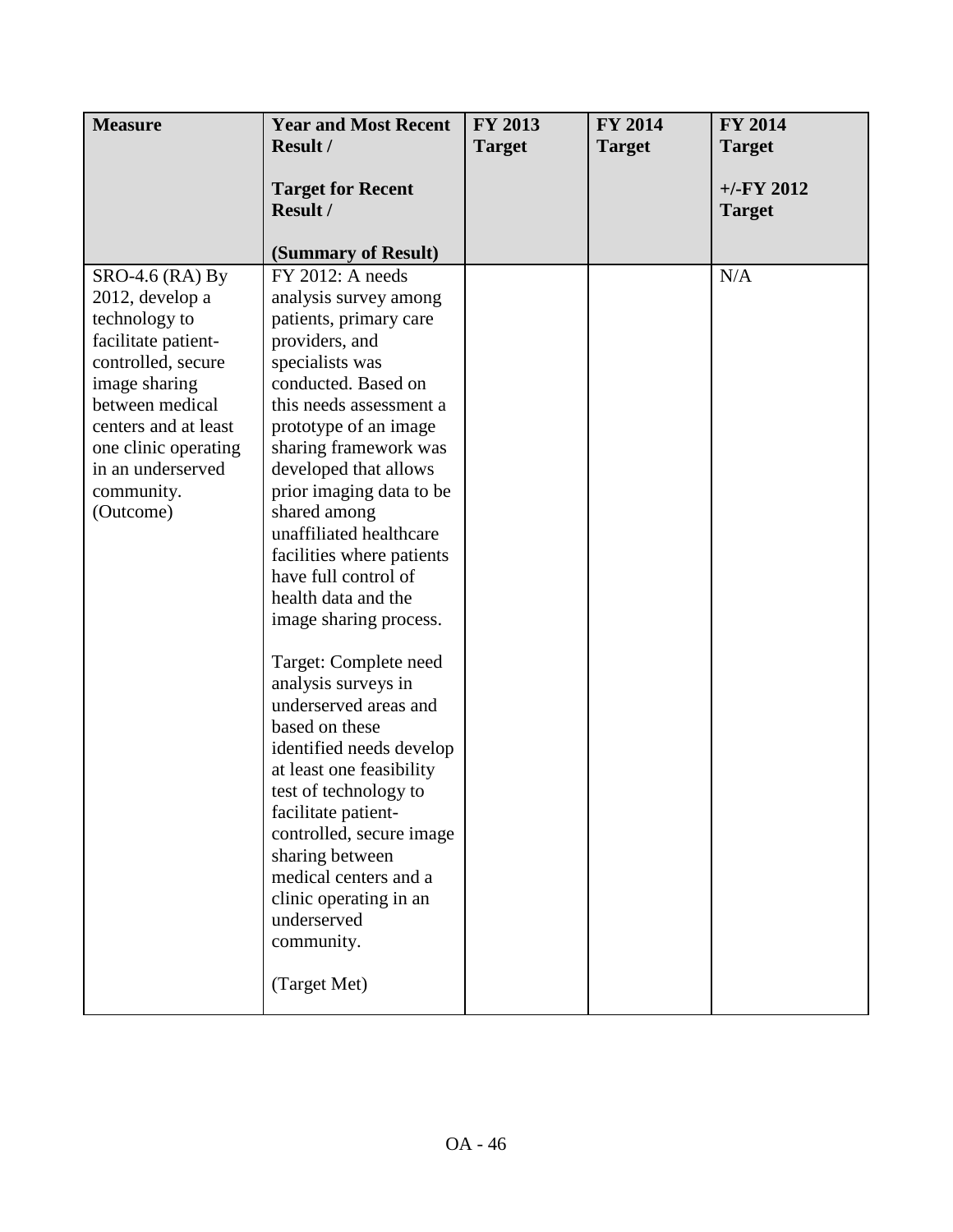| <b>Measure</b>                                                                                                                                                    | <b>Year and Most Recent</b>                                                                                                                                                                                                                                                                                                                                   | <b>FY 2013</b> | FY 2014       | <b>FY 2014</b>                |
|-------------------------------------------------------------------------------------------------------------------------------------------------------------------|---------------------------------------------------------------------------------------------------------------------------------------------------------------------------------------------------------------------------------------------------------------------------------------------------------------------------------------------------------------|----------------|---------------|-------------------------------|
|                                                                                                                                                                   | <b>Result /</b>                                                                                                                                                                                                                                                                                                                                               | <b>Target</b>  | <b>Target</b> | <b>Target</b>                 |
|                                                                                                                                                                   | <b>Target for Recent</b><br>Result /<br>(Summary of Result)                                                                                                                                                                                                                                                                                                   |                |               | $+/-FY$ 2012<br><b>Target</b> |
| SRO-4.11 (RA) By<br>2012, analyze oral<br>cancer genomes<br>using high<br>throughput methods<br>to develop a<br>blueprint of genetic<br>alterations.<br>(Outcome) | FY 2012: 129 pairs (258)<br>individual samples) of<br>tumor samples matched<br>with normal samples<br>were analyzed.<br>Target: Analyze and<br>annotate the genome<br>sequences of 94 samples<br>taken from oral and<br>tongue cancers and<br>compare with matched<br>normal human tissue<br>(total of 188 samples).<br>(Target Met)                          |                |               | N/A                           |
| SRO-5.8 By 2012,<br>improve $\text{device}(s)$ to<br>measure hot flashes<br>and test in clinical<br>studies of hot flash<br>therapies. (Outcome)                  | FY 2012:<br>Postmenopausal women<br>who underwent clinical<br>hypnosis displayed 57%<br>reductions in hot flashes<br>compared to 10%<br>reduction from the<br>control group as<br>measured by a hot flash<br>monitor.<br>Target: Device to<br>measure hot flashes<br>developed and tested in<br>clinical studies is<br>improved compared to<br>other devices. |                |               | N/A                           |
|                                                                                                                                                                   | (Target Met)                                                                                                                                                                                                                                                                                                                                                  |                |               |                               |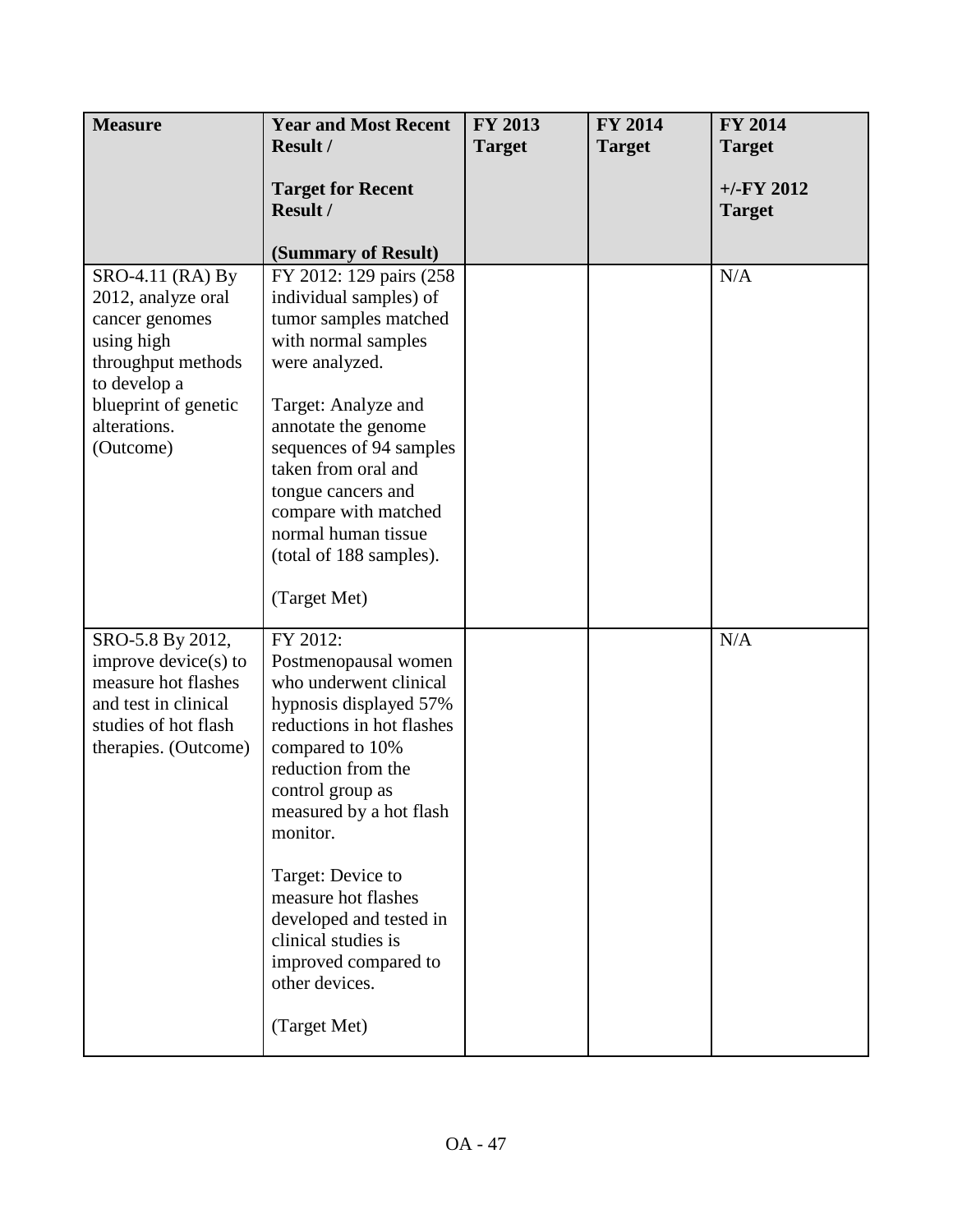| <b>Measure</b>                                                                                                                                                                                                                                           | <b>Year and Most Recent</b><br>Result /                                                                                                                                                                                                                                                                                                                                                                                                                                    | <b>FY 2013</b><br><b>Target</b> | <b>FY 2014</b><br><b>Target</b> | <b>FY 2014</b><br><b>Target</b> |
|----------------------------------------------------------------------------------------------------------------------------------------------------------------------------------------------------------------------------------------------------------|----------------------------------------------------------------------------------------------------------------------------------------------------------------------------------------------------------------------------------------------------------------------------------------------------------------------------------------------------------------------------------------------------------------------------------------------------------------------------|---------------------------------|---------------------------------|---------------------------------|
|                                                                                                                                                                                                                                                          | <b>Target for Recent</b><br>Result /<br>(Summary of Result)                                                                                                                                                                                                                                                                                                                                                                                                                |                                 |                                 | $+/-$ FY 2012<br><b>Target</b>  |
| SRO-5.11 By 2012,<br>develop and test at<br>least two behavioral<br>strategies for the<br>management of<br>symptoms to reduce<br>the effects of disease,<br>disability, or<br>psychological<br>distress on quality of<br>life and outcomes.<br>(Outcome) | FY 2012: One strategy<br>tested the efficacy of<br>two different 12-month<br>dyspnea self-<br>management programs<br>compared to usual<br>health education. A<br>second strategy<br>compared two<br>interventions for<br>abdominal pain<br>management in the<br>emergency department.<br>Target: Test at least two<br>behavior-based<br>strategies that manage at<br>least one candidate<br>symptom and improve<br>quality of life and health<br>outcomes.<br>(Target Met) |                                 |                                 | N/A                             |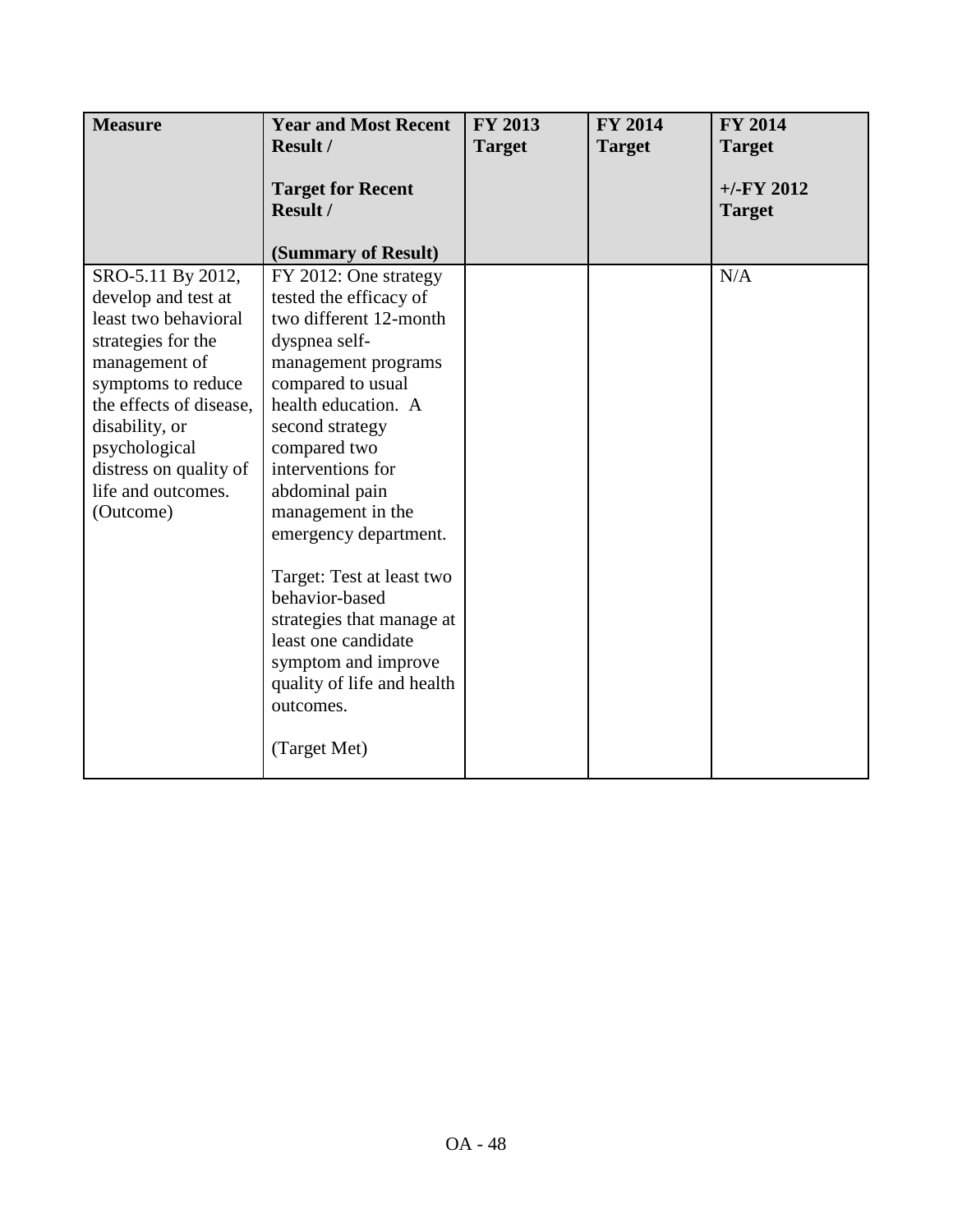| <b>Measure</b>                                                                                                                                                                                                                                                        | <b>Year and Most Recent</b>                                                                                                                                                                                                                                                                                                                                                                                                                                                                                                                                     | FY 2013                                                                                                                                                                                                             | FY 2014       | <b>FY 2014</b>                 |
|-----------------------------------------------------------------------------------------------------------------------------------------------------------------------------------------------------------------------------------------------------------------------|-----------------------------------------------------------------------------------------------------------------------------------------------------------------------------------------------------------------------------------------------------------------------------------------------------------------------------------------------------------------------------------------------------------------------------------------------------------------------------------------------------------------------------------------------------------------|---------------------------------------------------------------------------------------------------------------------------------------------------------------------------------------------------------------------|---------------|--------------------------------|
|                                                                                                                                                                                                                                                                       | Result /                                                                                                                                                                                                                                                                                                                                                                                                                                                                                                                                                        | <b>Target</b>                                                                                                                                                                                                       | <b>Target</b> | <b>Target</b>                  |
|                                                                                                                                                                                                                                                                       | <b>Target for Recent</b><br>Result /<br>(Summary of Result)                                                                                                                                                                                                                                                                                                                                                                                                                                                                                                     |                                                                                                                                                                                                                     |               | $+/-$ FY 2012<br><b>Target</b> |
| SRO-5.12 By 2013,<br>identify several<br>potential targets<br>and/or molecules that<br>modulate or enhance<br>the extinction of<br>learned behaviors<br>and conditioned<br>associations<br>supporting addiction,<br>compulsion, or<br>anxiety disorders.<br>(Outcome) | FY 2012: Experiments<br>have established the<br>efficacy of several<br>compounds (e.g.,<br>baclofen, atomoxetine,<br>the GlyT1 inhibitor<br>RO4543338) in<br>enhancing extinction of<br>drug seeking behavior<br>in animal<br>models. Earlier results<br>have been replicated<br>and new compounds are<br>also proving efficacious.<br>Target: Test one<br>additional compound in<br>animal models of<br>extinction of drug<br>seeking behavior and<br>confirm in replication<br>studies the effectiveness<br>of compounds reported<br>to date.<br>(Target Met) | Test whether<br>compounds<br>that have<br>been shown<br>to affect the<br>extinction of<br>drug seeking<br>behavior for<br>some drugs of<br>abuse are<br>equally<br>effective<br>against other<br>drugs of<br>abuse. |               | N/A                            |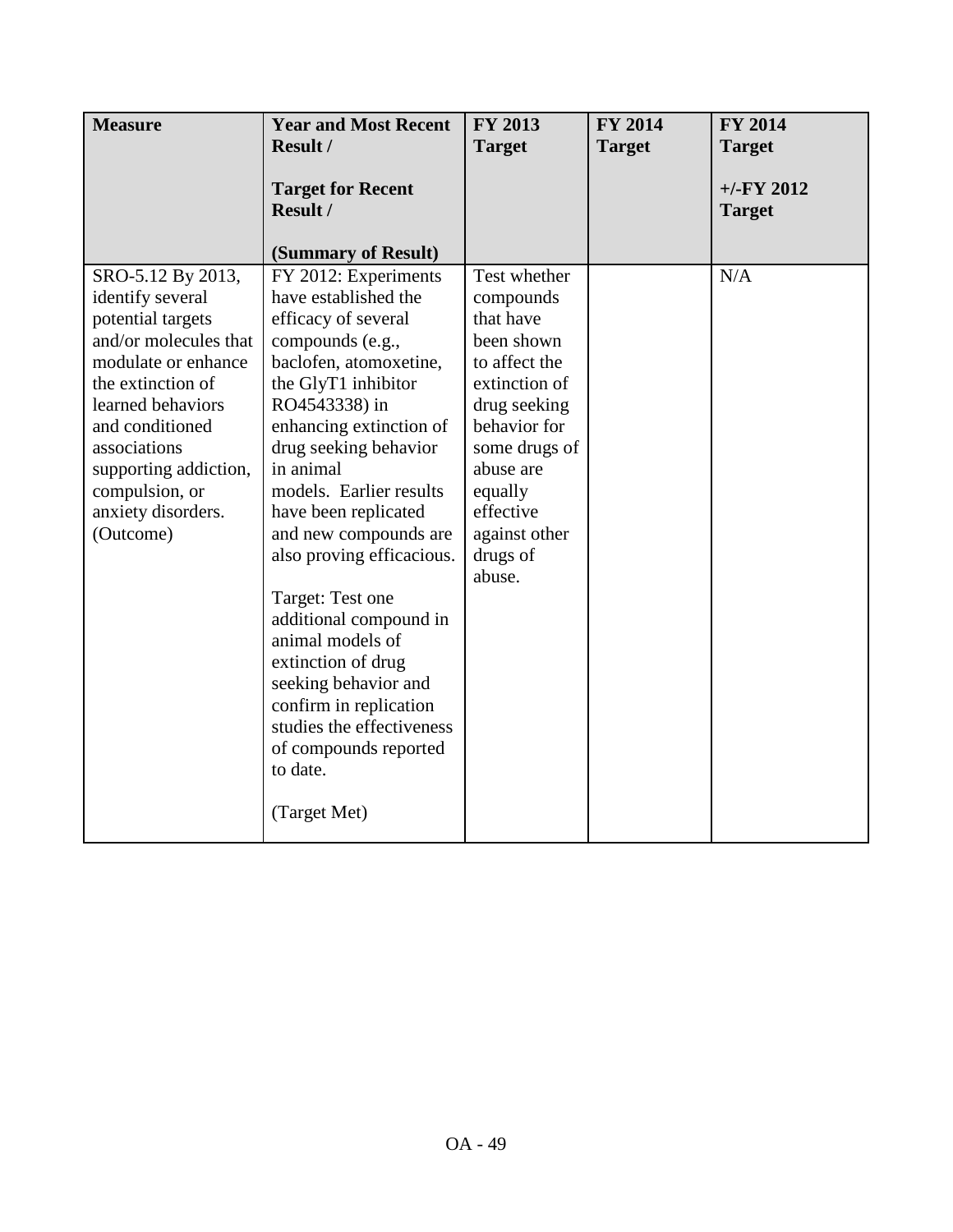| <b>Measure</b>        | <b>Year and Most Recent</b> | <b>FY 2013</b>   | <b>FY 2014</b> | <b>FY 2014</b> |
|-----------------------|-----------------------------|------------------|----------------|----------------|
|                       | Result /                    | <b>Target</b>    | <b>Target</b>  | <b>Target</b>  |
|                       | <b>Target for Recent</b>    |                  |                | $+/-$ FY 2012  |
|                       | Result /                    |                  |                | <b>Target</b>  |
|                       | (Summary of Result)         |                  |                |                |
| SRO-5.13 By 2015,     | FY 2012: The library        | Test 10,000      | Test 10,000    | N/A            |
| establish and         | containing 10,000           | compound         | compound       |                |
| evaluate a process to | compounds was               | main library     | main library   |                |
| prioritize compounds  | screened in 65              | in 25 qHTS       | in an          |                |
| that have not yet     | quantitative high           | and test 180     | additional 25  |                |
| been adequately       | throughput screens          | compounds in     | qHTS and       |                |
| tested for more in-   | (qHTS) or assays. Fifty     | densely          | test 30        |                |
| depth toxicological   | compounds were              | sequenced        | subsets of     |                |
| evaluation.           | screened in                 | human            | possible high  |                |
| (Outcome)             | approximately 600 mid-      | lymphoblasto     | risk           |                |
|                       | throughput assays.          | id cell lines to | chemicals in   |                |
|                       |                             | assess genetic   | high-content   |                |
|                       | Target: Test 10,000         | diversity in     | screens.       |                |
|                       | compound main library       | response to      |                |                |
|                       | in 50 qHTS and test 50      | toxicants.       |                |                |
|                       | compounds in mid-           |                  |                |                |
|                       | throughput assays.          |                  |                |                |
|                       | (Target Met)                |                  |                |                |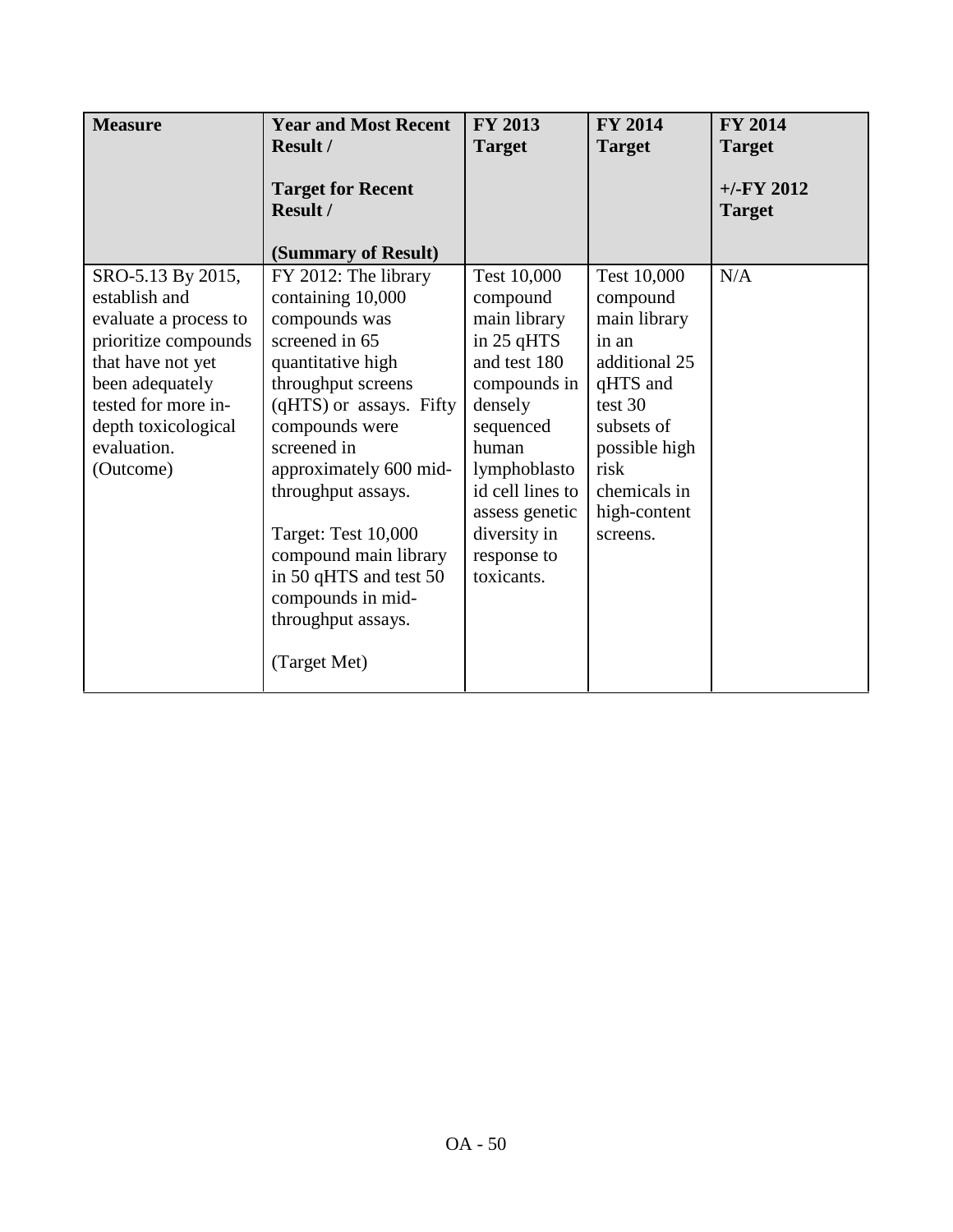| <b>Measure</b>                                                                                                                                  | <b>Year and Most Recent</b>                                                                                                                                                                                                                                                                                                                                                                                                                                                                                                                                               | FY 2013                                                                                                                                                                           | FY 2014       | <b>FY 2014</b>                |
|-------------------------------------------------------------------------------------------------------------------------------------------------|---------------------------------------------------------------------------------------------------------------------------------------------------------------------------------------------------------------------------------------------------------------------------------------------------------------------------------------------------------------------------------------------------------------------------------------------------------------------------------------------------------------------------------------------------------------------------|-----------------------------------------------------------------------------------------------------------------------------------------------------------------------------------|---------------|-------------------------------|
|                                                                                                                                                 | Result /                                                                                                                                                                                                                                                                                                                                                                                                                                                                                                                                                                  | <b>Target</b>                                                                                                                                                                     | <b>Target</b> | <b>Target</b>                 |
|                                                                                                                                                 | <b>Target for Recent</b><br>Result /<br>(Summary of Result)                                                                                                                                                                                                                                                                                                                                                                                                                                                                                                               |                                                                                                                                                                                   |               | $+/-FY$ 2012<br><b>Target</b> |
| SRO-5.14 By 2013,<br>reduce tobacco<br>prevalence among<br>youth by preventing<br>initiation and<br>increasing rates of<br>cessation. (Outcome) | FY 2012: NIH<br>conducted research on<br>the implementation of<br>evidence-based<br>behavioral cessation<br>programs in emergency<br>rooms and within the<br>VA system, as well as<br>culturally appropriate<br>treatment for American<br>Indians and Alaska<br>Natives.<br>Target: Based on results<br>of preliminary analysis,<br>conduct research on the<br>implementation of<br>evidence-based<br>behavioral cessation<br>programs, and continue<br>to assess the efficacy of<br>cessation medicines in<br>low income youth and<br>adult populations.<br>(Target Met) | Identify best<br>evidence-<br>based<br>strategies to<br>reduce<br>tobacco<br>prevalence<br>among youth<br>by preventing<br>initiation and<br>increasing<br>rates of<br>cessation. |               | N/A                           |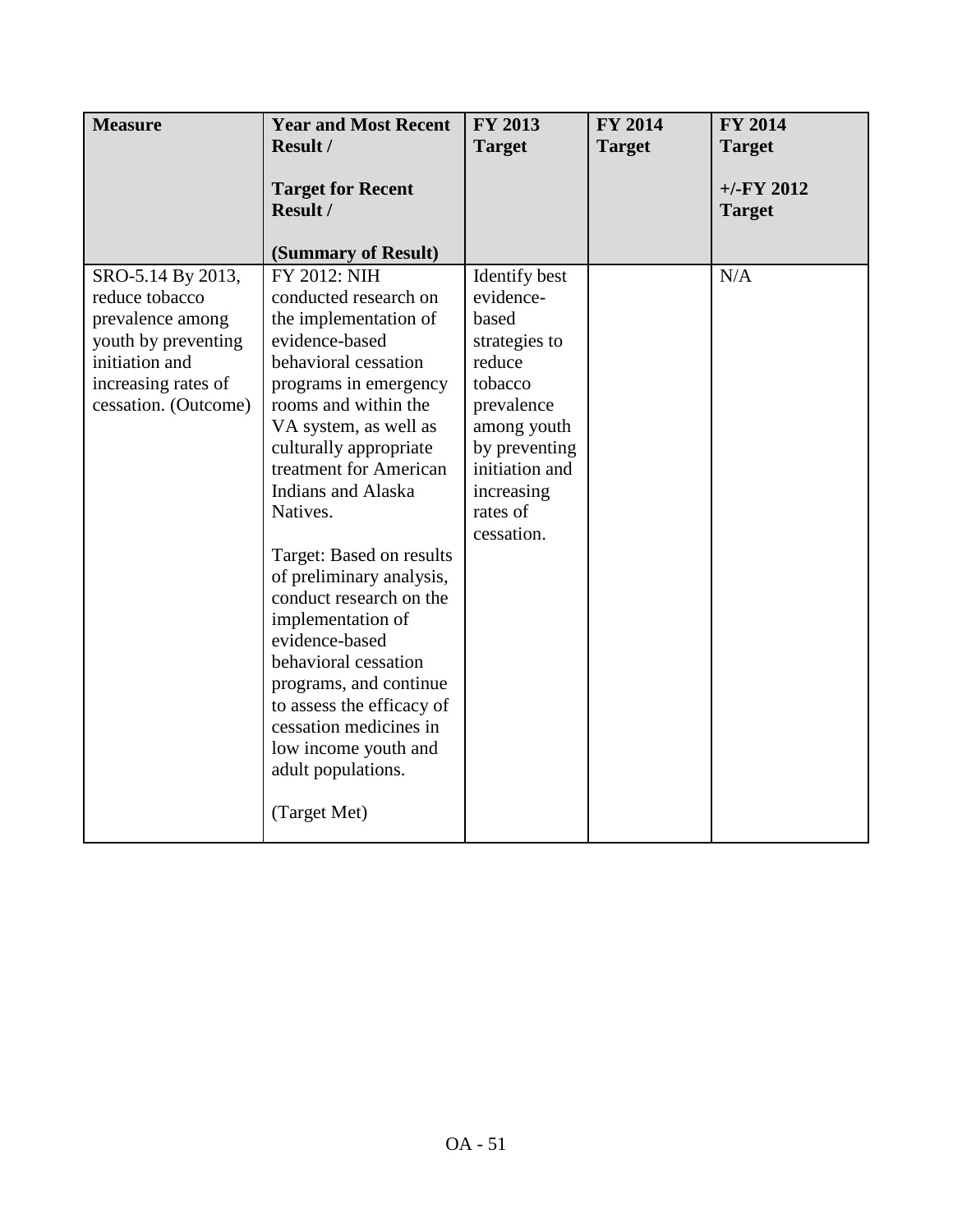| <b>Measure</b>                                                                                                                                                            | <b>Year and Most Recent</b>                                                                                                                                                                                                                                                                                                                                                                                                                                                                                                                                | <b>FY 2013</b> | <b>FY 2014</b> | <b>FY 2014</b>                |
|---------------------------------------------------------------------------------------------------------------------------------------------------------------------------|------------------------------------------------------------------------------------------------------------------------------------------------------------------------------------------------------------------------------------------------------------------------------------------------------------------------------------------------------------------------------------------------------------------------------------------------------------------------------------------------------------------------------------------------------------|----------------|----------------|-------------------------------|
|                                                                                                                                                                           | Result /                                                                                                                                                                                                                                                                                                                                                                                                                                                                                                                                                   | <b>Target</b>  | <b>Target</b>  | <b>Target</b>                 |
|                                                                                                                                                                           | <b>Target for Recent</b><br>Result /<br>(Summary of Result)                                                                                                                                                                                                                                                                                                                                                                                                                                                                                                |                |                | $+/-FY$ 2012<br><b>Target</b> |
| SRO-6.1 By 2012,<br>identify the genes<br>that control the risk<br>of development of<br>age-related macular<br>degeneration (AMD)<br>and glaucoma in<br>humans. (Outcome) | FY 2012: GWAS<br>identified CFH, LIPC,<br>CETP, ABCA1 and<br>LPL genes play<br>significant role in AMD,<br>pointing to new<br>molecular mechanisms<br>(eg., complement and<br>cholesterol pathways)<br>and drug targets. POAG<br>GWAS identified<br>CDKN2BAS and<br>SIX1/SIX6 genes and<br>linked the $TGF\beta$<br>pathway to optic nerve<br>degeneration.<br>Target: Complete goal<br>of identifying the genes<br>that control the risk of<br>development of age-<br>related macular<br>degeneration (AMD)<br>and glaucoma in<br>humans.<br>(Target Met) |                |                | N/A                           |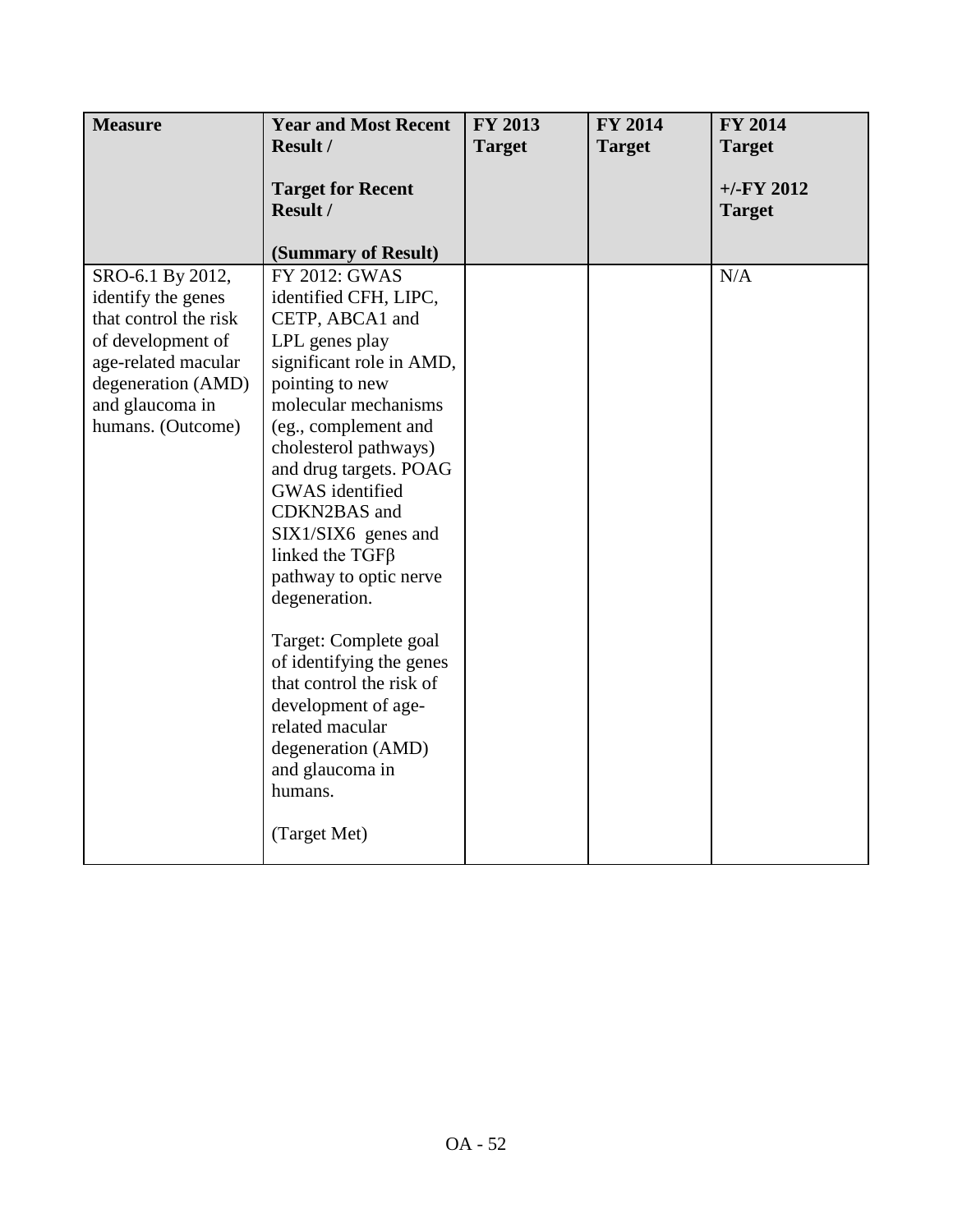| <b>Measure</b>                                                                                                                                                                                                                                                   | <b>Year and Most Recent</b><br><b>Result /</b>                                                                                                                                                                                                                                                               | <b>FY 2013</b><br><b>Target</b>                                                                                         | <b>FY 2014</b><br><b>Target</b>                                                                                                                                                | <b>FY 2014</b><br><b>Target</b> |
|------------------------------------------------------------------------------------------------------------------------------------------------------------------------------------------------------------------------------------------------------------------|--------------------------------------------------------------------------------------------------------------------------------------------------------------------------------------------------------------------------------------------------------------------------------------------------------------|-------------------------------------------------------------------------------------------------------------------------|--------------------------------------------------------------------------------------------------------------------------------------------------------------------------------|---------------------------------|
|                                                                                                                                                                                                                                                                  | <b>Target for Recent</b><br><b>Result /</b><br>(Summary of Result)                                                                                                                                                                                                                                           |                                                                                                                         |                                                                                                                                                                                | $+/-FY$ 2012<br><b>Target</b>   |
| SRO-6.4 By 2015,<br>identify and<br>characterize two<br>molecular pathways<br>of potential clinical<br>significance that may<br>serve as the basis for<br>discovering new<br>medications for<br>preventing and<br>treating asthma<br>exacerbations.<br>(Outcome) | FY 2012: Researchers<br>investigated two<br>proteins associated with<br>mucus formation,<br>CLCA1 and<br>TMEM16A, that may<br>serve as potential targets<br>for treating asthma.<br>Target: Investigate the<br>role of mucus gel<br>formation in healthy<br>controls and asthma<br>patients.<br>(Target Met) | Conduct<br>investigations<br>to elucidate<br>the dynamic,<br>pathophysiolo<br>gic<br>phenotypes of<br>severe<br>asthma. | Investigate<br>the disease<br>processes<br>involved in<br>asthma<br>exacerbations<br>and/or severe<br>asthma using<br>state-of-the-<br>art pulmonary<br>imaging<br>techniques. | N/A                             |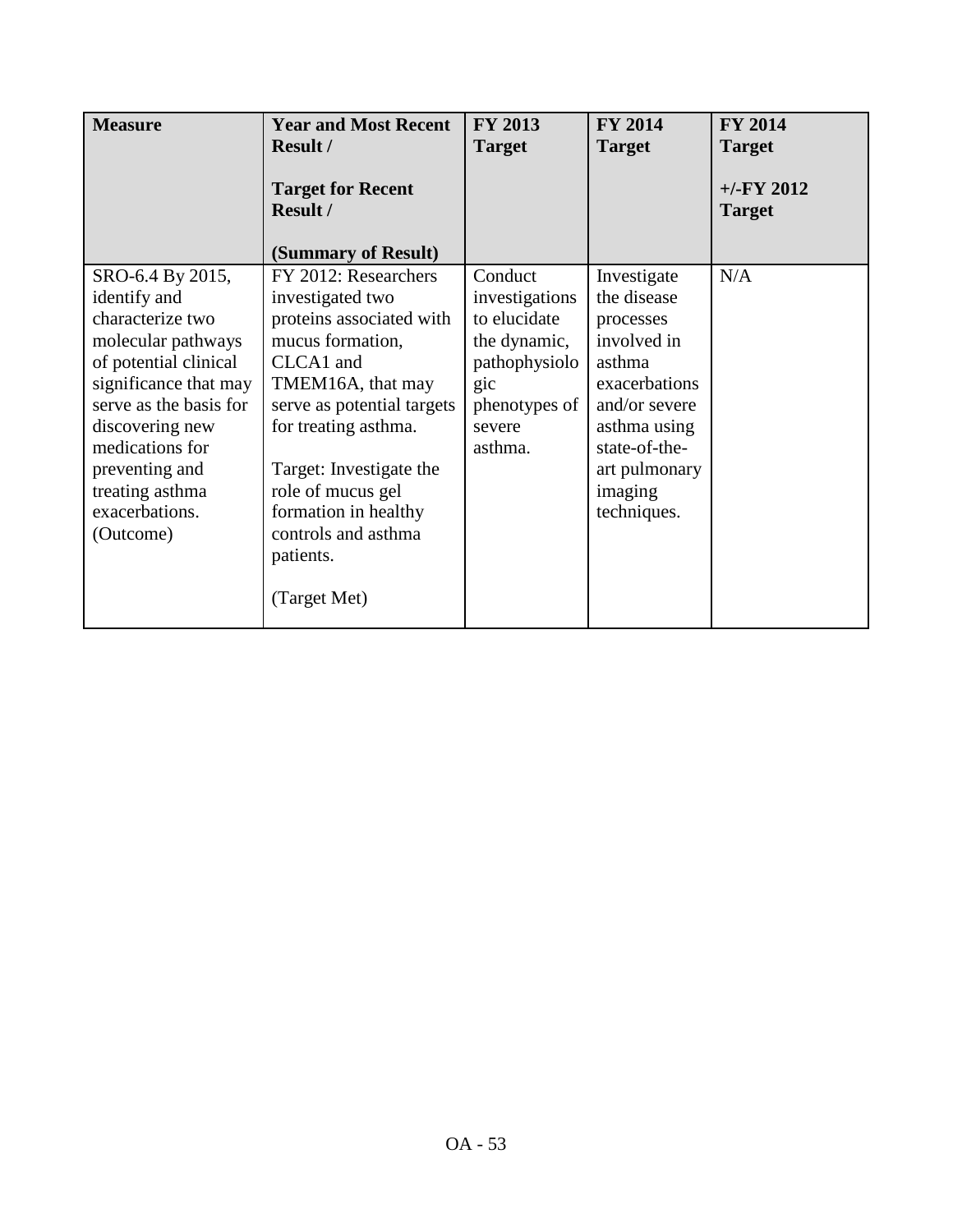| <b>Measure</b>                                                                                                                                                                                                             | <b>Year and Most Recent</b>                                                                                                                                                                                                                                                                                                                                                                                                                                  | FY 2013                                                                                                                                                                                                                                             | <b>FY 2014</b>                                                                                                                                                                                                                                                                                                                                                                                                                                                                        | <b>FY 2014</b>                |
|----------------------------------------------------------------------------------------------------------------------------------------------------------------------------------------------------------------------------|--------------------------------------------------------------------------------------------------------------------------------------------------------------------------------------------------------------------------------------------------------------------------------------------------------------------------------------------------------------------------------------------------------------------------------------------------------------|-----------------------------------------------------------------------------------------------------------------------------------------------------------------------------------------------------------------------------------------------------|---------------------------------------------------------------------------------------------------------------------------------------------------------------------------------------------------------------------------------------------------------------------------------------------------------------------------------------------------------------------------------------------------------------------------------------------------------------------------------------|-------------------------------|
|                                                                                                                                                                                                                            | <b>Result /</b>                                                                                                                                                                                                                                                                                                                                                                                                                                              | <b>Target</b>                                                                                                                                                                                                                                       | <b>Target</b>                                                                                                                                                                                                                                                                                                                                                                                                                                                                         | <b>Target</b>                 |
|                                                                                                                                                                                                                            | <b>Target for Recent</b><br>Result /                                                                                                                                                                                                                                                                                                                                                                                                                         |                                                                                                                                                                                                                                                     |                                                                                                                                                                                                                                                                                                                                                                                                                                                                                       | $+/-FY$ 2012<br><b>Target</b> |
| SRO-6.5 By 2014,<br>develop and evaluate<br>two new<br>interventions for the<br>prevention and/or<br>treatment of HIV<br>disease utilizing the<br>newly restructured<br>HIV/AIDS clinical<br>trials networks.<br>(Outcome) | (Summary of Result)<br>FY 2012: Enrollment<br>was completed for a<br>study to test three<br>different sets of HIV<br>medications for HIV<br>infected people who<br>have never taken HIV<br>medications.<br>Target: Complete<br>enrollment into a<br>comparative study of<br>three non-nucleoside<br>reverse transcriptase<br>inhibitor (NNRTI)-<br>sparing antiretroviral<br>regimens for treatment-<br>naïve HIV-1-infected<br>individuals.<br>(Target Met) | Complete the<br>first study to<br>compare the<br>safety,<br>acceptability<br>and efficacy<br>of oral pre-<br>exposure<br>prophylaxis<br>(PrEP) and<br>topical<br>microbicides<br>for prevention<br>of sexual<br>transmission<br>of HIV in<br>women. | Evaluate non-<br>tenofovir<br>based<br>strategies for<br>HIV pre-<br>exposure<br>prophylaxis<br>(PrEP) in<br>men who<br>have sex with<br>men and<br>women who<br>are at<br>increased risk<br>of HIV<br>infection in<br>the U.S. In<br>addition,<br>complete an<br>evaluation of<br>a<br>comprehensiv<br>e test, link,<br>and care<br>"plus"<br>strategy for<br><b>HIV</b><br>prevention in<br>New York<br>City,<br>Washington,<br>DC, and four<br>comparator<br>cities in the<br>U.S. | N/A                           |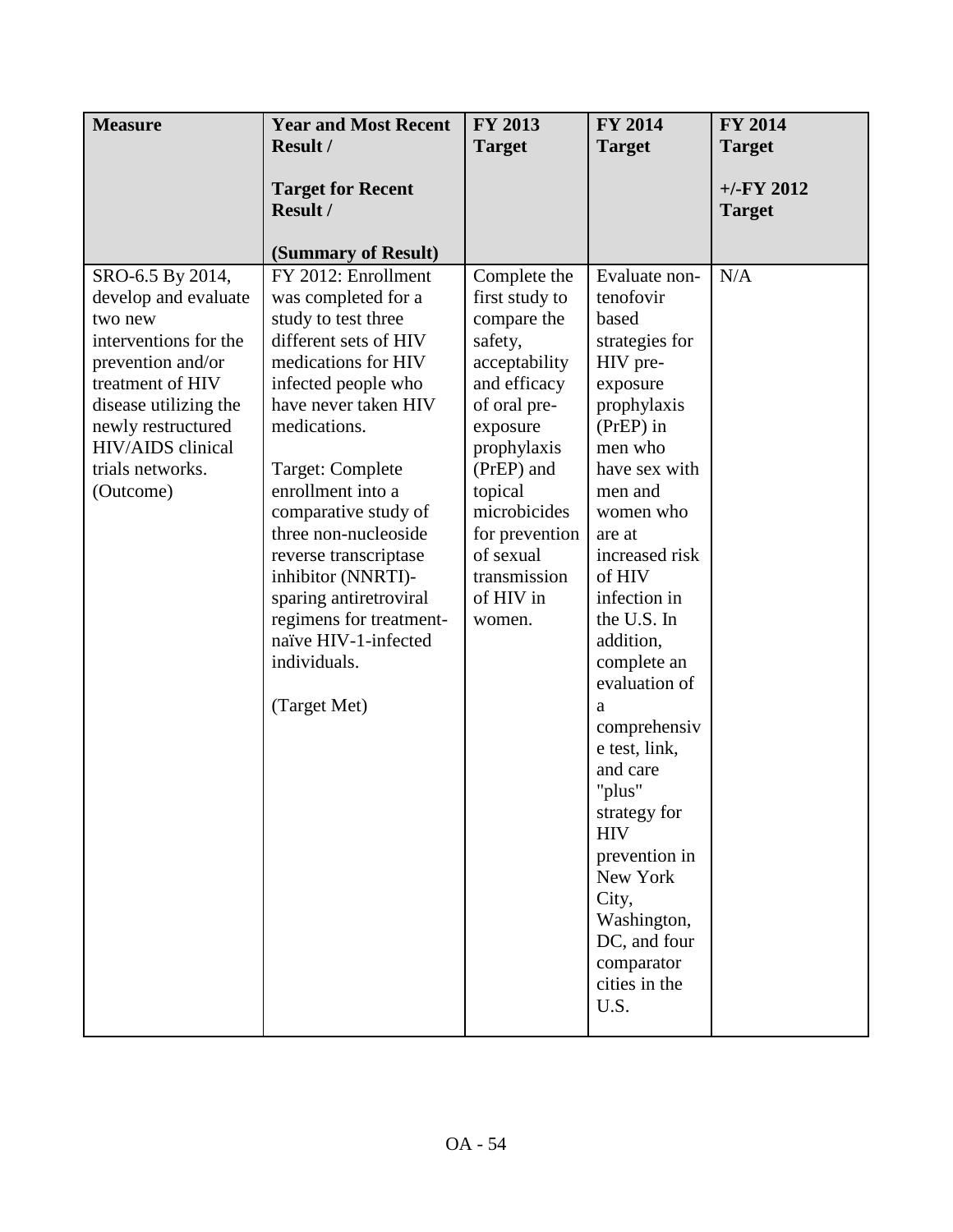| <b>Measure</b>                                                                                                                                                                                      | <b>Year and Most Recent</b><br><b>Result /</b>                                                                                                                                                                                                                                                                                                                                                                                | <b>FY 2013</b><br><b>Target</b>                                                                                                                                                                                           | <b>FY 2014</b><br><b>Target</b>                                                                                                                                   | <b>FY 2014</b><br><b>Target</b> |
|-----------------------------------------------------------------------------------------------------------------------------------------------------------------------------------------------------|-------------------------------------------------------------------------------------------------------------------------------------------------------------------------------------------------------------------------------------------------------------------------------------------------------------------------------------------------------------------------------------------------------------------------------|---------------------------------------------------------------------------------------------------------------------------------------------------------------------------------------------------------------------------|-------------------------------------------------------------------------------------------------------------------------------------------------------------------|---------------------------------|
|                                                                                                                                                                                                     | <b>Target for Recent</b><br>Result /<br>(Summary of Result)                                                                                                                                                                                                                                                                                                                                                                   |                                                                                                                                                                                                                           |                                                                                                                                                                   | $+/-$ FY 2012<br><b>Target</b>  |
| SRO-6.6 By 2015,<br>provide at least one<br>new or significantly<br>improved minimally-<br>invasive treatment<br>for clinical use in<br>patients using image-<br>guided interventions.<br>(Outcome) | FY 2012: Clinical<br>studies began on image<br>guided interventions<br>that provide real-time,<br>enhanced diagnostic and<br>treatment applications<br>that have the potential to<br>see if damaged tissue<br>has been removed<br>successfully, identify<br>cancerous lesions, and<br>determine if cancer has<br>spread to lymph nodes.<br>Target: Support clinical<br>studies in at least one<br>IGI system.<br>(Target Met) | Conduct one<br>additional<br>feasibility<br>study on new<br><b>IGI</b><br>technologies<br>for the<br>diagnosis of<br>lymph node<br>cancer,<br>treatment of<br>skin cancer,<br>and treatment<br>of cardiac<br>arrhythmias. | Identify how<br>the use of a<br>new or<br>emerging IGI<br>technology<br>affects<br>physician<br>performance,<br>or what<br>physician<br>training is<br>necessary. | N/A                             |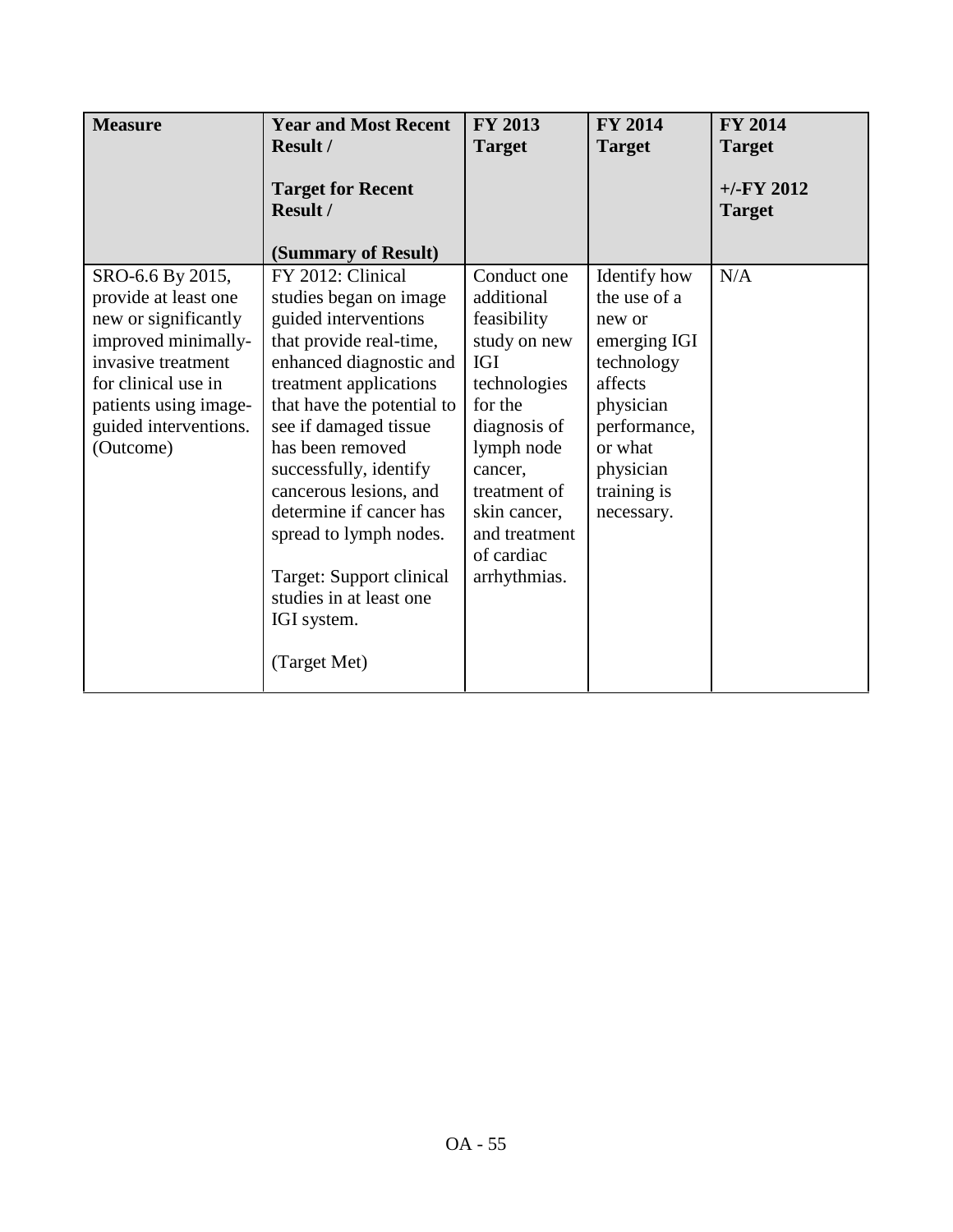| <b>Measure</b>                                                                                                                                             | <b>Year and Most Recent</b><br><b>Result /</b>                                                                                                                                                                                                                                                                                                                                                | <b>FY 2013</b><br><b>Target</b>                                                                                             | <b>FY 2014</b><br><b>Target</b> | <b>FY 2014</b><br><b>Target</b> |
|------------------------------------------------------------------------------------------------------------------------------------------------------------|-----------------------------------------------------------------------------------------------------------------------------------------------------------------------------------------------------------------------------------------------------------------------------------------------------------------------------------------------------------------------------------------------|-----------------------------------------------------------------------------------------------------------------------------|---------------------------------|---------------------------------|
|                                                                                                                                                            | <b>Target for Recent</b><br><b>Result /</b><br>(Summary of Result)                                                                                                                                                                                                                                                                                                                            |                                                                                                                             |                                 | $+/-$ FY 2012<br><b>Target</b>  |
| SRO-7.11 (RA) By<br>$2013$ , gather<br>sufficient data to<br>support the<br>development of a<br>national standard for<br>normal fetal growth.<br>(Outcome) | FY 2012: Conducted<br>recruitment outreach<br>activities and reached<br>90% of the recruitment<br>target. A new data<br>management structure is<br>now accepting imaging<br>data.<br>Target: Conduct<br>outreach activities and<br>complete a web-based<br>data management<br>structure for ultrasound<br>images, to better<br>manage the volume of<br>the ultrasound images.<br>(Target Met) | Complete<br>data<br>collection to<br>support the<br>development<br>of a national<br>standard for<br>normal fetal<br>growth. |                                 | N/A                             |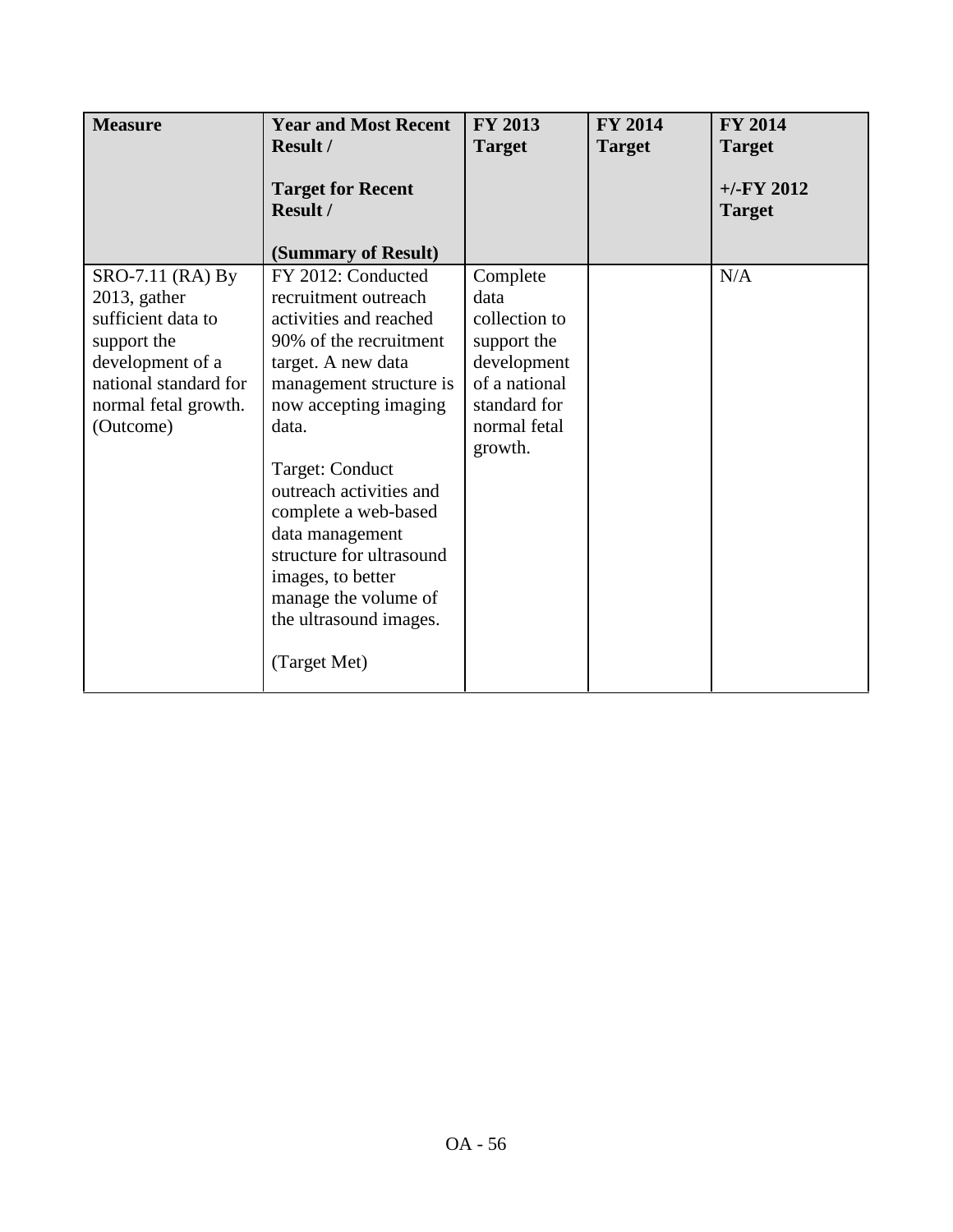| <b>Measure</b>                          | <b>Year and Most Recent</b>                      | <b>FY 2013</b> | <b>FY 2014</b> | <b>FY 2014</b> |
|-----------------------------------------|--------------------------------------------------|----------------|----------------|----------------|
|                                         | <b>Result /</b>                                  | <b>Target</b>  | <b>Target</b>  | <b>Target</b>  |
|                                         | <b>Target for Recent</b>                         |                |                | $+/-FY$ 2012   |
|                                         | <b>Result /</b>                                  |                |                | <b>Target</b>  |
|                                         |                                                  |                |                |                |
|                                         | (Summary of Result)                              |                |                |                |
| SRO-8.6 By 2011,                        | FY 2011: Stable                                  |                |                | N/A            |
| develop stable                          | estimates of visual                              |                |                |                |
| national estimates of                   | impairment due to                                |                |                |                |
| vision impairment by                    | uncorrected refractive                           |                |                |                |
| extending the vision                    | errors are available on a                        |                |                |                |
| component of the<br>National Health and | federal website and<br>form the baseline for the |                |                |                |
| Nutrition                               | goal on uncorrected                              |                |                |                |
| <b>Examination Survey</b>               | refractive error in                              |                |                |                |
| (NHANES).                               | Healthy People 2020.                             |                |                |                |
| (Outcome)                               |                                                  |                |                |                |
|                                         | Target: Report stable                            |                |                |                |
|                                         | national estimates of                            |                |                |                |
|                                         | vision impairment by                             |                |                |                |
|                                         | extending the vision                             |                |                |                |
|                                         | component of the                                 |                |                |                |
|                                         | National Health and                              |                |                |                |
|                                         | <b>Nutrition Examination</b>                     |                |                |                |
|                                         | Survey (NHANES).                                 |                |                |                |
|                                         | (Target Met)                                     |                |                |                |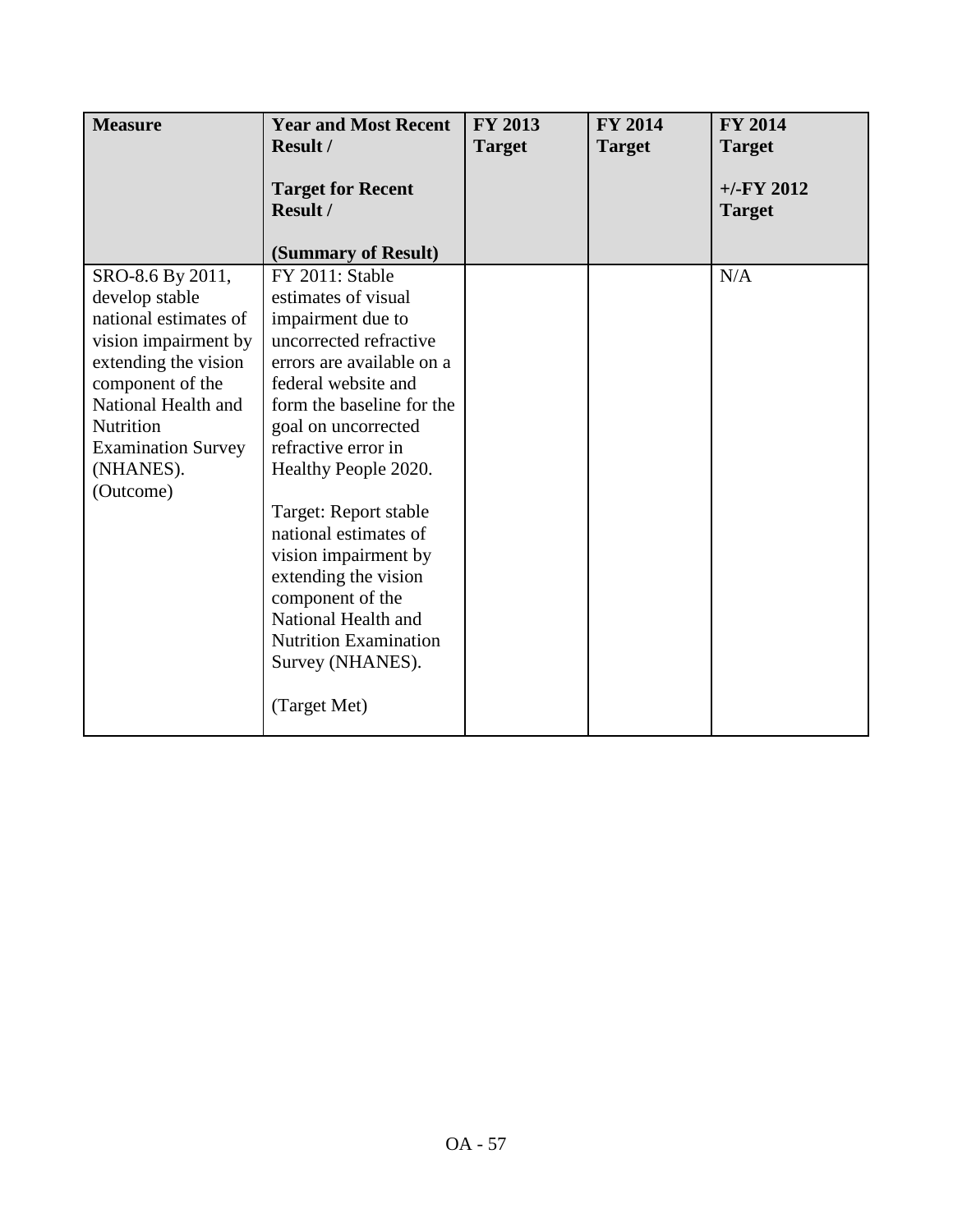| <b>Measure</b>                                                                                                                                                                                                                                                | <b>Year and Most Recent</b><br>Result /                                                                                                                                                                                                                                                                                                                                                                                                                                                                                         | <b>FY 2013</b><br><b>Target</b>                                                                                                                                                                                           | <b>FY 2014</b><br><b>Target</b>                                                                                                                                                                                                                          | <b>FY 2014</b><br><b>Target</b> |
|---------------------------------------------------------------------------------------------------------------------------------------------------------------------------------------------------------------------------------------------------------------|---------------------------------------------------------------------------------------------------------------------------------------------------------------------------------------------------------------------------------------------------------------------------------------------------------------------------------------------------------------------------------------------------------------------------------------------------------------------------------------------------------------------------------|---------------------------------------------------------------------------------------------------------------------------------------------------------------------------------------------------------------------------|----------------------------------------------------------------------------------------------------------------------------------------------------------------------------------------------------------------------------------------------------------|---------------------------------|
|                                                                                                                                                                                                                                                               | <b>Target for Recent</b><br>Result /<br>(Summary of Result)                                                                                                                                                                                                                                                                                                                                                                                                                                                                     |                                                                                                                                                                                                                           |                                                                                                                                                                                                                                                          | $+/-FY$ 2012<br><b>Target</b>   |
| SRO-8.7 By 2015,<br>identify three (3) key<br>factors influencing<br>the scaling up of<br>research-tested<br>interventions across<br>large networks of<br>services systems<br>such as primary care,<br>specialty care and<br>community practice.<br>(Outcome) | FY 2012: NIH<br>identified three<br>approaches that enhance<br>the uptake of research-<br>tested interventions in<br>service delivery systems<br>addressing child mental<br>health, attention deficit<br>hyperactivity disorder,<br>and depression.<br>Target: Complete target<br>by identifying three<br>effective<br>implementation<br>strategies that enhance<br>the uptake of research-<br>tested interventions in<br>service systems such as<br>primary care, specialty<br>care and community<br>practice.<br>(Target Met) | Identify three<br>key factors<br>influencing<br>the<br>sustainability<br>of research-<br>tested<br>interventions<br>in service<br>systems such<br>as primary<br>care,<br>specialty<br>care, and<br>community<br>practice. | Identify three<br>effective<br>implementati<br>on strategies<br>that enhance<br>the<br>sustainability<br>of research-<br>tested<br>interventions<br>in service<br>systems such<br>as primary<br>care,<br>specialty care<br>and<br>community<br>practice. | N/A                             |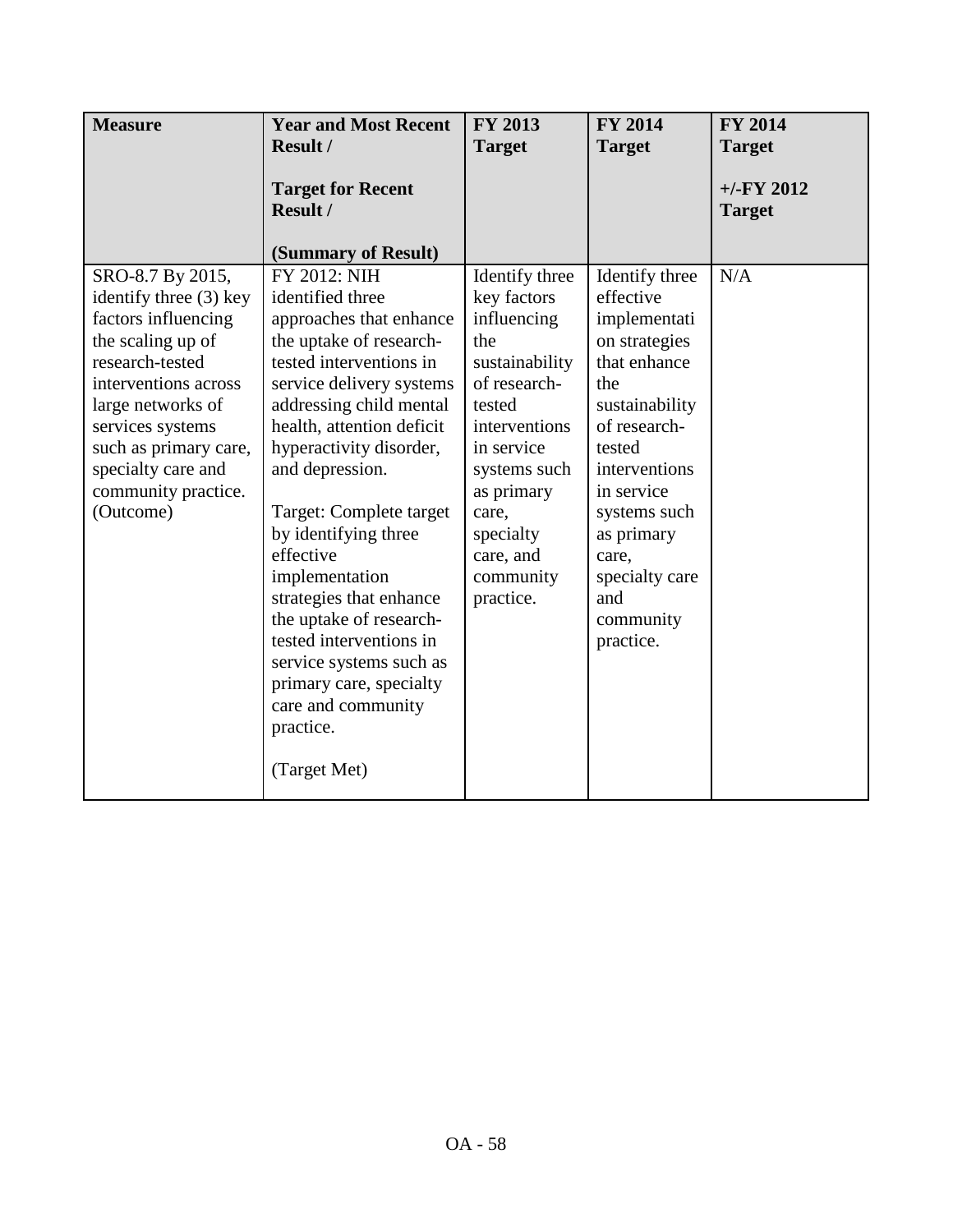| <b>Measure</b>                                                                                                                                                                                                                                                                     | <b>Year and Most Recent</b><br>Result /                                                                                                                                                                                                                                                                                                                                          | <b>FY 2013</b><br><b>Target</b>                        | <b>FY 2014</b><br><b>Target</b>                      | <b>FY 2014</b><br><b>Target</b> |
|------------------------------------------------------------------------------------------------------------------------------------------------------------------------------------------------------------------------------------------------------------------------------------|----------------------------------------------------------------------------------------------------------------------------------------------------------------------------------------------------------------------------------------------------------------------------------------------------------------------------------------------------------------------------------|--------------------------------------------------------|------------------------------------------------------|---------------------------------|
|                                                                                                                                                                                                                                                                                    | <b>Target for Recent</b><br>Result /<br>(Summary of Result)                                                                                                                                                                                                                                                                                                                      |                                                        |                                                      | $+/-$ FY 2012<br><b>Target</b>  |
| SRO-8.9 By 2014,<br>identify 12 pathogen<br>and/or host factors<br>critical for<br>understanding the<br>molecular and<br>cellular basis of<br>pathogenesis of<br>Category A-C<br>biodefense pathogens<br>and/or pathogens<br>causing emerging<br>infectious diseases.<br>(Outcome) | FY 2012: Twenty<br>pathogens and/or host<br>factors, including those<br>that cause: malaria,<br>influenza, Ebola,<br>Marburg, and hepatitis<br>C were identified that<br>are critical for<br>understanding<br>pathogenesis and show<br>promise for the<br>development of new<br>therapeutics.<br>Target: Identify three<br>pathogen and/or host<br>factors.<br>(Target Exceeded) | Identify three<br>pathogens<br>and/or host<br>factors. | Identify four<br>pathogen<br>and/or host<br>factors. | N/A                             |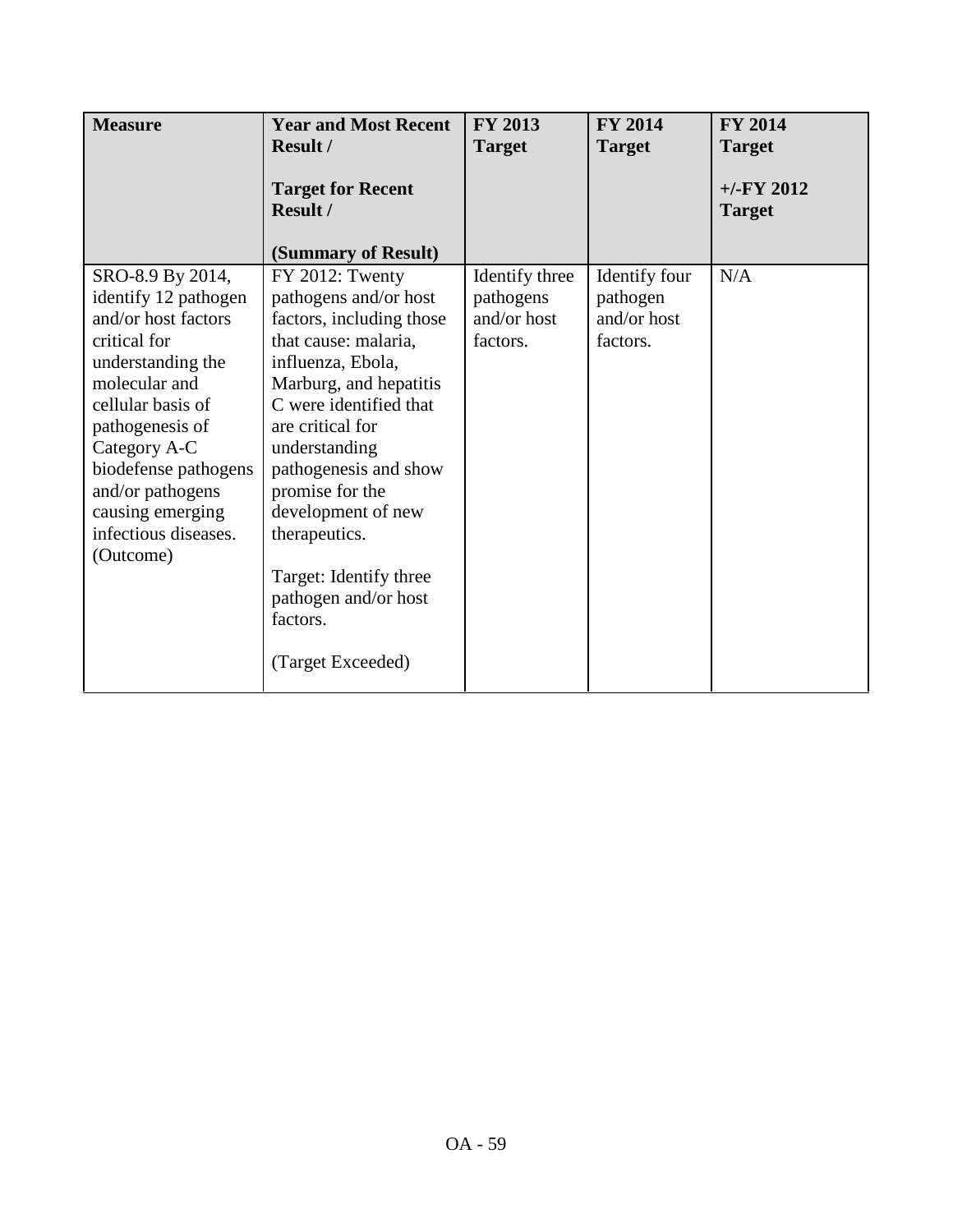| <b>Measure</b>                                                                                                                                                                    | <b>Year and Most Recent</b>                                                                                                                                                                                                                                                                                                                                                                                                                                      | FY 2013                                                                                                                                                                                                                                                                               | <b>FY 2014</b>                                                                                                                                                                                         | FY 2014                        |
|-----------------------------------------------------------------------------------------------------------------------------------------------------------------------------------|------------------------------------------------------------------------------------------------------------------------------------------------------------------------------------------------------------------------------------------------------------------------------------------------------------------------------------------------------------------------------------------------------------------------------------------------------------------|---------------------------------------------------------------------------------------------------------------------------------------------------------------------------------------------------------------------------------------------------------------------------------------|--------------------------------------------------------------------------------------------------------------------------------------------------------------------------------------------------------|--------------------------------|
|                                                                                                                                                                                   | <b>Result /</b>                                                                                                                                                                                                                                                                                                                                                                                                                                                  | <b>Target</b>                                                                                                                                                                                                                                                                         | <b>Target</b>                                                                                                                                                                                          | <b>Target</b>                  |
|                                                                                                                                                                                   | <b>Target for Recent</b><br>Result /                                                                                                                                                                                                                                                                                                                                                                                                                             |                                                                                                                                                                                                                                                                                       |                                                                                                                                                                                                        | $+/-$ FY 2012<br><b>Target</b> |
|                                                                                                                                                                                   | (Summary of Result)                                                                                                                                                                                                                                                                                                                                                                                                                                              |                                                                                                                                                                                                                                                                                       |                                                                                                                                                                                                        |                                |
| SRO-9.2 By 2018,<br>identify culturally<br>appropriate, effective<br>stroke<br>prevention/interventi<br>on programs in<br>minority<br>communities.<br>(Outcome and<br>Efficiency) | FY 2012: Completed<br>enrollment of 230<br>subjects, 100% of the<br>target for testing an<br>intervention in a<br>secondary stroke<br>prevention program in<br>an underserved, African<br>American community in<br>Washington, DC.<br>Target: Complete 75%<br>of patient recruitment<br>for testing an<br>educational intervention<br>and a secondary stroke<br>prevention program in<br>underserved, African<br>American, urban<br>communities.<br>(Target Met) | Complete<br>testing of a<br>culturally<br>tailored<br>intervention<br>to improve<br>stroke<br>awareness<br>and time to<br>hospital<br>arrival in<br>order to<br>increase<br>utilization of<br>tissue<br>plasminogen<br>activator<br>(tPA)<br>treatment in<br>minority<br>populations. | Develop a<br>protocol for<br>testing a new<br>prevention<br>and/or<br>intervention<br>program that<br>aims to<br>reduce a<br>major cause<br>of disparities<br>in stroke in<br>minority<br>communities. | N/A                            |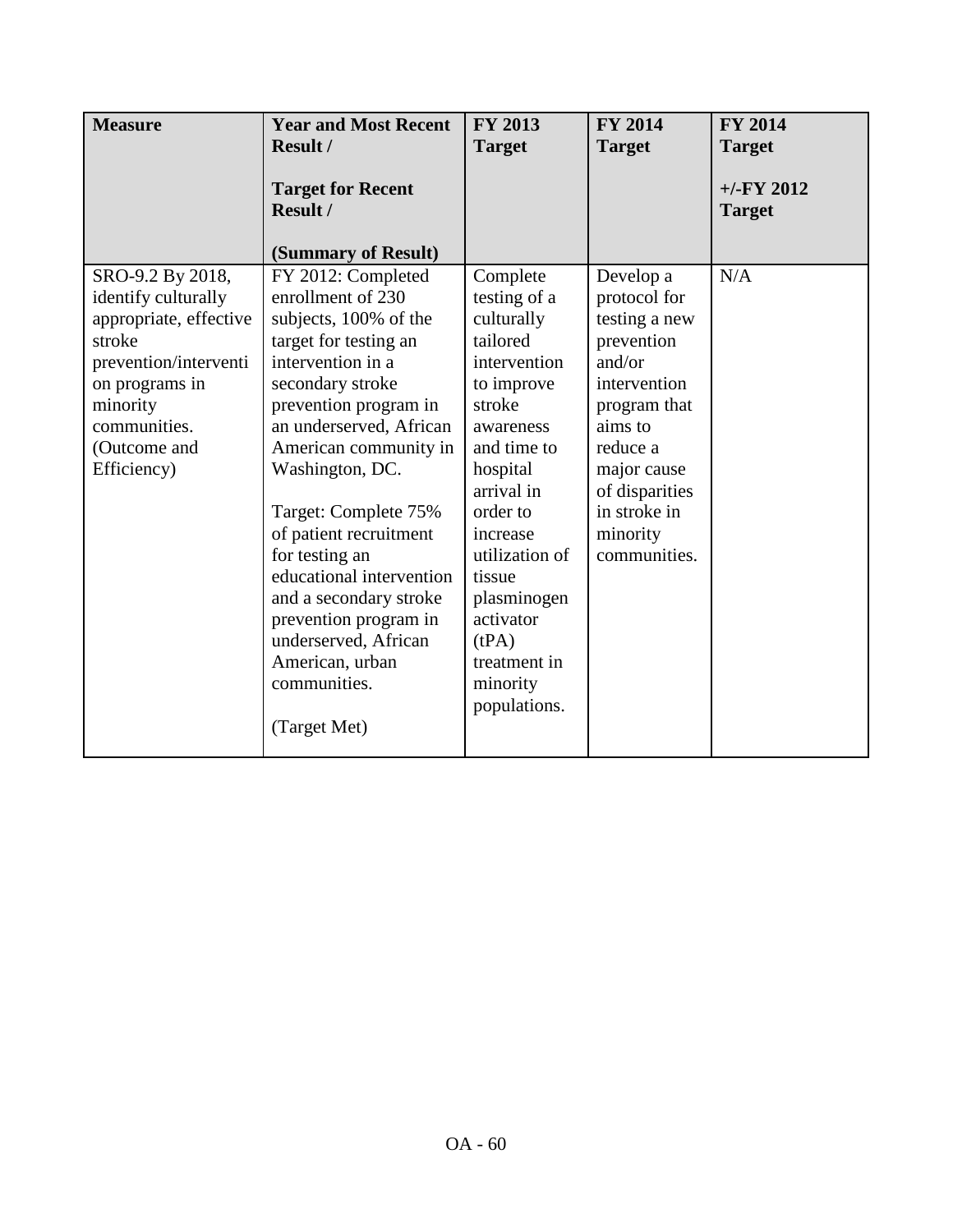| <b>Measure</b>                                                                                                                                                                                                                                                                   | <b>Year and Most Recent</b>                                                                                                                                                                                                                                                                                                                                                                  | <b>FY 2013</b>                                                                                                                                                                     | <b>FY 2014</b>                                        | <b>FY 2014</b>                |
|----------------------------------------------------------------------------------------------------------------------------------------------------------------------------------------------------------------------------------------------------------------------------------|----------------------------------------------------------------------------------------------------------------------------------------------------------------------------------------------------------------------------------------------------------------------------------------------------------------------------------------------------------------------------------------------|------------------------------------------------------------------------------------------------------------------------------------------------------------------------------------|-------------------------------------------------------|-------------------------------|
|                                                                                                                                                                                                                                                                                  | <b>Result /</b>                                                                                                                                                                                                                                                                                                                                                                              | <b>Target</b>                                                                                                                                                                      | <b>Target</b>                                         | <b>Target</b>                 |
|                                                                                                                                                                                                                                                                                  | <b>Target for Recent</b><br>Result /                                                                                                                                                                                                                                                                                                                                                         |                                                                                                                                                                                    |                                                       | $+/-FY$ 2012<br><b>Target</b> |
|                                                                                                                                                                                                                                                                                  | (Summary of Result)                                                                                                                                                                                                                                                                                                                                                                          |                                                                                                                                                                                    |                                                       |                               |
| SRO-9.4 By 2013,<br>develop and evaluate<br>the efficacy of<br>neonatal screening<br>for congenital<br>cytomegalovirus<br>(CMV) infection to<br>permit identification<br>of infants who will<br>develop CMV-<br>induced hearing loss<br>in the first years of<br>life. (Outcome) | FY 2012: Hearing tests<br>revealed that 389<br>children not showing<br>any symptoms for CMV<br>infection at birth were<br>actually infected with<br>CMV. Hearing loss was<br>detected in 4.7% of<br>these infants, but did not<br>differ by race or<br>ethnicity.<br>Target: Begin hearing<br>testing on asymptomatic<br>children who test<br>positive for CMV<br>infection.<br>(Target Met) | Evaluate the<br>efficacy of<br>proposed<br>neonatal<br>screens to<br>identify<br>CMV-<br>infected<br>infants who<br>will develop<br>hearing loss<br>in the first<br>years of life. |                                                       | N/A                           |
| SRO-9.5 By 2015,<br>assess the efficacy of<br>long-term oxygen<br>treatment in patients<br>with COPD and<br>moderate hypoxemia.<br>(Outcome)                                                                                                                                     | FY 2012: The trial has<br>enrolled 510 patients,<br>and is on track to meet<br>the revised recruitment<br>target of 737 subjects.<br>Target: Continue<br>recruitment to 808<br>subjects.<br>Previous target:<br>Continue recruitment to<br>899 subjects.<br>(Target Not Met)                                                                                                                 | Continue<br>recruitment to<br>626 subjects.<br>Previous<br>target:<br>Continue<br>recruitment to<br>1134<br>subjects.                                                              | Complete<br>recruitment<br>$(737$ total<br>subjects). | N/A                           |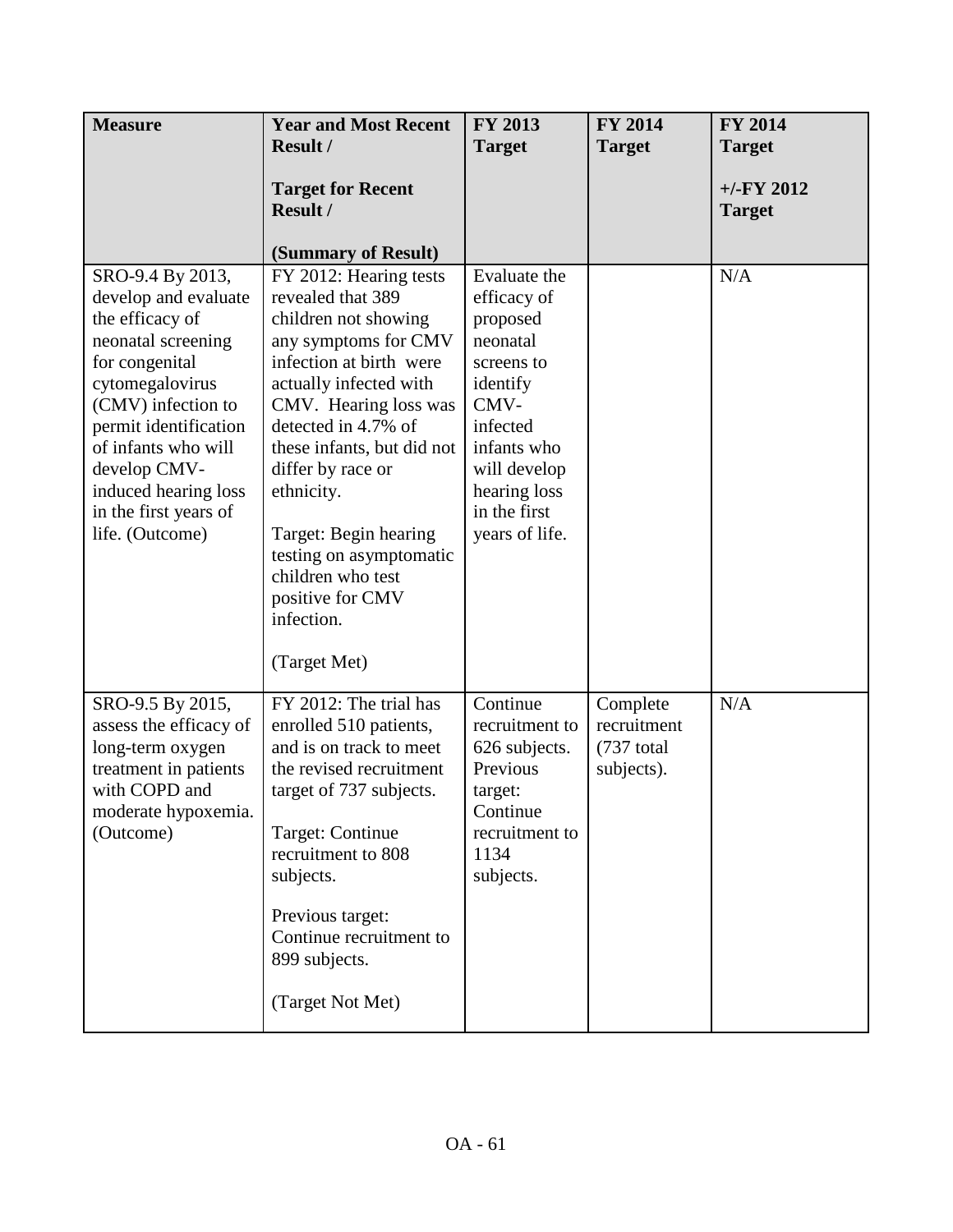| <b>Measure</b>                                                                                                                                                                                                            | <b>Year and Most Recent</b><br><b>Result /</b><br><b>Target for Recent</b><br><b>Result /</b>                                                              | <b>FY 2013</b><br><b>Target</b> | <b>FY 2014</b><br><b>Target</b> | <b>FY 2014</b><br><b>Target</b><br>$+/-$ FY 2012<br><b>Target</b> |
|---------------------------------------------------------------------------------------------------------------------------------------------------------------------------------------------------------------------------|------------------------------------------------------------------------------------------------------------------------------------------------------------|---------------------------------|---------------------------------|-------------------------------------------------------------------|
| CBRR-1.1 Provide<br>research training for<br>predoctoral trainees<br>and fellows that<br>promotes greater<br>retention and long-                                                                                          | (Summary of Result)<br>FY 2012: Award rate to<br>comparison group<br>reached 11%.<br>Target: $N \ge 12\%$                                                  | $N > 10\%$                      | $N > 10\%$                      | N/A                                                               |
| term success in<br>research careers.<br>(Output)<br>CBRR-1.2 Provide<br>research training for<br>postdoctoral fellows<br>that promotes greater<br>retention and long-<br>term success in<br>research careers.<br>(Output) | (Target Not Met)<br>FY 2012: Award rate to<br>comparison group<br>reached 13% and<br>exceeded the target by<br>1%.<br>Target: $N \ge 12\%$<br>(Target Met) | $N > 10\%$                      | $N > 10\%$                      | N/A                                                               |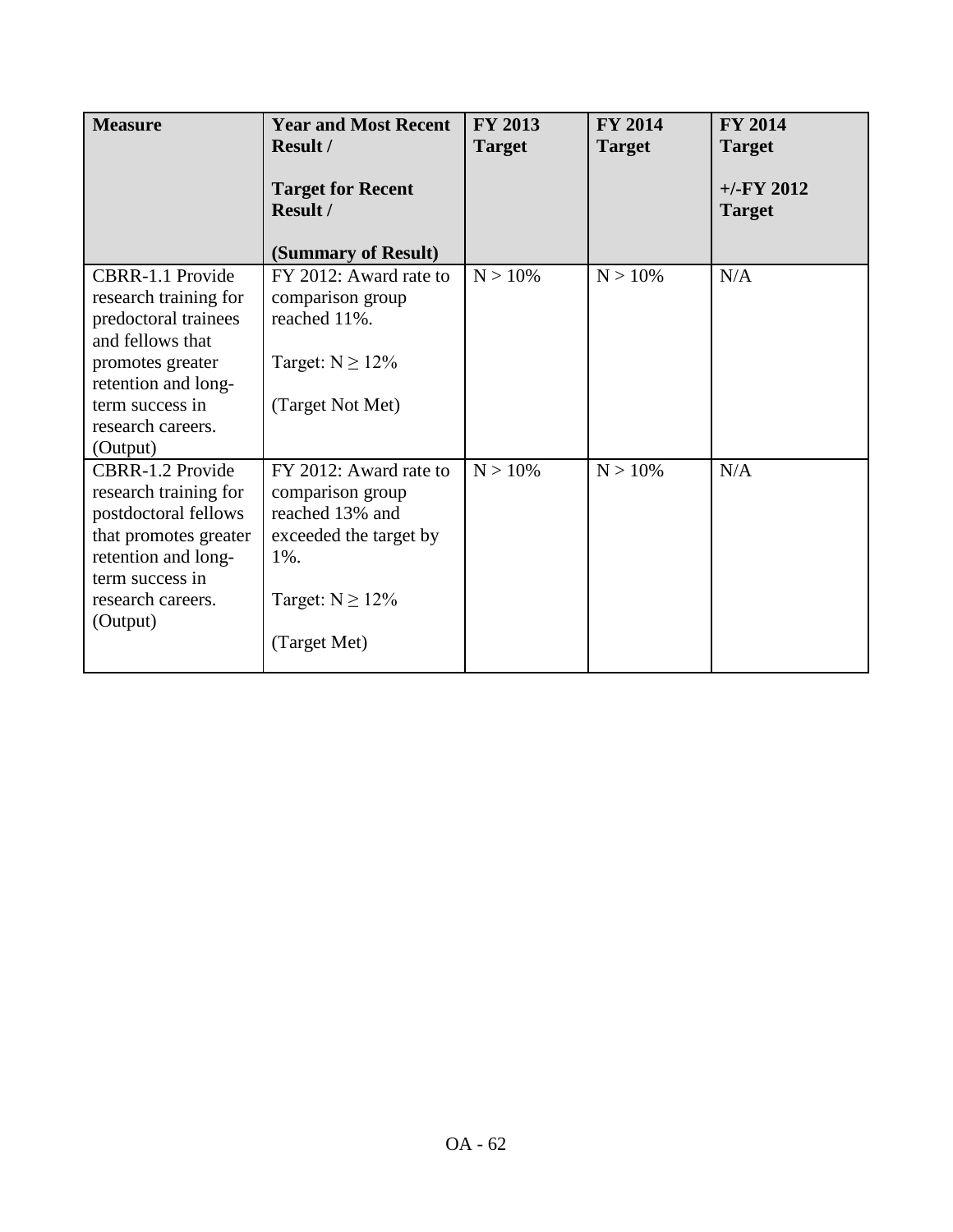| <b>Measure</b>                                                                                                                                                                                                                                                                  | <b>Year and Most Recent</b>                                                                                                                                                                                                                                                                                                                                                                                                                                                                                                                                                                                                                                                                                                                                                                                                                                                                                                                                                                                                      | FY 2013                                                                                                                                                                                                                                                                                                                                                                                       | <b>FY 2014</b>                                                                                                                                                                                                                                                                                                                                                                                                                                                                                                                                                          | <b>FY 2014</b>                |
|---------------------------------------------------------------------------------------------------------------------------------------------------------------------------------------------------------------------------------------------------------------------------------|----------------------------------------------------------------------------------------------------------------------------------------------------------------------------------------------------------------------------------------------------------------------------------------------------------------------------------------------------------------------------------------------------------------------------------------------------------------------------------------------------------------------------------------------------------------------------------------------------------------------------------------------------------------------------------------------------------------------------------------------------------------------------------------------------------------------------------------------------------------------------------------------------------------------------------------------------------------------------------------------------------------------------------|-----------------------------------------------------------------------------------------------------------------------------------------------------------------------------------------------------------------------------------------------------------------------------------------------------------------------------------------------------------------------------------------------|-------------------------------------------------------------------------------------------------------------------------------------------------------------------------------------------------------------------------------------------------------------------------------------------------------------------------------------------------------------------------------------------------------------------------------------------------------------------------------------------------------------------------------------------------------------------------|-------------------------------|
|                                                                                                                                                                                                                                                                                 | <b>Result /</b>                                                                                                                                                                                                                                                                                                                                                                                                                                                                                                                                                                                                                                                                                                                                                                                                                                                                                                                                                                                                                  | <b>Target</b>                                                                                                                                                                                                                                                                                                                                                                                 | <b>Target</b>                                                                                                                                                                                                                                                                                                                                                                                                                                                                                                                                                           | <b>Target</b>                 |
|                                                                                                                                                                                                                                                                                 | <b>Target for Recent</b><br><b>Result /</b><br>(Summary of Result)                                                                                                                                                                                                                                                                                                                                                                                                                                                                                                                                                                                                                                                                                                                                                                                                                                                                                                                                                               |                                                                                                                                                                                                                                                                                                                                                                                               |                                                                                                                                                                                                                                                                                                                                                                                                                                                                                                                                                                         | $+/-FY$ 2012<br><b>Target</b> |
| <b>CBRR-2 Promote data</b><br>sharing and provide<br>information in real time<br>through the NIH Business<br>System (NBS) by<br>developing, integrating,<br>deploying and<br>maintaining business<br>modules. (By FY 2014,<br>the NBS will be in an<br>ongoing status) (Output) | FY 2012: Maintained post<br>deployment support for<br>Service and Supply<br>Activities Fund Module and<br>NIH Grants Interface Module<br>(ERA) through full user<br>support via direct support<br>and supplemental training<br>materials.<br>Target: (Maintenance [Mat])<br>Maintain deployed business<br>modules. * Planned - Service<br>and Supply Activities Fund<br>Module [Dep.2012] $*$<br>Planned - NIH Grants<br>Interface Module (ERA)<br>[Dep.2011]<br>(Target Met)<br>FY 2012: Deployed Service<br>and Supply Activities Fund<br>Module.<br>The deployment of Service<br>and Supply Activities Fund<br>functionality in the NBS<br>moves NIH closer to retiring<br>the ADB/CAS, NIH's legacy<br>financial system.<br>Target: (Deployment [Dep])<br>Conduct priority deployment<br>activities to enable user<br>accessibility and skill<br>development within two<br>years from the onset of<br>integration. * Planned -<br>Service and Supply<br><b>Activities Fund Module</b><br>[Int.2012/Mat.2012]<br>(Target Met) | (Maintenance<br>[Mat]) Maintain<br>deployed<br>business<br>modules. *<br>Planned -<br>Service and<br>Supply<br><b>Activities Fund</b><br>Module<br>[Dep.2012]<br>(Development<br>[Devl]) Initiate<br>development of<br>planned business<br>modules to build<br>capacity and<br>functionality of<br>the NIH<br><b>Business</b><br>System.*<br>Planned -<br>Animal<br>Procurement<br>[Int.2013] | (Integration<br>[Int]) Complete<br>integration<br>activities for full<br>functionality and<br>usability of<br>priority modules<br>for successful<br>development<br>efforts within<br>three years of<br>initiated<br>development. *<br>Planned - Oracle<br>12i Upgrade<br>[Dev.2011-<br>12/Dep.2015]<br>(Deployment<br>[Dep]) Conduct<br>priority<br>deployment<br>activities to<br>enable user<br>accessibility and<br>skill<br>development<br>within two years<br>from the onset<br>of integration. *<br>Planned -<br>Animal<br>Procurement<br>[Dev.2013/Dep.<br>2014] | N/A                           |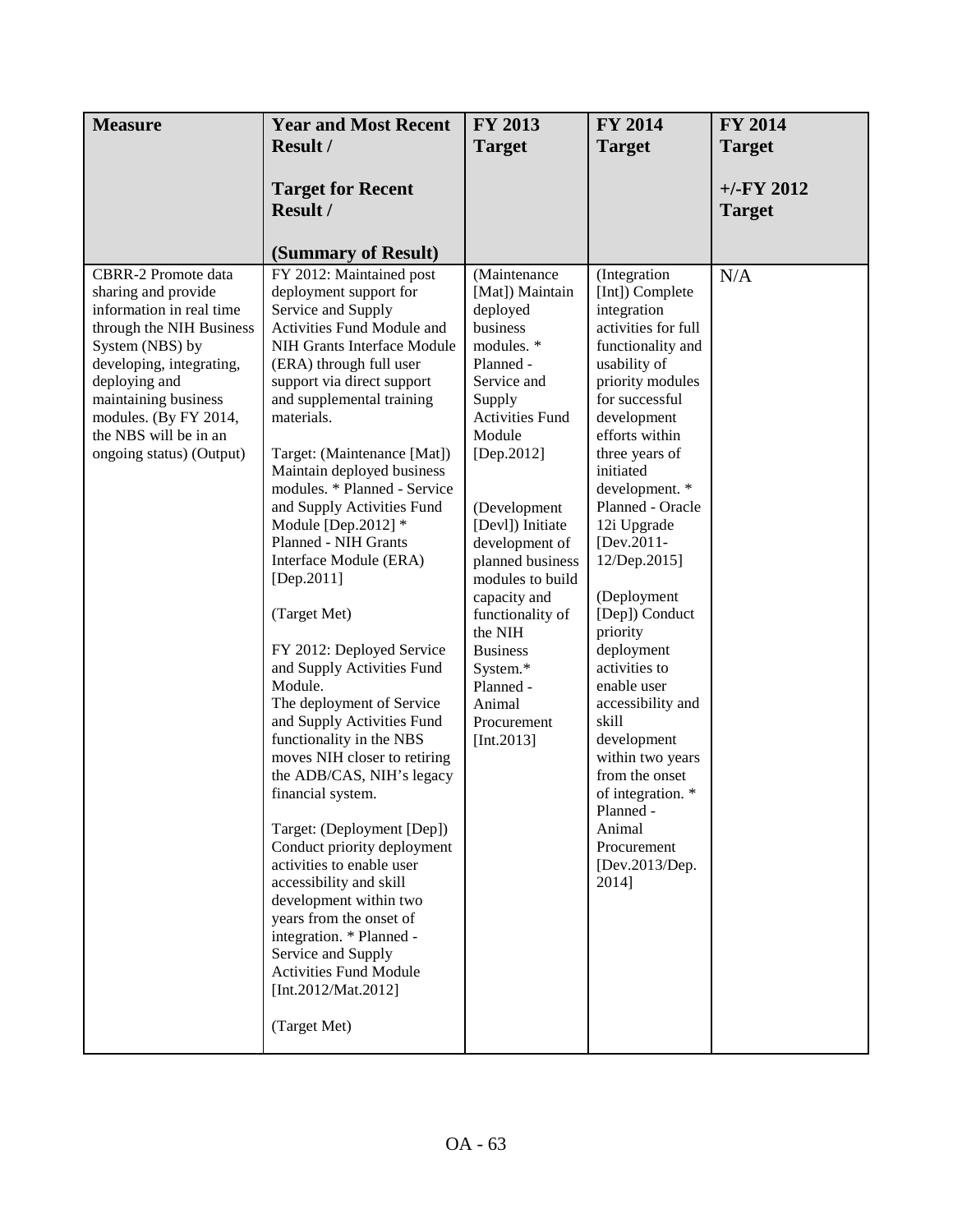| <b>Measure</b>                                                                                                                                                                                                                                                                                         | <b>Year and Most Recent</b>                                                                                                                                                                                                                                                                                                                                                                                                                                                                                                                                                                                                                                                                                                                                                                                                                                     | <b>FY 2013</b>                                                                                                                                                                                                                                                                                                                                                                          | <b>FY 2014</b> | <b>FY 2014</b>                |
|--------------------------------------------------------------------------------------------------------------------------------------------------------------------------------------------------------------------------------------------------------------------------------------------------------|-----------------------------------------------------------------------------------------------------------------------------------------------------------------------------------------------------------------------------------------------------------------------------------------------------------------------------------------------------------------------------------------------------------------------------------------------------------------------------------------------------------------------------------------------------------------------------------------------------------------------------------------------------------------------------------------------------------------------------------------------------------------------------------------------------------------------------------------------------------------|-----------------------------------------------------------------------------------------------------------------------------------------------------------------------------------------------------------------------------------------------------------------------------------------------------------------------------------------------------------------------------------------|----------------|-------------------------------|
|                                                                                                                                                                                                                                                                                                        | <b>Result /</b>                                                                                                                                                                                                                                                                                                                                                                                                                                                                                                                                                                                                                                                                                                                                                                                                                                                 | <b>Target</b>                                                                                                                                                                                                                                                                                                                                                                           | <b>Target</b>  | <b>Target</b>                 |
|                                                                                                                                                                                                                                                                                                        | <b>Target for Recent</b><br>Result /<br>(Summary of Result)                                                                                                                                                                                                                                                                                                                                                                                                                                                                                                                                                                                                                                                                                                                                                                                                     |                                                                                                                                                                                                                                                                                                                                                                                         |                | $+/-FY$ 2012<br><b>Target</b> |
| <b>CBRR-2 Promote data</b><br>sharing and provide<br>information in real<br>time through the NIH<br><b>Business System</b><br>(NBS) by developing,<br>integrating, deploying<br>and maintaining<br>business modules. (By<br>FY 2014, the NBS will<br>be in an ongoing<br>status) (Output)<br>Continued | FY 2012: Completed<br>integration for Service and<br><b>Supply Activities Fund</b><br>Module as two<br>components, Indirect<br>Projects and Capital<br>Projects.<br>Target: (Integration [Int])<br>Complete integration<br>activities for full<br>functionality and usability<br>of priority modules<br>for successful<br>development efforts<br>within three years of<br>initiated development.*<br>Planned - Service and<br><b>Supply Activities Fund</b><br>Module<br>[Dev.2011/Dep.2012]<br>(Target Met)<br>FY 2012: Completed<br>Oracle R12 work through<br>the Design Phase.<br>Target: (Development<br>[Dev]) Initiate<br>development of planned<br>business modules to build<br>capacity and functionality<br>of the NIH Business<br>System. * Planned -<br>Oracle 12i Upgrade<br>[continuation from Dev.<br>start in 2011/Int.2013-14]<br>(Target Met) | (Integration<br>[Int]<br>Complete<br>integration<br>activities for<br>full<br>functionality<br>and usability<br>of priority<br>modules for<br>successful<br>development<br>efforts within<br>three years of<br>initiated<br>development.*<br>Planned -<br>Animal<br>Procurement<br>[ $Dev.2013/Dep$ ]<br>$.2014]$ *<br>Planned -<br>Oracle 12i<br>Upgrade<br>[Dev.2011-<br>12/Dep.2015] |                | N/A                           |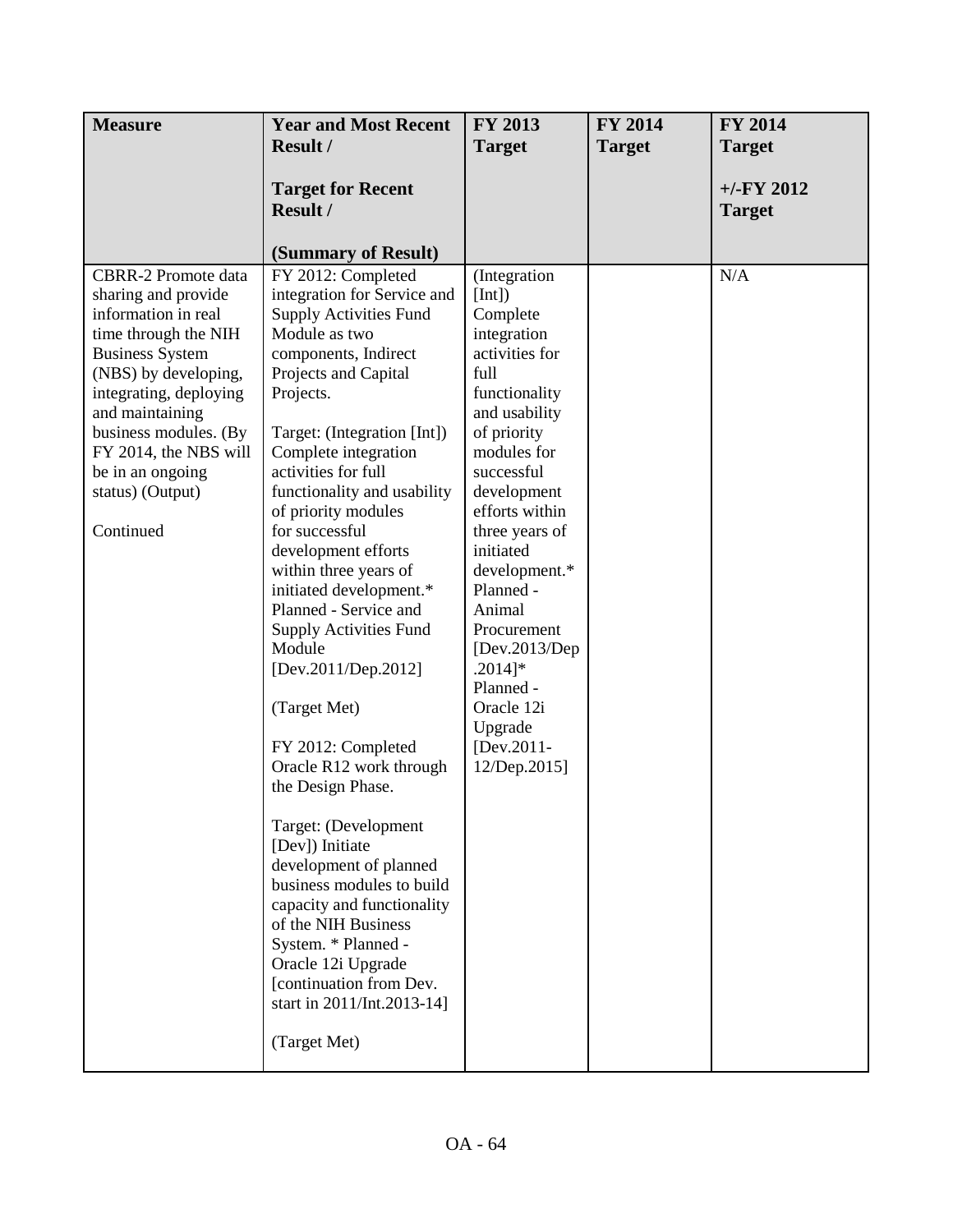| <b>Measure</b>                                                                                                                                                                                                                                      | <b>Year and Most Recent</b>                                                                                                                                                                                                                                                                                                                                                                                                                                                                                       | FY 2013       | <b>FY 2014</b> | <b>FY 2014</b>                 |
|-----------------------------------------------------------------------------------------------------------------------------------------------------------------------------------------------------------------------------------------------------|-------------------------------------------------------------------------------------------------------------------------------------------------------------------------------------------------------------------------------------------------------------------------------------------------------------------------------------------------------------------------------------------------------------------------------------------------------------------------------------------------------------------|---------------|----------------|--------------------------------|
|                                                                                                                                                                                                                                                     | <b>Result /</b>                                                                                                                                                                                                                                                                                                                                                                                                                                                                                                   | <b>Target</b> | <b>Target</b>  | <b>Target</b>                  |
|                                                                                                                                                                                                                                                     | <b>Target for Recent</b><br>Result /                                                                                                                                                                                                                                                                                                                                                                                                                                                                              |               |                | $+/-$ FY 2012<br><b>Target</b> |
|                                                                                                                                                                                                                                                     | (Summary of Result)                                                                                                                                                                                                                                                                                                                                                                                                                                                                                               |               |                |                                |
| CBRR-4 By 2012,<br>provide greater<br>functionality and<br>more streamlined<br>processes in grants<br>administration by<br>continuing to<br>develop the NIH<br>electronic Research<br>Administration<br>(eRA) system.<br>(Output and<br>Efficiency) | FY 2012: All<br>applications and awards<br>are available by<br>electronic transmission<br>in the electronic<br>Research<br>Administration (eRA)<br>system. NIH processed<br>approximately 98% of<br>all FY 2012 grant<br>business transactions<br>electronically and<br>deployed other<br>electronic functions for<br>administrative<br>supplements.<br>Target: Complete<br>development of business<br>processes to enable the<br>electronic transmission<br>of grant applications<br>and awards.<br>(Target Met) |               |                | N/A                            |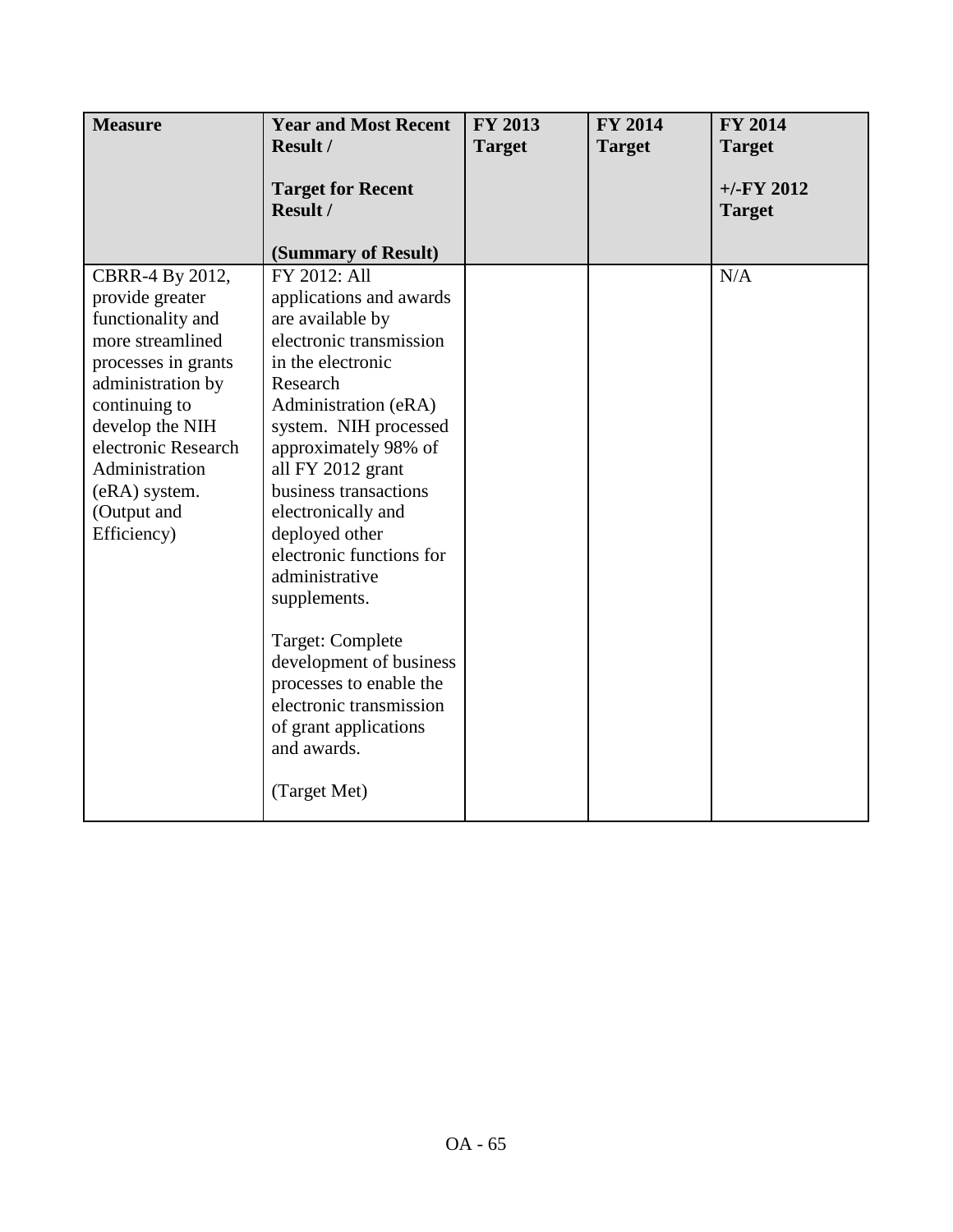| <b>Measure</b>                                                                                                                                                                                                                                                                                            | <b>Year and Most Recent</b>                                                                                                                                                                                                                                                                                               | <b>FY 2013</b>                                                                                                     | <b>FY 2014</b>                 | <b>FY 2014</b>                |
|-----------------------------------------------------------------------------------------------------------------------------------------------------------------------------------------------------------------------------------------------------------------------------------------------------------|---------------------------------------------------------------------------------------------------------------------------------------------------------------------------------------------------------------------------------------------------------------------------------------------------------------------------|--------------------------------------------------------------------------------------------------------------------|--------------------------------|-------------------------------|
|                                                                                                                                                                                                                                                                                                           | Result /                                                                                                                                                                                                                                                                                                                  | <b>Target</b>                                                                                                      | <b>Target</b>                  | <b>Target</b>                 |
|                                                                                                                                                                                                                                                                                                           | <b>Target for Recent</b><br><b>Result /</b><br>(Summary of Result)                                                                                                                                                                                                                                                        |                                                                                                                    |                                | $+/-FY$ 2012<br><b>Target</b> |
| CBRR-6.2 By 2016<br>complete<br>construction/commis<br>sioning of 15<br>biocontainment<br>facilities to support<br>biodefense and<br>emerging infectious<br>disease research<br>needs, including<br>research on Category<br>A-C Priority agents<br>and newly emerging<br>infectious diseases.<br>(Output) | FY 2012: University of<br>Hawaii has completed<br>the 15% design<br>submittal including the<br>schematic design phase<br>where drawings are<br>complete enough to<br>illustrate the design<br>intent for all disciplines,<br>and the Basis of Design<br>Report.<br>Target: Conduct design<br>development.<br>(Target Met) | Conduct<br>design<br>development<br>Previous<br>target: Begin<br>construction<br>on final<br>research<br>facility. | Begin facility<br>construction | N/A                           |
| CBRR-8 By 2012,<br>ensure that 100% of<br>trainee appointment<br>forms are processed<br>electronically, to<br>enhance program<br>management.<br>(Output)                                                                                                                                                  | FY 2012: 100% of FY<br>2012 appointment forms<br>were submitted and<br>processed electronically.<br>Target: Ensure that<br>100% of trainee<br>appointment forms are<br>processed electronically.<br>(Target Met)                                                                                                          |                                                                                                                    |                                | N/A                           |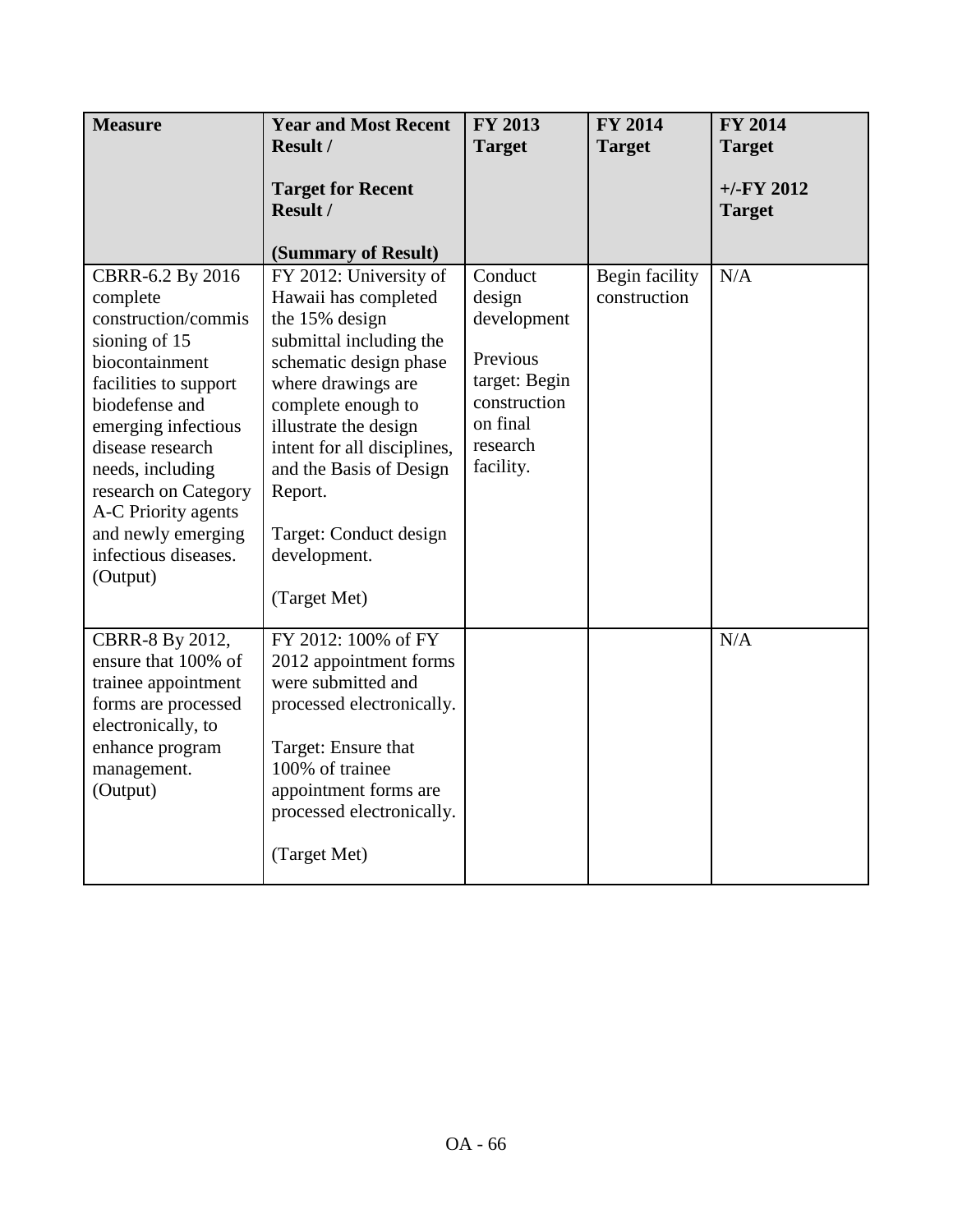| <b>Measure</b>        | <b>Year and Most Recent</b> | <b>FY 2013</b> | <b>FY 2014</b> | <b>FY 2014</b> |
|-----------------------|-----------------------------|----------------|----------------|----------------|
|                       | <b>Result /</b>             | <b>Target</b>  | <b>Target</b>  | <b>Target</b>  |
|                       | <b>Target for Recent</b>    |                |                | $+/-$ FY 2012  |
|                       | Result /                    |                |                | <b>Target</b>  |
|                       | (Summary of Result)         |                |                |                |
| CBRR-10 By 2015,      | FY 2012: The                | Establish 400  | Increase the   | N/A            |
| make freely available | <b>Molecular Libraries</b>  | primary        | Molecular      |                |
| to researchers the    | Program deposited           | biochemical,   | Libraries      |                |
| results of 400 high-  | chemical structure and      | cell-based or  | Program        |                |
| throughput biological | biological data for 294     | protein-       | (MLP)          |                |
| assays screened       | new small molecule          | protein        | inventory to   |                |
| against a library of  | probes in PubChem           | interaction    | 350small       |                |
| 300,000 unique        | since the program           | assays that    | molecule       |                |
| compounds, and the    | began.                      | can be         | probes that    |                |
| detailed information  |                             | miniaturized   | can be used in |                |
| on the molecular      | Target: Deposit             | and            | biological     |                |
| probes that are       | chemical structure and      | automated as   | research to    |                |
| developed through     | biological data for 200     | high           | interrogate    |                |
| that screening        | new small molecule          | throughput     | basic          |                |
| process. (Outcome)    | probes in PubChem.          | screens in the | biological     |                |
|                       |                             | Molecular      | processes or   |                |
|                       | (Target Exceeded)           | Libraries      | disease.       |                |
|                       |                             | Program        |                |                |
|                       |                             | (MLP)          |                |                |
|                       |                             | Portfolio.     |                |                |
|                       |                             |                |                |                |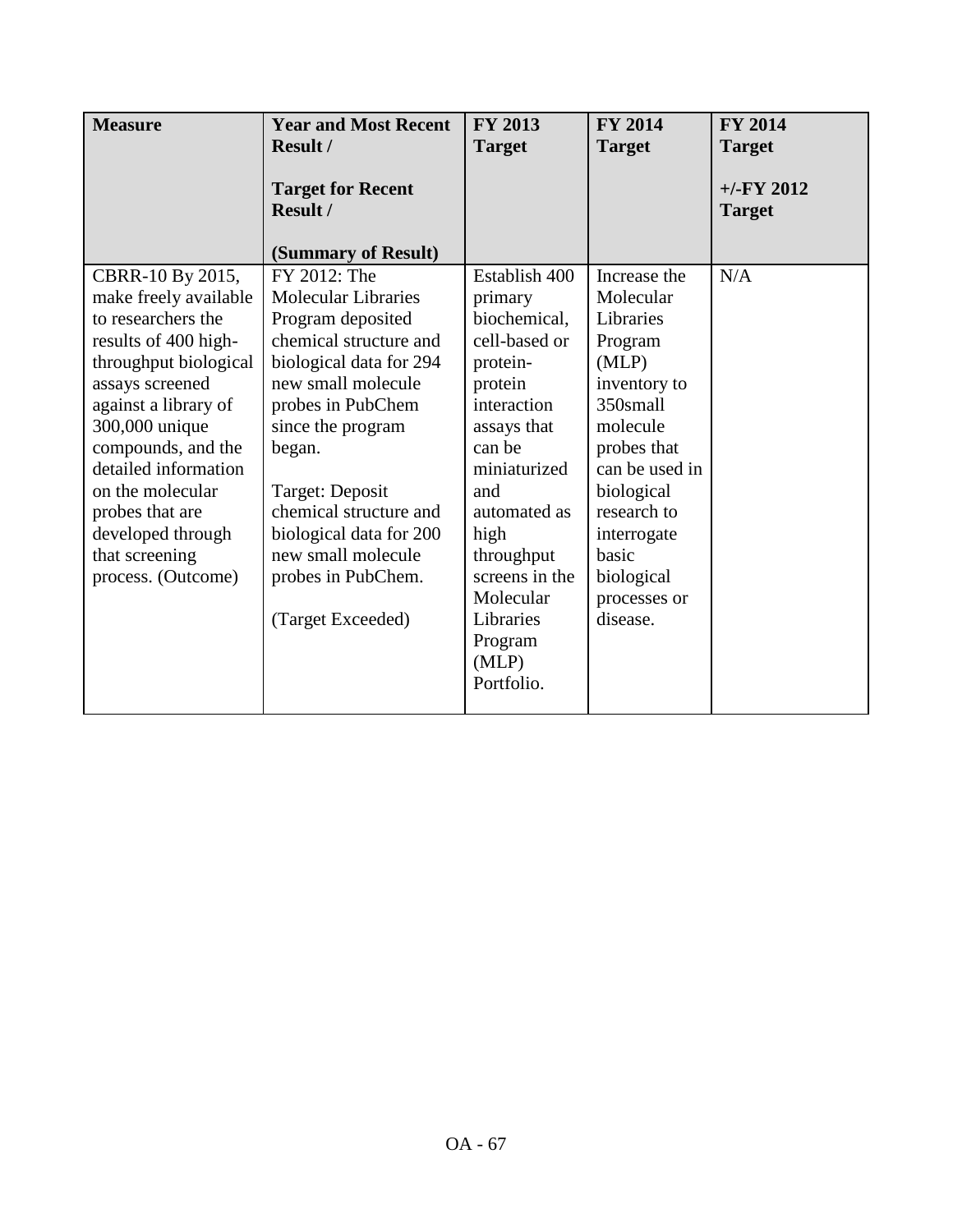| <b>Measure</b>                                                                                                                                                                                                                   | <b>Year and Most Recent</b><br><b>Result /</b>                                                                                                                                                                                                                                                                                                                                                                                | <b>FY 2013</b><br><b>Target</b>                                                                                                                                                              | <b>FY 2014</b><br><b>Target</b>                                                                                                                                                                                                                                                              | <b>FY 2014</b><br><b>Target</b> |
|----------------------------------------------------------------------------------------------------------------------------------------------------------------------------------------------------------------------------------|-------------------------------------------------------------------------------------------------------------------------------------------------------------------------------------------------------------------------------------------------------------------------------------------------------------------------------------------------------------------------------------------------------------------------------|----------------------------------------------------------------------------------------------------------------------------------------------------------------------------------------------|----------------------------------------------------------------------------------------------------------------------------------------------------------------------------------------------------------------------------------------------------------------------------------------------|---------------------------------|
|                                                                                                                                                                                                                                  | <b>Target for Recent</b><br>Result /<br>(Summary of Result)                                                                                                                                                                                                                                                                                                                                                                   |                                                                                                                                                                                              |                                                                                                                                                                                                                                                                                              | $+/-$ FY 2012<br><b>Target</b>  |
| CTR-1 By 2014,<br>reduce the disparity<br>between African<br>American and white<br>infants in back<br>sleeping by 50% to<br>further reduce the<br>risk of sudden infant<br>death syndrome<br>(SIDS). (Outcome<br>and Efficiency) | FY 2012: The NIH<br>successfully conducted<br>23 SIDS risk reduction<br>activities across seven<br>of the nine health<br>districts in Mississippi<br>for African American<br>communities.<br>Target: Conduct 23<br>SIDS risk reduction<br>activities for African<br>American caregivers<br>and health providers<br>serving African<br>Americans across all of<br>the nine health districts<br>in Mississippi.<br>(Target Met) | Convene two<br>meetings with<br>two or more<br>federal<br>agencies on<br>how to<br>coordinate<br>efforts to<br>reduce SIDS<br>in African<br>American<br>communities<br>across the<br>nation. | Conduct a<br>SIDS risk-<br>reduction<br>training<br>workshop at<br>the National<br><b>Baptist</b><br>Convention's<br>annual<br>meeting<br>session,<br>which has an<br>attendance of<br>approximatel<br>y 10,000<br>African<br>American<br>church<br>delegates<br>from across<br>the country. | N/A                             |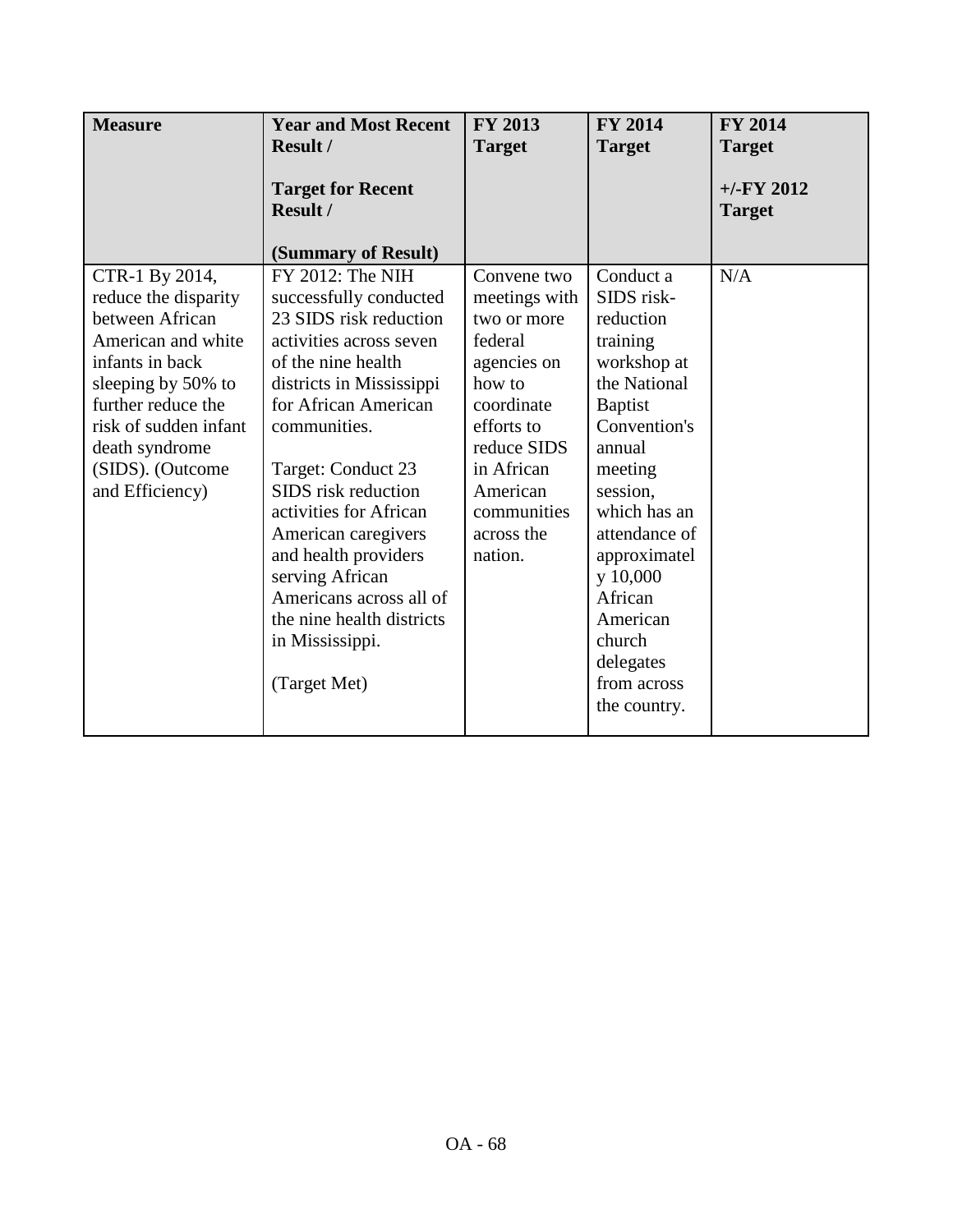| <b>Measure</b>                                                                                                                                                                                                                                                                                                | <b>Year and Most Recent</b>                                                                                                                                                                                                                                                                                                                                                                                                                                                                                             | <b>FY 2013</b> | <b>FY 2014</b> | <b>FY 2014</b>                |
|---------------------------------------------------------------------------------------------------------------------------------------------------------------------------------------------------------------------------------------------------------------------------------------------------------------|-------------------------------------------------------------------------------------------------------------------------------------------------------------------------------------------------------------------------------------------------------------------------------------------------------------------------------------------------------------------------------------------------------------------------------------------------------------------------------------------------------------------------|----------------|----------------|-------------------------------|
|                                                                                                                                                                                                                                                                                                               | Result /                                                                                                                                                                                                                                                                                                                                                                                                                                                                                                                | <b>Target</b>  | <b>Target</b>  | <b>Target</b>                 |
|                                                                                                                                                                                                                                                                                                               | <b>Target for Recent</b><br>Result /                                                                                                                                                                                                                                                                                                                                                                                                                                                                                    |                |                | $+/-FY$ 2012<br><b>Target</b> |
|                                                                                                                                                                                                                                                                                                               | (Summary of Result)                                                                                                                                                                                                                                                                                                                                                                                                                                                                                                     |                |                |                               |
| CTR-8 By 2012,<br>increase<br>communication<br>efforts and enhance<br>centralized outreach<br>strategies regarding<br>extramural research<br>funding policy,<br>compliance and<br>administration as<br>demonstrated by the<br>type and frequency<br>of communications<br>and related activities.<br>(Outcome) | FY 2012: NIH<br>completed rollout of a<br>Director of Extramural<br>Research blog, and<br>expanded the research<br>community's ability to<br>comment on articles in<br>monthly updates from<br>the Office of Extramural<br>Research. All blog<br>posts and articles are<br>tweeted as well.<br>Target: Incorporate at<br>least one new social<br>networking technology<br>as a modality for NIH<br>stakeholders to obtain<br>information on new<br>grants initiatives,<br>policies and/or<br>processes.<br>(Target Met) |                |                | N/A                           |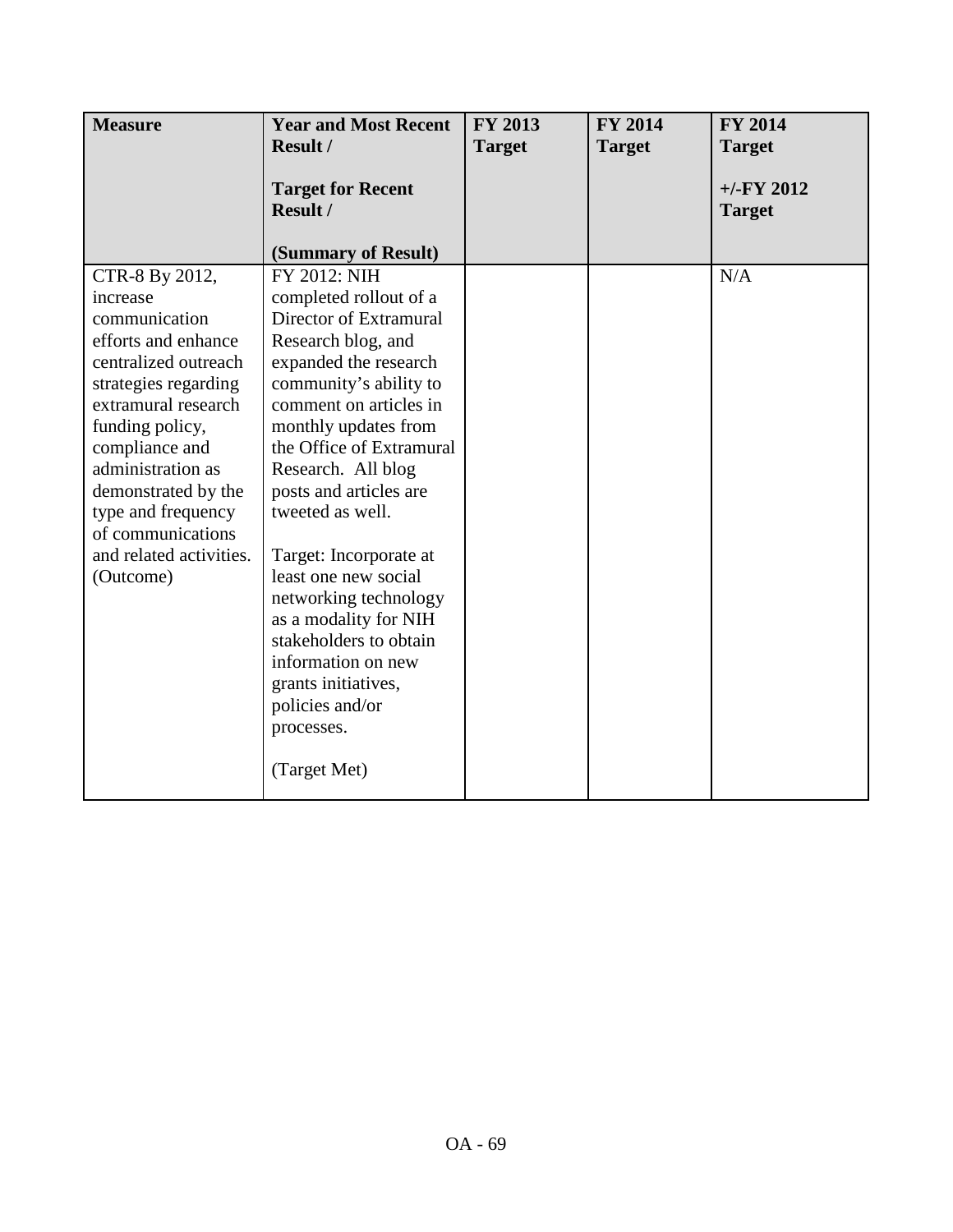| <b>Measure</b>                                                                                                                                                                                                                         | <b>Year and Most Recent</b>                                                                                                                                                                                                                                                                                                                                                                                                                                                                                                                                                                              | FY 2013       | <b>FY 2014</b> | <b>FY 2014</b>                |
|----------------------------------------------------------------------------------------------------------------------------------------------------------------------------------------------------------------------------------------|----------------------------------------------------------------------------------------------------------------------------------------------------------------------------------------------------------------------------------------------------------------------------------------------------------------------------------------------------------------------------------------------------------------------------------------------------------------------------------------------------------------------------------------------------------------------------------------------------------|---------------|----------------|-------------------------------|
|                                                                                                                                                                                                                                        | Result /                                                                                                                                                                                                                                                                                                                                                                                                                                                                                                                                                                                                 | <b>Target</b> | <b>Target</b>  | <b>Target</b>                 |
|                                                                                                                                                                                                                                        | <b>Target for Recent</b><br><b>Result /</b>                                                                                                                                                                                                                                                                                                                                                                                                                                                                                                                                                              |               |                | $+/-FY$ 2012<br><b>Target</b> |
|                                                                                                                                                                                                                                        | (Summary of Result)                                                                                                                                                                                                                                                                                                                                                                                                                                                                                                                                                                                      |               |                |                               |
| CTR-9 By 2012,<br>increase awareness<br>of the NIH SBIR and<br><b>STTR</b> funding<br>opportunities<br>available for women-<br>owned and socially<br>and economically<br>disadvantaged small<br>business concerns<br>(SBCs). (Outcome) | FY 2012: NIH co-<br>sponsored SBIR/STTR<br>outreach events<br>targeting woman-owned<br>and socially and<br>economically<br>disadvantaged small<br>businesses with two<br>regional groups<br>representing EPSCoR<br>(Experimental Program<br>to Stimulate<br>Competitive Research)<br>states.<br>Target: Partner with a<br>minimum of two<br>regional groups<br>dedicated to women-<br>owned or socially and<br>economically<br>disadvantaged small<br>businesses to enable<br>knowledge transfer,<br>increase awareness, and<br>increase access to<br><b>SBIR/STTR</b><br>opportunities.<br>(Target Met) |               |                | N/A                           |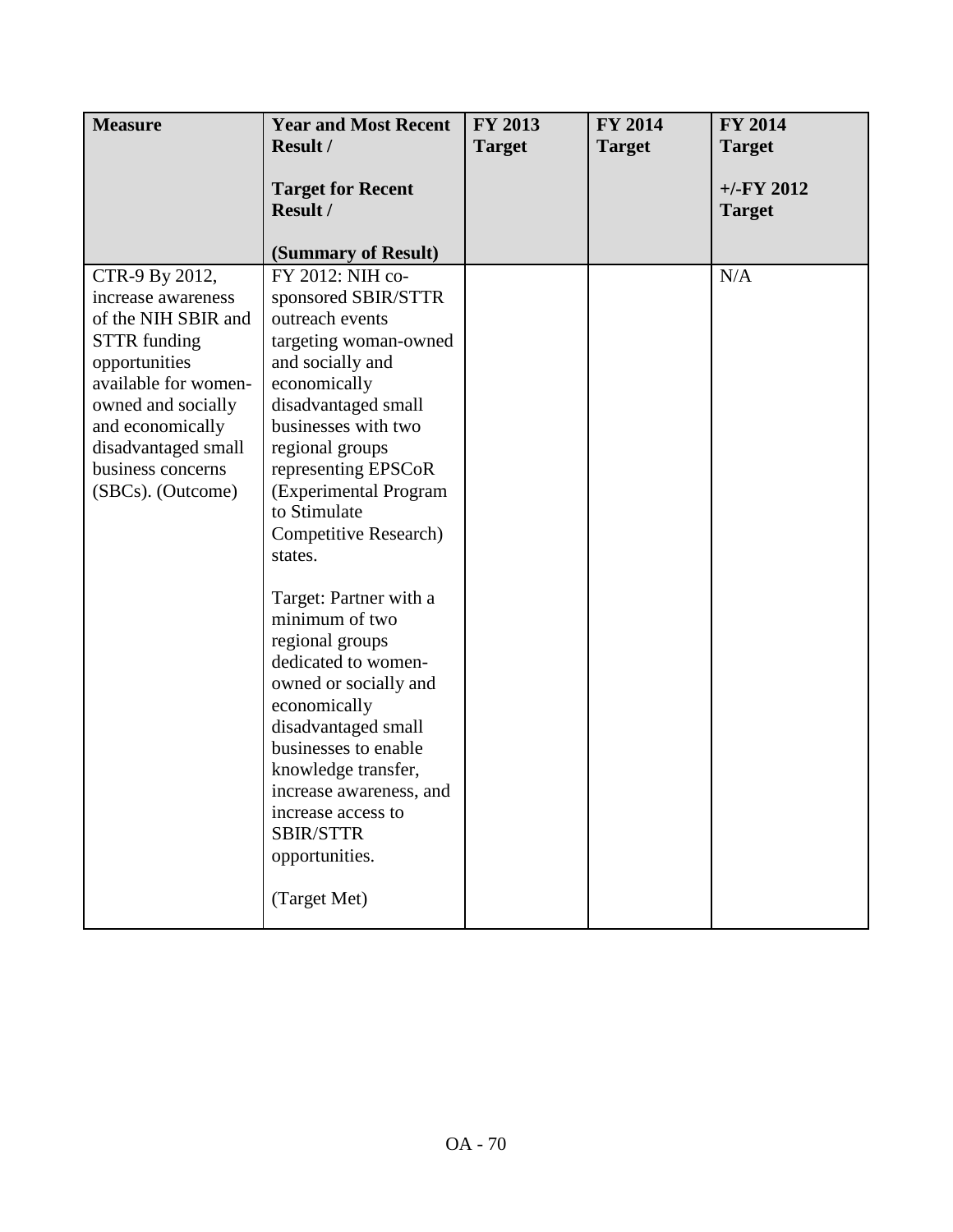| <b>Measure</b>                                                                                                                         | <b>Year and Most Recent</b><br><b>Result /</b>                                                                                                                                                                                                                                                                                   | FY 2013<br><b>Target</b>                                                                                                     | <b>FY 2014</b><br><b>Target</b>                                                                                              | <b>FY 2014</b><br><b>Target</b> |
|----------------------------------------------------------------------------------------------------------------------------------------|----------------------------------------------------------------------------------------------------------------------------------------------------------------------------------------------------------------------------------------------------------------------------------------------------------------------------------|------------------------------------------------------------------------------------------------------------------------------|------------------------------------------------------------------------------------------------------------------------------|---------------------------------|
|                                                                                                                                        | <b>Target for Recent</b><br><b>Result /</b><br>(Summary of Result)                                                                                                                                                                                                                                                               |                                                                                                                              |                                                                                                                              | $+/-FY$ 2012<br><b>Target</b>   |
| CTR-10 By 2014,<br>expand the scope of<br>the Hazardous<br><b>Substances Data</b><br>Bank to include 14<br>nanomaterials.<br>(Outcome) | FY 2012: The<br><b>Hazardous Substances</b><br>Data Bank was<br>augmented with<br>comprehensive records<br>for seven nanomaterials.<br>Target: Augment the<br><b>Hazardous Substances</b><br>Data Bank with<br>comprehensive records<br>for four nanomaterials<br>and review initial<br>database specifications.<br>(Target Met) | Augment the<br>Hazardous<br><b>Substances</b><br>Data Bank<br>with<br>comprehensiv<br>e records for<br>five<br>nanomaterials | Augment the<br>Hazardous<br><b>Substances</b><br>Data Bank<br>with<br>comprehensiv<br>e records for<br>five<br>nanomaterials | N/A                             |
| POI-2 Utilize<br>performance-based<br>contracting (PBC).<br>(ongoing) (Output)                                                         | FY 2012:<br>Obligated 36% of<br>eligible service<br>contracting<br>dollars through perform<br>ance-based contracting.<br>Target: Obligate the FY<br>2012 OMB/OFPP goal<br>of eligible service<br>contracting dollars to<br>PBC.<br>(Target Not Met)                                                                              | Obligate the<br>FY 2013<br><b>OMB/OFPP</b><br>goal of<br>eligible<br>service<br>contracting<br>dollars to<br>PBC.            | Obligate the<br>FY 2014<br>OMB/OFPP<br>goal of<br>eligible<br>service<br>contracting<br>dollars to<br>PBC.                   | N/A                             |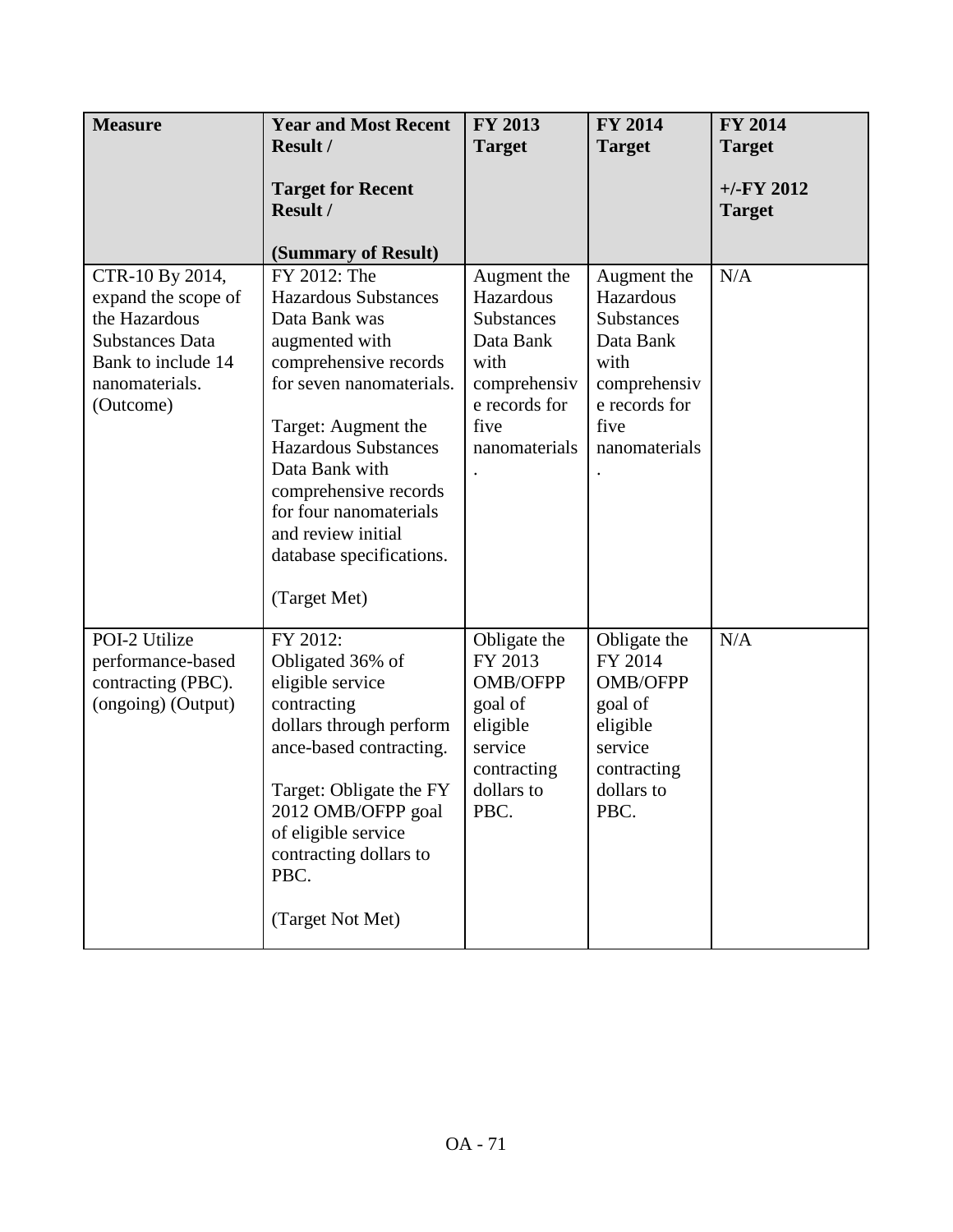| <b>Measure</b>                                                                                                                                                         | <b>Year and Most Recent</b><br>Result /                                                                                              | <b>FY 2013</b><br><b>Target</b> | <b>FY 2014</b><br><b>Target</b> | <b>FY 2014</b><br><b>Target</b> |
|------------------------------------------------------------------------------------------------------------------------------------------------------------------------|--------------------------------------------------------------------------------------------------------------------------------------|---------------------------------|---------------------------------|---------------------------------|
|                                                                                                                                                                        | <b>Target for Recent</b><br>Result /<br>(Summary of Result)                                                                          |                                 |                                 | $+/-FY$ 2012<br><b>Target</b>   |
| POI-6.1 Improve<br>facility conditions in<br>order to reach and<br>maintain a Condition<br>Index (CI) weighted<br>average of 85 or<br>above (CIwa=85).                 | FY 2012: The condition<br>of the portfolio reached<br>a CIwa of 72.1.<br>Target: $Clwa = 75.9$<br>(Target Not Met)                   | $Clwa = 75.4$                   | $Clwa = 72.1$                   | N/A                             |
| (Ongoing) (Output<br>and Efficiency)                                                                                                                                   |                                                                                                                                      |                                 |                                 |                                 |
| POI-6.2 By 2017,<br>maintain the annual<br>condition of<br>buildings and<br>facilities portfolio so<br>that no less than 95%<br>of occupied gross<br>square feet (GSF) | FY 2012: The FY 2012<br>target of 69.6% was not<br>met. 67.2% of the<br>occupied space reached<br>a CI.65%.<br>Target: Target= 69.6% | Target $=$<br>69.6%             | Target $=$<br>69.7%             | N/A                             |
| will have a CI greater<br>than 65. (Ongoing)                                                                                                                           | (Target Not Met)                                                                                                                     |                                 |                                 |                                 |
| (Output and<br>Efficiency)                                                                                                                                             |                                                                                                                                      |                                 |                                 |                                 |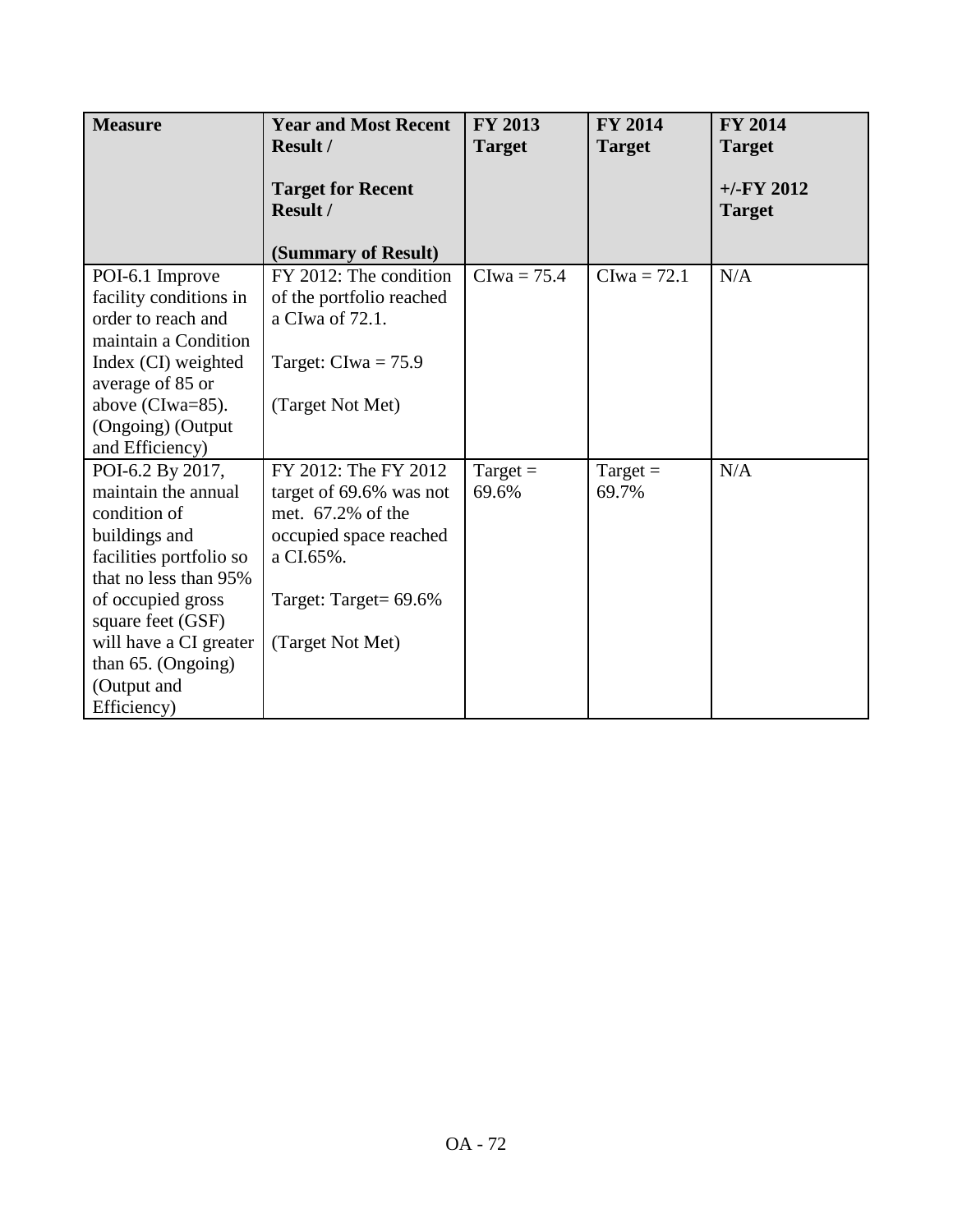| <b>Measure</b>                                                                                                                                                                     | <b>Year and Most Recent</b><br>Result /                                                                                                                                                                                                                                                                                                                                                                                                                                                                                                                                                                                                                                          | FY 2013<br><b>Target</b>                                                                                                                                                                         | <b>FY 2014</b><br><b>Target</b>                                             | <b>FY 2014</b><br><b>Target</b> |
|------------------------------------------------------------------------------------------------------------------------------------------------------------------------------------|----------------------------------------------------------------------------------------------------------------------------------------------------------------------------------------------------------------------------------------------------------------------------------------------------------------------------------------------------------------------------------------------------------------------------------------------------------------------------------------------------------------------------------------------------------------------------------------------------------------------------------------------------------------------------------|--------------------------------------------------------------------------------------------------------------------------------------------------------------------------------------------------|-----------------------------------------------------------------------------|---------------------------------|
|                                                                                                                                                                                    | <b>Target for Recent</b><br>Result /                                                                                                                                                                                                                                                                                                                                                                                                                                                                                                                                                                                                                                             |                                                                                                                                                                                                  |                                                                             | $+/-$ FY 2012<br><b>Target</b>  |
| POI-7.1 Manage all<br>Buildings and<br>Facilities (B&F) line<br>item projects so it is<br>completed within<br>100% of the final<br>approved project<br>cost. (Ongoing)<br>(Output) | (Summary of Result)<br>FY 2012: The eight<br>active non-Recovery<br>Act funded projects at<br>the HHS Facility Project<br><b>Approval Agreement</b><br>(FPAA) level threshold<br>were effectively<br>managed to ensure<br>completion within 100%<br>of the final approved<br>project cost.<br>Target: Eight active<br>projects<br>(Target Met)<br>FY 2012: The twelve<br>(12) active Recovery<br>Act funded projects at<br>the HHS Facility Project<br><b>Approval Agreement</b><br>(FPAA) threshold were<br>managed effectively to<br>ensure completion<br>within 100% of the final<br>approved project cost.<br>Target: (2012 RA) 12<br>active Recovery Act<br>funded projects | 12 Active<br>Projects<br>Previous<br>target: Six<br>Active<br>Projects<br>(2013RA)<br>Eight Active<br>Recovery Act<br>projects<br>Previous<br>target: four<br>Active<br>Recovery Act<br>projects | 11 Active<br>Projects<br>(2014RA)<br>Two Active<br>Recovery Act<br>projects | N/A                             |
|                                                                                                                                                                                    | (Target Met)                                                                                                                                                                                                                                                                                                                                                                                                                                                                                                                                                                                                                                                                     |                                                                                                                                                                                                  |                                                                             |                                 |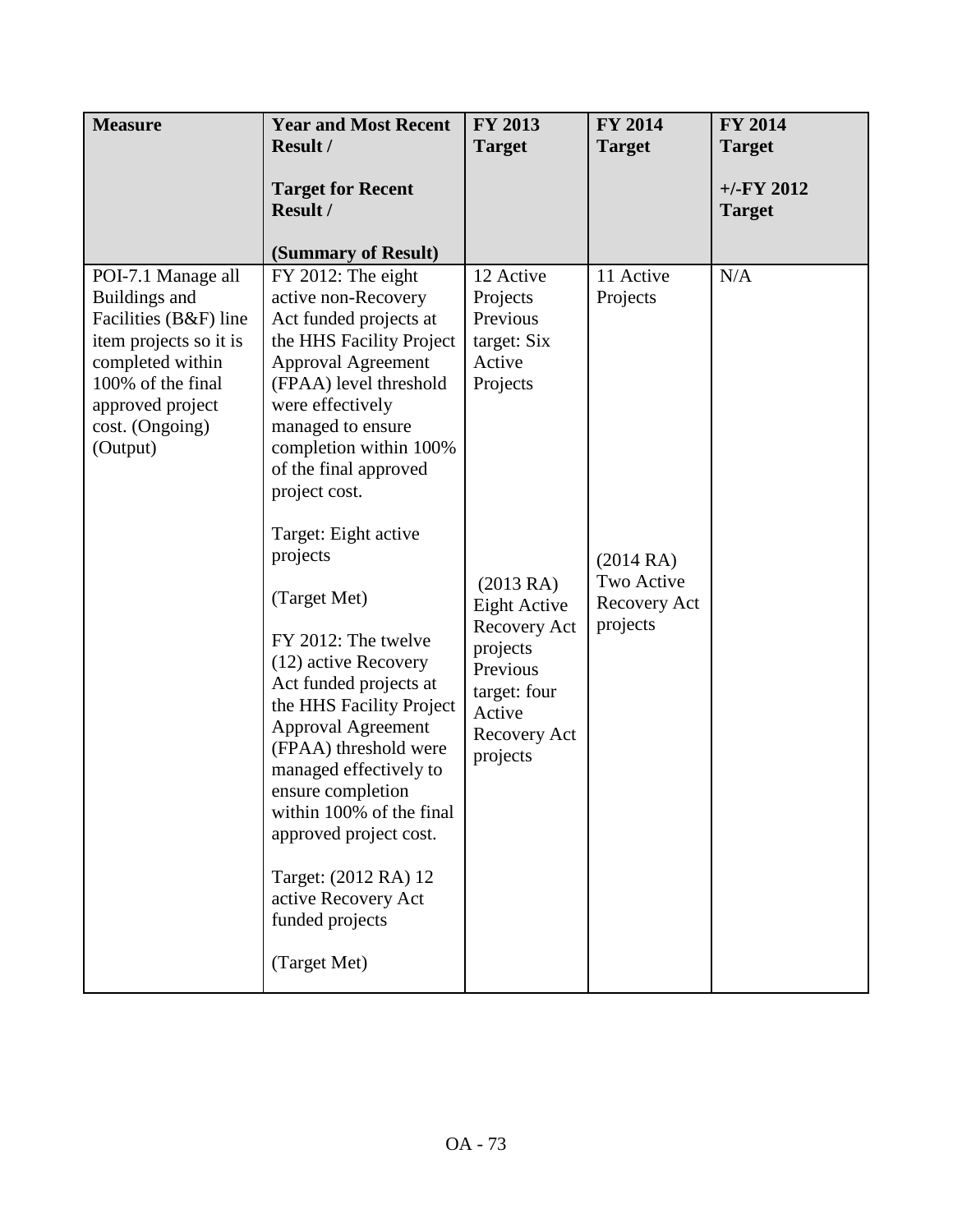| <b>Measure</b>                                                                                                                                                                                                                                         | <b>Year and Most Recent</b><br><b>Result /</b>                                                                                                                                                                                                                                                                                                                                                                                                                                                                                                                                                                                                                                                                                   | FY 2013<br><b>Target</b>                                                                                                                                                                                                    | <b>FY 2014</b><br><b>Target</b>                                                      | <b>FY 2014</b><br><b>Target</b> |
|--------------------------------------------------------------------------------------------------------------------------------------------------------------------------------------------------------------------------------------------------------|----------------------------------------------------------------------------------------------------------------------------------------------------------------------------------------------------------------------------------------------------------------------------------------------------------------------------------------------------------------------------------------------------------------------------------------------------------------------------------------------------------------------------------------------------------------------------------------------------------------------------------------------------------------------------------------------------------------------------------|-----------------------------------------------------------------------------------------------------------------------------------------------------------------------------------------------------------------------------|--------------------------------------------------------------------------------------|---------------------------------|
|                                                                                                                                                                                                                                                        | <b>Target for Recent</b><br>Result /                                                                                                                                                                                                                                                                                                                                                                                                                                                                                                                                                                                                                                                                                             |                                                                                                                                                                                                                             |                                                                                      | $+/-$ FY 2012<br><b>Target</b>  |
| POI-7.2 Manage<br>design and<br>construction of<br>capital facility<br>projects funded by<br>B&F so that no more<br>than 10% of the<br>projects may<br>incorporate plus or<br>minus 10%<br>adjustments of the<br>approved scope.<br>(Ongoing) (Output) | (Summary of Result)<br>FY 2012: The design<br>and construction of the<br>eight (8) active non-<br>Recovery Act funded<br>projects was managed<br>effectively so that no<br>more than 10% of the<br>projects incorporated a<br>plus or minus 10%<br>adjustments of the<br>approved scope.<br>Target: Eight active<br>projects / $10\% \leq 1$<br>(Target Met)<br>FY 2012: The design<br>and construction of the<br>12 active reportable<br>Recovery Act funded<br>projects was managed<br>effectively so that no<br>more than 10% of the<br>projects incorporated a<br>plus or minus 10%<br>adjustments of the<br>approved scope.<br>Target: (2012 RA) 12<br>active Recovery Act<br>funded projects / $10\% \leq$<br>(Target Met) | 12 Active<br>Projects<br>Previous<br>target: Six<br>Active<br>Projects<br>(2013RA)<br><b>Eight Active</b><br>Recovery Act<br>funded<br>Projects<br>Previous<br>target: Four<br>Active<br>Recovery Act<br>funded<br>Projects | 11 Active<br>Projects<br>(2014RA)<br>Two Active<br>Recovery Act<br>funded<br>project | N/A                             |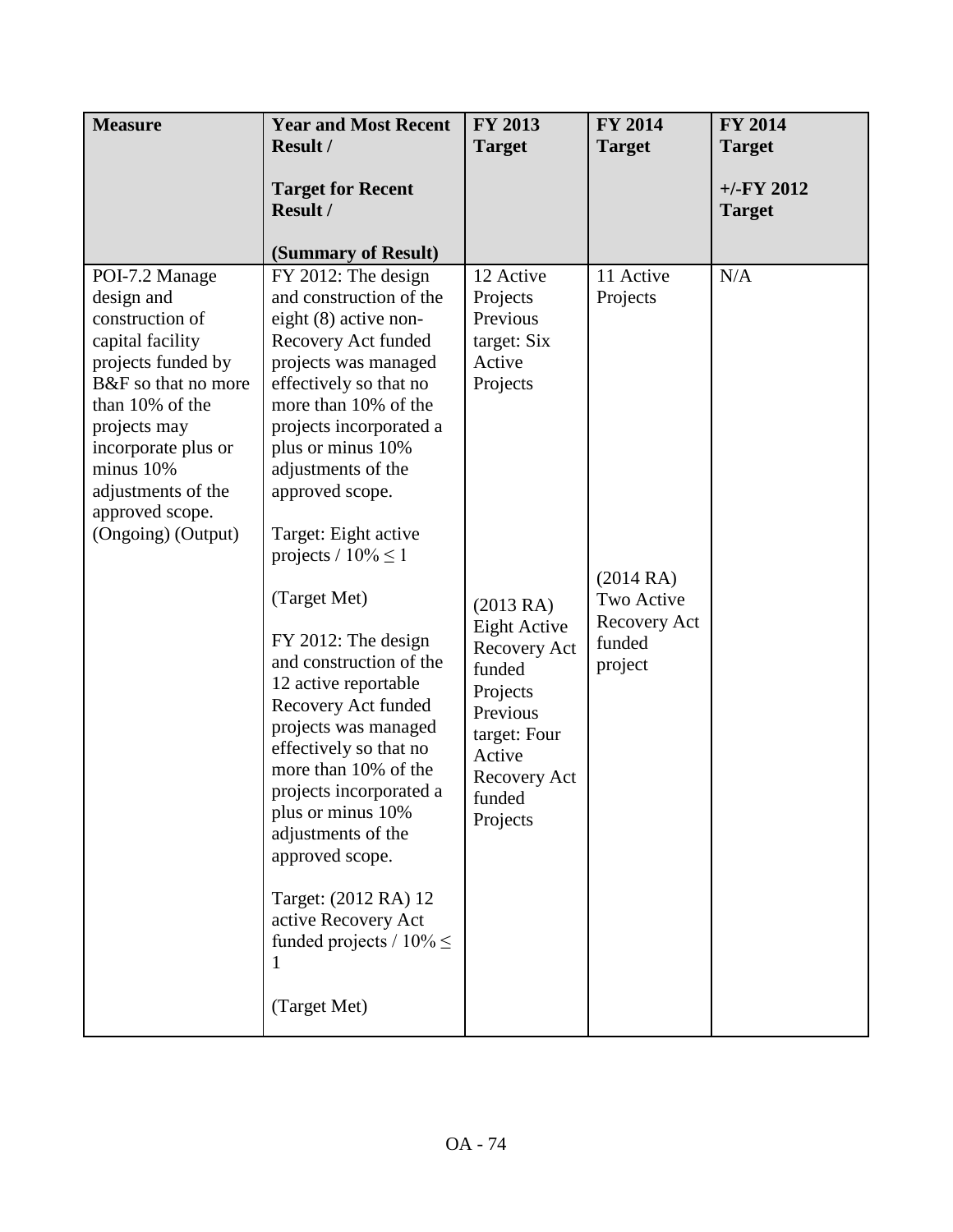| <b>Measure</b>        | <b>Year and Most Recent</b> | <b>FY 2013</b>  | <b>FY 2014</b>  | <b>FY 2014</b> |
|-----------------------|-----------------------------|-----------------|-----------------|----------------|
|                       | <b>Result /</b>             | <b>Target</b>   | <b>Target</b>   | <b>Target</b>  |
|                       |                             |                 |                 |                |
|                       | <b>Target for Recent</b>    |                 |                 | $+/-FY$ 2012   |
|                       | Result /                    |                 |                 | <b>Target</b>  |
|                       | (Summary of Result)         |                 |                 |                |
| POI-8.1 By 2013,      | FY 2012: 100% of            | (2013RA)        |                 | N/A            |
| ensure that 100% of   | projects under              | Ensure that     |                 |                |
| grantees have met all | construction have           | 100% of 79      |                 |                |
| construction          | approved design and         | grantees have   |                 |                |
| requirements,         | construction documents      | met all         |                 |                |
| including NIH         | and ensured the Notice      | construction    |                 |                |
| approved design and   | of Federal interest has     | requirements.   |                 |                |
| construction          | been recorded.              |                 |                 |                |
| documents that        |                             |                 |                 |                |
| ensures proposed      | Target: (2012RA)            |                 |                 |                |
| research in the space | Ensure that 100% of 50      |                 |                 |                |
| is feasible, and      | grantees have met all       |                 |                 |                |
| ensures that grantees | construction                |                 |                 |                |
| will take action to   | requirements.               |                 |                 |                |
| file or record a      |                             |                 |                 |                |
| Notice of Federal     | (Target Met)                |                 |                 |                |
| Interest that ensures |                             |                 |                 |                |
| grantees cannot       |                             |                 |                 |                |
| lease, sell or        |                             |                 |                 |                |
| mortgage property     |                             |                 |                 |                |
| without NIH           |                             |                 |                 |                |
| approval. (Output)    |                             |                 |                 |                |
| POI-8.2 By 2015,      | FY 2012: 100% of the        | 95% of 219      | 95% of 196      | N/A            |
| report the percent of | extramural construction     | projects are in | projects are in |                |
| extramural            | projects were in            | compliance.     | compliance.     |                |
| construction projects | compliance with the         |                 |                 |                |
| that are in           | post award 20 year          |                 |                 |                |
| compliance with the   | usage requirement.          |                 |                 |                |
| post award 20 year    |                             |                 |                 |                |
| usage requirement to  | Target: 95% of 177          |                 |                 |                |
| conduct research.     | projects are in             |                 |                 |                |
| (Output)              | compliance.                 |                 |                 |                |
|                       |                             |                 |                 |                |
|                       | (Target Met)                |                 |                 |                |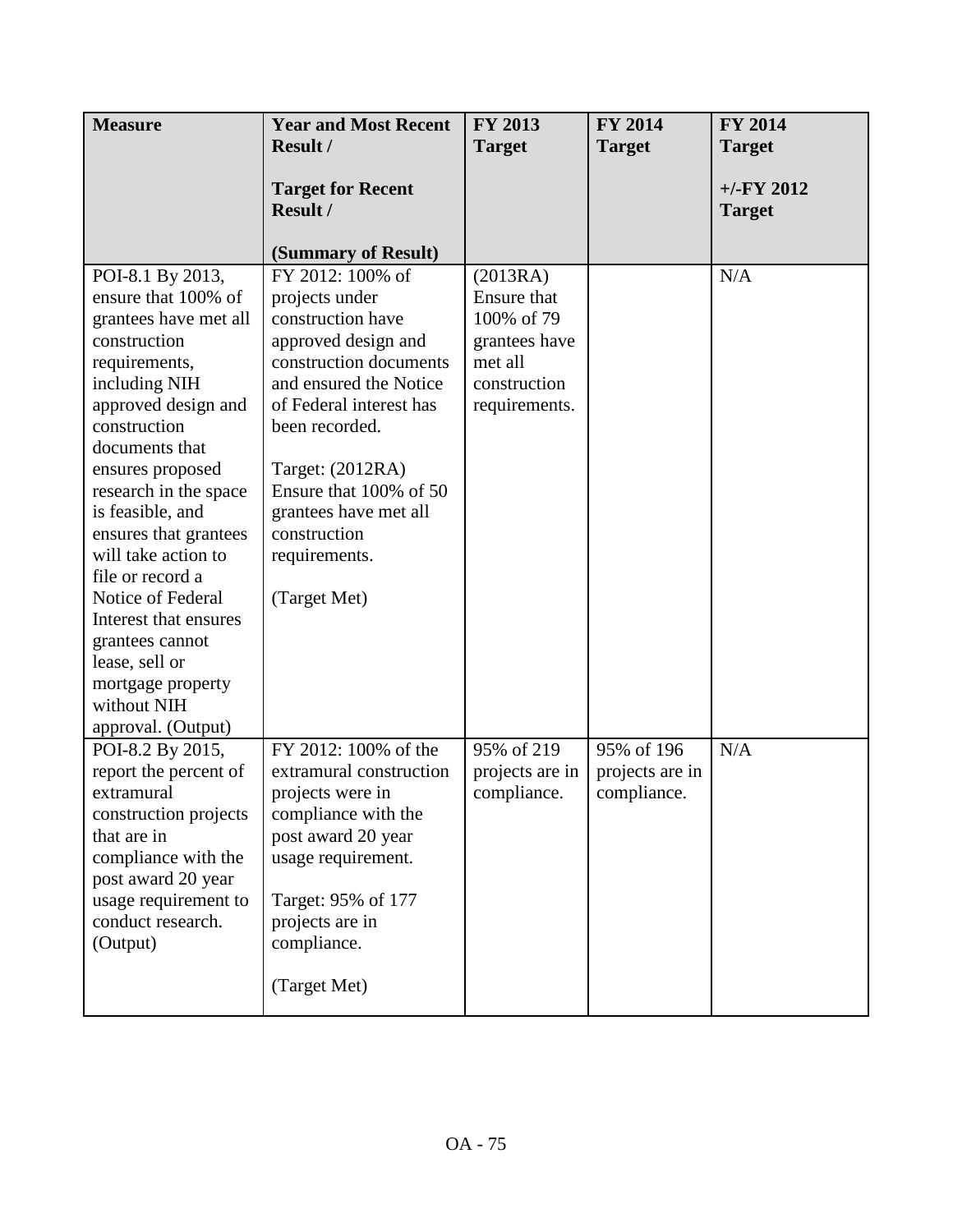| <b>Measure</b>                                                                                                                                                                                          | <b>Year and Most Recent</b>                                                                                                                                                                                                                                                                                             | FY 2013                                                                                                                                                      | FY 2014                                                                                                                                                   | FY 2014                                        |
|---------------------------------------------------------------------------------------------------------------------------------------------------------------------------------------------------------|-------------------------------------------------------------------------------------------------------------------------------------------------------------------------------------------------------------------------------------------------------------------------------------------------------------------------|--------------------------------------------------------------------------------------------------------------------------------------------------------------|-----------------------------------------------------------------------------------------------------------------------------------------------------------|------------------------------------------------|
|                                                                                                                                                                                                         | <b>Result /</b><br><b>Target for Recent</b><br>Result /                                                                                                                                                                                                                                                                 | <b>Target</b>                                                                                                                                                | <b>Target</b>                                                                                                                                             | <b>Target</b><br>$+/-FY$ 2012<br><b>Target</b> |
| POI-9 By 2015,<br>reallocation of<br>laboratory resources<br>based on external<br>reviews by Boards of<br>Scientific<br>Counselors. (Output)                                                            | (Summary of Result)<br>FY 2012: 25% of<br>Principal Investigators<br>were reviewed resulting<br>in 25% of resources<br>recommended to be<br>reallocated.<br>Target: Conduct BSC<br>reviews of 25% of<br>Principal Investigators<br>to access quality of<br>science in order to<br>prioritize resources.<br>(Target Met) | <b>Conduct BSC</b><br>reviews of<br>25% of<br>Principal<br>Investigators<br>to assess<br>quality of<br>science in<br>order to<br>prioritize of<br>resources. | <b>Conduct BSC</b><br>reviews of<br>25% of<br>principal<br>Investigators<br>to assess<br>quality of<br>science in<br>order to<br>prioritize<br>resources. | N/A                                            |
| SMHC-4 By 2012,<br>ensure NIH reports<br>tracked commercial<br>functions and cost<br>savings from<br>completed<br>commercial services<br>studies efficiently<br>and on time. (Output<br>and Efficiency) | FY 2012: FAIR Act<br>Inventory was submitted<br>in 2012 and PCA<br>reporting is completed<br>for the three remaining<br>Letters of Obligation<br>$(LOOs)$ .<br><b>Target: Complete FAIR</b><br>Act Inventory and Post-<br>Competition<br>Accountability<br>reporting.<br>(Target Met)                                   |                                                                                                                                                              |                                                                                                                                                           | N/A                                            |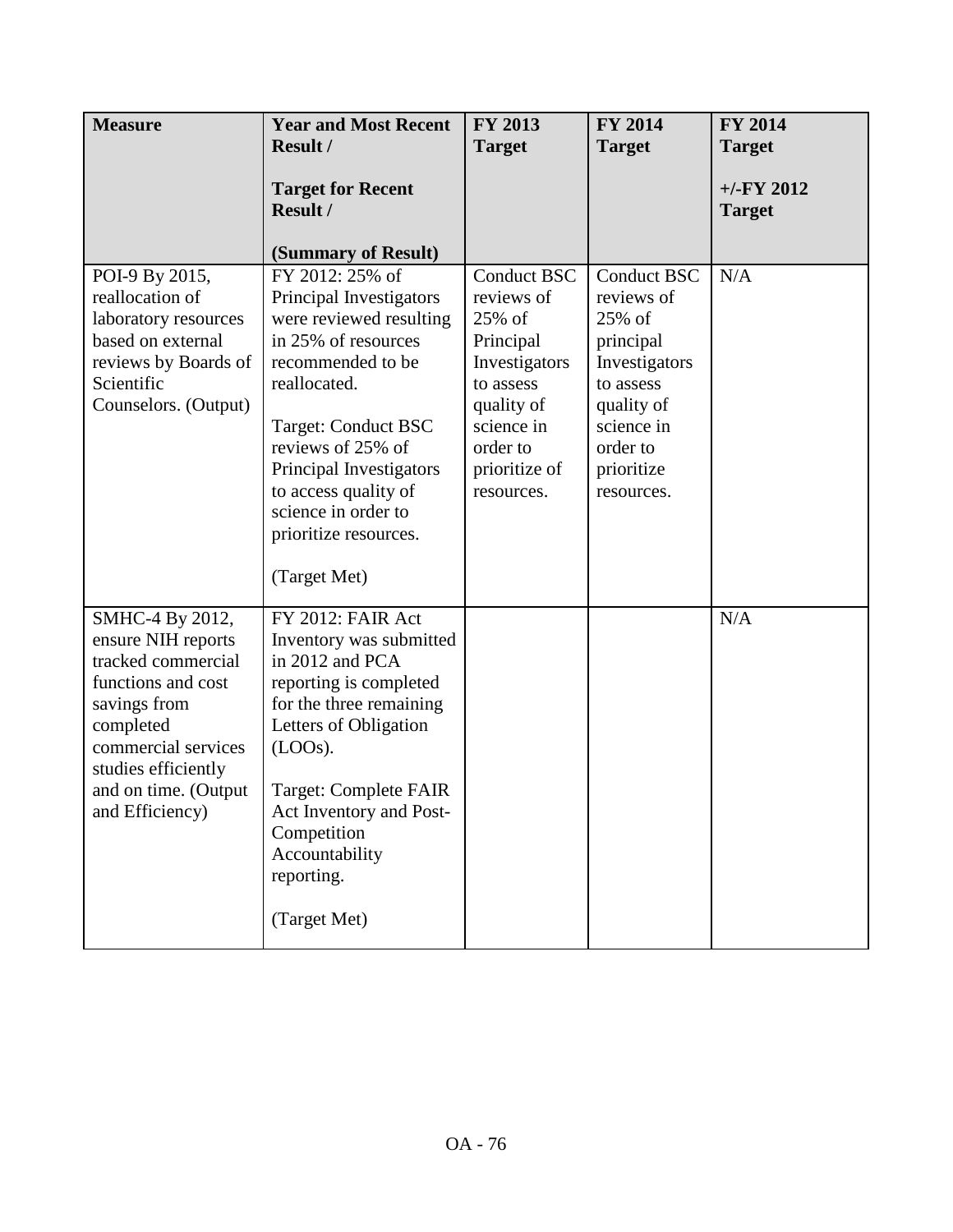| <b>Measure</b>                          | <b>Year and Most Recent</b>                      | <b>FY 2013</b> | <b>FY 2014</b> | <b>FY 2014</b>                 |
|-----------------------------------------|--------------------------------------------------|----------------|----------------|--------------------------------|
|                                         | Result /                                         | <b>Target</b>  | <b>Target</b>  | <b>Target</b>                  |
|                                         | <b>Target for Recent</b><br>Result /             |                |                | $+/-$ FY 2012<br><b>Target</b> |
|                                         | (Summary of Result)                              |                |                |                                |
| SMHC-5 By 2012,                         | FY 2012: NIH                                     |                |                | N/A                            |
| improve and monitor<br>the use of human | evaluated system for<br>efficiencies, determined |                |                |                                |
| resource services by                    | the systems                                      |                |                |                                |
| providing real-time                     | inefficiencies and                               |                |                |                                |
| access to tools via                     | monitored satisfaction                           |                |                |                                |
| the NIH portal.                         | and usage of portal                              |                |                |                                |
| (Output and                             | pages, portlets, used to                         |                |                |                                |
| Efficiency)                             | improve the portal<br>usability, and upgraded    |                |                |                                |
|                                         | the Portal to new a                              |                |                |                                |
|                                         | intranet website.                                |                |                |                                |
|                                         |                                                  |                |                |                                |
|                                         | Target: Determine                                |                |                |                                |
|                                         | pathway for upgrading<br>Portal technology.      |                |                |                                |
|                                         |                                                  |                |                |                                |
|                                         | (Target Met)                                     |                |                |                                |
|                                         |                                                  |                |                |                                |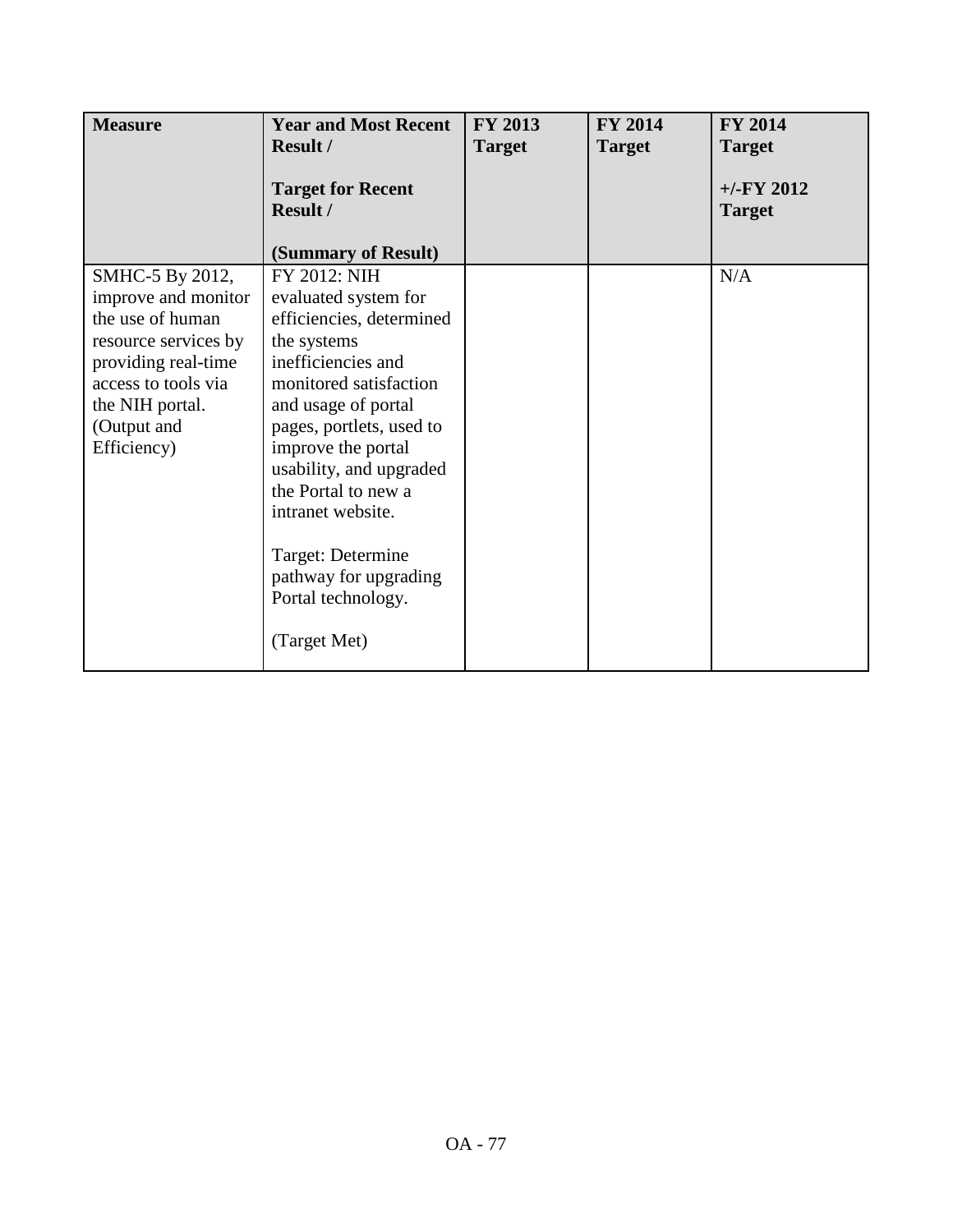| <b>Measure</b>                                                                                                                                                                                  | <b>Year and Most Recent</b>                                                                                                                                                                                                                                                                                                                                                                                                                                                                                                                                         | <b>FY 2013</b>                                                                                                                                                                                                                                                                                             | <b>FY 2014</b>                                                                                                                                                                                                                                                                                                                                                       | <b>FY 2014</b>                |
|-------------------------------------------------------------------------------------------------------------------------------------------------------------------------------------------------|---------------------------------------------------------------------------------------------------------------------------------------------------------------------------------------------------------------------------------------------------------------------------------------------------------------------------------------------------------------------------------------------------------------------------------------------------------------------------------------------------------------------------------------------------------------------|------------------------------------------------------------------------------------------------------------------------------------------------------------------------------------------------------------------------------------------------------------------------------------------------------------|----------------------------------------------------------------------------------------------------------------------------------------------------------------------------------------------------------------------------------------------------------------------------------------------------------------------------------------------------------------------|-------------------------------|
|                                                                                                                                                                                                 | <b>Result /</b>                                                                                                                                                                                                                                                                                                                                                                                                                                                                                                                                                     | <b>Target</b>                                                                                                                                                                                                                                                                                              | <b>Target</b>                                                                                                                                                                                                                                                                                                                                                        | <b>Target</b>                 |
|                                                                                                                                                                                                 | <b>Target for Recent</b><br>Result /<br>(Summary of Result)                                                                                                                                                                                                                                                                                                                                                                                                                                                                                                         |                                                                                                                                                                                                                                                                                                            |                                                                                                                                                                                                                                                                                                                                                                      | $+/-FY$ 2012<br><b>Target</b> |
| <b>SMHC-6 Provide</b><br>opportunities for<br>enhanced leadership<br>skills to meet the<br>challenges of<br>workforce<br>management and/or<br>individual<br>advancements.<br>(Ongoing) (Output) | FY 2012: The NIH Mid-<br>Level Leadership<br>Program has been an<br>unequivocal success.<br>The reviews of the<br>program from<br>participants, supervisors<br>of participants, and<br>senior leadership have<br>been very high, and<br>demand has increased to<br>the point that capacity is<br>being expanded.<br>Target: Assess [AS]<br>results of<br>implementation. *<br>Assess results from<br>leadership development<br>program for new<br>supervisors and<br>individual performers<br>preparing for<br>supervisory roles. [IM<br>2011]<br>(Target Exceeded) | Assess [AS]<br>results of<br>implementati<br>on. * Assess<br>results from<br>executive on-<br>boarding<br>program. [IM<br>2012]<br>Implement<br>[IM]<br>recommendat<br>ion from prior<br>year<br>assessments.<br>* Create and<br>implement<br>revised<br>supervisory<br>training.<br>[EX.2012/AS<br>.2014] | Assess [AS]<br>results of<br>implementati<br>on * Assess<br>results from<br>revised<br>supervisory<br>training. [IM<br>2013]<br>Implement<br>[IM]<br>recommendat<br>ion from prior<br>year<br>assessments *<br>Implement<br>best practices<br>in<br>implementing<br>and<br>evaluating<br>executive<br>coaching<br>programs in<br>the federal<br>sector. [AS<br>2013] | N/A                           |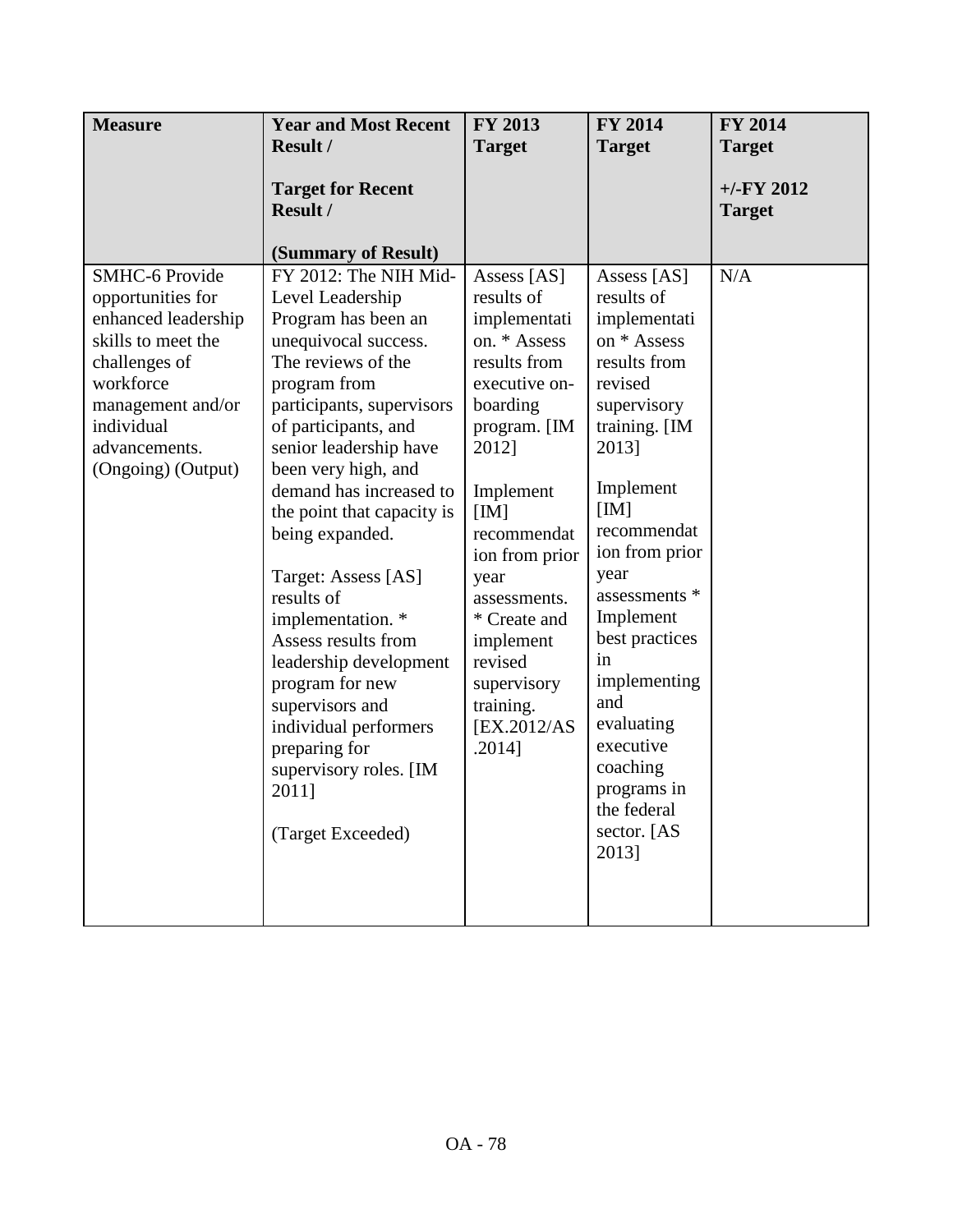| <b>Measure</b>                                                                                                                                                                                  | <b>Year and Most Recent</b>                                                                                                                                                                                                                                                                                                                                                                                                                                                                                                                                                                                                                                                                                                                                                                                                                                                                                                                                                                                                            | FY 2013                                                                                                                                                                                                    | <b>FY 2014</b>                                                                                                                                                                                                                                                                                                                                                                                                   | <b>FY 2014</b>                 |
|-------------------------------------------------------------------------------------------------------------------------------------------------------------------------------------------------|----------------------------------------------------------------------------------------------------------------------------------------------------------------------------------------------------------------------------------------------------------------------------------------------------------------------------------------------------------------------------------------------------------------------------------------------------------------------------------------------------------------------------------------------------------------------------------------------------------------------------------------------------------------------------------------------------------------------------------------------------------------------------------------------------------------------------------------------------------------------------------------------------------------------------------------------------------------------------------------------------------------------------------------|------------------------------------------------------------------------------------------------------------------------------------------------------------------------------------------------------------|------------------------------------------------------------------------------------------------------------------------------------------------------------------------------------------------------------------------------------------------------------------------------------------------------------------------------------------------------------------------------------------------------------------|--------------------------------|
|                                                                                                                                                                                                 | <b>Result /</b>                                                                                                                                                                                                                                                                                                                                                                                                                                                                                                                                                                                                                                                                                                                                                                                                                                                                                                                                                                                                                        | <b>Target</b>                                                                                                                                                                                              | <b>Target</b>                                                                                                                                                                                                                                                                                                                                                                                                    | <b>Target</b>                  |
|                                                                                                                                                                                                 | <b>Target for Recent</b><br>Result /<br>(Summary of Result)                                                                                                                                                                                                                                                                                                                                                                                                                                                                                                                                                                                                                                                                                                                                                                                                                                                                                                                                                                            |                                                                                                                                                                                                            |                                                                                                                                                                                                                                                                                                                                                                                                                  | $+/-$ FY 2012<br><b>Target</b> |
| SMHC-6 Provide<br>opportunities for<br>enhanced leadership<br>skills to meet the<br>challenges of workforce<br>management and/or<br>individual advancements.<br>(Ongoing) (Output)<br>Continued | FY 2012: NIH has created a<br>robust executive onboarding<br>program, which helps new<br>executives become<br>accustomed to working at<br>NIH. Since its inception,<br>every new executive has<br>participated.<br>Target: Implement [IM]<br>recommendation from prior<br>year assessments. * Create<br>and implement an executive<br>on-boarding program.<br>[EX.2011/AS.2013]<br>(Target Exceeded)<br>FY 2012: NIH benchmarked<br>supervisory training practices<br>across HHS, formed a cross-<br>IC Supervisory Training<br>Committee, and co-chaired<br>the HHS Learning Council,<br>and developed an HHS-wide<br>supervisory training policy.<br>Target: Examine [EX] key<br>area to enhance leadership<br>skills. * Study best practices<br>in supervisory training for<br>federal populations and<br>analyze NIH results from the<br>employee viewpoint survey<br>to determine if there are<br>better ways to implement<br>basic mandatory training for<br>all new and existing<br>supervisors. [IM 2013]<br>(Target Exceeded) | Examine [EX]<br>key area to<br>enhance<br>leadership skills.<br>* Study best<br>practices in<br>implementing<br>and evaluating<br>executive<br>coaching<br>programs in the<br>federal sector.<br>[IM 2014] | Examine [EX]<br>key area to<br>enhance<br>leadership skills<br>* Study NIH's<br>administrative<br>intern and<br>fellows program<br>to determine if<br>there are<br>improvements,<br>efficiencies, or<br>additional best<br>practices that<br>can enhance<br>long-standing<br>programs<br>intended to<br>recruit and<br>develop the best<br>and the brightest<br>for future NIH<br>leadership roles.<br>[IM 2015] | N/A                            |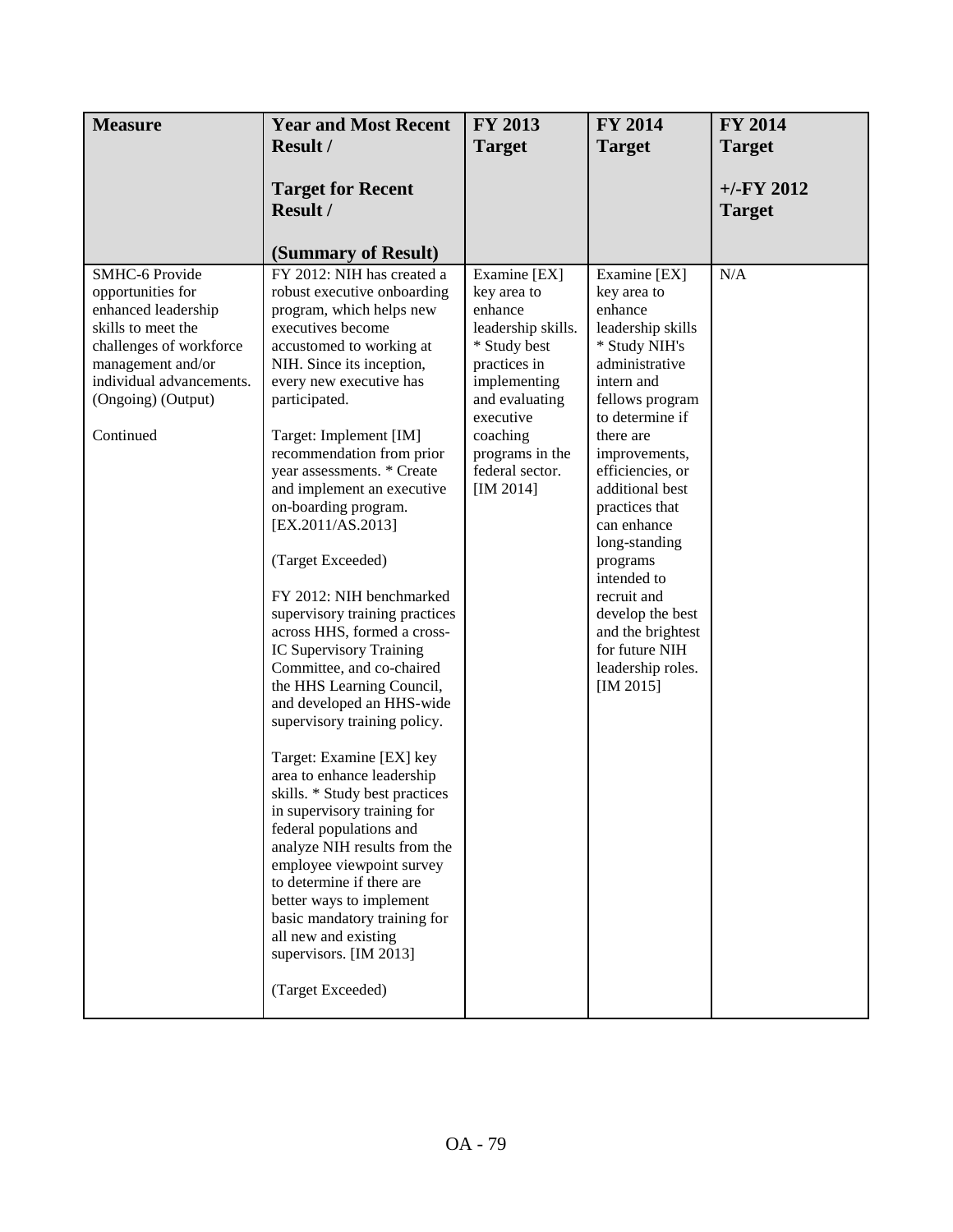| <b>Measure</b>                                                                                                                                                         | <b>Year and Most Recent</b>                                                                                                                                                                                                                                                                                                                                                                                                                                                                                                                                                                                                                                                                                                                                                                                                                                                                              | FY 2013                                                                                                                                                                                                                                                                                                                                                                                                                                                                                                                                                                                                                             | FY 2014                                                                                                                                                                                                                                                                                                                                                                                                                                 | <b>FY 2014</b>                 |
|------------------------------------------------------------------------------------------------------------------------------------------------------------------------|----------------------------------------------------------------------------------------------------------------------------------------------------------------------------------------------------------------------------------------------------------------------------------------------------------------------------------------------------------------------------------------------------------------------------------------------------------------------------------------------------------------------------------------------------------------------------------------------------------------------------------------------------------------------------------------------------------------------------------------------------------------------------------------------------------------------------------------------------------------------------------------------------------|-------------------------------------------------------------------------------------------------------------------------------------------------------------------------------------------------------------------------------------------------------------------------------------------------------------------------------------------------------------------------------------------------------------------------------------------------------------------------------------------------------------------------------------------------------------------------------------------------------------------------------------|-----------------------------------------------------------------------------------------------------------------------------------------------------------------------------------------------------------------------------------------------------------------------------------------------------------------------------------------------------------------------------------------------------------------------------------------|--------------------------------|
|                                                                                                                                                                        | <b>Result /</b>                                                                                                                                                                                                                                                                                                                                                                                                                                                                                                                                                                                                                                                                                                                                                                                                                                                                                          | <b>Target</b>                                                                                                                                                                                                                                                                                                                                                                                                                                                                                                                                                                                                                       | <b>Target</b>                                                                                                                                                                                                                                                                                                                                                                                                                           | <b>Target</b>                  |
|                                                                                                                                                                        | <b>Target for Recent</b><br>Result /<br>(Summary of Result)                                                                                                                                                                                                                                                                                                                                                                                                                                                                                                                                                                                                                                                                                                                                                                                                                                              |                                                                                                                                                                                                                                                                                                                                                                                                                                                                                                                                                                                                                                     |                                                                                                                                                                                                                                                                                                                                                                                                                                         | $+/-$ FY 2012<br><b>Target</b> |
| SMHC-7 Address diverse<br>workforce recruitment<br>needs to ascertain highly<br>qualified staff to conduct<br>or support biomedical<br>research. (Ongoing)<br>(Output) | FY 2012: HR CARDS<br>content expanded by an<br>additional 7%.<br>Completion of standardized<br>recruitment packages for the<br>Top 40 uploaded into the<br>database.<br>Target: Assess [AS] results<br>of implementation. *Results<br>from the use of Human<br>Resources Classification and<br><b>Recruitment Document</b><br>System (HR CARDS). [IM<br>2011]<br>(Target Met)<br>FY 2012: Implemented<br>robust recruitment program<br>to include social media for<br>hard-to fill positions to<br>increase the applicant pool.<br>Standardized recruitment<br>packages have been<br>developed for the top 40<br>series most recruited at NIH.<br>Target: Implement [IM] key<br>area to enhance recruitment.<br>*Implement re-engineering<br>strategies for existing HR<br>policies and procedures, to<br>support the 80 day hiring<br>timeline instituted by<br>OPM.[EX 2011] [AS 2013]<br>(Target Met) | Implement [IM]<br>key area to<br>enhance<br>recruitment<br>*Develop<br>corporate<br>recruitment<br>strategy to focus<br>on diversity<br>recruiting,<br>student<br>recruiting, and<br>trans-NIH<br>hiring. [EX<br>2012] [AS 2014]<br>*Create the<br>Scientific and<br>Medical<br>Recruitment<br>Forum (SMRF)<br>to attract world-<br>class scientists<br>and medical<br>professionals to<br>drive discovery<br>and innovation<br>at NIH. [IM<br>2014] [AS 2015]<br>Examine [EX]<br>key area to<br>enhance<br>recruitment<br>*Establish<br>increased<br>oversight and<br>review of Title<br>42 recruitment.<br>[IM 2014] [AS<br>2015] | Implement [IM]<br>key area to<br>enhance<br>recruitment<br>*Increase<br>oversight and<br>review of Title<br>42 recruitment.<br>[EX 2013] [AS<br>2015]<br>Implement [IM]<br>key area to<br>enhance<br>recruitment<br>*Increase<br>participation in<br>Pathways<br>Program to<br>promote a<br>focused student<br>and entry level<br>recruitment plan<br>that supports<br>succession<br>planning efforts<br>at NIH. [EX<br>2013] [AS 2015] | N/A                            |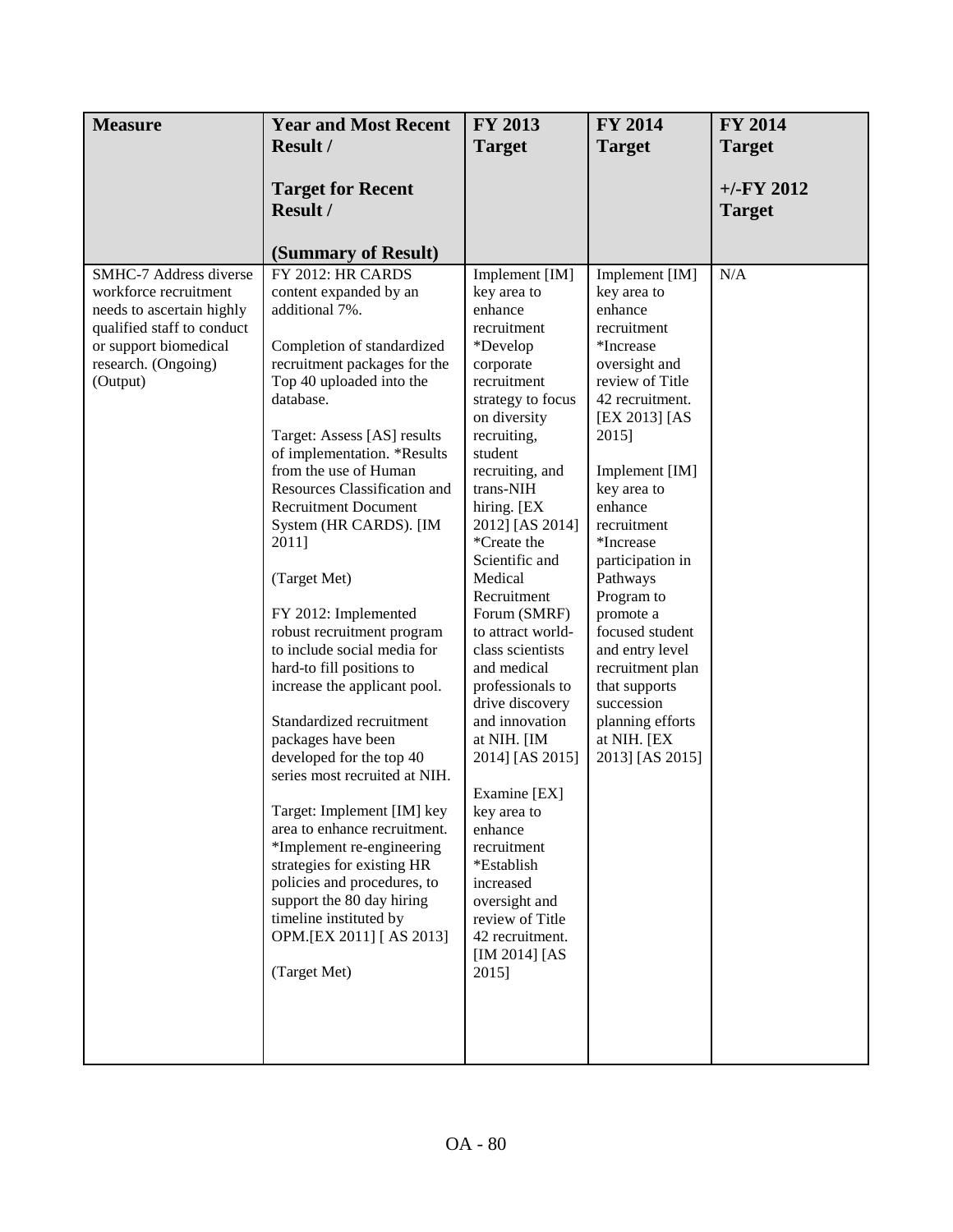| <b>Measure</b>                                                                                                                                                                                | <b>Year and Most Recent</b>                                                                                                                                                                                                                                                                                                                                                         | FY 2013                                                                                                                                                                                                                                                                 | <b>FY 2014</b>                                                                                                                                                                                                                                                                                                                                                                                                                                                                                             | <b>FY 2014</b>                 |
|-----------------------------------------------------------------------------------------------------------------------------------------------------------------------------------------------|-------------------------------------------------------------------------------------------------------------------------------------------------------------------------------------------------------------------------------------------------------------------------------------------------------------------------------------------------------------------------------------|-------------------------------------------------------------------------------------------------------------------------------------------------------------------------------------------------------------------------------------------------------------------------|------------------------------------------------------------------------------------------------------------------------------------------------------------------------------------------------------------------------------------------------------------------------------------------------------------------------------------------------------------------------------------------------------------------------------------------------------------------------------------------------------------|--------------------------------|
|                                                                                                                                                                                               | <b>Result /</b>                                                                                                                                                                                                                                                                                                                                                                     | <b>Target</b>                                                                                                                                                                                                                                                           | <b>Target</b>                                                                                                                                                                                                                                                                                                                                                                                                                                                                                              | <b>Target</b>                  |
|                                                                                                                                                                                               | <b>Target for Recent</b><br>Result /                                                                                                                                                                                                                                                                                                                                                |                                                                                                                                                                                                                                                                         |                                                                                                                                                                                                                                                                                                                                                                                                                                                                                                            | $+/-$ FY 2012<br><b>Target</b> |
|                                                                                                                                                                                               | (Summary of Result)                                                                                                                                                                                                                                                                                                                                                                 |                                                                                                                                                                                                                                                                         |                                                                                                                                                                                                                                                                                                                                                                                                                                                                                                            |                                |
| <b>SMHC-7 Address</b><br>diverse workforce<br>recruitment needs to<br>ascertain highly<br>qualified staff to<br>conduct or support<br>biomedical research.<br>(Ongoing) (Output)<br>Continued | FY 2012: Created an<br>office to manage the<br>upcoming Pathways<br>program to ensure<br>consistent recruitment<br>and hiring of interns.<br>Target: Examine [EX]<br>key area to enhance<br>recruitment. *Develop<br>corporate recruitment<br>strategy to focus on<br>diversity recruiting,<br>student recruiting, and<br>trans-NIH hiring. [IM.<br>2013/ AS. 2014]<br>(Target Met) | Examine<br>[EX] key area<br>to enhance<br>recruitment<br>*Implement<br>Pathways<br>Program to<br>establish a<br>focused<br>student and<br>entry level<br>recruitment<br>plan that<br>supports<br>succession<br>planning<br>efforts at<br>NIH. [IM<br>2014] [AS<br>2015] | Assess [AS]<br>results of<br>implementati<br>on and $[IM]$<br>implement<br>key areas to<br>enhance<br>recruitment<br>*Evaluate<br>corporate<br>recruitment<br>strategies:<br>diversity and<br>student<br>recruiting,<br>and trans-<br>NIH hiring.<br>[EX 2012]<br>[IM 2013]<br>*Develop the<br>Scientific and<br>Medical<br>Recruitment<br>Forum<br>(SMRF) to<br>continue<br>attracting<br>world-class<br>scientists and<br>medical<br>professionals<br>to drive<br>discovery and<br>innovation at<br>NIH. | N/A                            |